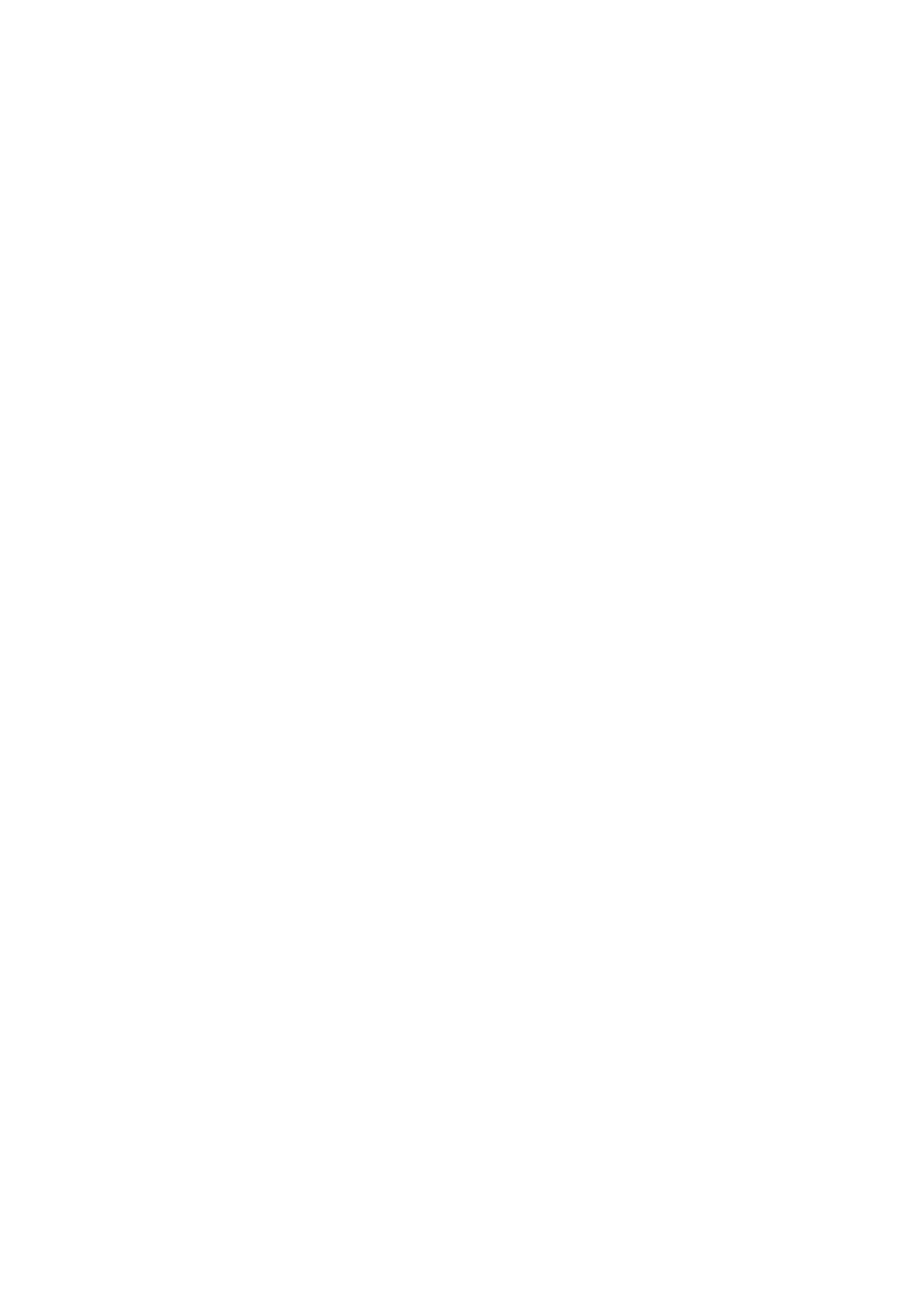**ANALYSIS: Media freedom and journalists' safety in Serbia through the prism of existing legal solutions – HOW TO REACH BETTER SOLUTIONS?**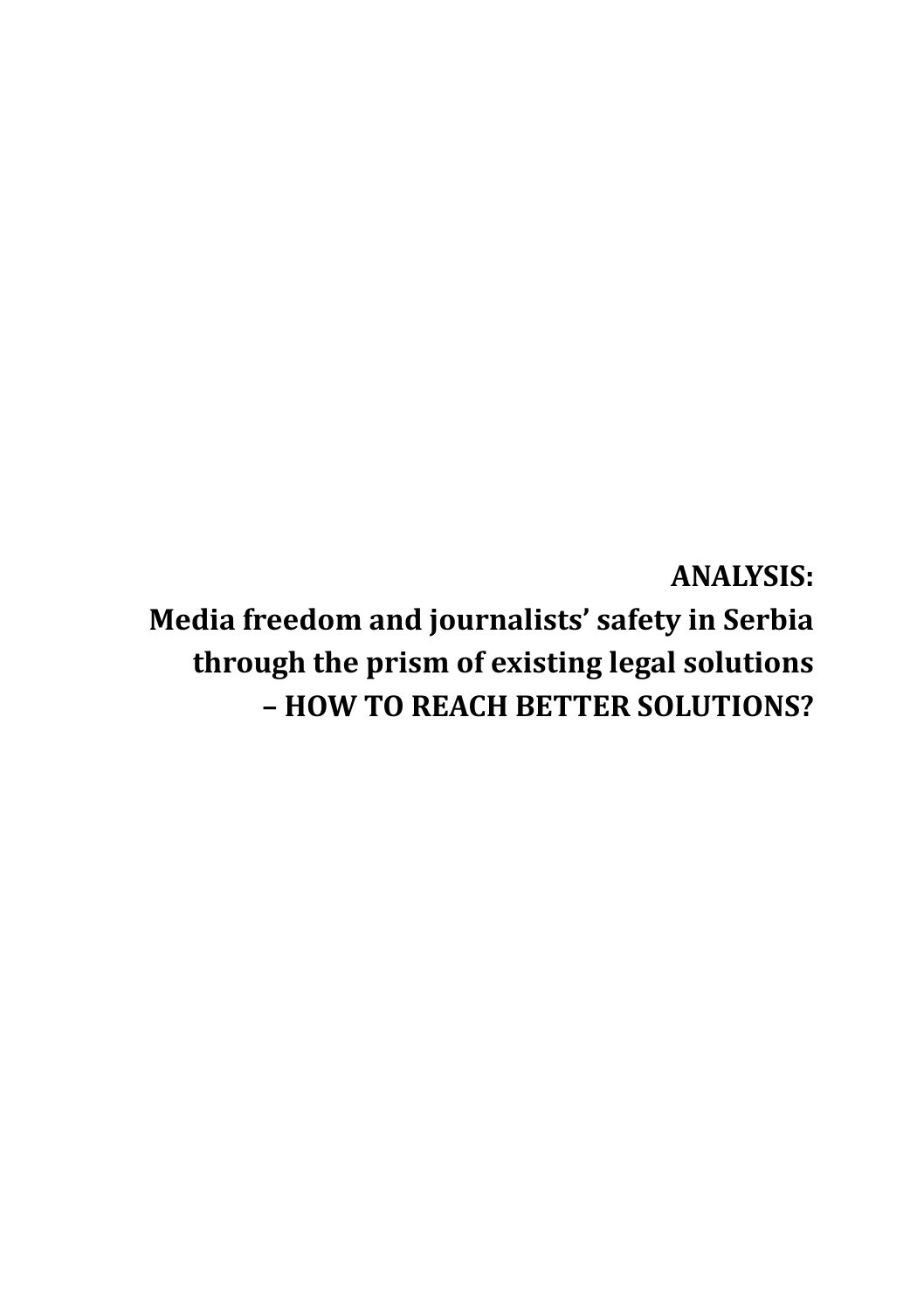# **IMPRESUM**

# **Original title:**

Analysis: Media freedom and journalists' safety in Serbia through the prism of existing legal solutions – How to reach better solutions?

#### **Publisher:**

Independent Journalists' Association of Serbia

# **Author:**

Marija Babic

# **Project:**

Promoting dialogue between journalists' associations and Western Balkan parliaments for stronger civil society sector

### **Translation:**

Tijana Cvetkovic

# **Graphic design:**

Milos Sindjelic

#### **Circulation:**

50

This document is prepared within the Project "Protecting Civic Space – Regional Civil Society Development Hub" financed by Sida and implemented by BCSDN.

The content of this document, and the information and views presented do not represent the official positions and opinions of Sida and BCSDN. Responsibility for the information and views expressed in this document lies entirely with the author(s).

Belgrade, 2021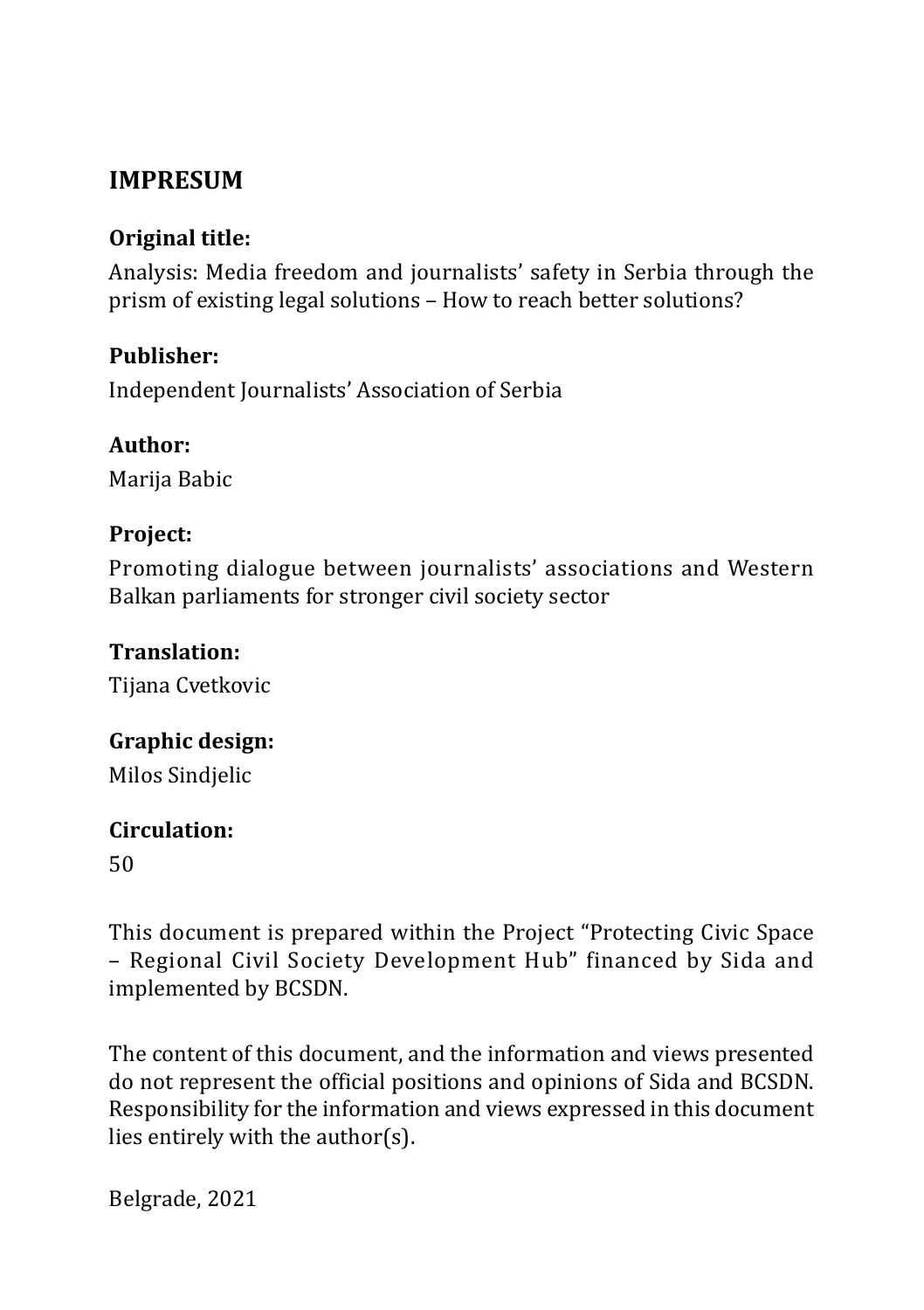# **CONTENT:**

|  | 2. Analysis of relevant legislation related                                                            |  |
|--|--------------------------------------------------------------------------------------------------------|--|
|  |                                                                                                        |  |
|  | Co-financing media content of public interest in the area                                              |  |
|  |                                                                                                        |  |
|  |                                                                                                        |  |
|  | Compensation for material and non-material damages45                                                   |  |
|  |                                                                                                        |  |
|  | Relationship between copyright                                                                         |  |
|  | 3. Examples of good practice and positive shifts<br>related to media freedom and journalists' safety57 |  |
|  |                                                                                                        |  |
|  | Co-financing media content of public interest                                                          |  |
|  |                                                                                                        |  |
|  |                                                                                                        |  |
|  | Compensation for material and non-material damages,                                                    |  |
|  |                                                                                                        |  |
|  |                                                                                                        |  |
|  |                                                                                                        |  |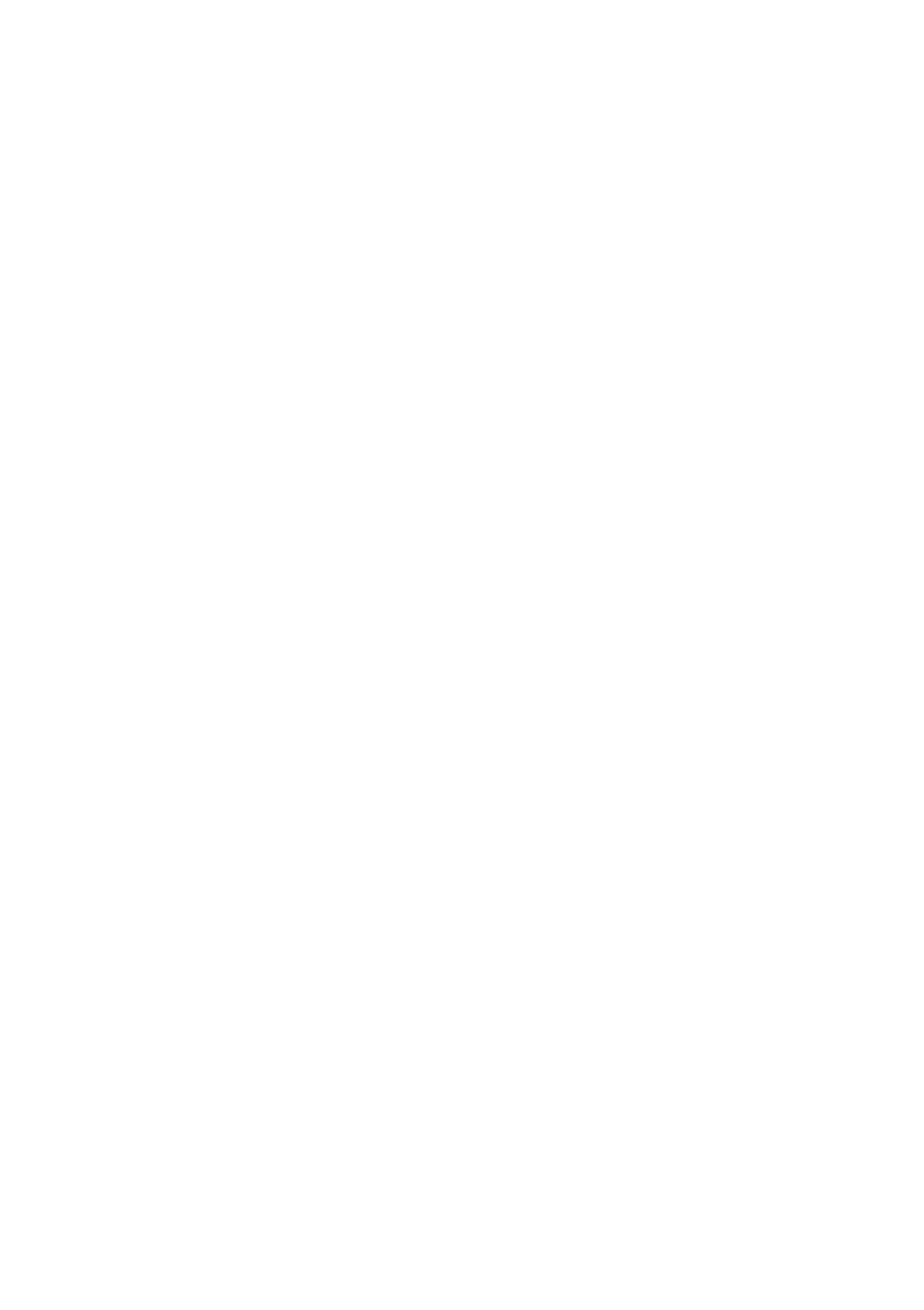# **1. INTRODUCTION**

The project titled Promoting dialogue between journalists' associations and Western Balkan parliaments for stronger civil society sector aims to improve the institutional dialogue between journalists, civil society organizations (CSOs) and national parliaments, to increase understanding of the situation in the region which pertains to freedom of expression and the role of CSOs, as well as to enhance intersectoral collaboration between CSOs active in the areas of rule of law and human rights. The project is carried out in four states by three journalists' associations: The Association of Journalists of Macedonia, Independent Journalists' Association of Serbia (IJAS) and the BH Journalists Association from Bosnia and Herzegovina, as well as by one union – the Trade Union of Media of Montenegro. The lack of cooperation between lawmakers (parliaments) and national journalists' associations, certain legal shortcomings, as well as disregard for existing legal regulations pose a risk to the right to freedom of expression and information.

For many years now, freedom of expression and freedom of media in Serbia has been at a very low level and the situation seems to be getting increasingly difficult year in, year out. Journalists are working in very difficult conditions and under constant pressures, while the economic position of journalists and media outlets is bad. Journalists are exposed to threats and attacks, they do not feel safe and free while doing their job, and the situation deteriorated further in 2020 due to the coronavirus pandemic, the resulting state of emergency and, finally, the protests in July. A rise in the number of online attacks on journalists also causes concern.

In its progress reports for Serbia, the European Commission has long been stressing problems in this area and underlining the lack of progress in freedom of expression. The last report states that Serbia has achieved a certain level of preparedness in relation to freedom of expression, primarily due to the new media strategy it has adopted. However, it also states that "implementation of the new strategy has not yet started and no progress has been made yet on the ground to improve the overall environment for freedom of expression."<sup>1</sup>

<sup>&</sup>lt;sup>1</sup> European Commission, Republic of Serbia, 2020 Report, Brussels, 2020, p. 3, https://www.mei.gov. rs/upload/documents/eu\_dokumenta/godisnji\_izvestaji\_ek\_o\_napretku/serbia\_report\_2020\_SR.pdf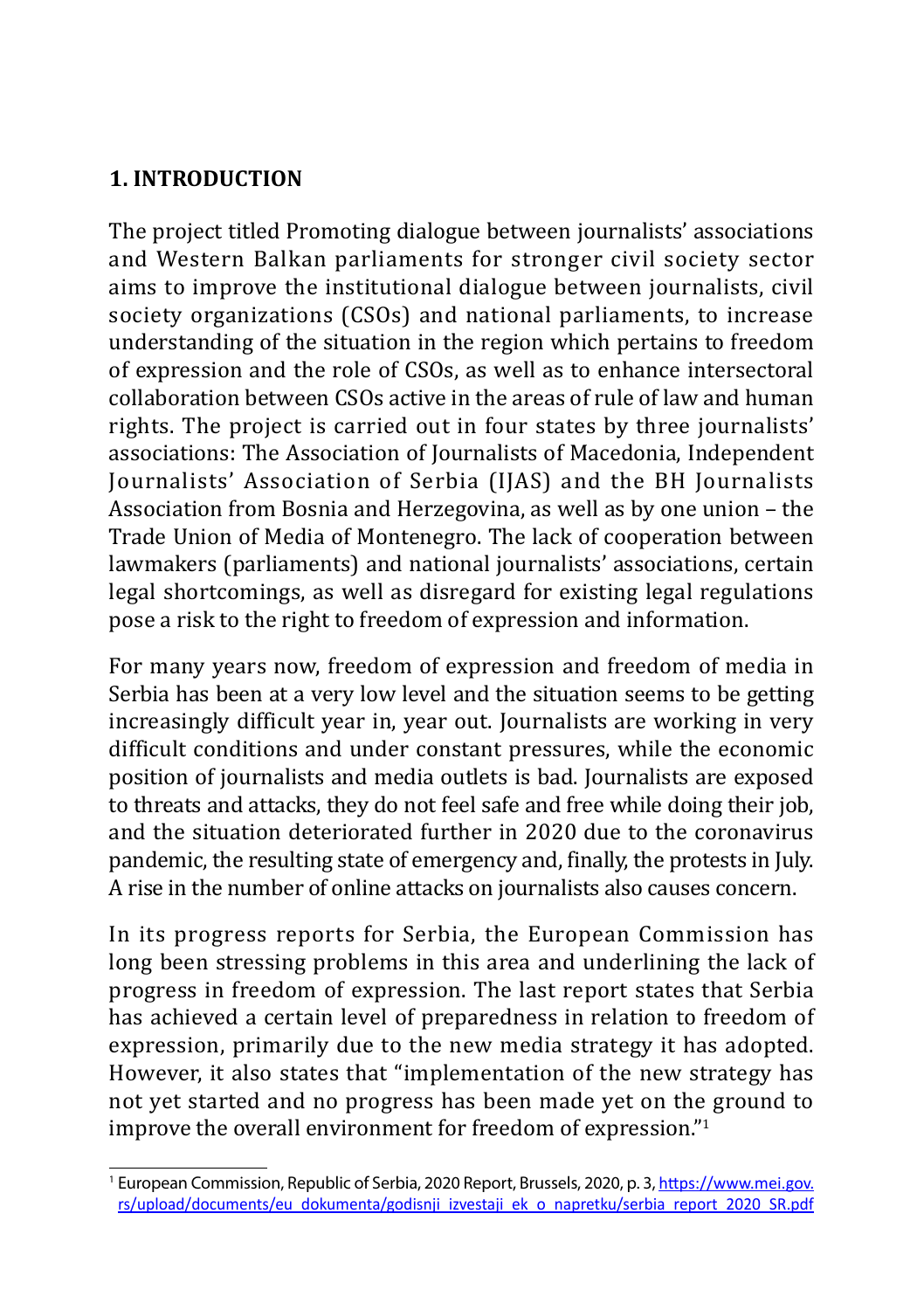The report particularly focuses on the problems pertaining to journalists' safety, creation of a favorable environment for unobstructed exercise of freedom of expression, institutions' quick response to threats, physical assault, violence, and cases of invasion of privacy. The focus was also placed on strengthening the independence of the Regulatory Authority for Electronic Media, securing transparent and just co-financing of media content in the public interest, and on increased transparency of media ownership and advertising.

Other reports by international organizations also confirm the poor condition of media freedom in Serbia. According to the latest report by Reporters Without Borders, Serbia is ranked 93<sup>rd</sup>, the same as the year before, in the group of "problematic states."<sup>2</sup> The report mentions the case of arrest of journalist Ana Lalic, as well as the overturned verdict in the Slavko Curuvija murder trial, but also, as a positive example, the first-instance verdict in the case of the arson attack on the home of journalist Milan Jovanovic.

In early 2021, the Article 19 organization, in collaboration with other international organizations and with support from IJAS, organized the Media Freedom Rapid Response (MFFR) advocacy mission to Serbia due to the bad situation regarding media freedom and journalists' safety. The mission report points out that the safety of journalists in Serbia is causing growing concern. Some of the mission's key findings refer to concern over cases of police brutality against demonstrators and journalists during the anti-government protests in July 2020, cases in which politicians and state officials openly threaten journalists, targeting them and defining them as "enemies of the state" or "traitors," online harassment and smear campaigns which create deep insecurity and uncertainty among journalists, the more difficult position of journalists in local environments, the low level of trust in the police and prosecution, and others.3

<sup>&</sup>lt;sup>2</sup> Reporters Without Borders website: <u>https://rsf.org/en/serbia</u>

<sup>&</sup>lt;sup>3</sup> The organization Article 19 and others, Media Freedom and the Safety of Journalists in Serbia, London, 2021, pp. 6 and 7 https://www.article19.org/wp-content/uploads/2021/04/Medijskeslobode-i-bezbednost-novinara-u-Srbiji-izvestaj-misije.pdf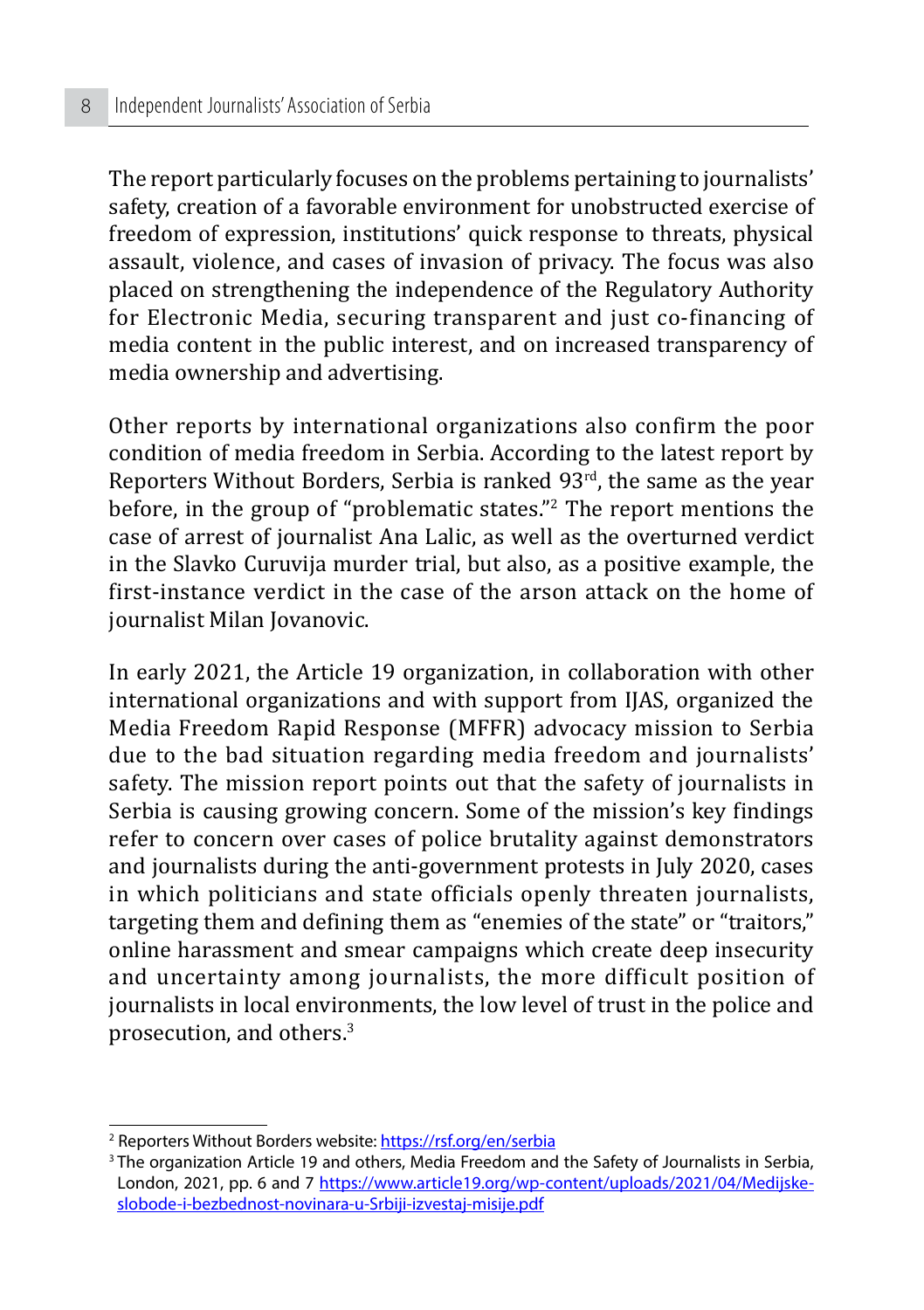In January 2020, the Government of the Republic of Serbia adopted the Strategy of Public Information System Development in the Republic of Serbia for the Period 2020–2025 (hereinafter: Media Strategy). The making of the Strategy involved journalists' and media associations.<sup>4</sup> and the Action Plan for the Media Strategy was adopted in December 2020. The Media Strategy maps the problems and envisions certain measures and activities which are to help improve freedom of the media and expression, the safety of journalists, and other areas so as to create a favorable environment in which they can do their job, and where the media can function in a fair and transparent market. The Government of the Republic of Serbia decided to form two working groups: the Working Group for monitoring the implementation of measures from the Media Strategy and the Working Group for Security and Protection of Journalists.

In Serbia, a set of media laws (Law on Public Information and Media, Law on Electronic Media, Law on Public Media Services) was passed in 2014. Most of the laws, both the aforementioned ones and others which we will analyze through the study, are aligned with European standards. What has been highlighted as a problem for many years now is the fact that there is no will to implement those laws in the spirit in which they were enacted, and that they have proved to be susceptible to abuse, and so the Media Strategy proposes a number of amendments that are to help eliminate that abuse. The journalistic community constantly advocates and works on enhancing media policies and analyzing the laws themselves. At the start of creation of the Media Strategy, back in 2017, when there were disagreements and when five media and journalists' associations withdrew from the initial working group, the associations continued to independently work on a document called Contributions to the Development of the Public Information System Strategy by 2023, which contains proposals and recommendations for how to overcome existing problems and improve the media scene. Later, when the new working group was formed, the document was one of

<sup>4</sup> The process of making the Media Strategy was accompanied by a number of problems, from the formation of the working groups, the representatives of journalists' and media associations in them, to the very text of the Media Strategy. You can read more on page 10 of the Indicators on the Level of Media Freedom and Journalists' Safety for 2018: https://nuns.rs/media/2021/04/ Indikatori-za-nivo-slobode-medija-i-bezbednosti-novinara-Srbija-2018.pdf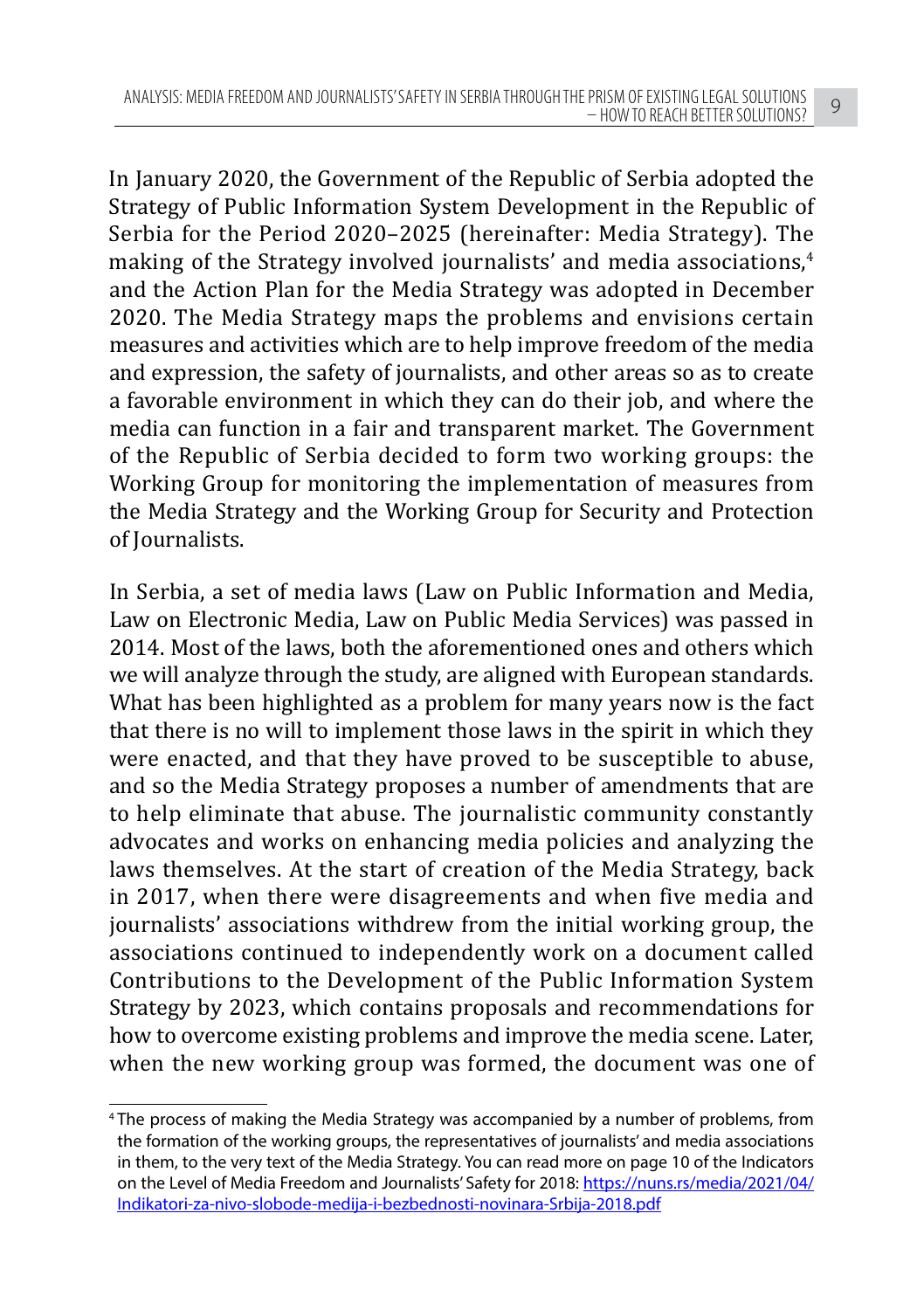the basic documents it used and most of the items contained in it were eventually included in the new media strategy. IJAS also conducted analyses in 2018 and offered concrete proposals for the improvement of laws regarding the Regulatory Authority for Electronic Media, project co-financing of media content of public interest, and journalists' safety.

This study, besides the three main media laws (Law on Public Information and Media, Law on Electronic Media and Law on Public Broadcasting Services), will also include the laws that pertain to security, the Criminal Code and the Criminal Procedure Code. The analysis will also focus on issues related to civil lawsuits in cases where damages are sought for the publication of information in the media, and the criminal offense of Insult. The study also deals with copyright in the part related to freedom of expression. Keeping in mind that the Media Strategy and the Action Plan for its implementation have been adopted in Serbia, we have connected this study with the Strategy and mapped the themes that are on the one hand related to the aforementioned laws, and on the other with the areas and activities envisaged by the Media Strategy.

The goal of the main study is to explore the existing legal provisions pertaining to media freedom and journalists' safety in every country, as well as to identify good and bad practices (obstacles, legal loopholes and positive steps forward) that support or obstruct media freedom and the safety of journalists. The following research methods were used to gather and analyze data:

- researching secondary sources, gathering data and analyzing the existing legal provisions pertaining to media freedom and the safety of journalists in the country;
- detailed interviews with representatives of relevant interested parties who have the expertise and knowledge about legislation regarding media freedom and journalists' safety: decision makers and civil society and media stakeholders.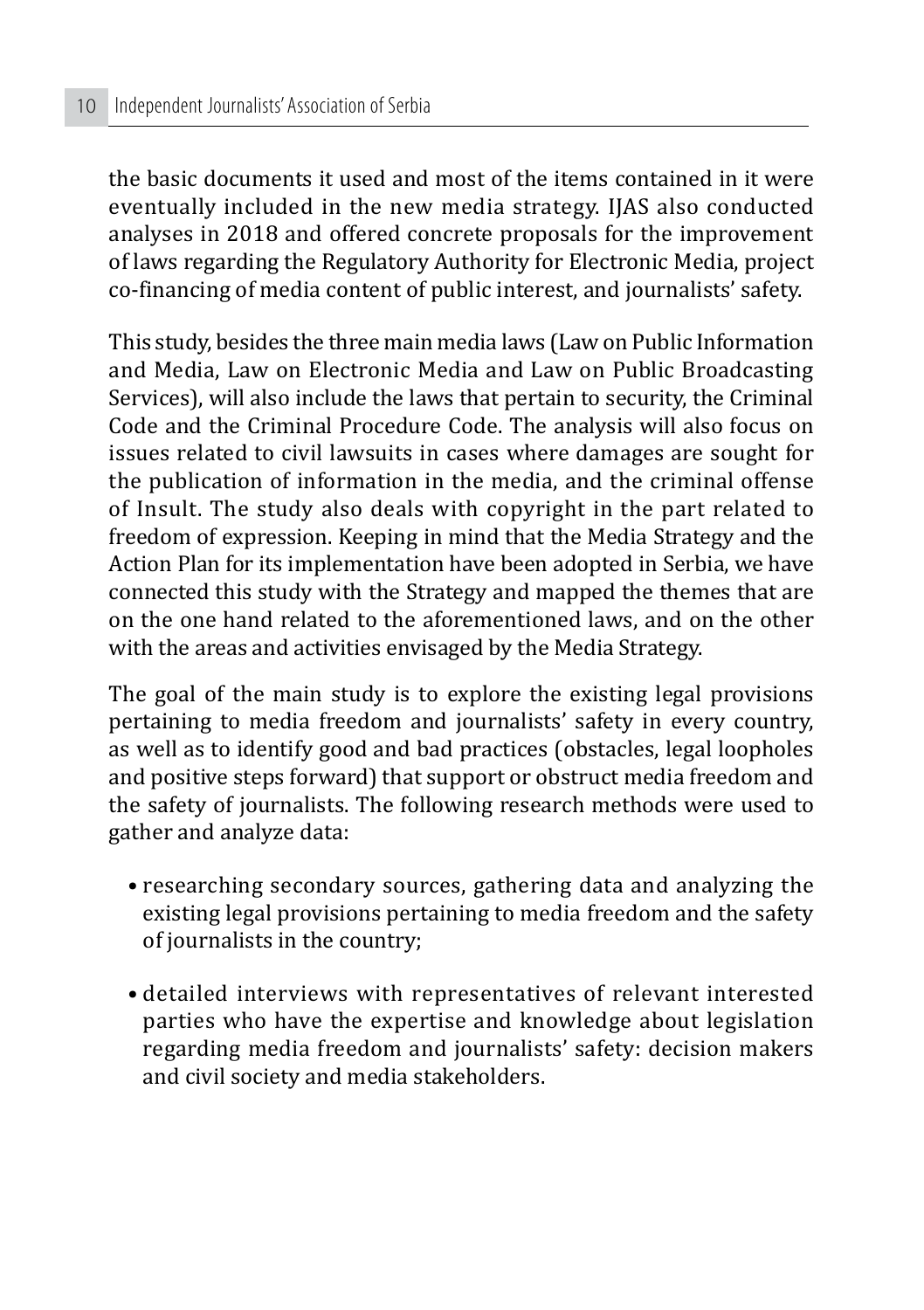# **1. ANALYSIS OF RELEVANT LEGISLATION RELATED TO MEDIA FREEDOM AND JOURNALISTS' SAFETY**

The set of media laws passed in 2014, as well as the other laws encompassed by this study, is largely in line with the European legislation, however implementation of said laws is the problem. The laws' vagueness in certain areas would not be a problem if there was a will to apply those laws in the spirit in which they were written. Since that will does not exist and since the laws as such are susceptible to abuse, the Media Strategy itself envisages amendments to most of these laws.

In this analysis, we will look at the most critical points in media and other laws where certain amendments to the laws need to be made so as to help increase media freedom and the safety of journalists, i.e. to help enhance the environment in which journalists would feel freer and safer to do their job.

# **Safety of journalists**

For a long time now, journalists and media professionals have been exposed to serious threats and physical attacks which directly jeopardize their safety, but are also increasingly exposed to various pressures that indirectly endanger their safety. Over the last few years, there have been particularly pronounced cases of public officials targeting certain critical media and journalists. These pressures come from both certain ministers and the prime minister and the president, but the most pronounced are those coming from members of the National Assembly where, when that is on their agenda, one by one they start targeting a particular media outlet or journalist, calling them enemies of the state, foreign mercenaries, criminal organizations, and accusing them of various things, such as, for example, money laundering.<sup>5</sup> The Open Parliament organization has presented the fact that from the beginning of 2021 to March 10, MPs mentioned

<sup>5</sup> An MP of the ruling Serbian Progressive Party, Aleksandar Martinovic, during a session of the National Assembly made a number of accusations against the staff at KRIK and the CRTA organization. He falsely claimed that the KRIK staff and editor Stevan Dojcinovic were a criminal organization, and accused them of money laundering and tax evasion. https://www.krik.rs/ martinovic-u-skupstini-lazno-optuzio-urednika-krik-a-da-pere-novac/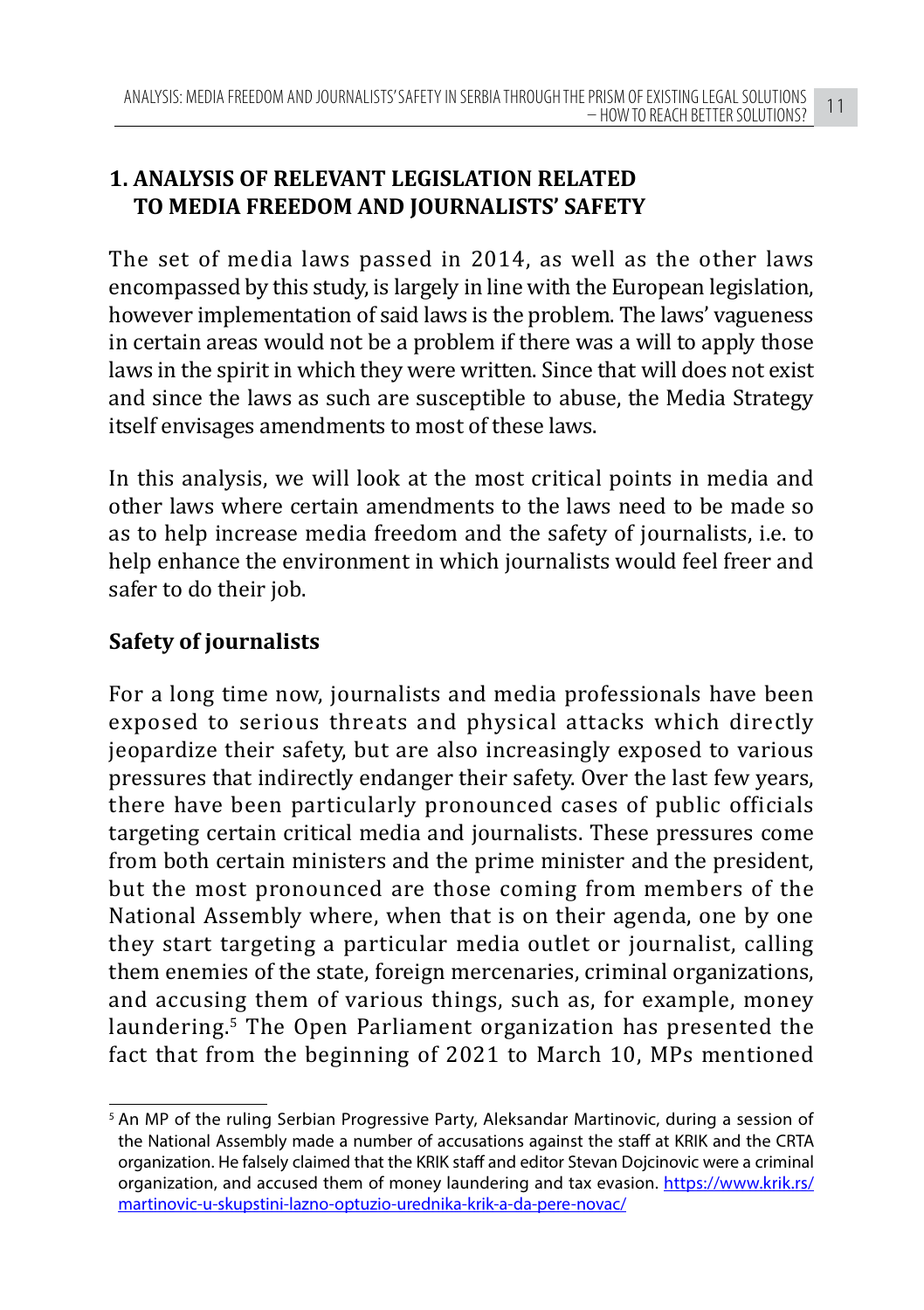certain media outlets and journalists in a negative context in the Parliament 37 times.<sup>6</sup>

The Criminal Code has recognized that the job of a journalist, i.e. as stated in the code itself, jobs of public importance in the area of public information, carries an elevated risk to the safety of the person doing it.<sup>7</sup>

One of the most frequent ways in which the safety of journalists and media professionals is jeopardized are threats, which are sometimes undoubtedly direct and in other cases, especially keeping in mind judicial and prosecutorial practice, not so direct. The Criminal Code stipulates the criminal offense of Endangering Safety.<sup>8</sup> which states that those who endanger a person's safety by threatening to attack the life or body of said person or a person close to them will be penalized. As part of the same criminal offense, the code has added particular incrimination for cases where this criminal offense is committed against a person doing a job of public importance in the area of information, with a stricter penalty envisaged for perpetrators when the offense is committed in relation to the work the person is doing. In this criminal offense, journalists and media professionals have been equated with the president of the Republic, members of parliament, prime minister, members of the Government, Constitutional Court judges, judges in general, public prosecutors and their deputies, lawyers, and police officers. In addition to this criminal offense, those persons are provided with special protection in two other criminal offenses: First-Degree Murder (Article 114, paragraph 1, item 8) and Grievous Bodily Harm (Article 121, paragraph 6). In other criminal offenses committed against journalists, the journalists are entitled to the same legal protection as other citizens.

According to the long-time experience of IJAS, which has been keeping a database of attacks and pressures since 2008, out of the other criminal offenses journalists have encountered in relation to doing their job, the

<sup>6</sup> Cenzolovka, Diary of MPs' Insults: The media are pirates, dilettantes, sniper-journalists, the mafia… and, oh yes, they cooperate with terrorists!, Danijel Apro, March 23, 2021 https://www.cenzolovka. rs/pritisci-i-napadi/dnevnik-poslanickih-uvreda-mediji-su-pirati-diletanti-snajper-novinari-mafijai-da-saradjuju-s-teroristima/

<sup>7</sup> Criminal Code, Article 112, paragraph 1, item 32

<sup>8</sup> Criminal Code, Article 138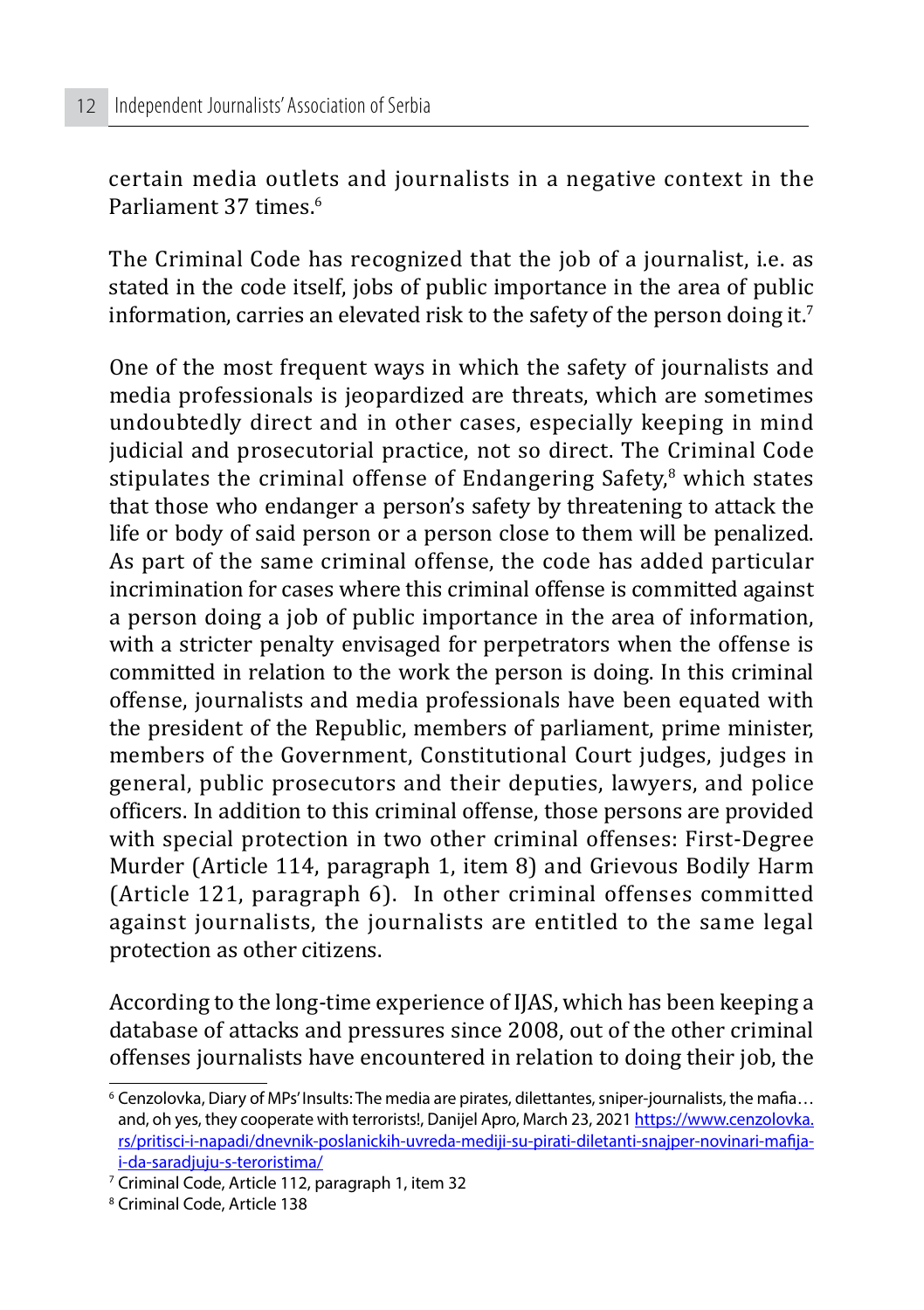most frequent have been: minor bodily injury, violent behavior (Article 344), persecution, violent behavior at a sporting event of public gathering (Article 344a), racial and other discrimination (Article 387), causing national, racial and religious hatred and intolerance (Article 317), causing general danger (Article 278), abuse and torture (Article 137), and others.

According to a research titled Protection of free speech in the Serbian judicial system based on an analysis of active cases processed by prosecutors' offices in the period from 2017 to 2020, the biggest number of active cases (75.8%) revolved around the criminal offense of endangering safety, specifically for the more severe form of this criminal offense which pertains to persons doing a job of public importance.<sup>9</sup> It is exactly the criminal offense of endangering safety that is accompanied by the most dilemmas and misunderstanding.

The existence of this criminal offense requires the presence of both the subjective and the objective element. On one hand, there has to be a threat, which has to be qualified, direct and realizable, while on the other hand there has to be a feeling of endangerment as the subjective element and as a consequence of the threat.10 For a qualified form of this criminal offense to exist, besides its being committed against a person doing a job of public importance in the area of public information, it has to be related to the work the person does.

There we get to the most frequent problem in practice, and that is the objective element of the criminal offense – the threat. That qualified threat has to be direct and realizable, while judges and prosecutors are prone to narrowly interpret the very term "threat." We have had cases in practice where a journalist seriously felt that their safety was threatened, and still the judges or prosecutors in those cases did not determine the existence of a threat, explaining that those threats were not serious enough or were not realizable. One of the important

<sup>9</sup> Slavko Curuvija Foundation, Protection of the Freedom of Speech in the Judicial System of Serbia, Belgrade, 2021, pp. 86 and 87, https://www.slavkocuruvijafondacija.rs/wp-content/ uploads/2021/02/Za%C5%A1tita-slobode-govora-u-pravosudnom-sistemu-Srbije.pdf

<sup>&</sup>lt;sup>10</sup> There has to be a cause-effect relationship between the illegal action and the consequence, i.e. between the threat and the feeling of endangerment.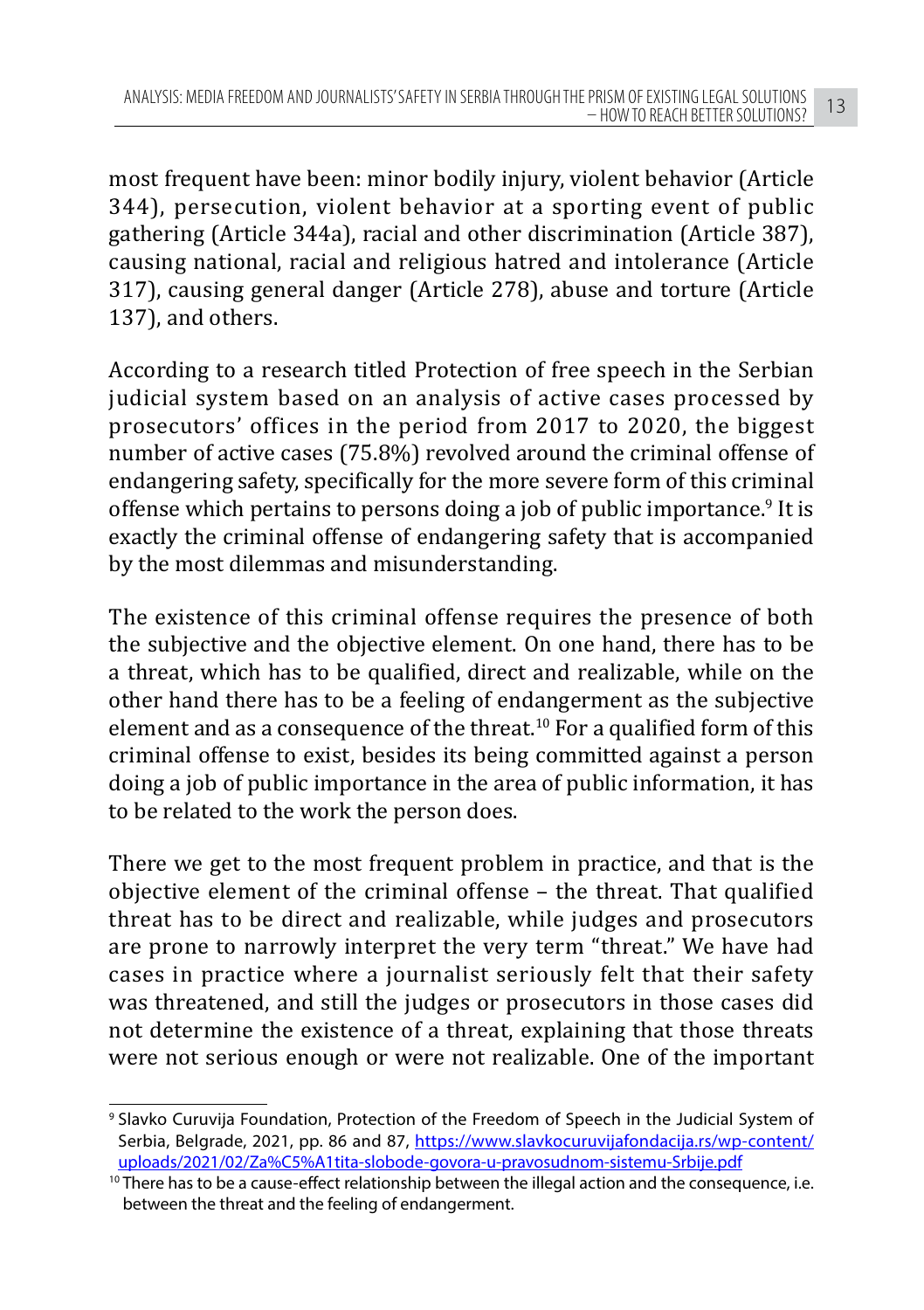examples that should be pointed out is the case where the Basic Public Prosecutor's Office in Leskovac found that there was no threat of "an attack on the life and body," which the Higher Public Prosecutor's Office in Nis also confirmed, after a journalist of Juzne Vesti received a comment on Facebook saying: "Little journalist, I'd put a bullet in your forehead." The prosecutors' offices underlined that the comment had been phrased "in the conditional form," and that, with that in mind, the aforementioned comment could not be considered a qualified threat.<sup>11</sup>

Another example of narrow interpretation is a case where the damaged journalist was sent these threatening words: "If you had published something like that in America, would you have lived to see another day?" The defendant was found guilty in a first-instance proceeding. However, in the opinion of the Court of Cassation, these words could not have caused a feeling of endangerment with the damaged party.<sup>12</sup>

Such a narrow interpretation of threat leads to criminal charges being dismissed or acquittals in many cases, and – as the IJAS case study states – "in practice, threats that are phrased in the conditional form or by using certain words such as 'should' are not seen as a qualified threat, i.e. they do not meet the threat requirement that there will be an attack on the life or body of that person or of a person close to them." It also states that "such practice and interpretation of the courts gives prosecutors a 'strong alibi' to automatically dismiss criminal charges, even in situations where the threat is both objective and realizable and has created a high level of endangerment of the journalist."<sup>13</sup>

The sensibility of prosecutors and judges when these cases are concerned has not been recognized, no attention is paid to the importance of doing the job of a journalist, nor how threats sent to journalists and media outlets affect their work and consequently media freedom, how it affects free reporting and, ultimately, informing the citizens themselves and their freedom.

<sup>11</sup> Independent Journalists' Association of Serbia, Protection of Journalists' Safety – An Analysis of Article 138, paragraph 3 of the Criminal Code, Belgrade, p. 5, https://safejournalists.net/wp-content/ uploads/2019/07/Studija-slu%C4%8Daja-II-Ugro%C5%BEavanje-sigurnosti-novinara-KZ-1383-.pdf

<sup>12</sup> *Ibid*, p. 5 and 6

<sup>13</sup> *Ibid*, p. 7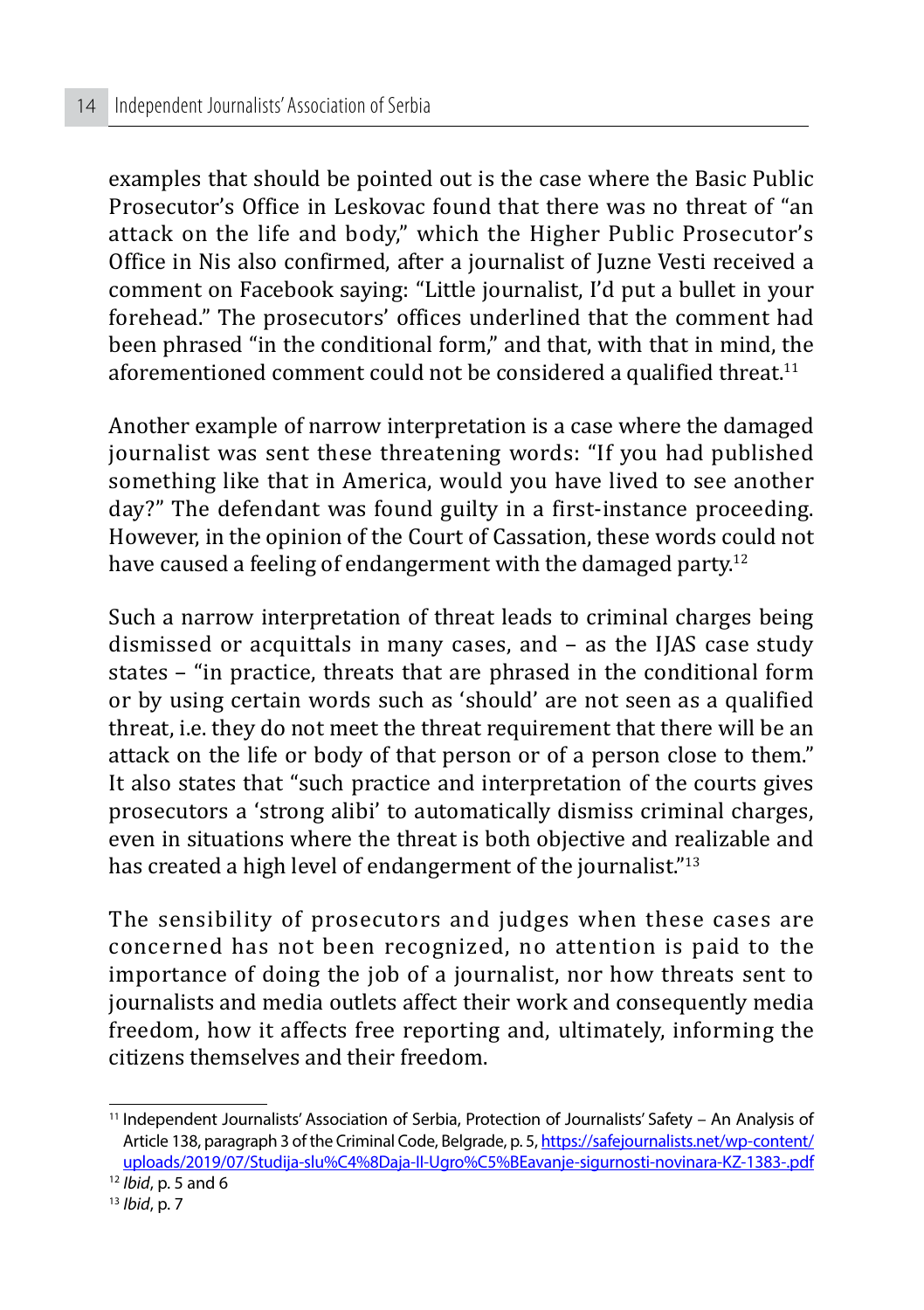In addition to that, another problem is the multitude of cases where journalists' safety is jeopardized in some way, not directly, which remain unpunished because they do not contain one of the elements of a criminal offense. Analyses were carried out for the purpose of qualifying some of those cases as certain criminal offenses, so that the perpetrators may be adequately sanctioned. Some of the proposals refer to changes to the existing criminal offense of Violation of Free Speech and Public Address.14 There is no recorded decision in practice pertaining to this criminal offense, set up in this way. One of the recommendations in the analysis IJAS conducted in collaboration with legal experts is that the name and legal description of the criminal offense should be harmonized with Article 10 of the European Convention on Human Rights and Fundamental Freedoms, and that the name should be changed to Violation of the Right to Freedom of Thought and Expression.15

Those cases that remain unpunished largely have to do with harassment and attacks on mental integrity. They go unpunished because they are not categorized as criminal offenses. A legal expert emphasizes that as an important problem: "In the biggest number of cases, it is about attacks on mental integrity and harassment, and that phrasing exists with in the criminal offense of domestic violence: who endangers peace of mind. We do not have many cases that pertain to attacks on the body and life and property, while the biggest number of cases are the ones where peace of mind and mental integrity are endangered and that somehow remains unprotected, especially if it is not done directly."<sup>16</sup>

There are also certain actions that additionally jeopardize primarily the work, but also the safety of journalists, especially investigative ones. In their work, the communication channels are often targeted, so

<sup>14</sup> Criminal Code, Article 148

<sup>&</sup>lt;sup>15</sup> Independent Journalists' Association of Serbia, Protection of journalists - recommendations for improving regulations, Belgrade, 2018, p. 9: "The action of restriction should be defined as unlawful prevention of exercising freedom of expression in a concrete situation as freedom of thought and freedom of receipt and transfer of information and ideas, while the action of denial is the complete unlawful prevention of exercising freedom of thought and freedom of receipt and transfer of information and ideas in a concrete situation. The term 'unlawful' would entail that conditions have not been met which pertain to the restriction in Article 10 paragraph 2 of the European Convention on Human Rights and Fundamental Freedoms (restriction stipulated by law, necessary in a democratic society for the protection of the core values of that society)."

<sup>&</sup>lt;sup>16</sup> Natasa Jovanovic, legal expert, interviewed by Marija Babic.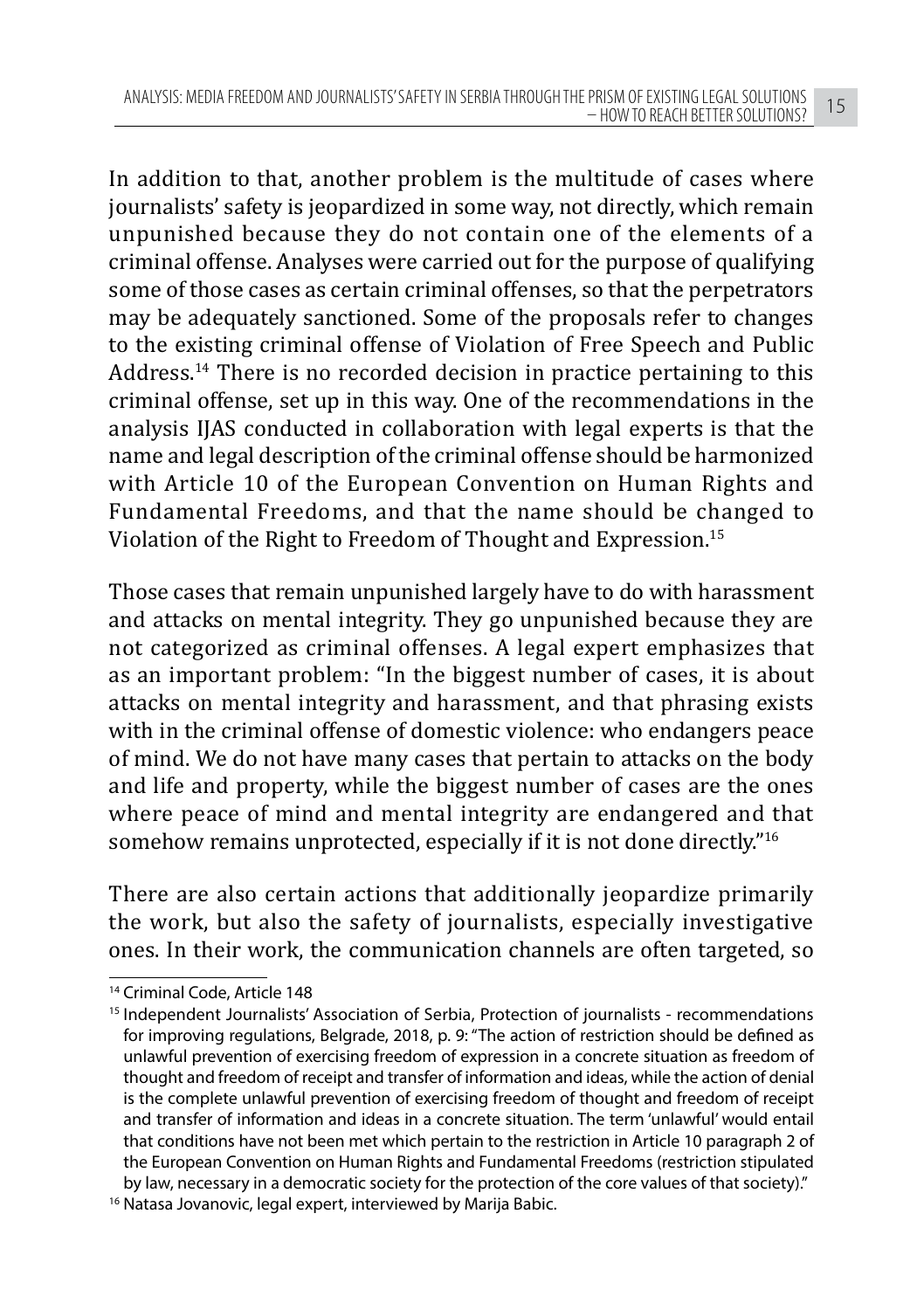consideration should be given to supplementing the criminal offenses which may directly affect a journalist's work by adding the qualified form when those offenses are committed against persons doing a job of public importance in the area of public information, in relation to the work they are doing. Some of those offenses are: Violation of Secrecy of Letters and Other Shipments, Unauthorized Wiretapping and Recording, Unauthorized Photographing, Unauthorized Publication and Presentation of Another's Writing, Portrait and Recording, Unauthorized Gathering of Personal Information, and others.

There have been certain initiatives to introduce a new criminal offense, Attacks on Journalists, however, in the opinion of legal experts, that is not a type of practice that exists in developed European states, rather it is tied to some less developed states and is certainly not the sort of practice our state should strive for. As the legal expert says, the problem in those cases would be that the focus in those proceedings would be on whether someone is a journalist: "That would be an important description of the substance of that criminal offense, and in the present day that is problematic from multiple standpoints, primarily because not everyone working in public information is necessarily a member of an association. All international documents and verdicts of the ECHR show that it does not matter whether someone is a full-time employee or if they are blogger, as long as they deal with issues of importance for public information."<sup>17</sup>

One can freely conclude that despite possibilities for enhancing legal regulations, practical application is the biggest problem. As we have pointed out, the narrow interpretation and practice of the prosecutors' offices and courts themselves is also a problem. All that leads to the impunity of criminal offenses committed against journalists, a very small number of convicted perpetrators, a large number of unsolved cases and those placed in the category of offenses committed by unidentified perpetrators, as well as numerous cases of dismissal of criminal charges.

"My opinion is that the laws are not bad, they have been enhanced over the past decades and it is all moving in a direction the European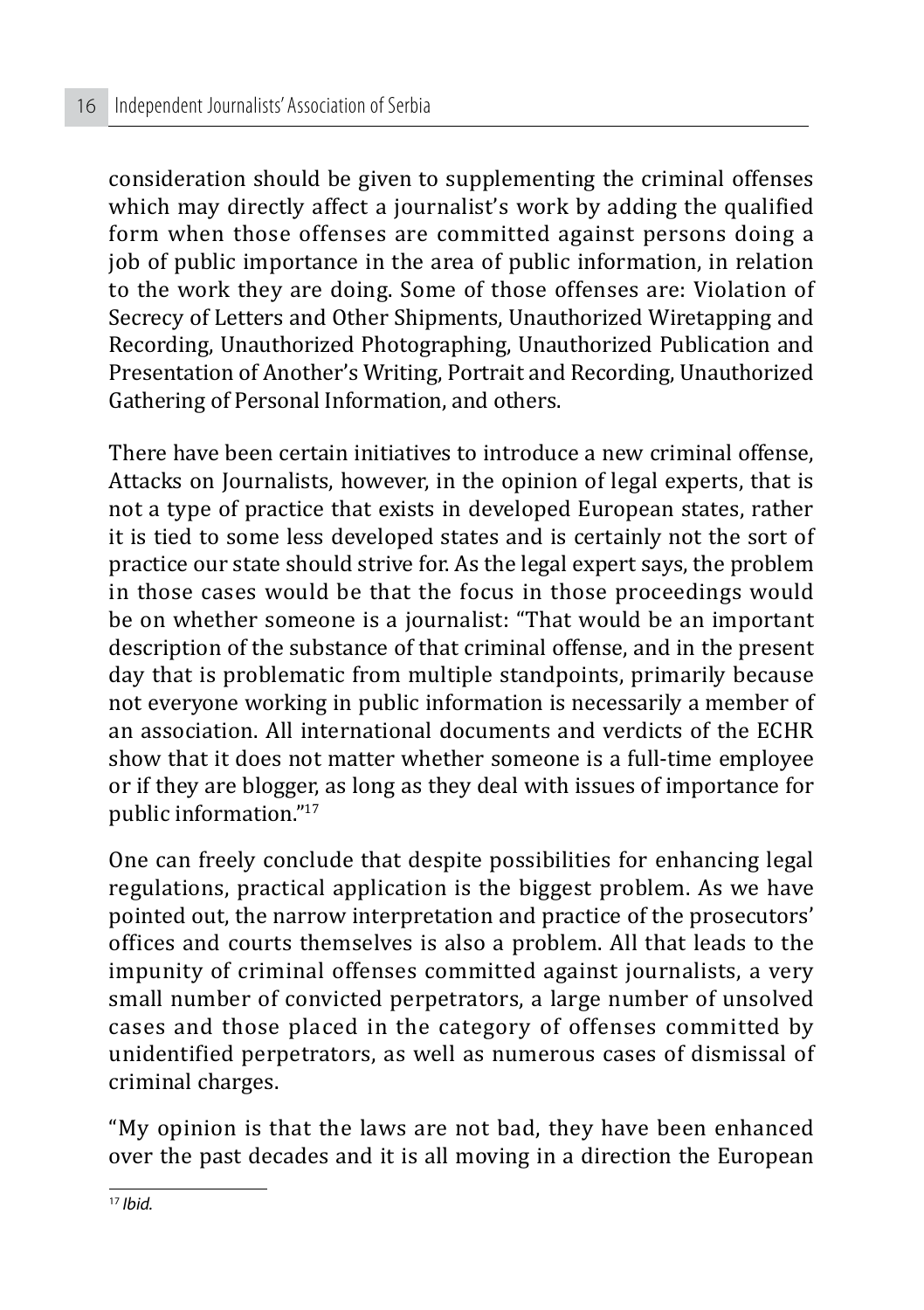Union is asking of us. I think that a bigger problem is in the nonimplementation of laws, on the one hand, and distrust in public institutions on the other."<sup>18</sup>

The research Protection of the Freedom of Speech in the Judicial System of Serbia underlines that, according to the records of prosecutors' offices, "just over a half (51.47%) of the cases for the observed period (2017–2020) are filed as completely solved. However, the biggest number of cases were not solved by a decision of a court, but rather by a decision of a prosecutor's office, be it the dismissal of criminal charges, an official note that there is no room for initiating criminal procedure, or application of postponement of criminal prosecution (opportunity)." The research also states that "only one in ten reported cases ends with a final court verdict." The analysis also highlighted the problem of active cases classified as offenses committed by unknown perpetrators and showed that "out of 99 active cases handled by prosecutors' offices, based on the identification of cases according to the registers of prosecutors' offices, at least 49 cases are kept in the register of unidentified perpetrators of criminal offenses."<sup>19</sup>

Domestic, but also international organizations, are constantly warning about the problem of impunity, as is the European Commission in its reports. The Action Plan for Chapter 23 covers the area referring to journalists' safety, which envisages certain measures for improving the overall situation in this area. The constant pressure exerted by domestic and international organizations has resulted in the Serbian authorities responding and taking certain steps in this area after all.

In December 2016, journalists' and media associations (Journalists' Association of Serbia, Independent Journalists' Association of Serbia, Independent Journalists' Association of Vojvodina, Media Association, Online Media Association, Association of Independent Electronic Media) signed the Agreement on cooperation and measures for raising the level of journalists' security with the Serbian Public Prosecutor's Office

<sup>&</sup>lt;sup>18</sup> Natasa Jovanovic, legal expert, interviewed by Marija Babic.

<sup>&</sup>lt;sup>19</sup> Slavko Curuvija Foundation, Protection of the Freedom of Speech in the Judicial System of Serbia, Belgrade, 2021, pp. 91, 96 and 103 https://www.slavkocuruvijafondacija.rs/wp-content/ uploads/2021/02/Za%C5%A1tita-slobode-govora-u-pravosudnom-sistemu-Srbije.pdf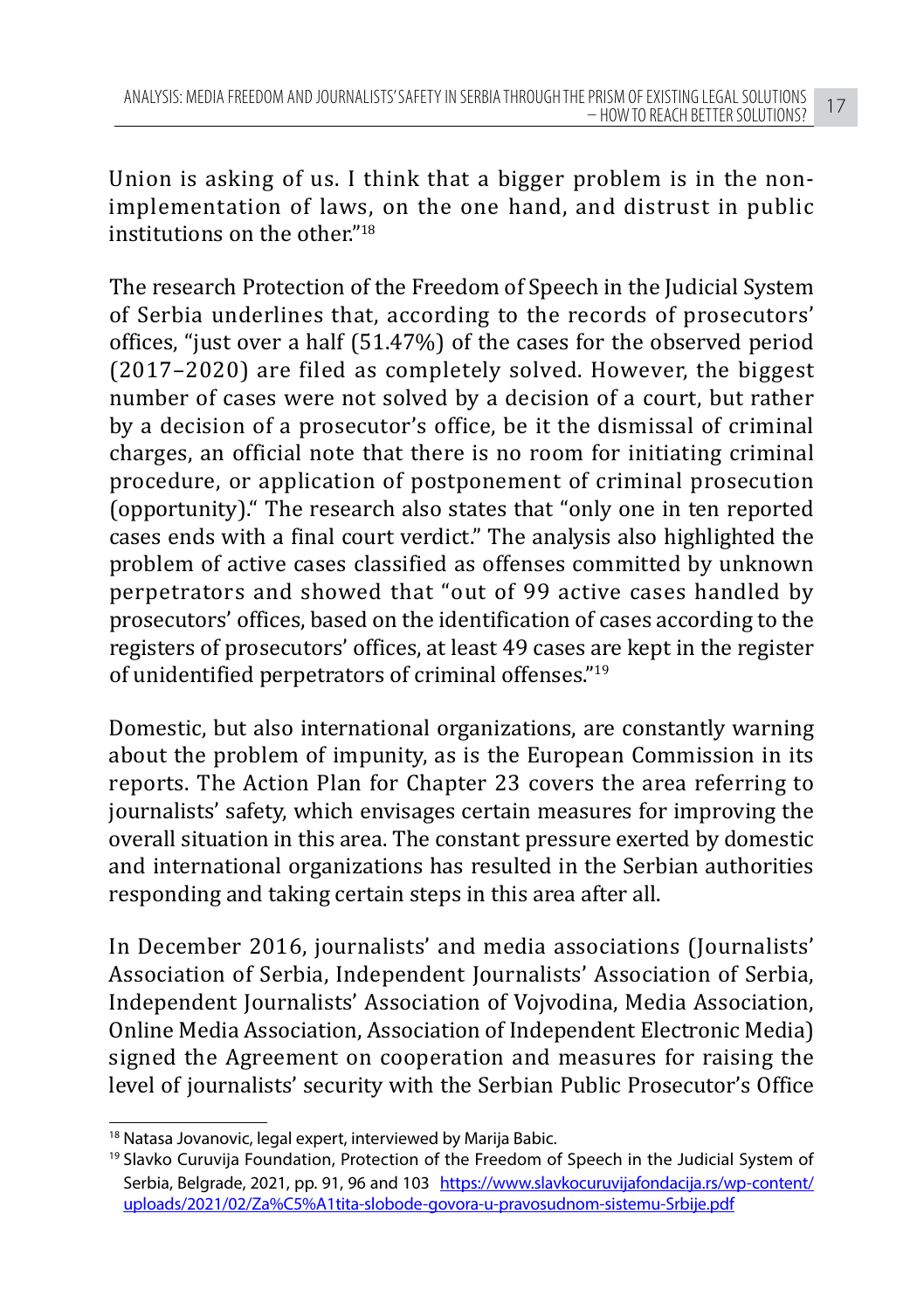and the Ministry of Interior, with the aim of ensuring more effective protection of journalists. A permanent working group comprising authorized representatives of all the signatories was founded on the grounds of the agreement. The permanent working group meets every three months, but can do so more frequently if necessary. A mechanism was established on the grounds of the agreement, contact points and coordinators were appointed in all the associations, as well as at multiple levels in prosecutors' offices and the police, through which cases of threats and attacks on journalists are reported and information on cases is exchanged. A year before the agreement was signed, the Serbian Public Prosecutor's Office issued binding instructions for records on attacks on journalists and urgent procedure, whereas the Ministry of Interior issued similar instructions in 2018. The agreement envisages two subgroups: a subgroup for analyzing criminal legislation and a subgroup for the level of the institutions' openness. As part of its mandate, the subgroup for analyzing the criminal code analyzed what the potential criminal offenses committed against journalists are, and based on that analysis the Republic Public Prosecutor's Office put together new binding instructions in December 2020, which included all of those criminal offenses.

Four years later, in December 2020, the Government of the Republic of Serbia founded a new Working Group for the Security and Protection of Journalists. This working group encompasses a bigger number of representatives than the Standing Working Group and includes representatives of ministries and other institutions on one side, and representatives of associations and unions on the other. The working group meets with the prime minister and the minister of culture and information once a month. The mandate of this working group was not completely clear from the very start, but the associations saw a possibility to use it to affect the overall atmosphere in the society in which journalists work, as well as to find a way to influence public figures, primarily government representatives, to change their rhetoric toward journalists and critically oriented media outlets, who are just doing their job. However, from the very beginning of the group's work, public officials continued with the same rhetoric and practice of targeting journalists and media outlets, which culminated when Pink TV, a broadcaster with nationwide coverage, on March 9 broadcast a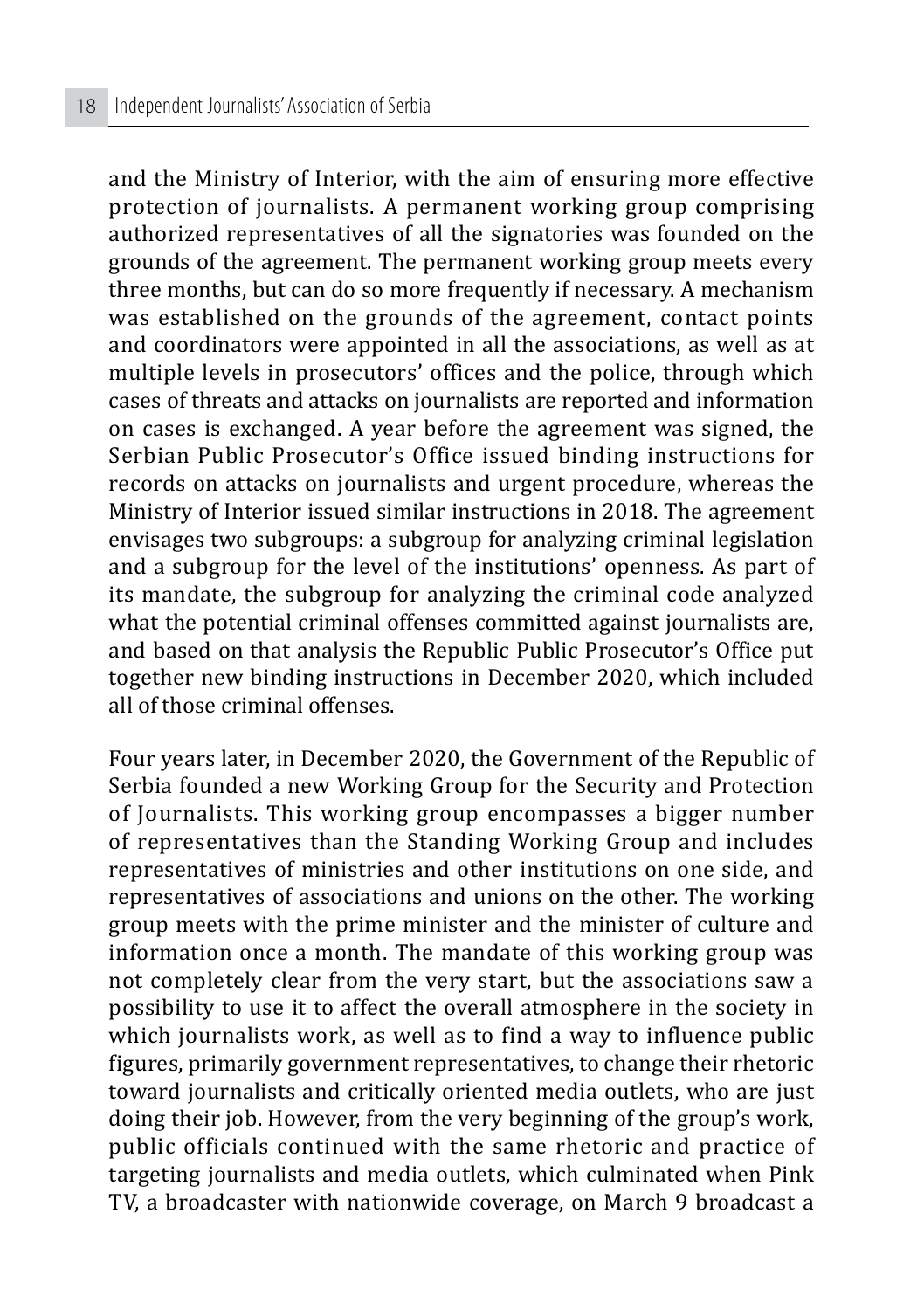feature presenting a number of pieces of information on the Crime and Corruption Reporting Network (KRIK), that linked KRIK journalists to a criminal gang and thereby seriously threatened their safety (the pro-government tabloids then continued the same campaign). After several associations addressed the Working Group, proposing a discussion and a joint response in this case, and after absolute silence from the representatives of state institutions, followed by stonewalling, five journalists' and media associations decided to leave that working group.20 Even though most of the associations left the working group, it continued to function. The associations believed that this passive behavior exhibited by government representatives showed that there was no sincere desire and will to face this serious problem, as confirmed by the MPs who even after this event continued to target KRIK journalists. The associations especially kept in mind that since the group's forming constant pressures on journalists by government representatives, especially MPs, had continued, with journalists and certain media outlets being targeted in MPs' speeches. As a reminder, the European Commission has been stressing condemnation of attacks and threats as one of the fundamentals the state of Serbia should meet in addition to other things related to security. There have been examples of public statements from certain institutions and condemnation of certain attacks and pressures, but that is certainly not enough.

Besides these two working groups, in May 2020 journalists' and media associations and unions signed with the ombudsman an Agreement on establishing a platform for registering cases of endangerment of security and pressures on journalists and other media stakeholders. Based on the Agreement, a Working Group was founded which categorized cases of attacks and pressures on journalists and other media professionals. The Agreement states that the platform itself will contribute to a more effective actions by the competent state bodies, wherein the ombudsman will use all the legal powers at his disposal in cases of endangerment of security and pressures on journalists.

<sup>&</sup>lt;sup>20</sup> IJAS, Decision on Withdrawal from the Working Group for the Security and Protection of Journalists, March 13, 2021 https://nuns.rs/odluka-o-izlasku-iz-radne-grupe-za-bezbednost-izastitu-novinara/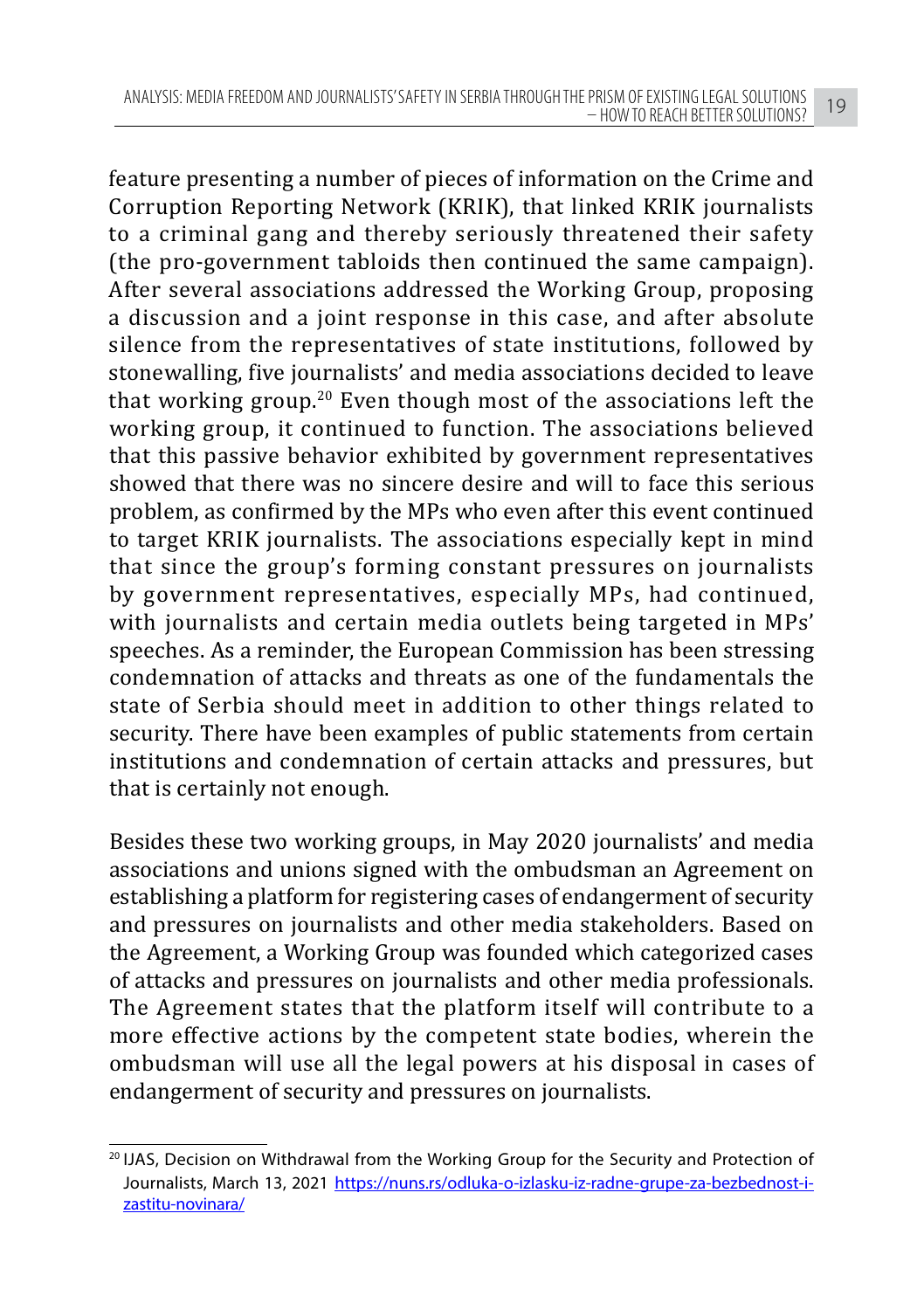Also, back in 2013, the Government founded a Commission for the Investigation of Murders of Journalists. The Commission's tasks were to make a plan and set the dynamic of gathering facts and determining other circumstances related to the murder investigations, to cooperate with the bodies in charge of leading those investigations, to review the course of the investigations so far based on the information obtained, to offer an opinion on an effective way in which leading an investigation might be improved, and to propose concrete measures that need to be taken.21 The Serbian government in August 2018 took a decision to expand the Commission's jurisdiction, to include cases of murders and disappearances of journalists in Kosovo and Metohija in the period from 1998 to 2001, and murders of journalists in the conflicts in the SFRY in the period from 1991 to 1995. We do not have a single murder of a journalist solved to date. There was hope that after a long time, justice would somehow be served in the Slavko Curuvija murder case, but the Court of Appeal in Belgrade overturned the first-instance verdict for the murder which had convicted four individuals, and a retrial was ordered.22 The cases of the murders of Radoslava Dada Vujasinovic and Milan Pantic are still in the preliminary investigation procedure. Even though the Commission underscored that some progress had been made in the case of Pantic's murder, the prosecutor's office has not done anything to this day.

In spite of all the steps taken and the working groups founded, the situation is very bad. Journalists work in very poor conditions and still do not feel safe when doing their job, and that is one of the main prerequisites for them being able to do their job fully and independently, and thereby providing information to the public, for media freedom, freedom of expression, and for democracy itself.

 IJAS has been keeping a database of attacks and pressures on journalists and media professionals<sup>23</sup> since 2008. What has been seen as a trend over the past few years is a rise in the total number of incidents and a

<sup>&</sup>lt;sup>21</sup> Decision on forming the Commission for the Investigation of Murders of Journalists http:// pravnoinformacioni-sistem.rs/SlGlasnikPortal/eli/rep/sgrs/vlada/odluka/2013/8/7/reg

<sup>&</sup>lt;sup>22</sup> Insajder, Court of Appeal Overturns Verdict in Curuvija Murder Trial and Orders Retrial, Sept. 7, 2020 https://insajder.net/sr/sajt/vazno/20281/

<sup>&</sup>lt;sup>23</sup> You can see the database on the website: http://www.bazenuns.rs/srpski/napadi-na-novinare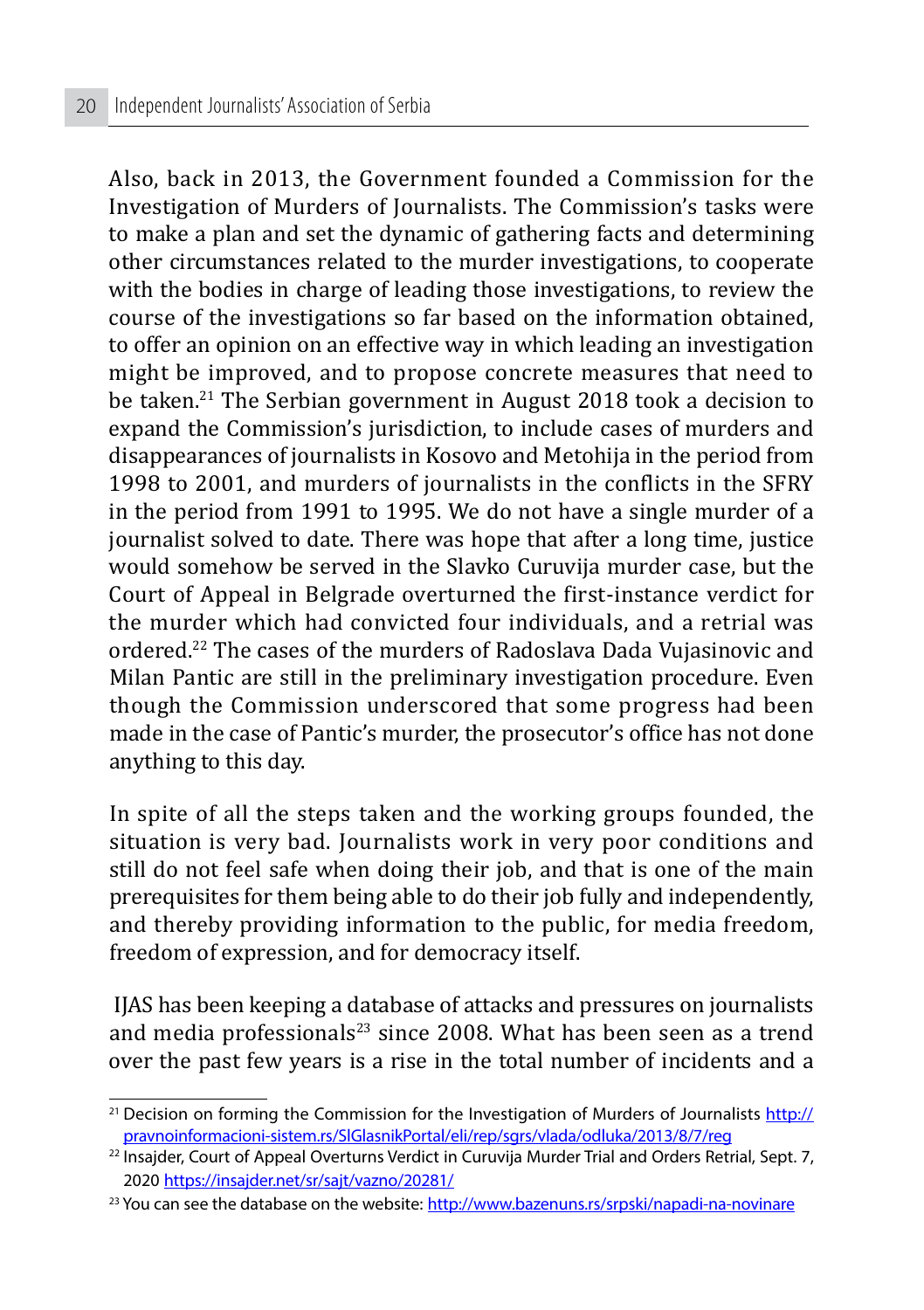spike in various pressures on journalists and media outlets. It is also very worrying that a drastic increase in physical assaults was registered last year. In 2020, IJAS documented 189 incidents in total, 32 of them physical incidents, 50 verbal threats, 14 attacks on property, 1 threat to property, and 92 pressures. This was influenced by the overall situation with the corona virus, but also the state of emergency, and above all the July demonstrations during which 29 incidents were registered. The trend of a large number of pressures continues in 2021, while the number of physical attacks was low until May. A total of 43 incidents were registered in that period, 10 of them verbal threats, 2 physical attacks, 1 attack on property, and 30 pressures. What is particularly a cause for concern is the fact that the number of attacks on female journalists went up in 2020 and that the number of online attacks and pressures has been continuously growing year in, year out. A survey IJAS conducted in 2020 showed that 36% of female respondents said that they had received threats online or that their security was otherwise jeopardized online over the past five years. Out of that percentage, 42% claimed that the threats had been a consequence of one of their articles, while 27% said that the threats had been made due to their overall work.24

Another bad trend that became evident during the July 2020 demonstrations is the high level of ignorance among police officers when journalistic work is concerned, but also among the citizens who threw stones at journalists. In most cases, police officers paid no attention to journalists' IDs and equipment and out of the 29 incidents against journalists registered at the protests, 7 were attacks carried out by the police.

In spite of all that has been done, in its latest Serbia Progress Report the European Commission, apart from pointing out that Serbia has not made any concrete headway in freedom of expression, especially underlines that "cases of threats, intimidation and violence against journalists are still a source of serious concern, especially at local level." Special emphasis is also placed on the fact that the issue of security is one of the main topics our state should focus on in order to ensure "creating an enabling environment in which freedom of

<sup>&</sup>lt;sup>24</sup> Independent Journalists' Association of Serbia, Online Attacks on Female Journalists, Belgrade, 2020, pp. 5 and 38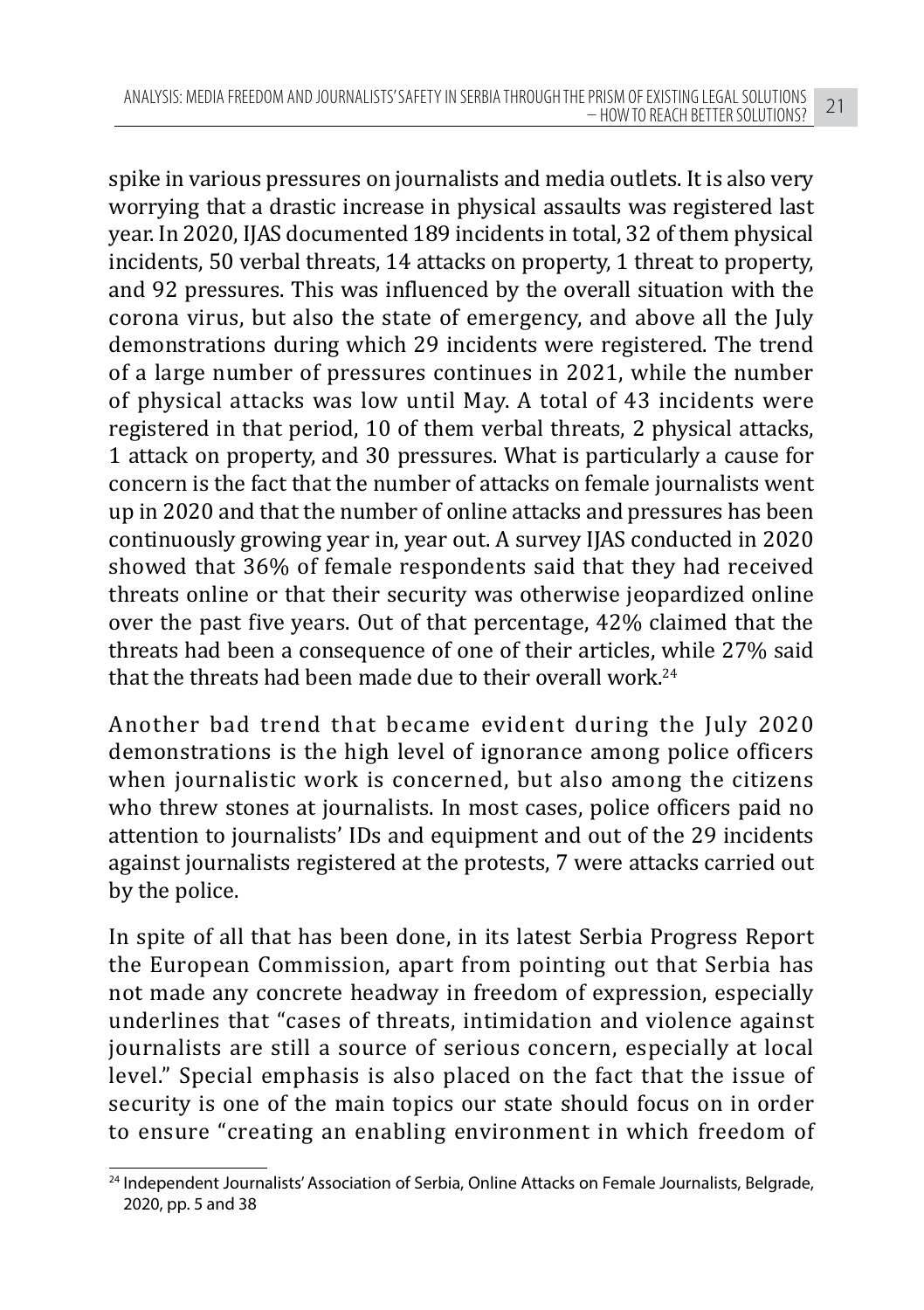expression can be exercised without hindrance and ensuring that threats, physical assaults, violence, and cases of invasion of privacy against journalists and bloggers are properly and swiftly followed up by law enforcement and judicial authorities, as well as publicly condemned by government officials."<sup>25</sup>

So far, there have been no official initiatives for changes of legal regulations. Journalists' associations have for many years been intensively working on this problem, legal regulations have been analyzed and changes have been proposed, however no one has taken those proposals into consideration to date. The Media Strategy itself envisions an analysis of the regulatory framework with the aim of defining potential amendments to the Criminal Code and the laws that regulate criminal procedure. The Action Plan of the Standing Working Group for 2021 foresees an analysis of criminal legislation, and some consultations with experts have been held so far.

#### **Co-financing media content of public interest in the area of public information**

The Law on Public Information and Media regulates the co-financing of media content of public interest in the area of public information. Besides being regulated by the Law, this area is regulated in more detail by the Rulebook on Co-Financing Media Content of Public Interest in the Area of Public Information. In the process of adoption of the law, the idea was for the state to abandon media ownership, but it was clear that there has to be a mechanism for achieving the public interest.

Over the years that this type of co-financing has been applied, there have been different opinions, from those who criticized this model from the start to those who pointed out that the model was not bad, that the problem lay in the implementation of the laws themselves.

"The idea of project co-financing is not bad per se, in fact it has numerous advantages. For example, it entails clear goals, transparent criteria for project selection, competition of the best project ideas,

<sup>&</sup>lt;sup>25</sup> European Commission, Republic of Serbia, 2020 Report, Brussels, 2020, p. 37 https://www.mei.gov. rs/upload/documents/eu\_dokumenta/godisnji\_izvestaji\_ek\_o\_napretku/serbia\_report\_2020\_SR.pdf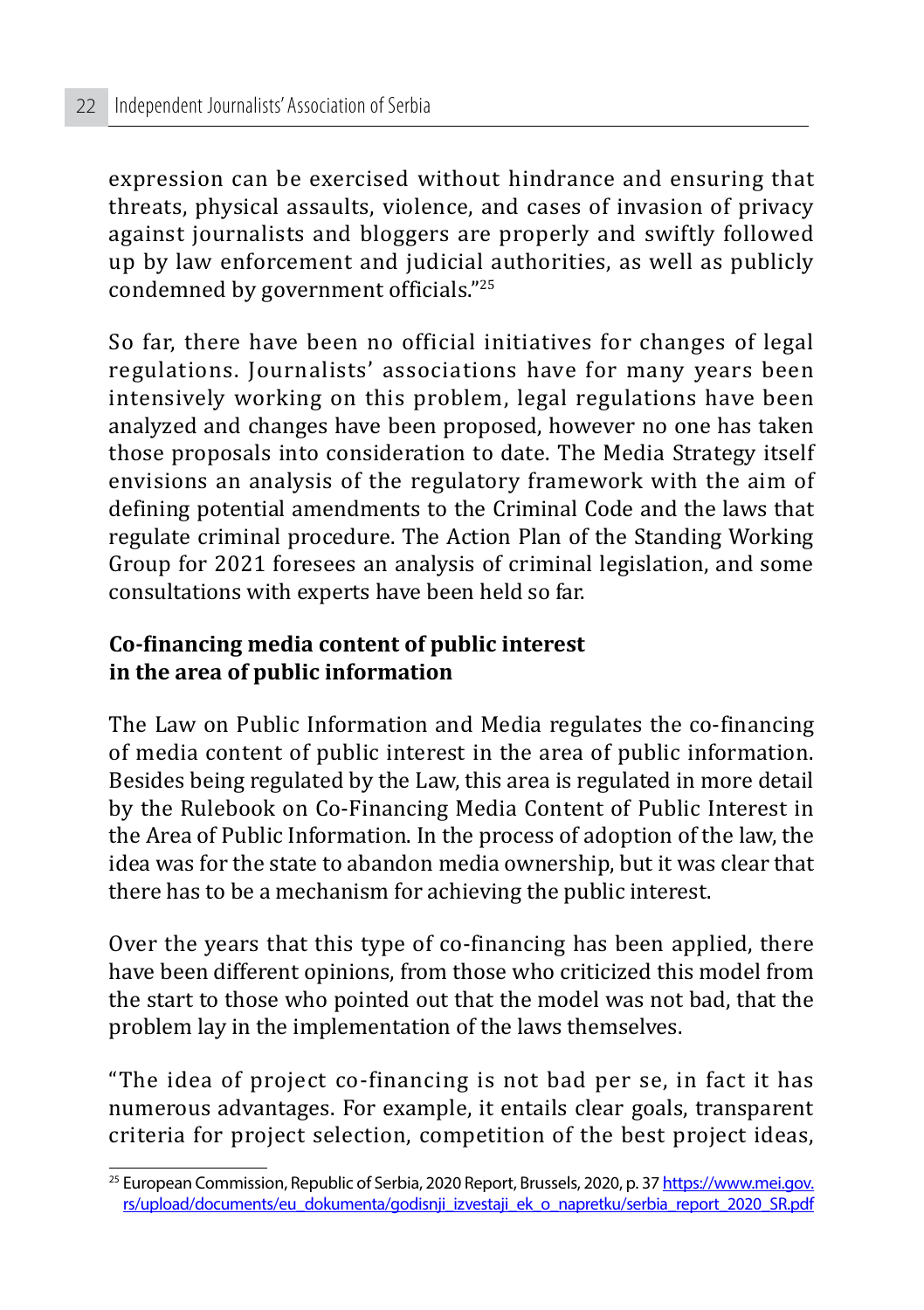complete project units that are easily measurable and the results of which can easily be tracked. Besides, projects are regular practice in various social sectors, from business to the nonprofit sector, and have proved to be very successful in many segments."<sup>26</sup>

Since the Law was adopted the model has been applied, but the fact is that the entire procedure is accompanied by a whole host of problems and abuses. Even though this is another area where it is stressed that the biggest problem is the implementation of the laws and bylaws, there is still some vagueness in the regulations which is susceptible to abuse, and so there is certainly room to amend or supplement those provisions.

First, we should primarily look at what the purpose of project cofinancing is, and that is the public interest. The law defines the public interest, $27$  however, what has turned out to be a problem is the fact that the public interest is not the same in every environment and the local self-governments themselves do not include citizens and other interested parties in the consideration of needs before announcing the competitions. The question is whether the projects chosen in a local self-government unit even suit the needs for meeting the public interest in public information. There have also been instances where funds were awarded even for the content that constitutes a media outlet's regular activity<sup>28</sup> and for reporting on the work of the local self-government. Such problems could be overcome through certain analyses, however, the law itself does not envisage an analysis of needs for particular media content, and so local self-governments do not conduct those analyses either.

Transparency of the process depends on the phase it is in, and so the transparency of local self-governments when it comes to publishing of competitions on websites is high. However, research on the transparency of project co-financing has shown that, when it comes to the work of the commission itself, the process of selecting projects is not transparent enough. What is usually stated on the websites is only the decision on the appointment of the commission and a document on the final

<sup>&</sup>lt;sup>26</sup> Tanja Maksic, media expert, interviewed by Marija Babic.

<sup>27</sup> Law on Public Information and Media, Article 15

<sup>&</sup>lt;sup>28</sup> Strategy of Public Information System Development in the Republic of Serbia for the Period 2020–2025, p. 33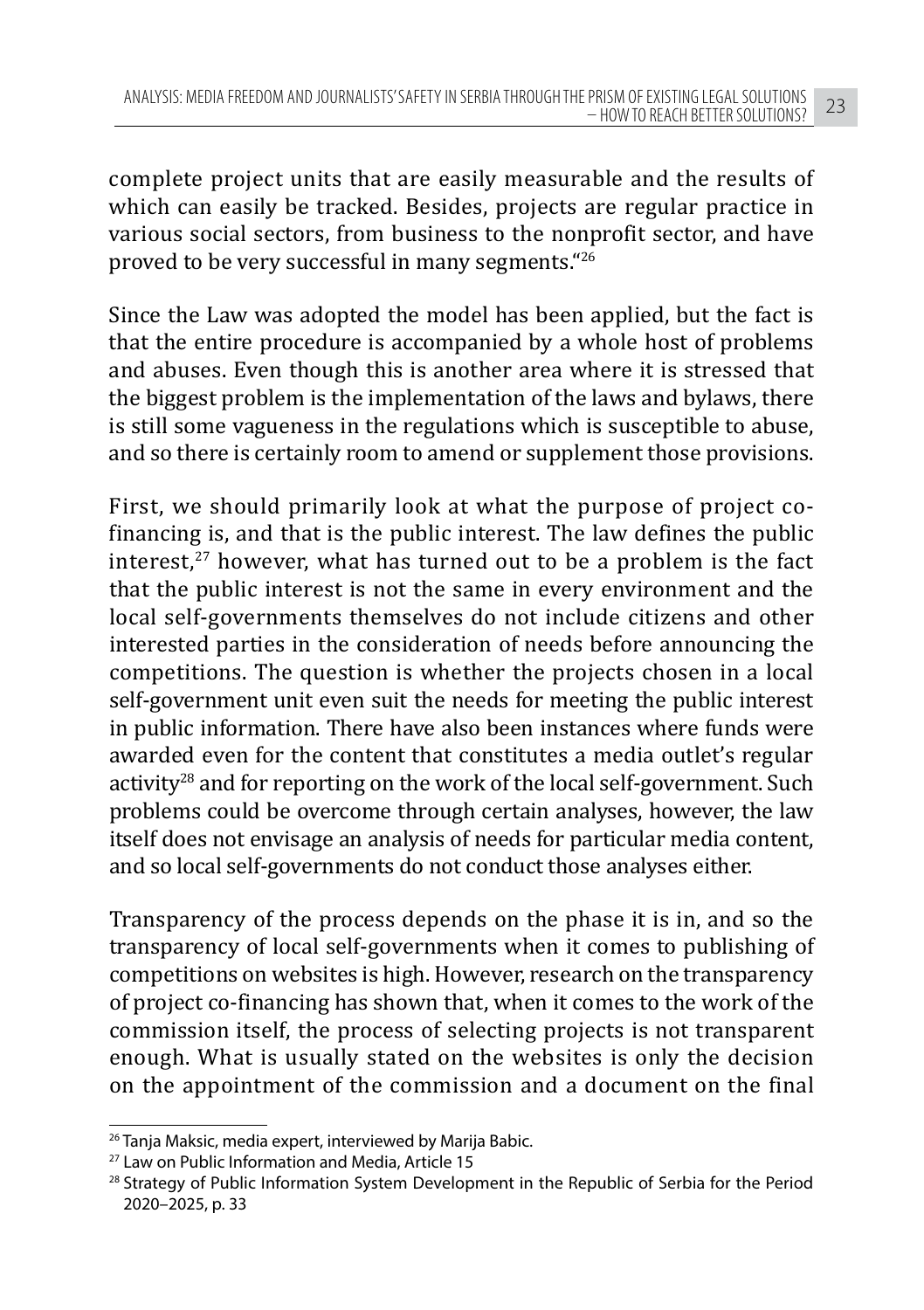outcome of the competition (decision on disbursement of money for the projects), while other documents are not available. On the other hand, there is complete non-transparency in the part where the selected, i.e. financed media projects are monitored and checked.<sup>29</sup> Although there are no obstacles to local self-governments making this process more transparent, insufficient, i.e. vague legal regulations are nonetheless pointed out as the problem.

As for information obtained on the grounds of a request for access to information of public importance, there are different practices, but the predominant standpoint is that the institutions do not provide sufficient information.

The work and composition of the expert commissions that evaluate projects needs to be pinpointed as a particular problem. The Law and the Rulebook state that an expert commission consists of three or five members, that they are appointed by the head of the body that has organized a competition, specifically from the ranks of independent media experts and media professionals who are not in a conflict of interest and do not perform a public office. According to regulations, the majority of members are nominated by journalists' and media associations (based on the nominations for commission members received from journalists' and media associations, the head of the body that has organized the competition selects two, i.e. three members of the commission).

The problems regarding expert commissions are primarily noticeable in the competitions organized by local self-governments, however that has also become the practice of the competition organized at state level. In the last state competition, media experts were appointed as commission members according to unknown criteria, which is why the Coalition for Media Freedom also expressed its concern.30 Proposals from relevant journalists' and media associations are often, primarily

<sup>29</sup> BIRN, IJAS and Slavko Curuvija Foundation, Transparency of Project Co-Financing of Media Content, Belgrade, pp. 9 and 10 https://kazitrazi.rs/wp-content/uploads/2018/03/Transparentnostprojektnog-sufinansiranja-medijskih-sadr%C5%BEaja.pdf

<sup>&</sup>lt;sup>30</sup> IJAS, Coalition for Media Freedom: Publicize Criteria for Selection of Independent Media Experts, April 2, 2021 https://nuns.rs/koalicija-za-slobodu-medija-objaviti-kriterijume-za-izbor-nezavisnihmedijskih-strucnjaka/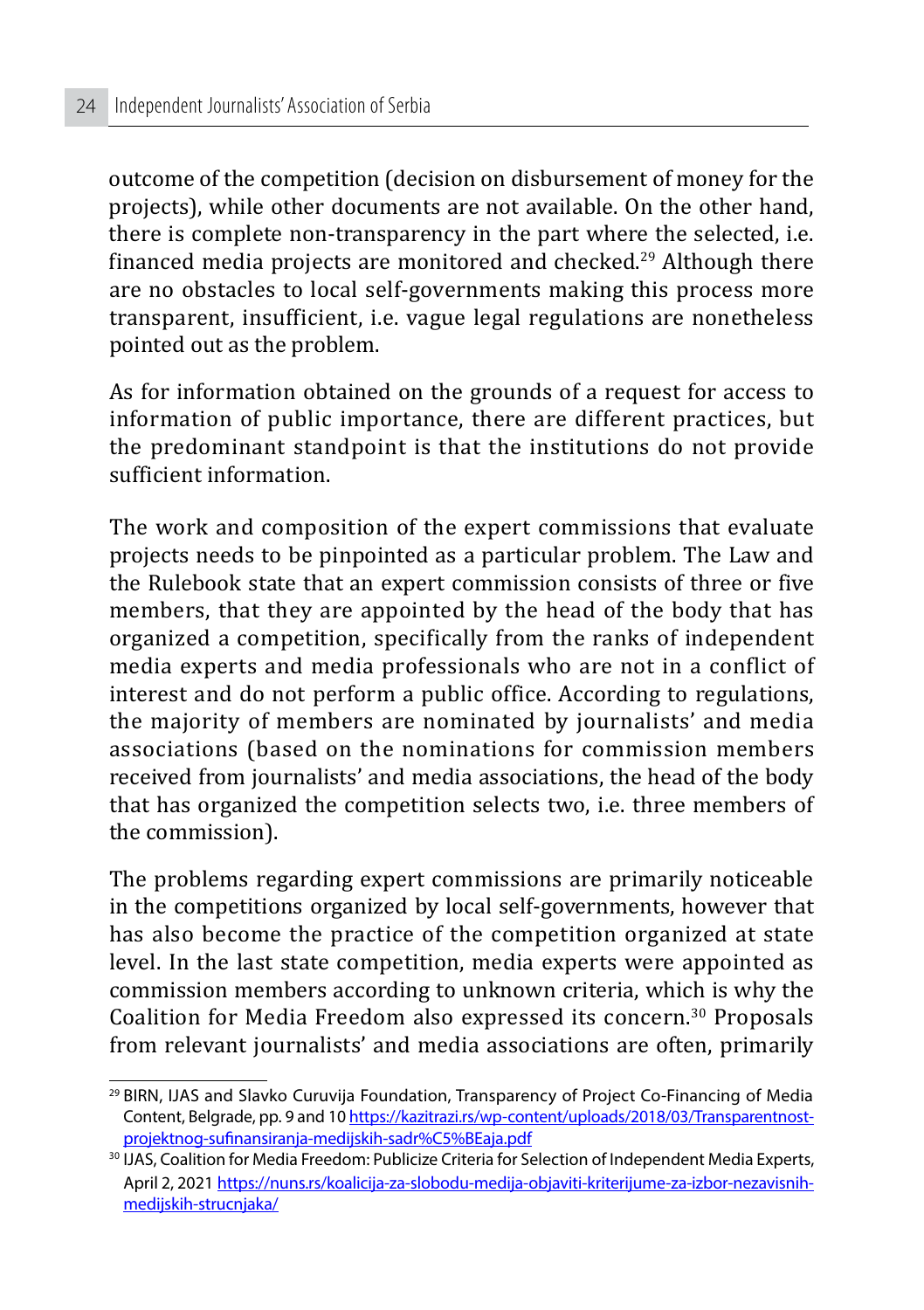at the local level, ignored, and independent media experts unknown to the general public are appointed as members of commissions. The term media expert is not sufficiently clearly and precisely defined in the Law and the Rulebook, and that can contribute to abuse in practice. Experts say that "the criteria can be made stricter, some criteria can be added, but there will always be room for manipulation if that is the intent. The criteria need to be intensified, there should be insistence on making things public, the only thing that cannot be public according to the Law on Administrative Procedure is deliberation and voting, but the rest of the process can be public."<sup>31</sup>

The Coalition for Media Freedom found interesting data when it analyzed the work of commissions tasked with awarding funds in competitions organized by the Ministry of Culture and Information, in the competition for 2021, and determined that the entire process was deeply flawed. The analysis stresses the fact that the standards were not complied with, i.e. that the practice of the Ministry of Culture and Information was not equal when it comes to rules for the conflict of interest of commission members, while the worst segment of the process are the independent media experts, due to the non-existence of formal criteria, uniform CV forms, and score lists which would provide measurable and objective indicators for the selection of commission members, which paved the way for selective decisionmaking, concealed conflict of interest, and violation of the principle of fair competition.<sup>32</sup>

BIRN, IJAS and the Slavko Curuvija Foundation reached similar conclusions in their research titled Improving the Work of Commissions in Competitions for Co-Financing the Public Interest: the absence of a defined criterion for the selection of commission members, the absence of criteria and qualifications for the selection of independent media experts, the non-existence of a uniform application form that would allow for the measurability of qualifications of nominated

<sup>&</sup>lt;sup>31</sup> Anonymous, media expert, interviewed by Marija Babic.

<sup>&</sup>lt;sup>32</sup> Coalition for Media Freedom, Monitoring the Work of Commissions in Competitions for Co-Financing of Public Interest in the Media 2021, Belgrade, 2021, pp. 10 and 11 https://www.canva.com/design/DAEeiwX1TI4/2tzX4FPngx9p6uL1em8DfQ/view?utm\_ content=DAEeiwX1TI4&utm\_campaign=designshare&utm\_medium=link&utm\_source=viewer#2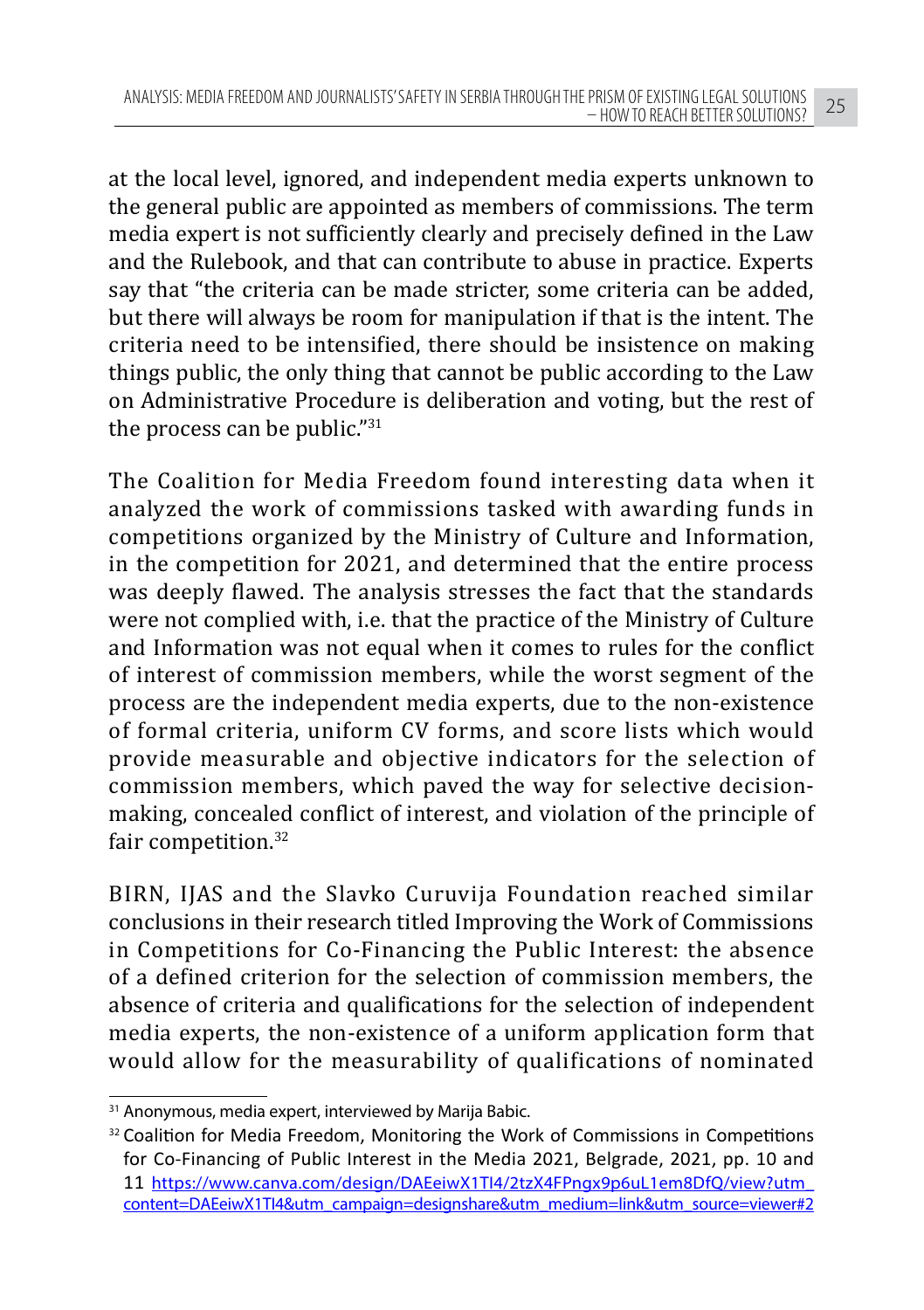representatives of associations, the lack of a more specific definition of the conflict of interest and mechanisms for preventing and sanctioning potential conflicts of interest.<sup>33</sup>

The law stipulates that a decision on the disbursement of funds is made by the head of the body that has organized the competition on the grounds of the commission's proposal, and it does not state what happens in cases where the head of the body has found that the commission has presented a proposal that is not in line with the law and the rulebook.

The rulebook clearly defines the criteria for project evaluation.<sup>34</sup> but despite that funds are sometimes allocated independently of those criteria, and that primarily pertains to the measures issued by state bodies, regulatory authorities or self-regulatory bodies over the past year, due to the violation of professional and ethical standards. We have many examples where funds were awarded to media outlets which largely violate the Code of Ethics.

Research conducted by the Press Council has confirmed that the media outlets which violated the code have been granted funds in competitions. Out of the 86 competitions analyzed, the media outlets Afera, Alo, ePancevo, Glas Zapadne Srbije, Informer, Kurir, Ozonpress, Republika.rs, Srbija Danas and Vecernje Novosti got 56 projects in total, 30 projects were rejected for various reasons, while only in three cases was there a clear explanation that the projects were rejected because of the measures issued by the Council. The research divided the media outlets that were granted funds in the competitions into two groups, one with a smaller number of code violations per competition (Ozonpress, Alo, Vecernje Novosti and Srbija Danas), which accept the Council's authority and which have published decisions on code violations, with the exception of the media outlet Alo which has published just one of the six decisions. The other group includes media outlets with a bigger number of code violations per competition (Afera, Kurir, Informer,

<sup>&</sup>lt;sup>33</sup> BIRN, IJAS and Slavko Curuvija Foundation, Improving the Work of Commissions in Competitions for Co-Financing the Public Interest in the Media, Belgrade, 2020, p. 5 https://kazitrazi.rs/wpcontent/uploads/2020/01/Unapredjenje-rada-konkursnih-komisija.pdf

<sup>&</sup>lt;sup>34</sup> Rulebook on Co-Financing Projects of Public Interest in the Area of Public Information, Article 18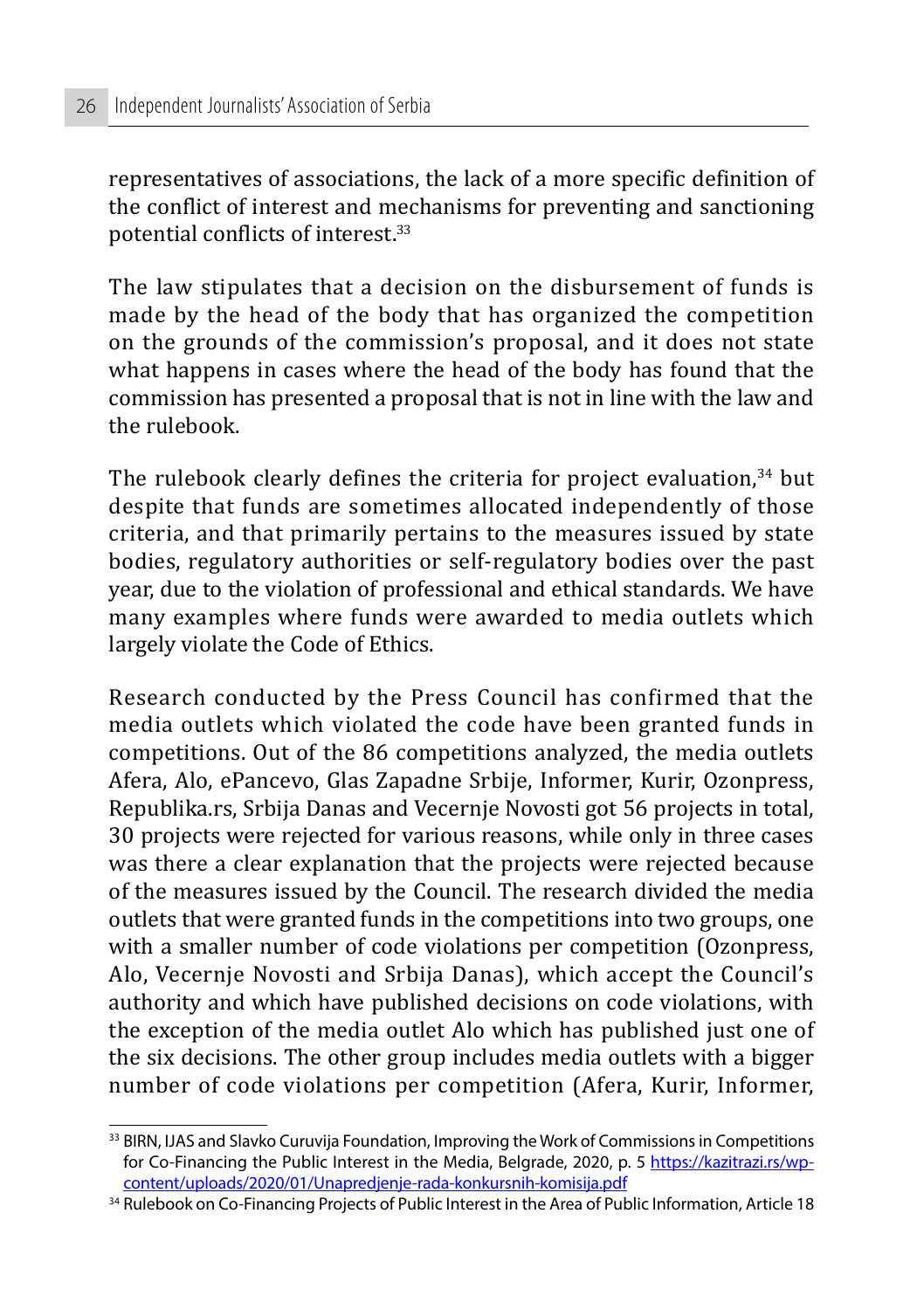ePancevo, Glas Zapadne Srbije and Republika.rs), which largely have not accepted the Council's authority, with the exception of Kurir, and are not obliged to publish its decisions. The research lists some of the sums allocated to media outlets, e.g. Alo applied for two competitions and received 5,900,000 RSD, Informer carried out 11 projects with a total sum of 5,500,000 RSD, while portal ePancevo received by far the biggest amount of funds in 6 competitions – 8,660,000 RSD.<sup>35</sup>

One of the latest examples of disbursement of funds to media outlets which violate the code is a competition organized by the city of Novi Pazar, which split the funds between 19 media projects, including one by the Alo Media System, daily Alo's publisher, and daily Kurir's publisher Adria Media Group, which are some of the tabloids with the most violations of the Code of Ethics.<sup>36</sup>

The long-time practice, monitoring and various analyses have shown that there is no adequate mechanism of evaluation, oversight and sanctions. The law states that narrative and financial reports on the project activities carried out and evidence of project realization are submitted. These reports are not enough to determine whether the public interest has been achieved, and so it is necessary to analyze the achievement of public interest goals. Also, the oversight itself is not sufficiently precisely and clearly stipulated by the law, and that especially poses a problem at the local level, bearing in mind that practice shows a constant shifting of responsibility between the Ministry of Culture and Information and the Ministry of Public Administration and Local Self-Government where local self-governments' competitions are concerned. One of the experts points out that "there is the option of sending administrative or state inspectors in some cases, which has never happened, as far as I know," and adds that it is "necessary for the ministry which is implementing the law to be given an adequate legal mechanism which will ensure its

<sup>&</sup>lt;sup>35</sup> Press Council, Co-Financing of Media Outlets Which Violate Ethical Standards, Belgrade, 2020, p. 13 and 17 https://savetzastampu.rs/publikacije/izvestaj-sufinansiranje-medija-koji-krse-etickestandarde-pdf/

<sup>&</sup>lt;sup>36</sup> J. Pesic, Rewards for Code Violators in Novi Pazar, Journalists' Associations of Serbia, February 8, 2021 https://www.uns.org.rs/sr/desk/UNS-news/111871/u-novom-pazaru-nagrade-za-krsiocekodeksa.html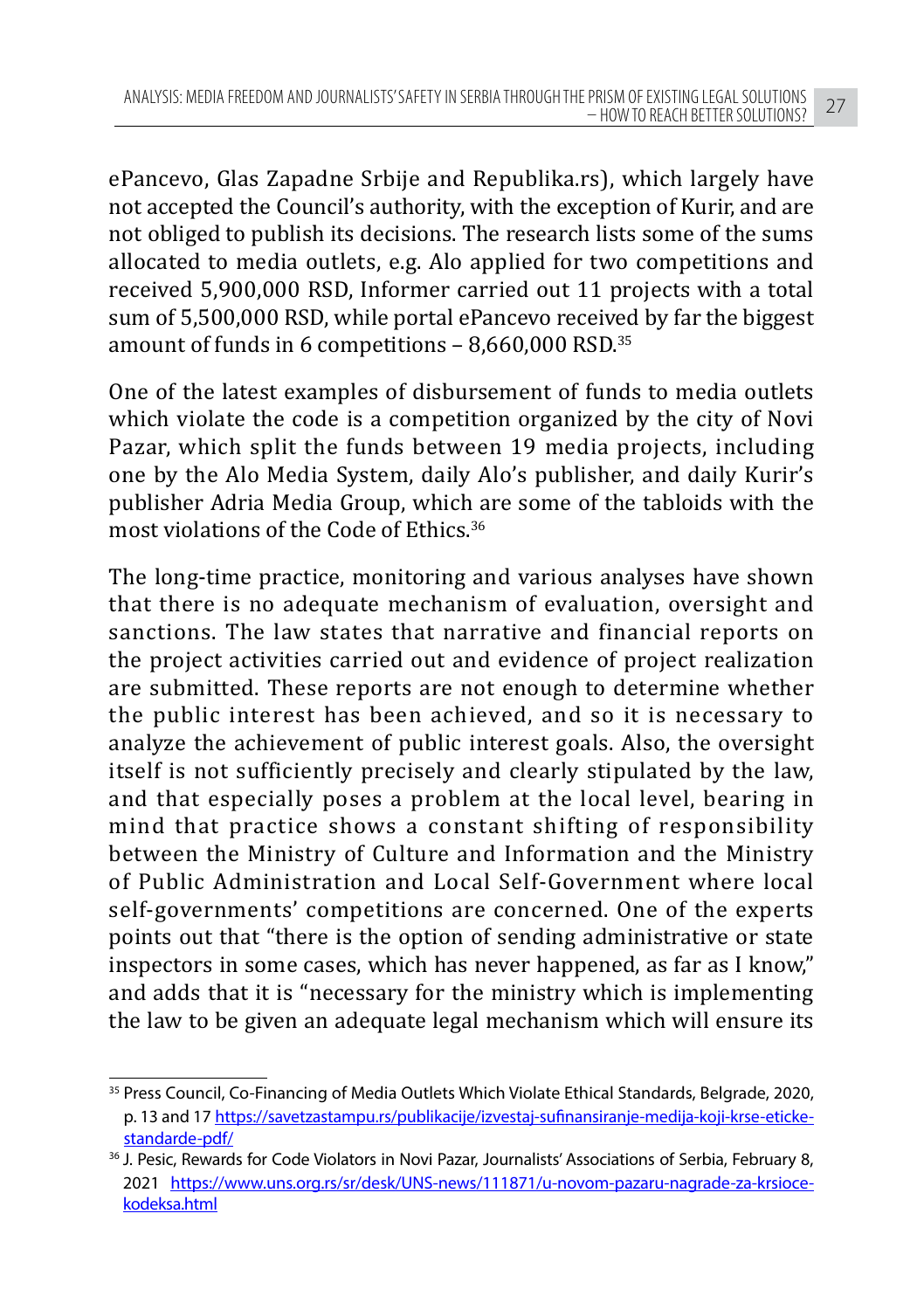implementation."37 They also say that the State Audit Institution's role would be important: "The SAI can conduct not only a financial audit of the efficiency of spent funds, rather it can also conduct evaluation of purposefulness according to the law, they have been avoiding that responsibility for a long time."<sup>38</sup>

Project evaluation needs to be carried out as a regular part of the project cycle because, as the experts put it, "since it is regularly absent in project co-financing, then the interested or general public is left without a report on the concrete results of a project. Furthermore, misspending of funds or other corruptive actions can also be hidden in that way."<sup>39</sup>

Non-compliance with legal regulations, finding loopholes in laws and bylaws, as well as the vagueness of certain regulations have resulted in this whole process completely losing its purpose of preserving the public interest, rather it is used to reward obedient media and to use funds to finance media outlets' regular activities. All that has led to the progress report underlining that Serbia should especially focus on "ensuring suitable funding of public broadcasting services, transparent and equitable co-funding for media content serving the public interest."40

From the very start of implementation of this model of co-financing in the public interest, associations feared how it would function, and so first the Media Coalition, which includes Journalists' Association of Serbia, Independent Journalists' Association of Serbia, Independent Journalists' Association of Vojvodina, Association of Independent Electronic Media, and BA Local Press, and later the Coalition of Journalists' and Media Associations (Journalists' Association of Serbia, IIAS, IIAV and Local Press) from the very beginning conducted comprehensive monitoring of the implementation of media laws and the work of independent commissions for co-financing media projects in line with the public interest. The associations have been pointing out deficiencies and irregularities from the very start of organizing

<sup>&</sup>lt;sup>37</sup> Anonymous, media expert, interviewed by Marija Babic.

<sup>38</sup> Anonymous, media expert, interviewed by Marija Babic.

<sup>&</sup>lt;sup>39</sup> Tanja Maksic, media expert, interviewed by researcher Marija Babic.

<sup>40</sup> European Commission, Republic of Serbia, 2020 Report, Brussels, 2020, p. 37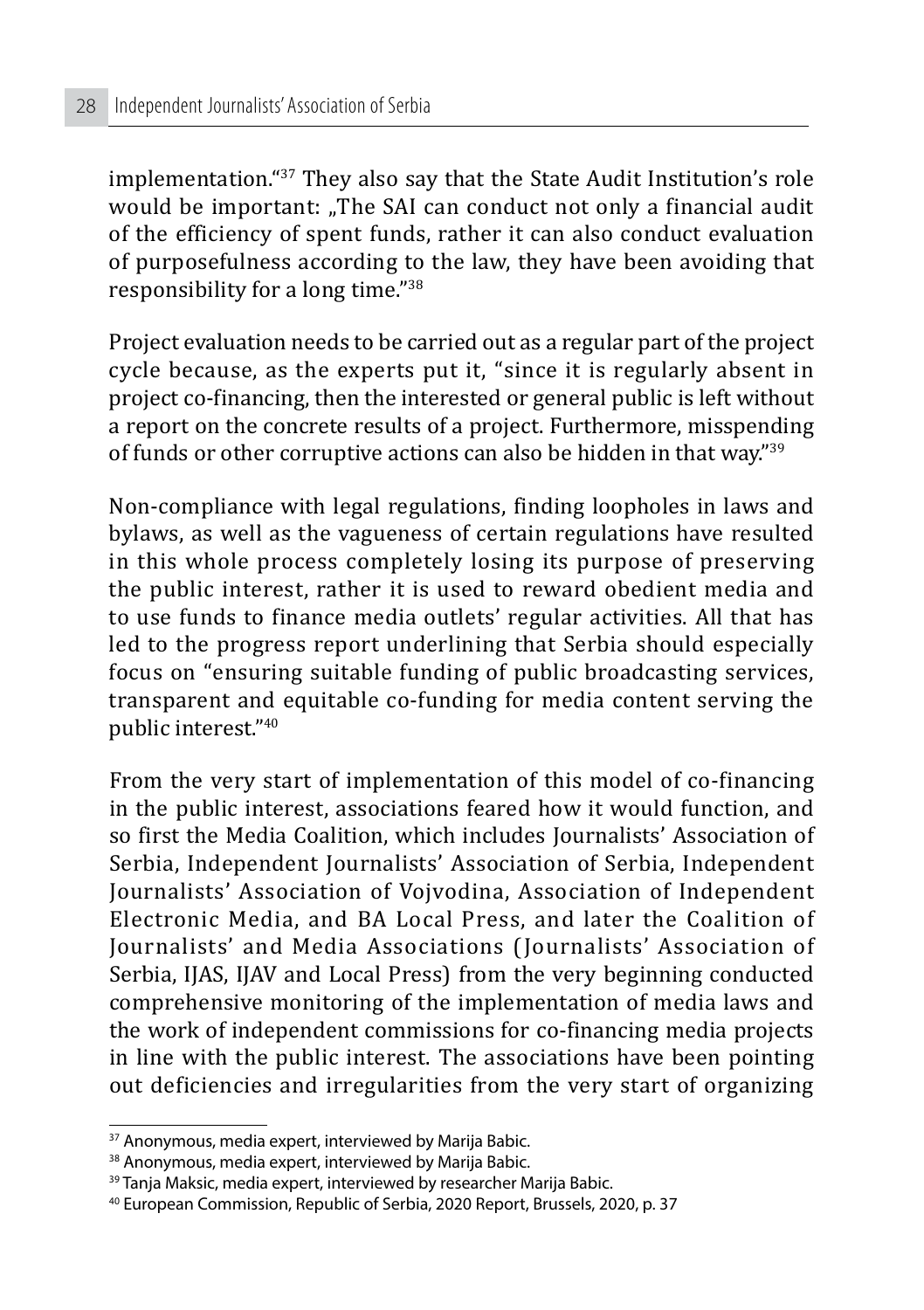competitions and have been notifying the organizing body of them. The associations are also actively involved in sending their candidates to expert commissions, however those candidates are chosen for a very small number of commissions.

After constant highlighting of the problems in this process by the media community, at one point the Ministry of Culture and Information back in 2018 launched an initiative to amend the Rulebook on Co-Financing Media Content of Public Interest in the Area of Public Information, so as to help improve the entire process. A proposal was put together, and journalists' and media associations gave their contribution, i.e. written and oral suggestions as to how the process should be enhanced, but no changes have been made to date.

There have been no other initiatives and proposals for amendments and supplements to laws and bylaws. The Media Strategy itself envisages changes to regulations in this area, while the Action Plan foresees that being done by the end of 2021.

# **Regulatory Authority for Electronic Media (REM)**

The Regulatory Authority for Electronic Media (REM) has for years been one of the biggest problems in the media sphere and is considered by many the main culprit for the bad state of electronic media. REM is not doing its job independently and transparently and one gets the impression that it is under the influence of various power centers. A member of the REM Council stresses a lack of readiness to resist pressure from various particular interests, not only from the executive authority, as REM's biggest problem. She also says that the legal regulations are not bad, but that there is always room for improvement:

"Legal regulations, if actually applied without creative interpretations, give REM enough capacity to protect the interest of the public in the area of electronic media and to protect the users of electronic media services, which does not mean they should not be amended, clarified and enhanced."<sup>41</sup>

<sup>41</sup> Judita Popovic, REM Council member, interviewed by Marija Babic.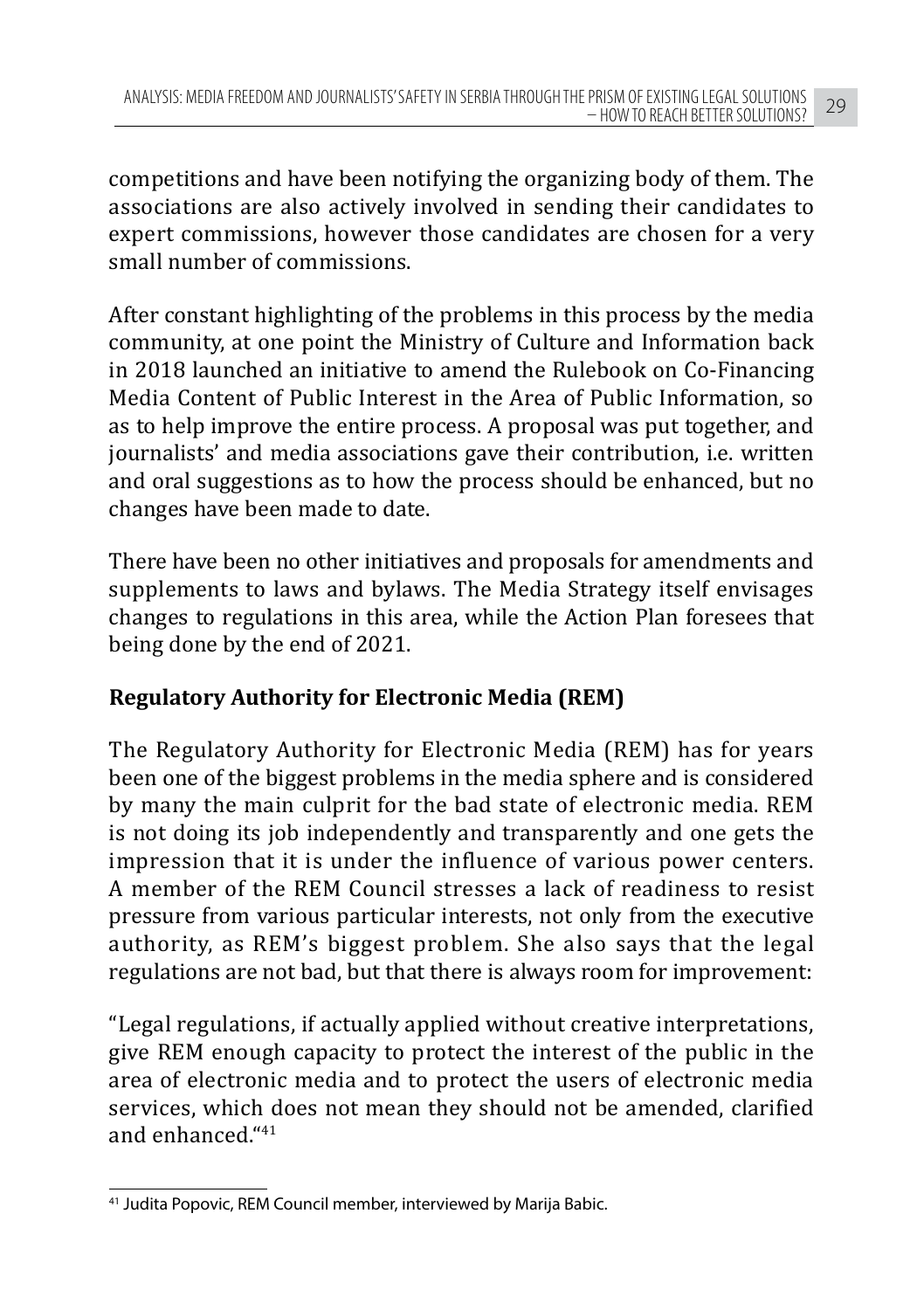The Regulatory Authority for Electronic Media, according to the law, is an independent regulatory organization with the capacity of a legal entity, which implements the defined policy in the area of provision of media services, enhancing the quality and diversity of electronic media services, contribution to the preservation, protection and development of freedom of thought and expression for the purpose of protecting the public interest in the area of electronic media.<sup>42</sup>

The first thing that can potentially affect REM's independence is the fact that some of the affairs this body carries out are "entrusted affairs" which, according to the Law on Public Administration, can be revoked by the line ministry.43 Some of those affairs are extremely important in the work of the Regulator (enactment of general bylaws envisaged by the law, issuing but also closer regulation of procedures, conditions and criteria for issuing a license for providing media services, handing down measures to media service providers, and others). The Regulator is also, where certain regulations are concerned, obliged to obtain an opinion on whether they are constitutional and legal and to publish them in the Official Gazette of the Republic of Serbia, which is another form of influence.<sup>44</sup>

The body that does the most important work in the Regulator is the Council. This body comprises of nine members. Another possibility of influence on the Regulator's independence stems from the authorized nominators of Council members. As many as four out of the nine members are nominated by "political bodies," and so there is a possibility of political influence, even though the law itself stipulates that they do not represent the opinions of the nominators, but rather must perform their duty independently. Two members are nominated by the competent Culture and Information Committee of the National Assembly, one by the competent committee of the Assembly of the

<sup>42</sup> Law on Electronic Media, Article 5

<sup>43</sup> Law on State Administration, Article 56

<sup>44</sup> Law on Electronic Media, Article 22: The Regulator shall obtain an opinion for the following: enacting general bylaws envisaged by the law, closer regulation of the procedure, conditions and criteria for issuing licenses in accordance with the provisions of this law and prescribing the form and content of that license; prescribing rules which are binding for media service providers, especially those that ensure the implementation of the Strategy; determining the logical numeration of channels and closer rules pertaining to program content, in relation to the protection of personal dignity and other personal rights, protection of the rights of minors, prohibition of hate speech, etc.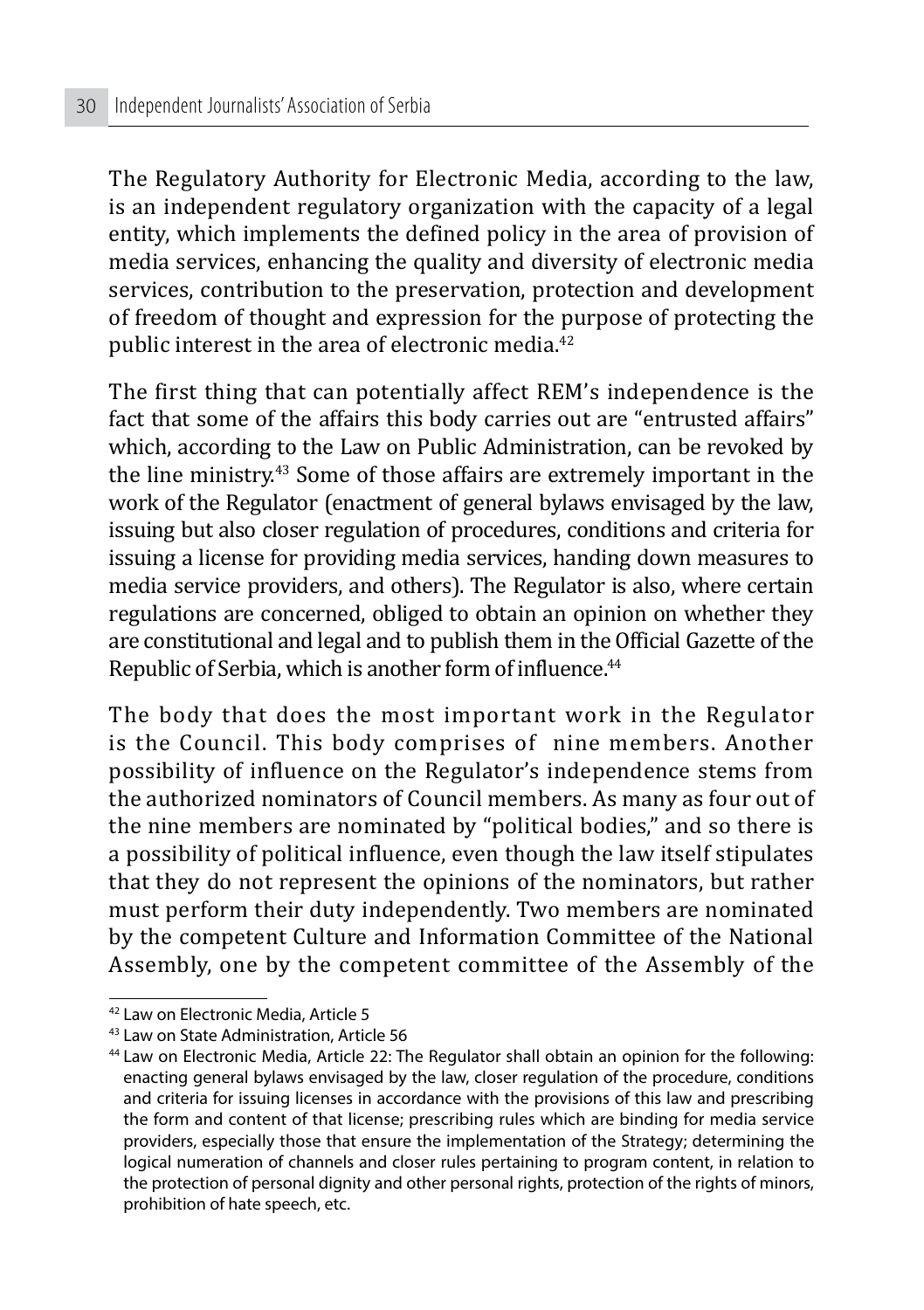Autonomous Province of Vojvodina, and one is jointly nominated by the national councils of national minorities. The Council members are elected by the National Assembly, by a majority of the total number of MPs.45 What was also a problem in the past is that REM for several years worked without the full number of members, while most of the Council at the time consisted of members nominated by the authorities.<sup>46</sup>

The law stipulates that Council members are chosen from the ranks of renowned experts in the areas that are of importance for doing the work under the jurisdiction of the Regulator and lists examples such as media experts, economists, jurists, telecommunications engineers etc. $47$ Also, membership of the Council is incompatible with holding a public position, i.e. a position in a political party in the sense of the regulations which regulate the rules regarding prevention of conflict of interest in performing public office.<sup>48</sup> The law does not contain clear criteria for the election of Council members because the "renowned expert" criterion itself, as stated in the law, is not clear and specific enough and leaves plenty of room for manipulation.

Also, an important matter is the Regulator's financial independence. The law states that the National Assembly gives its consent to the financial plan,49 which the National Assembly itself did not respect and was late in making a decision. The first time it gave consent on time was no earlier than in December 2018. The law also stipulated that the National Assembly gives its consent to REM's Articles of Association,<sup>50</sup> whereas the Government gives its consent to the other bylaws that more closely regulate the amount, changing of the amount and method of calculation of the media services provision fee.<sup>51</sup> This is another way how the legislative and the executive branches of government can potentially affect the Regulator's independence.

<sup>&</sup>lt;sup>45</sup> *Ibid*, Article 9<br><sup>46</sup> Strategy of Public Information System Development in the Republic of Serbia for the Period 2020–2025, p. 24

<sup>47</sup> Law on Electronic Media, Article 7

<sup>48</sup> *Ibid*, Article 12

<sup>49</sup> *Ibid*, Article 34

<sup>50</sup> *Ibid*, Article 33

<sup>51</sup> *Ibid*, Article 36, paragraphs 3 and 4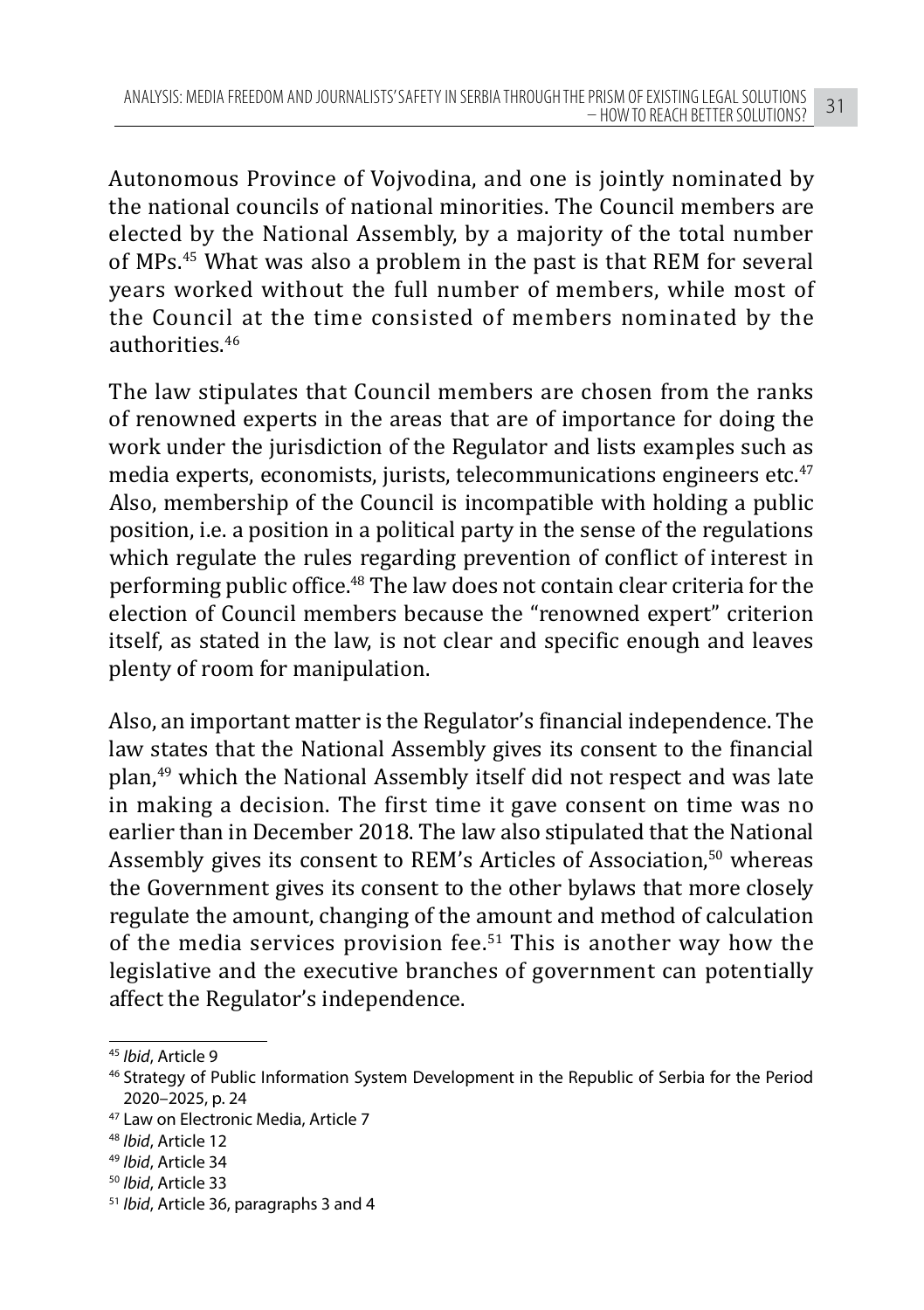The public nature of REM's work is guaranteed by law and REM is obliged to make enacted acts and other complete and updated data and information within its purview publicly available on its website.52 The Analysis of Effects of the Work of the Regulatory Authority for Electronic Media highlights certain omissions that have to do with the public nature of the body's work. The document says that "the web presentation of the Regulator is comprehensive when it comes to legal regulations, strategies, bylaws, analyses, work reports, decisions of the Regulator and courts, registers and record." However, it points out that even though all of the Regulator's decisions concerning reports by individuals and legal entities must be publicly available, nonetheless "not all decisions on reports by individuals and legal entities are available on the Regulator's website, but rather just about 18% of these decisions."53

The Law on Electronic Media stipulates that REM monitors the work of media service providers and that it ensures that the provisions of this law are consistently implemented.<sup>54</sup> The Articles of Association also state that the Regulator supervises broadcasters' work.<sup>55</sup>

The law more thoroughly regulates the control by the Regulator and stipulates the Regulator's obligation to take special care while conducting control of media service providers to ensure that media service providers respect the obligations pertaining to program content envisaged by the law and the conditions under which they were granted a license, as well as that it can initiate proceedings before a court or other state body against a media service provider or responsible person if that media service provider's conduct (action or inaction) bears the marks of an offense punishable by law.<sup>56</sup>

The research conducted by the Slavko Curuvija Foundation states that the Annual Report on the fulfillment of legal and programming obligations by media service providers for 2019 shows that none of the

<sup>&</sup>lt;sup>52</sup> *Ibid*, Article 38<br><sup>53</sup> Slavko Curuvija Foundation, Analysis of Effects of REM's Work 2017–2020, Belgrade, 2020, pp. 61 to 63 https://www.slavkocuruvijafondacija.rs/wp-content/uploads/2020/10/Analiza-efekata-rada-REM-a-2017-2020-Slavko-%C4%86uruvija-fondacija.pdf

<sup>54</sup> Law on Electronic Media, Article 22, paragraph 1, item 8

<sup>&</sup>lt;sup>55</sup> Articles of Association of the Serbian Broadcasting Agency, Article 5, paragraph 1, item 6

<sup>56</sup> Law on Electronic Media, Article 24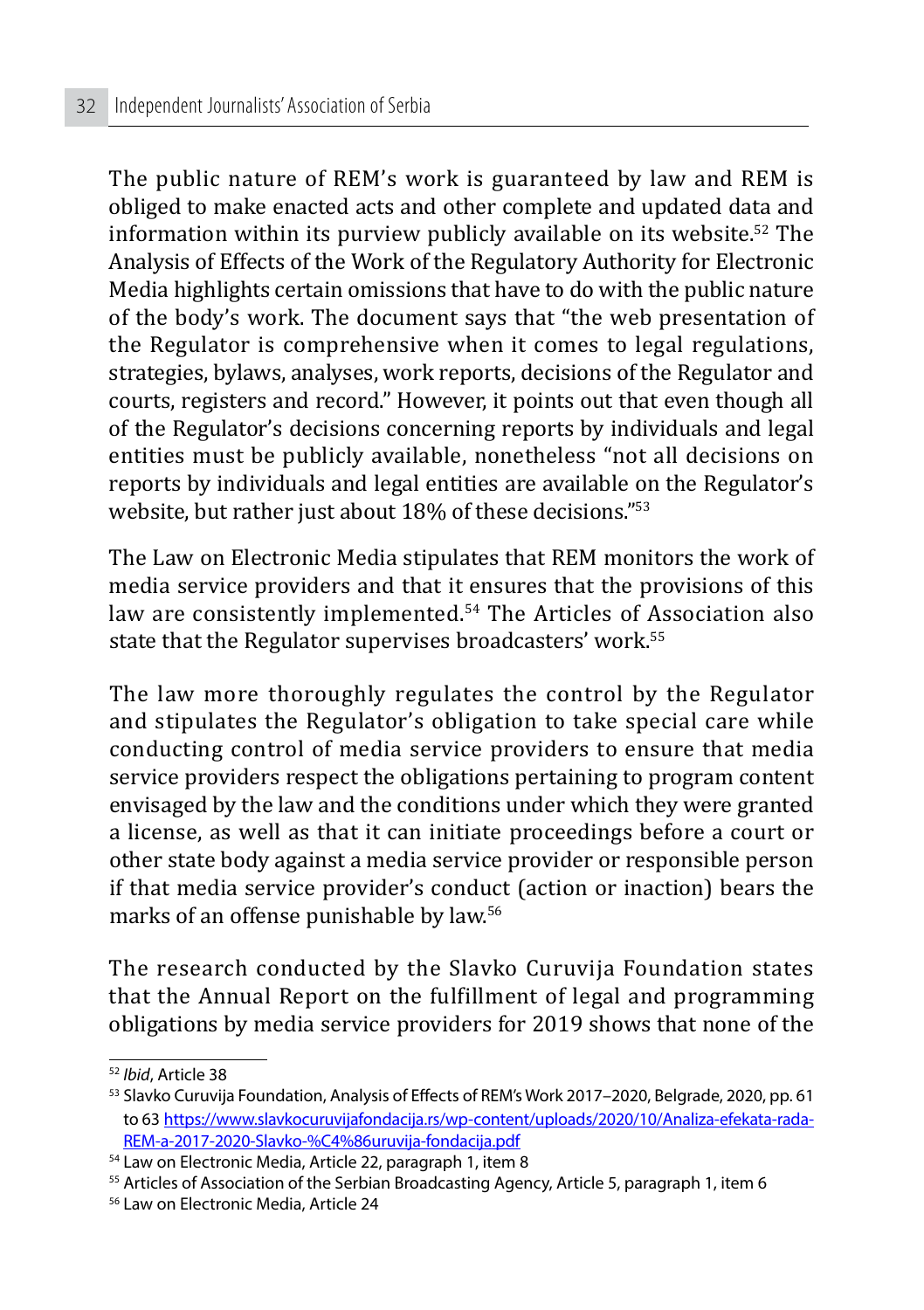four commercial televisions with nationwide coverage broadcast all five mandatory program genres (news, children's, science and education, documentary, and culture and art), as stipulated by the Rulebook.<sup>57</sup>

Here the problem is primarily the fact that the provision from the Broadcasting Law, which states that televisions must work in line with the study based on which they were granted a license, has been removed from the new Law on Electronic Media.

The Regulator initiates certain procedures against media service providers. In 2019, REM filed 39 requests for initiating misdemeanor proceedings to the competent court (11,054 misdemeanors).58 Here the question of effectiveness of launching these proceedings is raised, as the Legal Analysis of the Regulator's Work,<sup>59</sup> carried out in 2018, states that out of the 1,020 misdemeanor charges filed, the court reached a verdict in 491, out of which 310 were cases in which proceedings were suspended due to the statute of limitations.

The law also stipulates that individuals and legal entities, including media services providers, if they believe some program content has jeopardized their personal or general interest, are entitled to file reports to the Regulator within 30 days of the date of the premiere or rerun of the controversial content. In those situations, REM can hand down a preliminary warning or a warning to the media service provider, a temporary ban on the airing of the program content, but also to revoke its license  $60$ 

For a while now it has been pointed out that REM is not using the measures at its disposal to a sufficient extent. There is also a glaring difference between the number of reports filed and measures handed down. According to the report on REM's work in 2019, 437 reports were

<sup>57</sup> Slavko Curuvija Foundation, Analysis of Effects of REM's Work 2017–2020, Belgrade, 2020, p. 13

<sup>58</sup> Regulatory Authority for Electronic Media, Work Report for 2019, Belgrade, 2019, p. 22 http:// www.rem.rs/uploads/files/izvestaj%20o%20radu/Izvestaj%20o%20radu%20REM%202019.pdf

<sup>59</sup> Independent Journalists' Association of Serbia, Legal Analysis of the position of Regulatory Authority for Electronic Media in Serbia, Belgrade,2018, p.16. https://nuns.rs/media/2021/06/ PRAVNA-ANALIZA-POLOZAJA-NEZAVISNOG-REGULATORNOG-TELA-U-OBLASTI-ELEKTRONSKIH-MEDIJA-U-SRBIJI.pdf

<sup>60</sup> Law on Electronic Media, Articles 26 and 28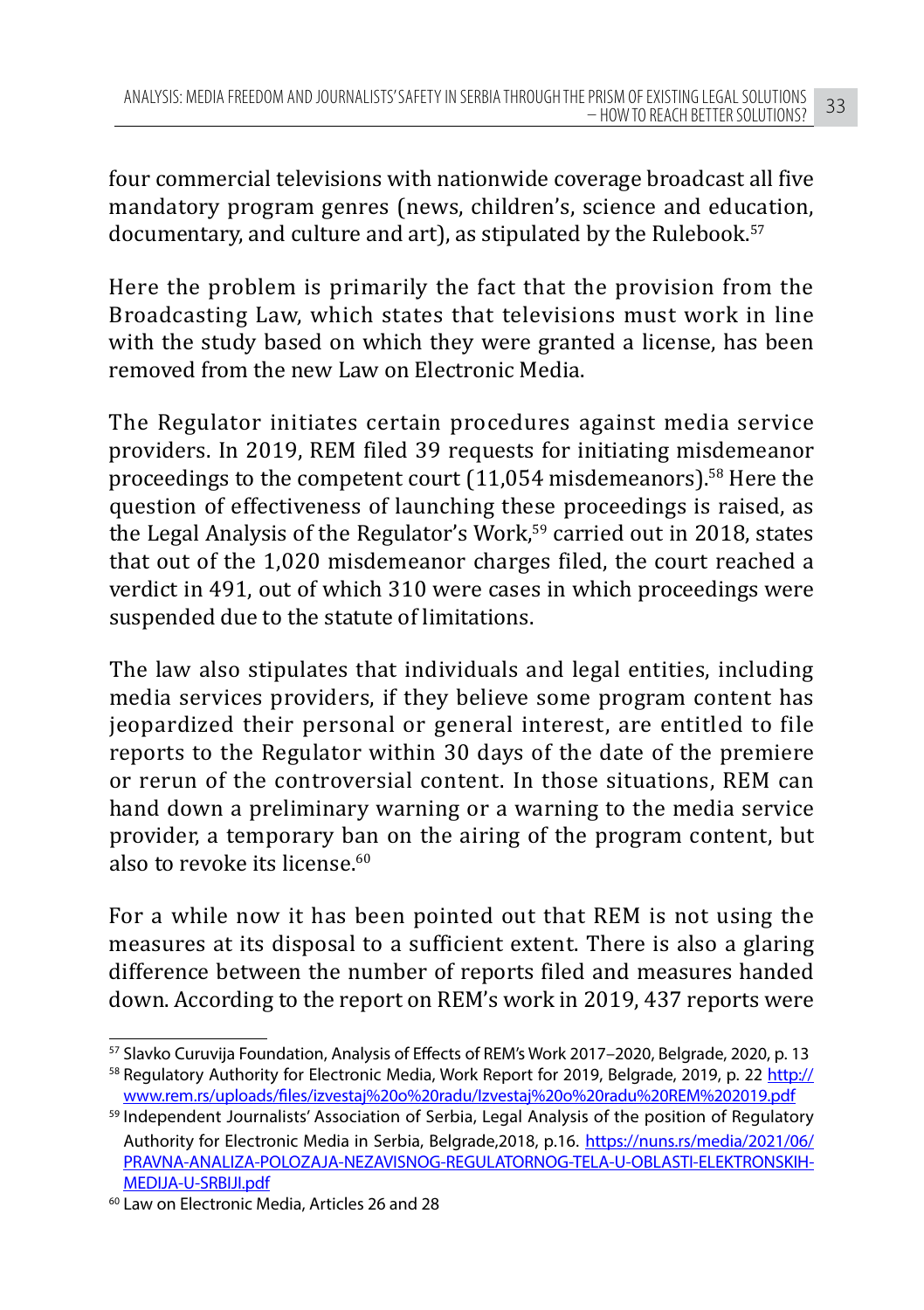filed, most of them by citizens (409), and the reports most often had to do with reality shows (190) and false content – hate speech (153). On the other hand, in 2019 the REM Council handed down only 7 measures: 3 preliminary warnings and 4 warnings.<sup>61</sup> In 2020, the Council handed down 11 measures in total, 2 of them preliminary warnings, 6 warnings, and as many as 3 temporary bans on the airing of program content.<sup>62</sup>

Despite the measures at REM's disposal, it has turned out that the two most frequently issued measures, preliminary warning and warning, are fairly ineffective, while in some opinions the other two measures are pretty restrictive for media freedom. The members of the Regulator's Council themselves can often be heard saying that, and that is used to justify the fact that no measures are handed down to broadcasters. Some analyses proposed new measures to be introduced, with financial implications for the Regulatory Authority for Electronic Media, $63$  as did the Media Strategy itself, which proposes the option of handing down financial sanctions.64 On the other hand, some believe that the measures at the Regulator's disposal are more than enough: "The four measures they have at their disposal are quite sufficient, along with the option of going for the financial fulfillment of a non-financial sanction in administrative procedure, under the Law on Administrative Procedure, if someone does not comply with the Regulator's orders, even that financial element can be compensated for indirectly. In my opinion, in REM's work as it is, the fact that it cannot hand down fines does not change anything. One day a normal regulatory body should have it, it is a useful measure that can help, but the lack of fines is not something that prevents REM from doing its job."65 The REM Council member underlines that "new financial measures could help to put order into the electronic media sphere if they were truly implemented according to legal criteria, rather than for censoring the 'misfits'."<sup>66</sup>

<sup>61</sup> Regulatory Authority for Electronic Media, Work Report for 2019, Belgrade, 2019, pp. 15 and 21

<sup>&</sup>lt;sup>62</sup> Regulatory Authority for Electronic Media website: http://www.rem.rs/sr/odluke/izrecene-mere

<sup>63</sup> Independent Journalists' Association of Serbia, Legal Analysis of the position of Regulatory Authority for Electronic Media in Serbia, Belgrade,2018, p. 22 i 23. https://safejournalists.net/wpcontent/uploads/2019/01/Predlozi-NUNS-a-za-unapredjenje-rada-REM-3.pdf

<sup>64</sup> Strategy of Public Information System Development in the Republic of Serbia for the Period 2020– 2025, p. 60 https://www.media.srbija.gov.rs/medsrp/dokumenti/medijska\_strategija210\_cyr.pdf

<sup>65</sup> Anonymous, media expert, interviewed by Marija Babic.

<sup>&</sup>lt;sup>66</sup> Judita Popovic, REM Council member, interviewed by Marija Babic.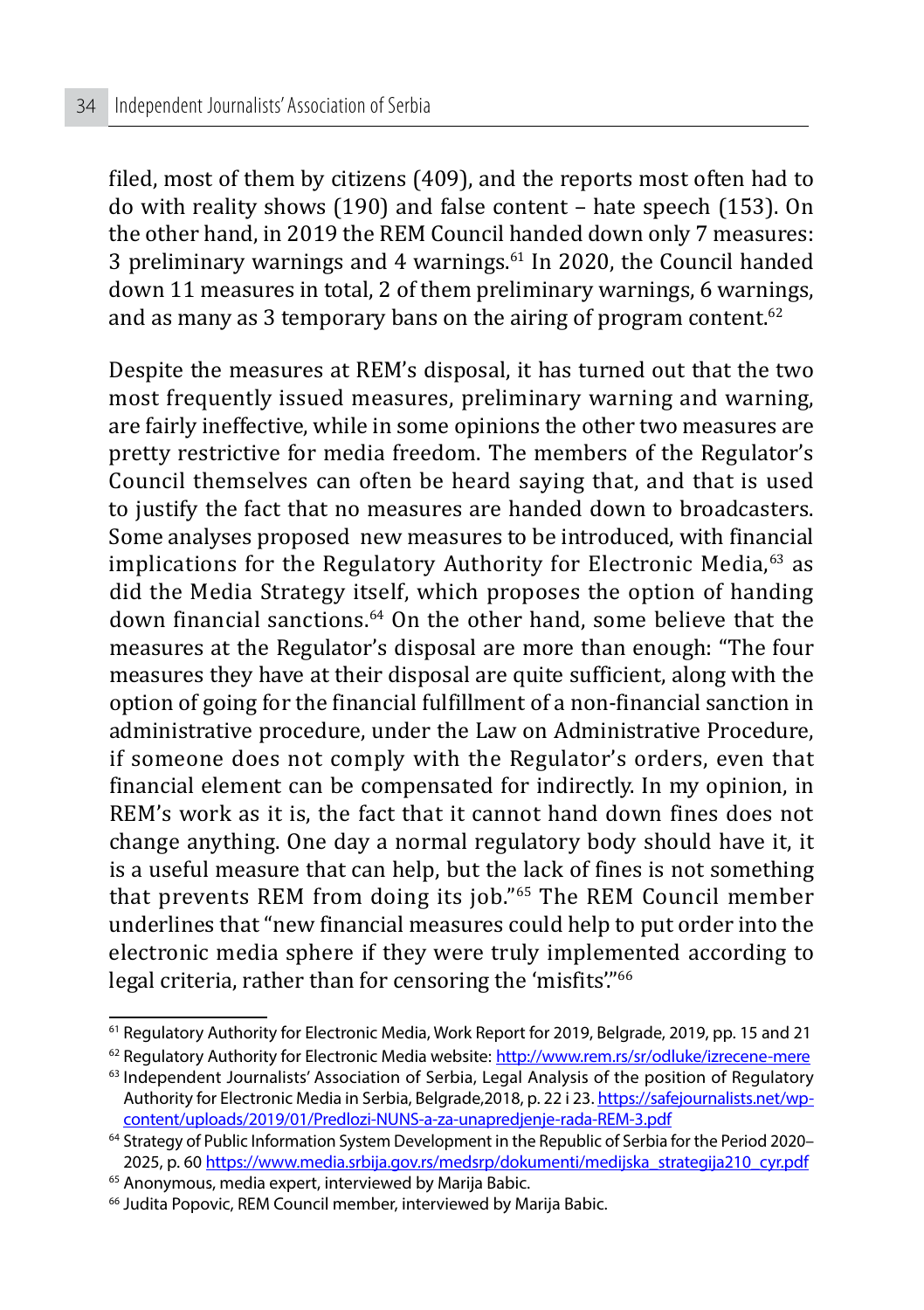REM's duty to monitor and supervise the work of media service providers applies to both the period when there is no election campaign and during an election campaign. The Law on Electronic Media stipulates that media service providers are obliged to ensure that during an election campaign registered political parties, coalitions and candidates are represented without discrimination, while in the period when there is no election campaign they are obliged to abide by the ban on political advertising. However, there we come to one of the major problems, and that is the body's decision not to monitor the 2017 presidential election campaign and to react only in cases of reports filed by citizens or other stakeholders. Nevertheless, under various pressures and due to the alleged desire to establish better conditions for election campaigns, the Regulator changed its decision in 2020 and started monitoring the campaign again, but new problems occurred.

Another controversial action by the Regulator is the enactment of the Rulebook on Obligations of Media Service Providers During Election Campaigns, whereas for commercial broadcasters it enacted only Recommendations for commercial media service providers on ensuring representation without discrimination of registered political parties, coalitions and candidates during election campaigns, in February 2020. The previous Rulebook on Obligations of Media Service Providers During Election Campaigns, which applied to all media service providers, became invalid in February 2019. The irregularities were highlighted by the associations both in the public hearing and in writing, and they primarily pertained to the fact that the obligations of media service providers during election campaigns must apply to all media service providers, rather than just to public media services. The Ministry of Culture and Information stressed that, among other things. Prior to the adoption of the rulebook, the Ministry sent its comments and presented its opinion, as proposed by the Regulator.67 However, the Rulebook was adopted, while the comments of neither the Ministry nor the associations were accepted.

Then followed the campaign for the general election held in June 2020, which was monitored, by numerous NGOs, and by the Regulator itself. Over the last few years, NGOs' reports have shown that political parties and candidates did not have equal and fair access to the media during election campaigns, and that happened in last year's general election,

 $67$  Information obtained from the Ministry of Culture and Information by request for access to information of public importance.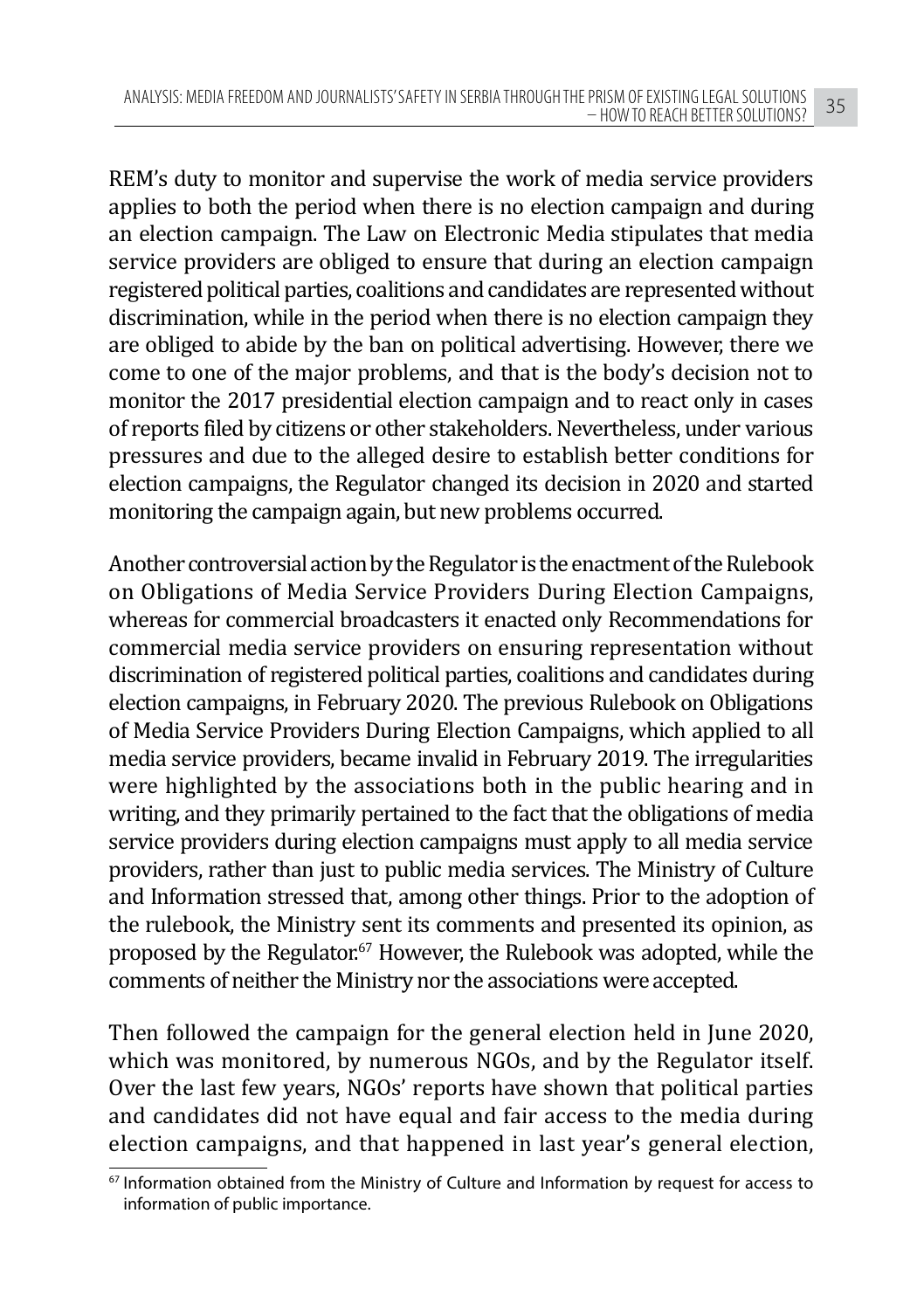too. The CRTA observation mission was among those who conducted the monitoring. CRTA conducted the monitoring for the period before the election campaign and during the election campaign, from October 14, 2019 to July 12, 2020. The monitoring revealed that in the first part of the election campaign as of the calling of the election, which was interrupted by the COVID-19 crisis (which led to the declaration of a state of emergency, as well as during the state of emergency itself), televisions with nationwide coverage were dominated by representatives of the ruling parties with 91% of representation in the total time dedicated to political stakeholders, whereas the opposition parties, regardless of whether they took part in or boycotted the general election, had 9% of representation. In the second part of the campaign, after the lifting of the state of emergency, from May 12 to June 21, there was a noticeable trend of more equal representation of political stakeholders, with 60% of the total time meant for representatives of the ruling parties, 33% for the opposition that participated in the election, and 7% for the opposition that boycotted the election. $68$ 

The report of the Regulatory Authority for Electronic Media is special from several aspects, primarily because besides the public broadcasting services (RTS 1, RTS 2, Radio Belgrade 1, RTV 1, RTV 2, and Radio Novi Sad 1), four media service providers with nationwide coverage (RTV Pink, Happy TV, B92 TV, and Prva TV), two cable televisions – N1 and Nova S – were also included in the monitoring. On the other hand, the body's review of the total election campaign time also included appearances by the Alliance for Serbia, which boycotted the election, analysts and, as the report states, other campaign participants, such as: the Republic Electoral Commission, REM, Center for Free Elections and Democracy – CeSID, Center for Investigative Journalism of Serbia – CINS, Independent Journalists' Association of Serbia – IJAS, Journalists' Association of Serbia – JAS, Center for Research, Transparency and Accountability – CRTA, Balkan Investigative Reporting Network – BIRN, and others.<sup>69</sup>

<sup>68</sup> CRTA, Elections 2020: Summary and Recommendations – Final Report, Belgrade, 2020, p. 66. https://crta.rs/wp-content/uploads/2020/10/Parlamentarni-izbori-2020\_Crta\_Zavrsniizvestaj.pdf

 $69$  REM, Elections 2020, Final Report – Oversight and analysis of media service providers' programs during the campaign for the general, provincial and local elections, Belgrade, 2020. p. 13 http://www.rem.rs/uploads/files/Izbori%202020/IZBORI%202020%20-%20zavrsni%20izvestaj.pdf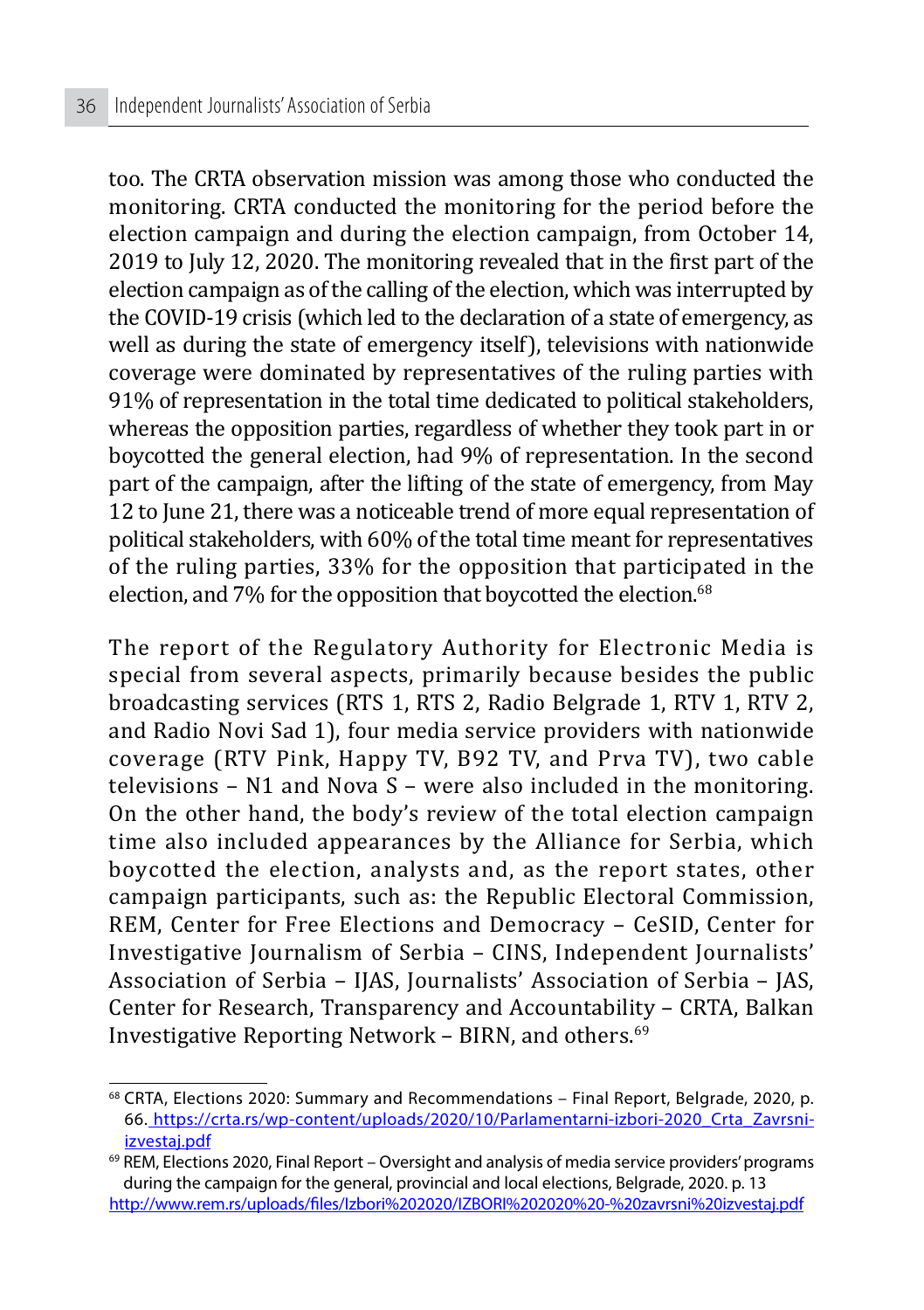With all of the above in mind, REM reached certain conclusions, and some of them are that out of the total observed time that all media service providers, 12 of them, devoted to certain election campaign participants, first on the list was the ALEKSANDAR VUCIC – FOR OUR CHILDREN ticket, with representation of 10.60%, followed by the Alliance for Serbia with  $8.12\%$ .<sup>70</sup> The same report says that N1 TV aired the most election campaign content and thereby the total election campaign time accounted for the highest percentage of the total programming broadcast  $(17.51\%)$ .<sup>71</sup> N1 TV is a cable television and broadcasts solely news programs.

The REM report was met with a great deal of criticism, while the Center for Investigative Journalism of Serbia (CINS) found through its analysis that the difference between the authorities and the opposition had been reduced because the regulatory body had changed the method of data presentation. They say that for the first time since monitoring was conducted, the total election campaign time included analysts' appearances in the media, but also the appearances of representatives of institutions such as the Republic Electoral Commission, investigative media, NGOs and others whom REM labeled as "other campaign participants." They further note that the time of cable channels N1 (a news channel) and Nova S was also included in the total. The analysis states that the result would have been different if, like in previous years, only national broadcasters and public broadcasting services (RTS and RTV) had been included and if the time of analysts and other campaign participants was not added. With that calculation, the Serbian Progressive Party's share in the election campaign programming was 25.59% (more than 51 hours), while the share of the Alliance for Serbia was 2.34% (just under five hours).<sup>72</sup>

REM's multiannual work, all of the above listed problems, disregard for legal regulations and legal deficiencies have led to the last progress report again stating that another priority the state of Serbia should

<sup>&</sup>lt;sup>70</sup> Ibid, p. 274<br><sup>71</sup> Ibid, p. 273<br><sup>72</sup> Vladimir Kostic and Jovana Tomic, REM Report Creates Misleading Image of Progressives' and Opposition's Media Presence in Election Campaign, CINS, November 4, 2020 https://www.cins. rs/izvestaj-rem-a-stvorio-pogresnu-sliku-o-medijskom-prisustvu-sns-a-i-opozicije-u-izbornojkampanji/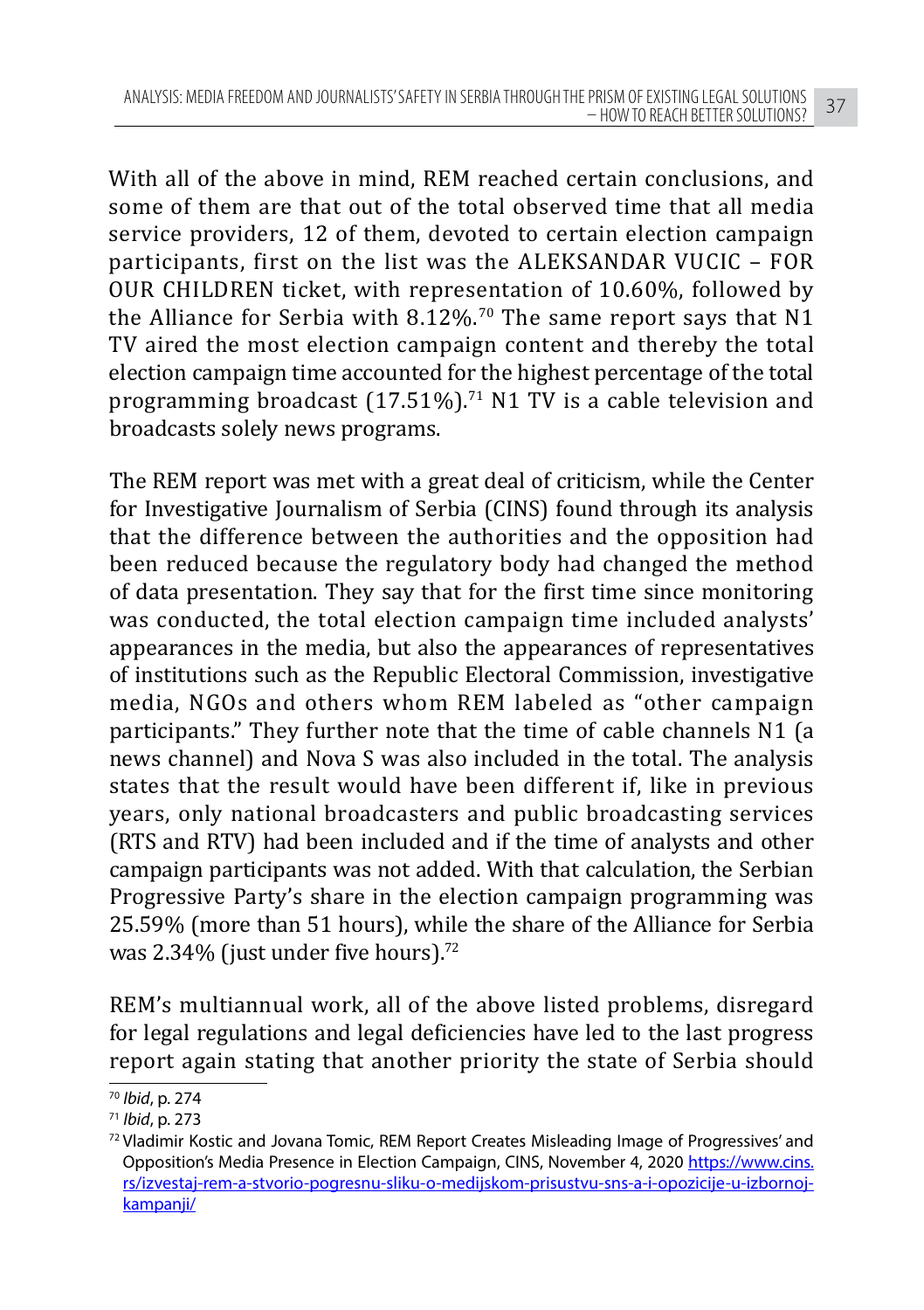focus on is strengthening the independence of the Regulatory Authority for Electronic Media and increasing its capacity for proactive work. The report pays special attention to the campaign and underscores that REM should clarify certain matters related to the monitoring methodology. It says that hate speech and a discriminatory vocabulary were often used and tolerated in the media, while the regulatory bodies or prosecutors seldom dealt with them. The report also notes that verbal attacks and smear campaigns against journalists intensified in the period ahead of the election  $73$ 

Journalists' media associations have been pointing this problem out for years, the devastated condition of media outlets with nationwide coverage which is a consequence of, among other things, a lack of reaction from the Regulator in situations where it should react and the non-use of its powers. Various analyses of the Regulator's work have been conducted and amendments to legal provisions proposed.

So far, there have been no initiatives for amending the law, however, there have been proposals for amending the bylaws, for example the previously mentioned Rulebook on the Obligations of Public Broadcasting Services During Election Campaigns and the recommendations for commercial broadcasters, while the rulebook that applied to all broadcasters was rendered invalid, which can be described as a step backward. The Media Strategy envisages changes to the Law on Electronic Media, while the Action Plan foresees the implementation of those changes by mid-2022.

#### **Public broadcasting services**

Public broadcasting services have one of the most important roles in providing information to citizens. They must be in the service of the citizens, report on matters of public interest, accurately, timely, completely, impartially and professionally. To achieve their main goal, public services must secure their editorial independence, independence from various pressures, and financial independence. However, it has been underlined for a while now that the public services are not fulfilling their basic role and their independence is being called into question.

<sup>73</sup> European Commission, Republic of Serbia, 2020 Report, Brussels, 2020, pp. 37 and 39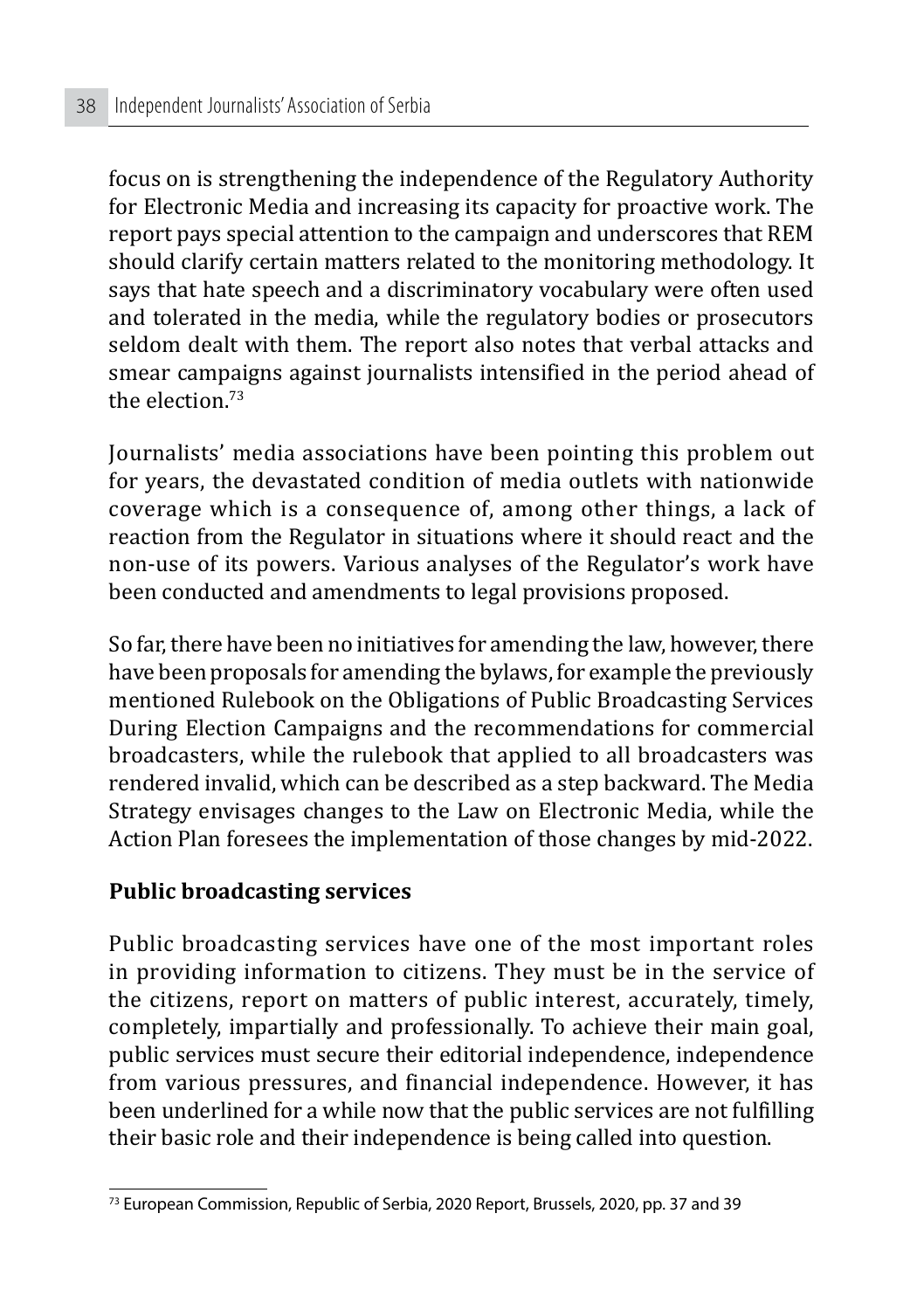The Law on Public Broadcasting Services clearly defines a public broadcasting service as an independent legal entity which enables the achievement of the public interest in the area of public information. It also states that public broadcasting services provide general and comprehensive media services which entail news, educational, cultural and entertainment content meant for all segments of society. The law says that the core activity of a public broadcasting service is achievement of the public interest<sup> $74$ </sup> and specifies what the public interest which a public broadcasting service achieves through its program content is.75

It has been stressed for many years now that the public broadcasting services do not sufficiently serve the citizens and that primarily refers to news programs, while reporting is reduced to conveying information without a critical review of certain topics. Unlike with news programs, the situation is considerably better when it comes to other, above all cultural, children's and educational content, whereas some experts believe that children's and educational programs should be improved. The problem of RTS' ignoring the legal obligation of broadcasting content in the languages of national minorities has long been emphasized in particular.

The Law<sup>76</sup> and articles of association<sup>77</sup> guarantee the institutional autonomy and editorial independence of public services. The Law also states that the Republic of Serbia secures stable and sufficient financing of the main activity of public services, but also that the method of and conditions for securing the funds must not affect the editorial independence and institutional autonomy of a public media service.<sup>78</sup>

However, the predominant opinion is that the independence does not actually exist and media experts agree with that. They say that the legal guarantees exist only on paper and that "if laws were respected, public media services would be able to work in line with the principles of autonomy and

<sup>74</sup> Law on Public Broadcasting Services, Articles 2 and 3

<sup>75</sup> *Ibid*, Article 7

<sup>76</sup> Law on Public Broadcasting Services, Article 5

<sup>77</sup> RTS Articles of Association, Article 7 RTV Articles of Association, Article 12

<sup>78</sup> Law on Public Broadcasting Services, Article 35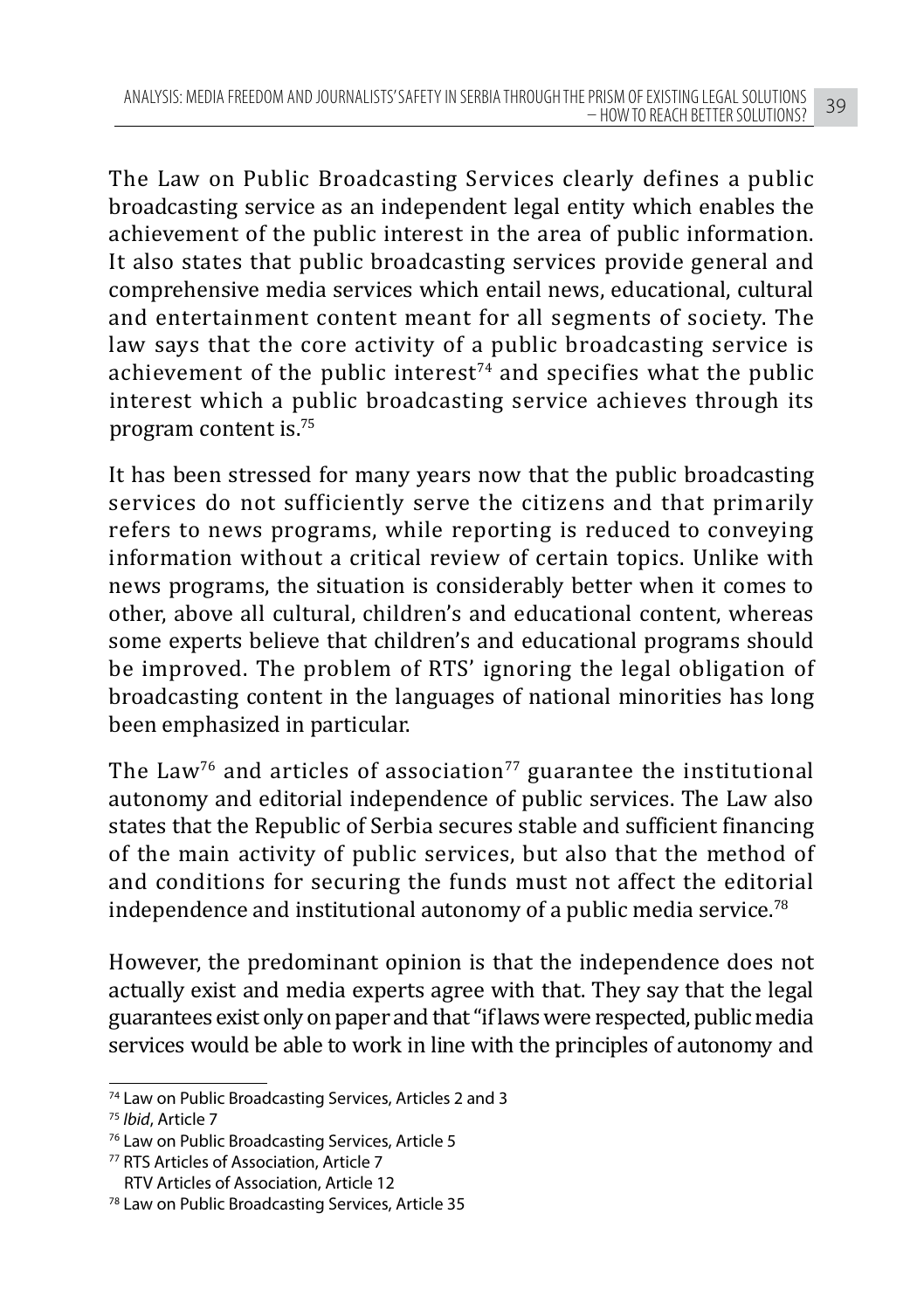independence. However, obviously the public broadcasting services in Serbia do not have editorial independence, as can be seen daily if one analyzes the news programs of these media outlets, as well as the programming which has for years had a noticeable lack of programs they are legally obliged to produce, especially debate shows on which different opinions, views, political programs and ideas are presented and confronted."79

For public services to fulfill their role and to ensure that they can function independently, editorial and financial independence needs to be secured and that poses two key problems. An analysis of the content of the public services' selected news programs has underlined that those problems have "seriously grown compared to previous monitoring, with the loss of editorial and journalistic independence being especially increasingly obvious."<sup>80</sup>

The public services are subjected to pressures that are not direct, and it is often pointed out that no pressure is put on the public services' journalists, rather they themselves already know what topics to deal with and how they can process certain topics, and what is off limits. The aforementioned analysis also underlines pressures as the first and significant problem and states that "permanent pressure from political power centers on editorial policy limits the independence of public services." It further states that those pressures are primarily reflected in the choice of events that are reported on (first and foremost those organized by the authorities, with the focus on the activities of the Serbian Progressive Party). There is also a noticeable absence of reports from important events, primarily those that do not suit the ruling political power centers. The analysis concludes, "Thus, the public services increasingly look like a service of the authorities and less like a service of the citizens, who founded them and who, among others, finance them."81

It has been pointed out for a while now that this type of financing of public services cannot secure independent and stable functioning. That is confirmed by the aforementioned analysis, which states that the

<sup>79</sup> Maja Divac, media expert, interviewed by Marija Babic.

<sup>80</sup> Novi Sad School of Journalism, Analysis of the Content of Selected News Shows of the Public Services in Serbia, Novi Sad, 2019, p. 73 NNS monitoring javn. serv..pdf

<sup>81</sup> *Ibid*.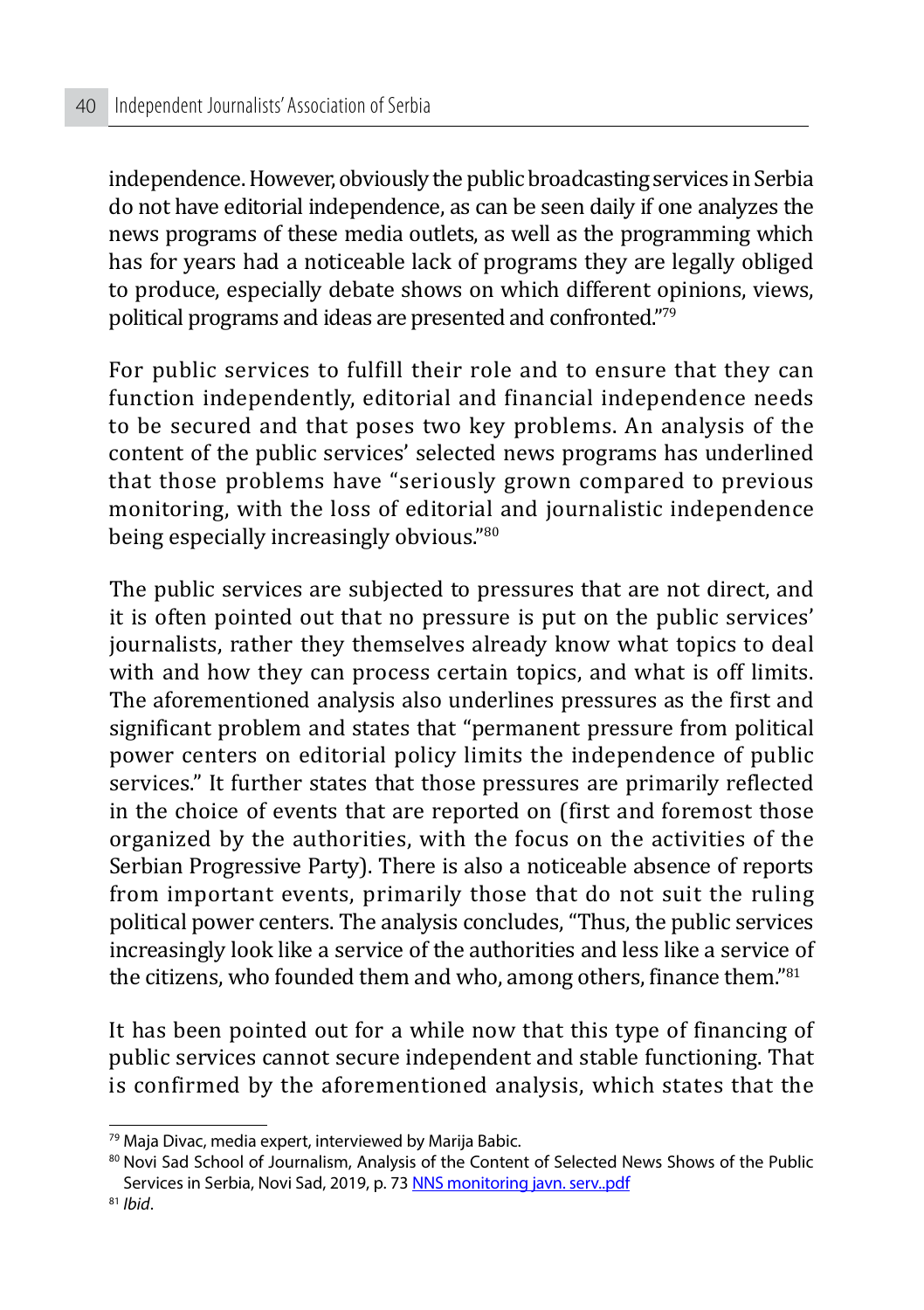subscription is not enough and that "the lack of funds for the realization of extremely complex programming that is required of public services directly affects their (non-)independence."<sup>82</sup> Legal experts stress nonindependence on budget funding as the main prerequisite for the editorial independence of a public service: "It can be said that first by abolishing the subscription, and then by forming a subscription sum which cannot secure the functioning of public media services, the Government has practically made the two public services, RTS and RTV, dependent on the state budget, which it has also used to inappropriately influence these two media companies."83

The Law on Public Broadcasting Services stipulates that the services are funded by a public broadcasting service fee, the state budget, net gain from the commercial exploitation of content produced within the core activity, commercial revenue and other revenues. The same law stipulates that for certain projects a portion of the funds for financing the core activity of the public broadcasting services may be secured from the budget of the Republic of Serbia and the budget of the Autonomous Province of Voivodina.<sup>84</sup> Problems appeared with the enactment of the Law on temporary regulation of the method of collecting the public service fee, which stated that from January 1, 2016 to December 31, 2021 the public broadcasting services would partly be funded by the public broadcasting service fee and partly by the budget of the Republic of Serbia.85 That enabled the funding of the entire activity, rather than only certain projects, as set forth by the Law on Public Broadcasting Services. That law sets the fee at 299.00 RSD, while the Law on Public Broadcasting Services established that it could not amount to more than 500.00 RSD. This method of funding the public broadcasting services cannot secure their independence. A sustainable funding method must be established, which would consequently result in greater independence of the public broadcasting services, and that must start with the cessation of budget funding. An important issue that is underlined, and which may also affect independence, is the method of fee collection. For the public services to function independently,

<sup>82</sup> *Ibid*.

<sup>83</sup> Maja Divac, media expert, interviewed by Marija Babic.

<sup>84</sup> *Ibid*, p. 43

<sup>85</sup> Law on temporary regulation of the method of collecting the public service fee, Articles 2 and 9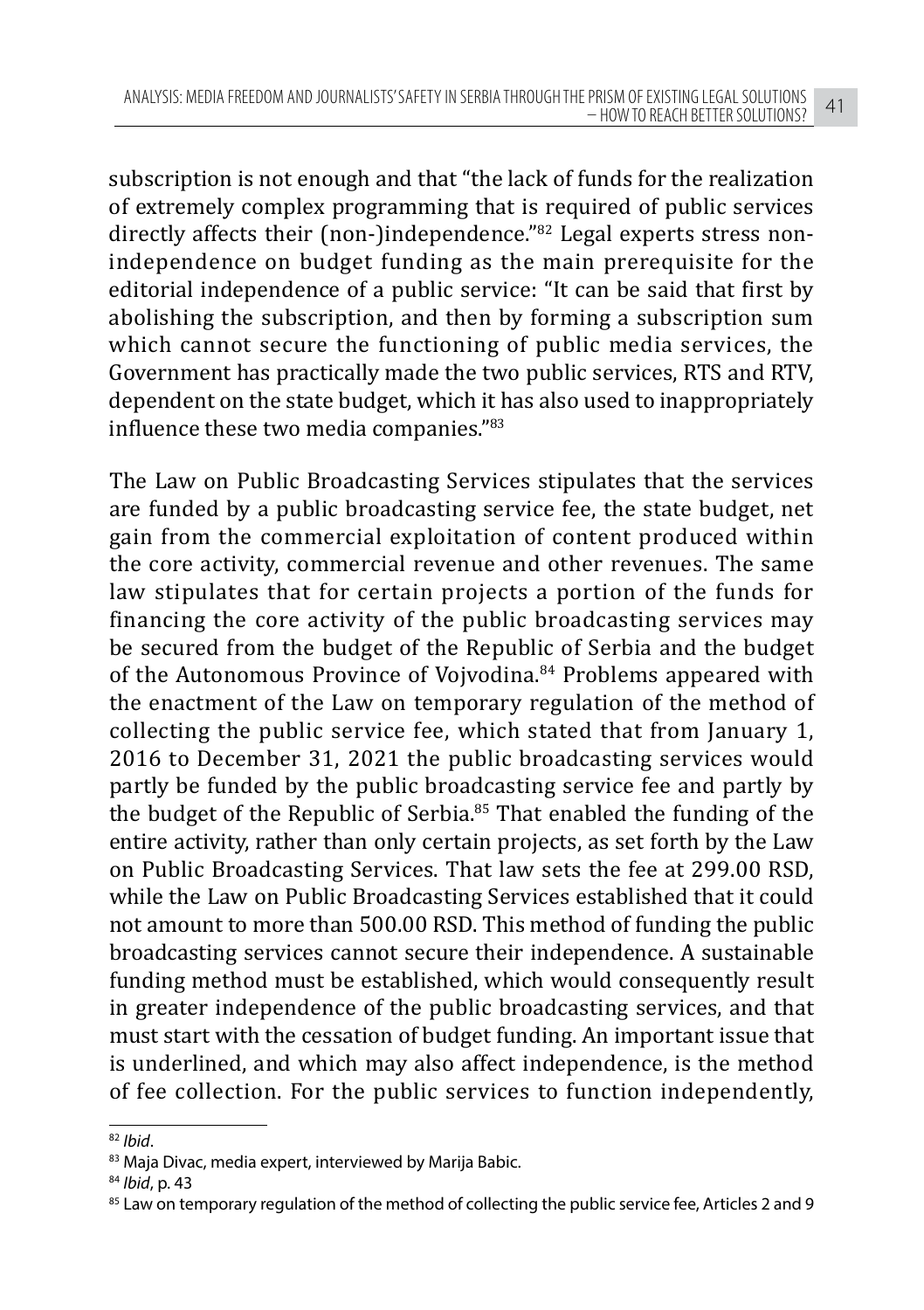an adequate collection method must be secured because as long as collection depends on the Electric Power Industry of Serbia, i.e. the government, there is no independence.

The election of members of the public services' bodies can also have a significant impact, primarily on the independence of the bodies themselves and also on the entire work of the public services. The election of members of the bodies is directly and indirectly linked to the Regulatory Authority for Electronic Media, which is a problem given the issues we have listed in the work of the Regulator itself, as well as given the fact that the Regulator is not sufficiently independent and that the REM Council members are elected by the National Assembly.

The Managing Board is a management body with 9 members. With the managing board we have a direct influence on the election of members by the Council of the Regulator, which appoints and dismisses them by a two-third majority of the total number of members. The members are selected from the ranks of respectable experts in the fields of importance for conducting the affairs of public broadcasting service institutions (experts in the areas of the media, culture, management, law, and finance), they cannot perform a public office or hold positions in political parties, be employed by a media service provider, nor can they be individuals whose membership in the Managing Board could lead to a conflict of interest.<sup>86</sup> The latest events regarding the election of RTS Managing Board members reflects REM's attitude toward the public services. Over the past month, the REM Council has attempted to elect members of the managing board three times, but failed.<sup>87</sup>

With the other two bodies, we have REM's indirect influence. The decision on appointing the general manager is made by the Managing Board, by a two-third majority of votes of the total number of members, while the board, as we previously said, is elected by the REM Council. In this case, too, the Law stipulates certain conditions for appointment,

<sup>86</sup> Law on Public Broadcasting Services, Article 17

<sup>87</sup> Ivana Predic, When Will It, No One Knows: REM Council's Third Attempt at Electing New Members of RTS and RTV Managing Boards Fails, Cenzolovka, May 14, 2021 https://www.cenzolovka.rs/ drzava-i-mediji/kad-ce-ne-zna-se-savet-rem-a-ni-iz-treceg-pokusaja-nije-uspeo-da-izabere-noveclanove-upravnih-odbora-rts-a-i-rtv-a/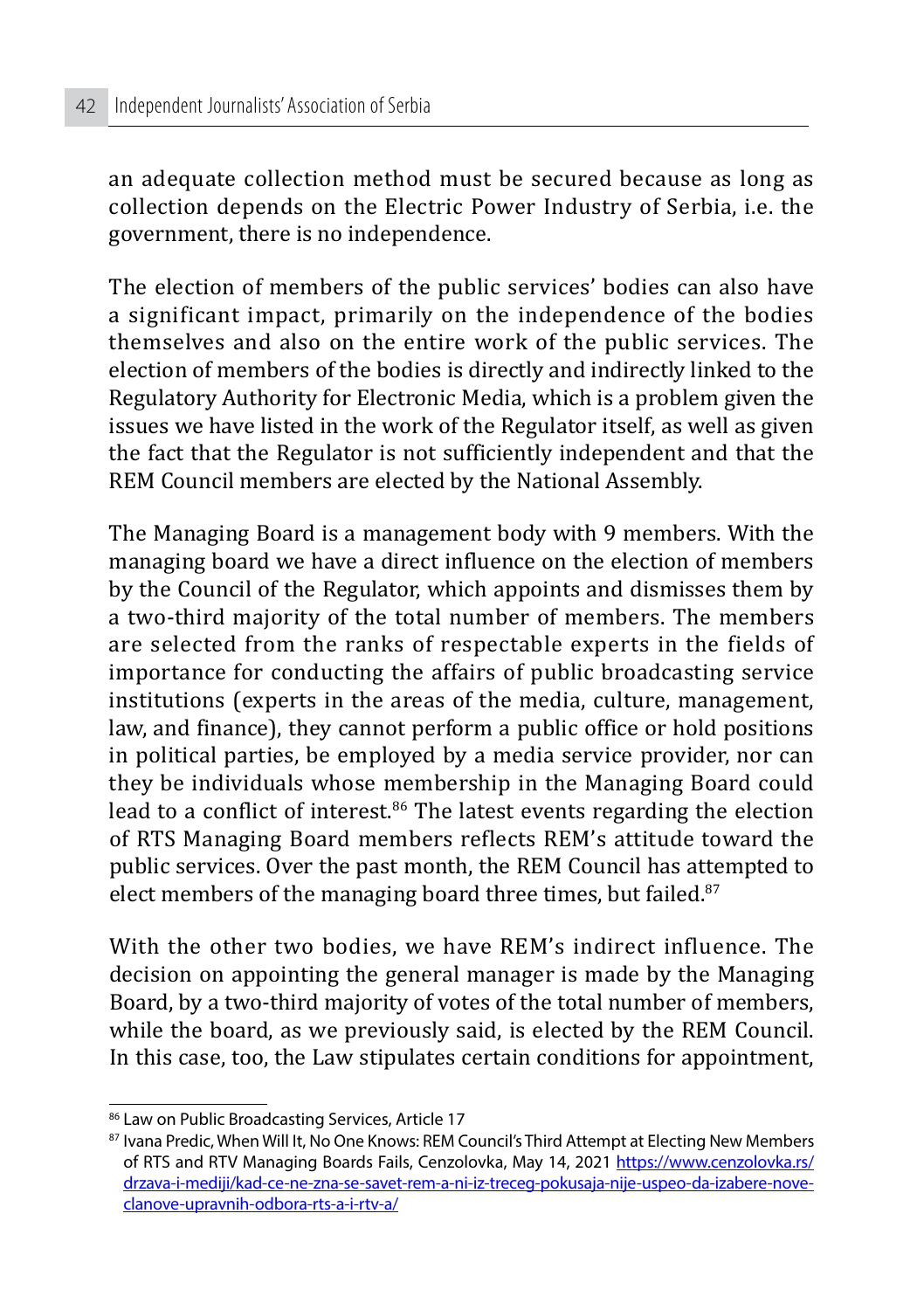including the one that a person from the ranks of renowned experts in areas of importance for conducting the affairs of a public broadcasting service institution may be appointed as director. A person who performs a public office or holds a position in a political party, or a person whose membership in the Managing Board could lead to a conflict of interest, may not be appointed as director.<sup>88</sup>

The Program Council is an advisory body with 15 members elected by the Managing Board from the ranks of media experts and professionals, scientists, cultural creatives, and representatives of associations whose goal is the protection of human rights and democracy, and they cannot hold a public office or political position.<sup>89</sup>

This body is important because it represents a link between the public services and the citizens, because it looks after the interests of listeners and viewers and oversees programming content. Its role is important because it reviews the quality of programming content and provides recommendations and proposals to the general manager and the Managing Board accordingly, and also monitors the implementation of programming principles and obligations set out by the law. However, in the event that they are disrespected, the only instrument the body has at its disposal is to inform the Managing Board, general manager and the responsible editors in written form. $90$  An additional problem is that little is known about the work of this body, it is invisible to the public,  $91$ whereas it should be the main link between the public services and the citizens. It is important to establish the best possible communication with the citizens and enhance the procedure of public hearings.

The criteria set for the election of members of the public services' bodies are not clear and specific enough, and the media expert pointed out that they are set up in a very general way and need to be specified: "It is very important that the candidates, in addition to the required professional qualifications and knowledge, also have personal integrity."

<sup>88</sup> Law on Public Broadcasting Services, Articles 24 and 25

<sup>89</sup> *Ibid*, p. 28

<sup>90</sup> *Ibid*, p. 30

<sup>91</sup> Independent Journalists' Association of Serbia, SERBIA – Indicators on the Level of Media Freedom and Journalists' Safety for 2019, Belgrade, 2020, p. 12 https://safejournalists.net/wp-content/ uploads/2020/12/SRP-SRP-2019.pdf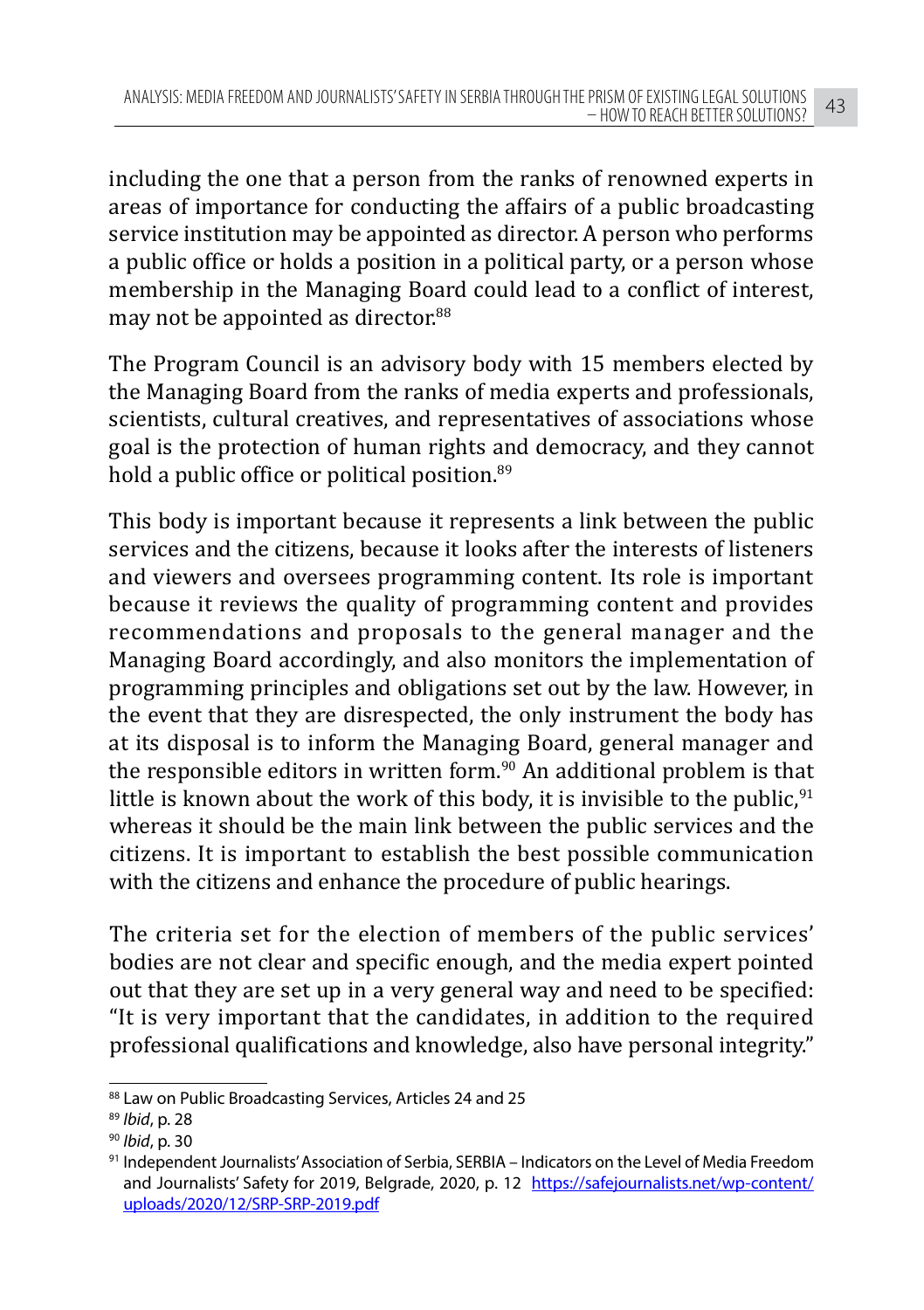She added that a big problem was that "incompetent people without integrity, susceptible to outside influence, are elected to these bodies, which is why none of the aforementioned bodies achieve good results in their work, and often even directly harm the functioning of the public broadcasting services and REM."<sup>92</sup>

All that results in the public broadcasting services' not fulfilling their main role and their activity in the service of the citizens and not reporting enough on matters of public interest. The media expert underscored that the state public service was in no way carrying out its main activity and said that "when the way in which it realizes its news program is analyzed, it can be said that it has placed itself in the service of the incumbent government. RTS has long neglected its obligation of 'achieving the public interest in the area of public information' and instead of providing quality, accurate and diverse information to the citizens of Serbia, RTS is predominantly guided by the interests of the ruling establishment."93

All of the above, and first and foremost editorial and financial independence, affect the work of the public services and thereby the content released. It also results in the public media services' not following the public interest or the principles of the Code of Ethics, as shown by the Analysis of News Shows. The three-month monitoring of the news content of RTV (news broadcasts at 5 p.m. and 10 p.m., as well as the morning show in Serbia and the main news show and political magazine in Hungarian language) and RTS (the 7:30 p.m. main news broadcast and the morning show) showed that in the observed period and with the sampled shows, in 2019, both public services failed to consistently follow the public interest and the principles of the professional code of ethics. Over the last few years, monitoring has revealed a clear upward trend in unprofessionalism, concealed advertising and violations of ethical professional norms.<sup>94</sup>

The bad state of affairs is also visible during election campaigns. According to CRTA's monitoring, in the first part of the election

<sup>92</sup> Maja Divac, media expert, interviewed by Marija Babic.

<sup>93</sup> *bid*.

<sup>94</sup> Novi Sad School of Journalism, Analysis of the Content of Selected News Shows of the Public Services in Serbia, Novi Sad, 2019, p. 73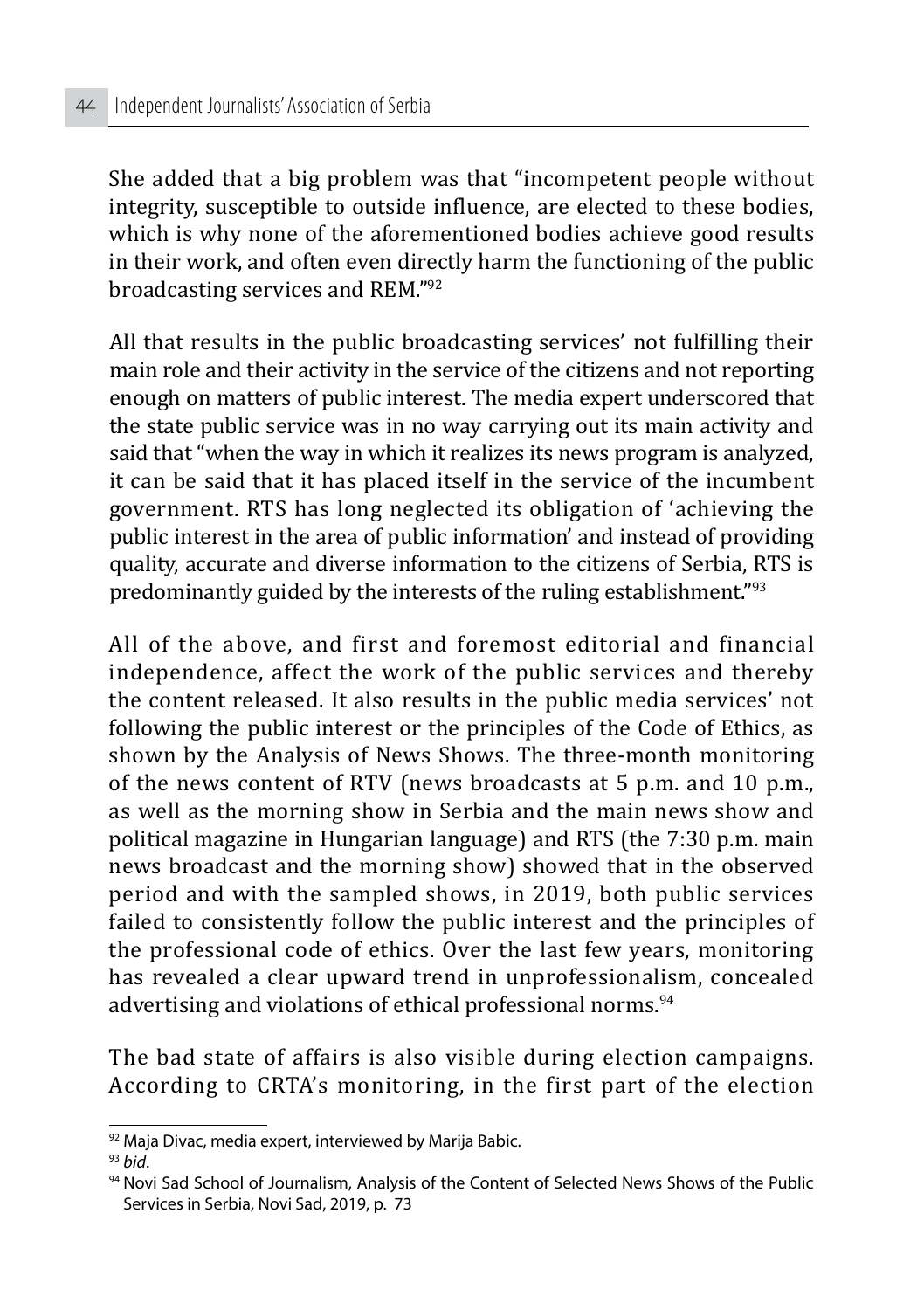campaign, from the calling of the election to the end of the state of emergency, representatives of the authorities, the opposition that participated in the election and the opposition that boycotted it had the same representation trend. The organization says that representatives of the ruling parties were dominant with representation of 91–96% in the total time, while all the opposition representatives combined had cumulative representation of between 4% and 9%. The situation was better in the second part of the campaign, after the lifting of the state of emergency, from May 12 to June 21, with a conspicuous trend of equal representation. Representation of the ruling parties' representatives was at 49%, of representatives of the opposition that took part in the election – 47%, while representation of the opposition that boycotted the election was at 4%.<sup>95</sup>

The media community has for years been highlighting the problem of public services and the neglecting of their core function and work in the interest of the citizens. There have been no initiatives for amendments to the law by the institutions in this area, while the Media Strategy identified the problems and foresaw certain changes to legal regulations, and so amendments to the law by the third quarter of 2022 are envisaged.

## **Compensation for material and non-material damages**

Defamation has been decriminalized in Serbia, and so the only option left to persons who believe that the publishing of a piece of information has violated one of their rights is to protect that right through civil proceedings for compensation for material and non-material damages. Journalists' associations had insisted on the decriminalization of defamation, and the result is that journalists cannot be prosecuted for defamation. However, that has certainly led to a rise in the number of lawsuits in civil proceedings for the compensation for material and nonmaterial damages, due to the violation of honor and reputation stemming from the presentation of inaccurate and incomplete information. The number of lawsuits has been constantly high for years, and in the first 10 months of 2020 the total number of lawsuits filed was 325.

<sup>95</sup> CRTA, Elections 2020: Summary and Recommendations - Final Report, Belgrade, 2020, p. 71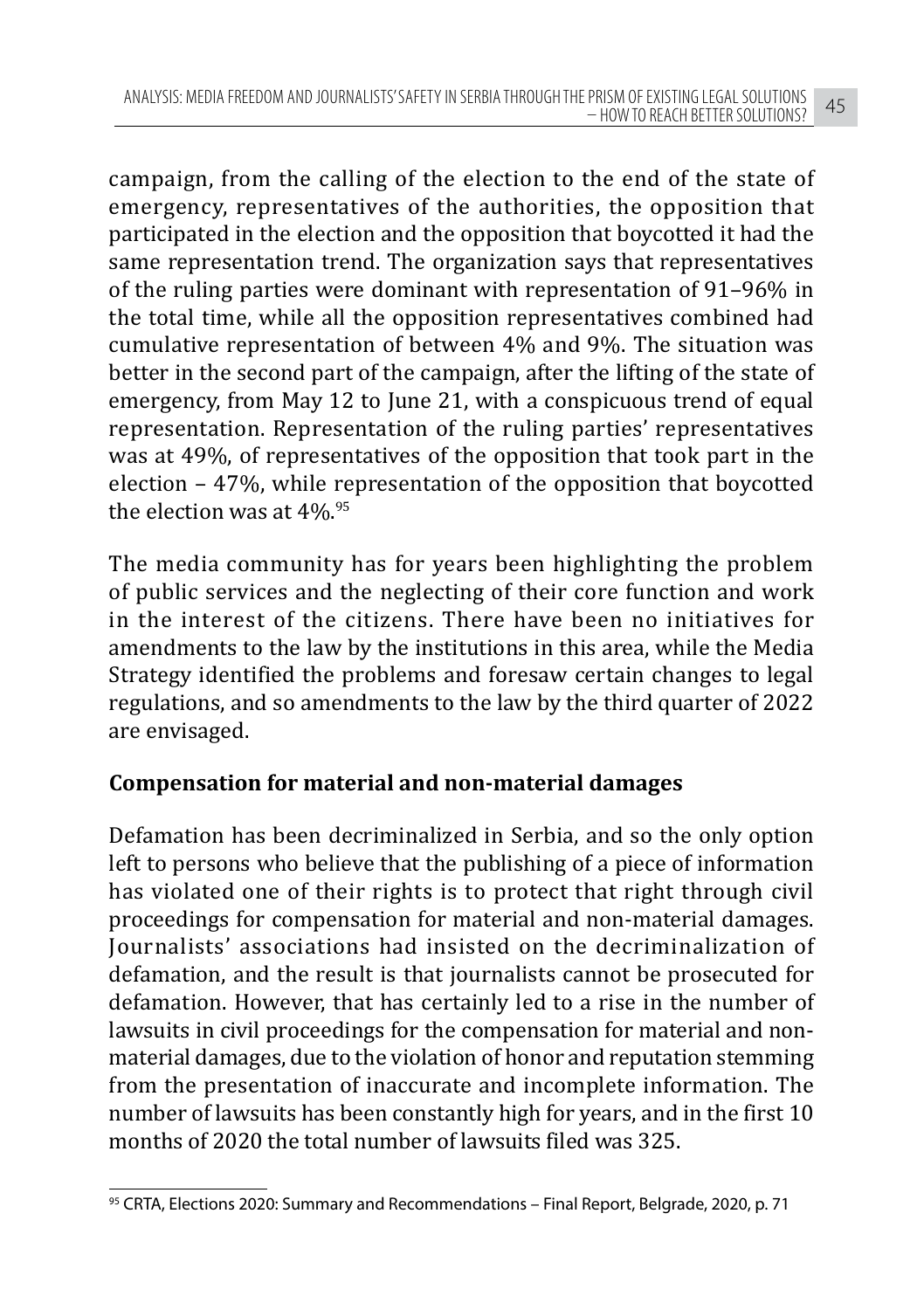The Law on Public Information and Media envisages that the person to whom the information the publication of which has been prohibited refers and if they suffer damage as a result, that person is entitled to compensation for material and non-material damages. It is particularly stated that this right is also available to the person whose reply, correction or other information the publication of which had been ordered by the competent court, was not publicized, and that person suffers damage due to non-publication.<sup>96</sup> The lawsuit is filed within 6 months as of the moment of publication of the information.

The Law of Contract and Torts regulates the general compensation for non-material damages and states that the court, if it finds that the circumstances of the case, especially the intensity of the pain and fear and their duration justify it, shall hand down just financial compensation for the physical pain suffered, for the emotional pain suffered due to the reduction in life activity, violation of reputation, honor, freedom or rights of the person, death of a loved one, and for fear.<sup>97</sup>

The Higher Court in Belgrade is envisaged as the competent court for these cases. There is no specialist court or specialist judges, but rather the Law on Organization of Courts stipulates that the Higher Court in Belgrade also handles civil disputes related to compensation for damages in relation to the publication of a piece of information.<sup>98</sup>

The Law on Public Information and Media stipulates certain provisions that apply to proceedings, whereas the Law on Civil Procedure is applied to matters not regulated by this law. The Law on Public Information and Media envisages solidary accountability for the journalist, responsible editor and publisher of the media outlet for the damage incurred, and while the journalist, i.e. the responsible editor is called to account if it is proved that the damage was caused through their fault, the publisher is called to account regardless of culpability.99

<sup>96</sup> Law on Public Information and Media, Article 112

<sup>97</sup> Law on Obligations, Article 200, paragraph 1

<sup>98</sup> Law on Organization of Courts, Article 23, paragraph 1, item 7

<sup>99</sup> Law on Public Information and Media, Articles 113 to 115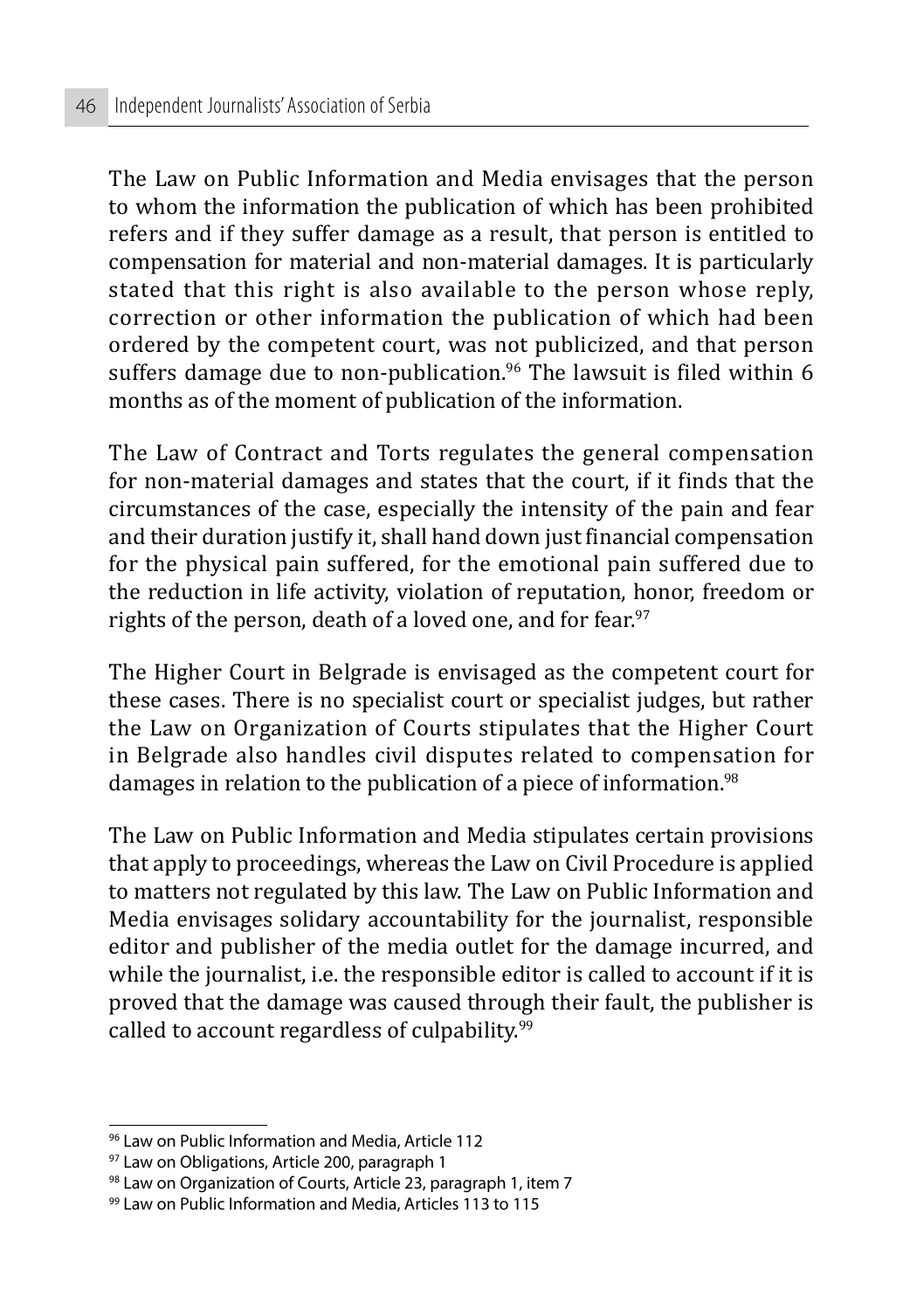In these cases, the burden of proof lies on the prosecutor, urgent procedure is envisaged and no preparatory hearing is scheduled. The period for responding to the lawsuit is 8 days, while the first term for the main hearing is scheduled within 15 days of the date of receipt of the response to the lawsuit. The periods for legal remedies are also shorter, a period of 8 days as of the date of receipt of transcript of the judgement is envisaged for an appeal, whereas the period for an extraordinary legal remedy, the revision of the second-instance verdict, is 15 days as of the date of its delivery.100

Although the procedure is urgent and the deadlines are shorter, nonetheless the length of proceedings is pinpointed as one of the biggest problems here. A legal expert underline that practice itself has shown that: "Even though the procedure for damage compensation is urgent, it can last several years. The reason for that state of affairs can be attributed to the fact that the Higher Court in Belgrade is the only competent [court] for trials in media disputes, while that is not its sole jurisdiction. In that regard, an increase in the number of judges and employees of other services could help to solve that problem."<sup>101</sup>

Research conducted by the Slavko Curuvija Foundation has reached certain conclusions. First, it points out that the court was not found to have unequally met deadlines relative to different categories of plaintiffs and defendants. Second, they noticed in certain cases that politicians (who are also the plaintiffs) were the most absent ones from hearings, held primarily for the questioning of the parties, using official obligations as justification for their absence. The research concludes that judges exhibit considerable tolerance of the absence of properly invited plaintiffs. It also points out that the large number of unheld trials leads to the unreasonably long duration of proceedings and that in the vast number of cases proceedings last longer than a year, which contributes to the loss of the effect of protection of the plaintiff's or the defendant's rights.<sup>102</sup>

The general opinion is that the legal regulations in this area are not bad, that they are in line with European standards, however the practice is not uniform. In their rulings, judges cite decisions of the

<sup>100</sup> *Ibid*.

<sup>&</sup>lt;sup>101</sup> Kruna Savovic, legal expert, interviewed by Marija Babic.

<sup>102</sup> *Ibid*, p. 50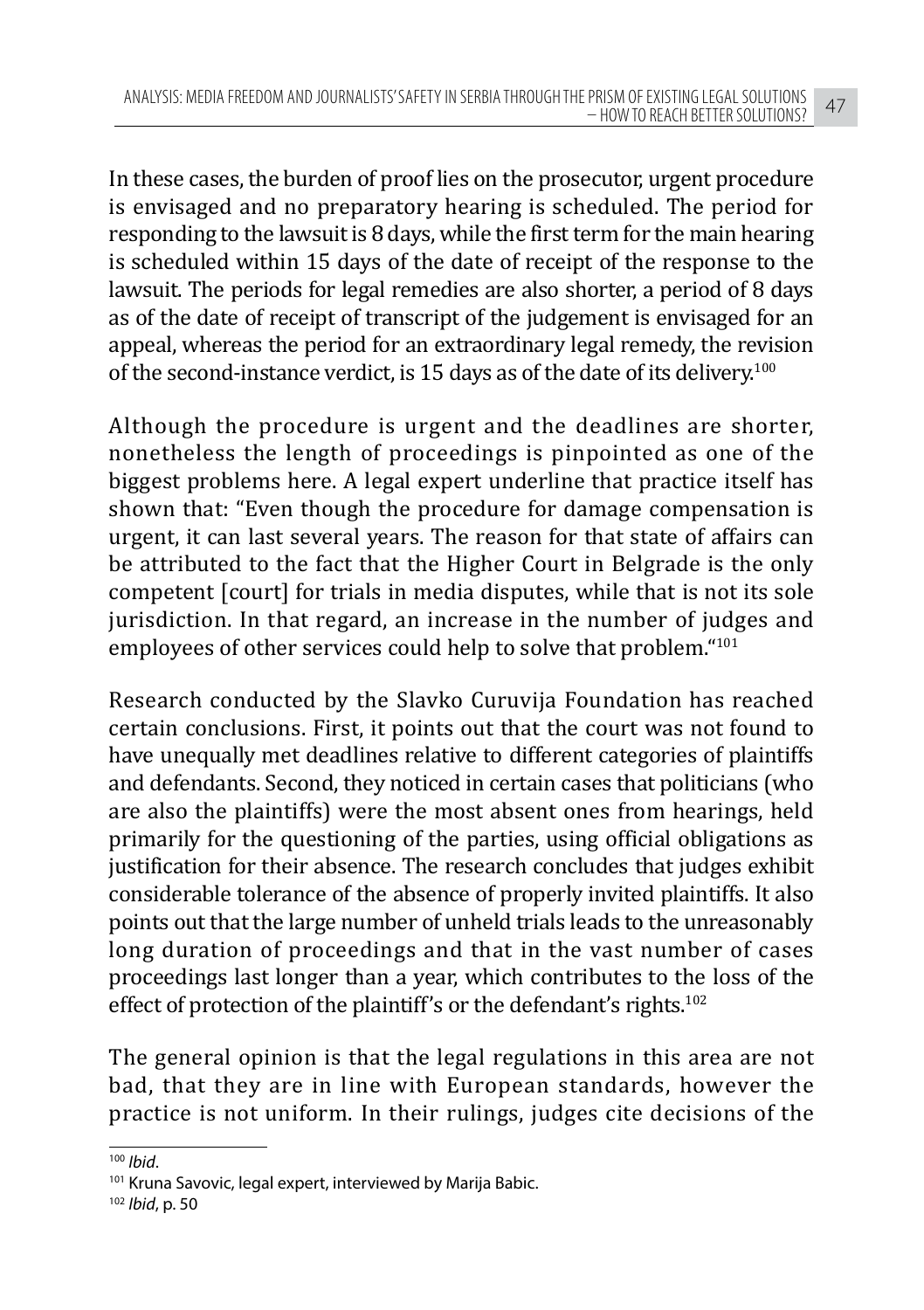European Court of Human Rights, but not to a sufficient extent. The Slavko Curuvija Foundation's research showed that in 2017, in the 101 decisions reviewed, in the verdicts the court cited provisions of international instruments in 22 cases. In 2018, in the 97 firstinstance and second-instance decisions analyzed, the courts applied the European Convention on Human Rights in 22 verdicts, while in four they cited provisions of the International Pact on Civil and Political Rights. In 2019, out of the 98 decisions analyzed, the court applied provisions of the ECHR in 24 verdicts<sup>103</sup>

The legal expert points out that "the legislation itself does not seem problematic. There is certainly room for improvement, however there are no visible major deficiencies which would paralyze the functioning of the system of exercising the right to compensation for damages."

Practice has revealed another matter with unequal interpretation, and that is the interpretation of the very term "media outlet," when it is not registered in the Media Register with the Business Registers Agency. The Law itself does not state that the media must be registered within the Media Register, but the consequence of not registering is the impossibility of that media to apply for co-financing of a project of public importance or in any other way to be granted state aid $104$ . The legal expert says: "If a case, due to the 'flexibility' of interpretation, is forwarded to a basic court, it is treated as an 'ordinary lawsuit', which is why it lasts longer, keeping in mind that such proceedings are not considered urgent. Also, in the aforementioned case the Law of Contract and Torts is applicable, meaning that different rules on the burden of proof apply."<sup>105</sup>

As for the practice of sums awarded as damages, they are fairly uniform. That was also shown by the research done by the Slavko Curuvija Foundation, but it also pointed out that out of the 294 cases analyzed, in 66 the plaintiffs had filed a lawsuit in which the claim amounted to 1,000,000 RSD or more, while the highest chosen claim was made

<sup>103</sup> *Ibid*, p. 71

<sup>104</sup> Law on Public Information and Media, Article

<sup>&</sup>lt;sup>105</sup> Kruna Savovic, legal expert, interviewed by Marija Babic.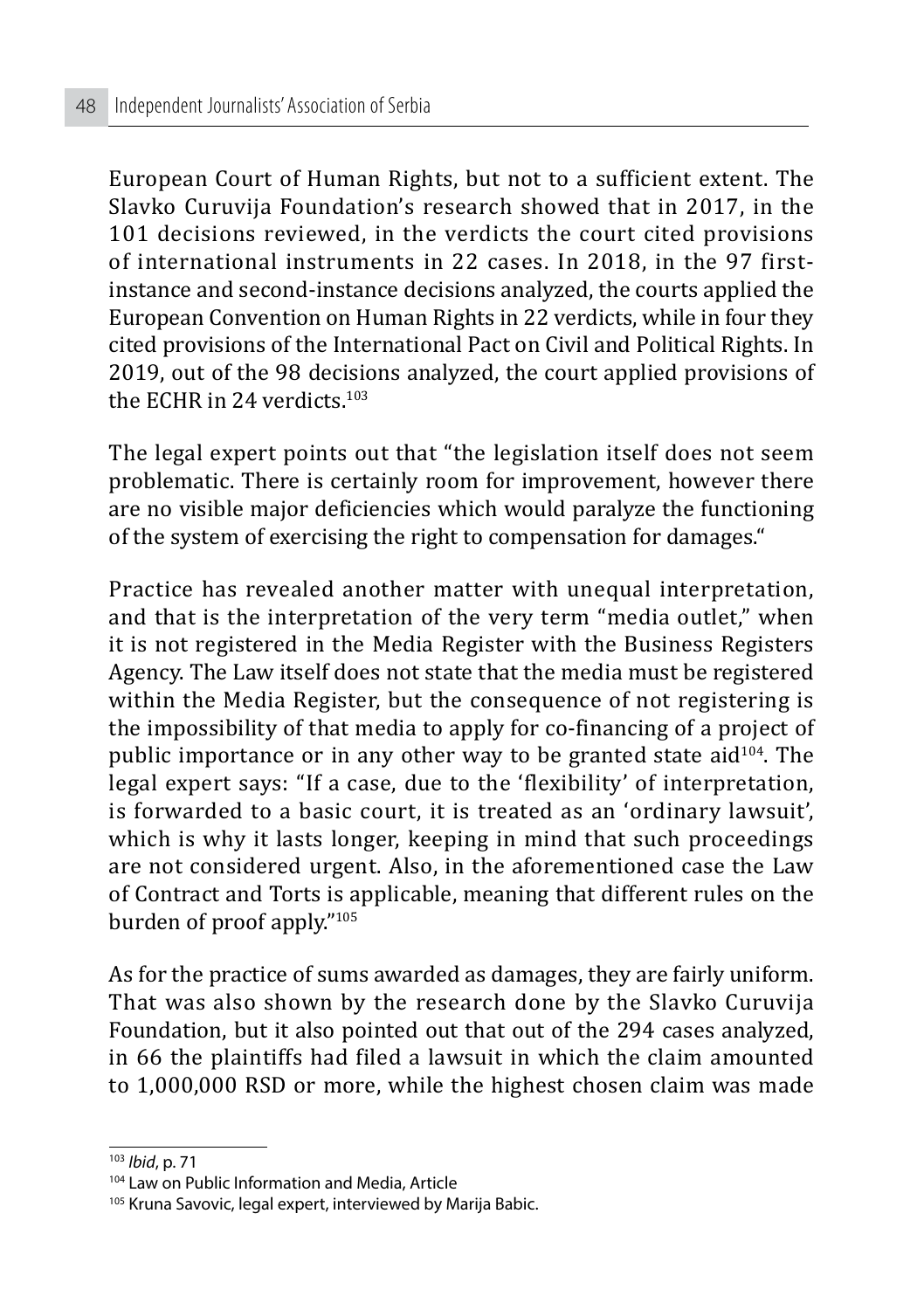by a minister in 2017, in the amount of  $27,000,000$  RSD.<sup>106</sup> That is particularly problematic because we know that the law stipulates that state officials must bear a higher degree of criticism.107

The filing of these lawsuits should be observed from another angle, influence on media freedom. A specific type of pressure that is in this way put on the media and journalists has been predominant in Serbia lately, and that practice is not unfamiliar to our media public. In the 1990s, one of the tactics of smothering independent, professional media outlets was precisely the filing of lawsuits against those media outlets and in the process demanding high damages which are aimed at the economic destruction of the media outlets. These are so-called SLAPP<sup>108</sup> lawsuits, intended to snuff out free speech and restrict public criticism and are not unknown even to more developed European countries. Very high compensation amounts are set, which puts pressure on the media from multiple aspects, primarily through the exhaustion of human resources, because time needs to be set aside to prepare a defense, and that especially bearing in mind small and local media offices which are certainly short on staff, and then financially as well, because fees for responding to the lawsuit and lawyers' fees are determined based on the value of the dispute. Given that most local media outlets are barely surviving, this financial exhaustion of the media can seriously jeopardize their survival and thereby their freedom, too.

In the period from 2018 to 2020, 16 lawsuits were filed against the Zig Info website by Dragoljub Simonovic for compensation for damages incurred by the violation of reputation and honor. That all happened after the house of a Zig Info journalist had been burned down and after proceedings had been launched against then already former chief of the municipality of Grocka, Dragoljub Simonovic.

<sup>106</sup> Slavko Curuvija Foundation, Protection of Free Speech in the Serbian Judicial System, Belgrade, 2021, p. 70

<sup>&</sup>lt;sup>107</sup> Law on Public Information and Media, Article 8: An elected, i.e. appointed holder of a public and political position shall tolerate the presentation of critical opinions referring to the results of their work, i.e. the policy they implement, and is in relation to the performance of their office regardless of whether they feel personally offended by the presentation of those opinions.

<sup>108</sup> Strategic Lawsuit Against Public Participation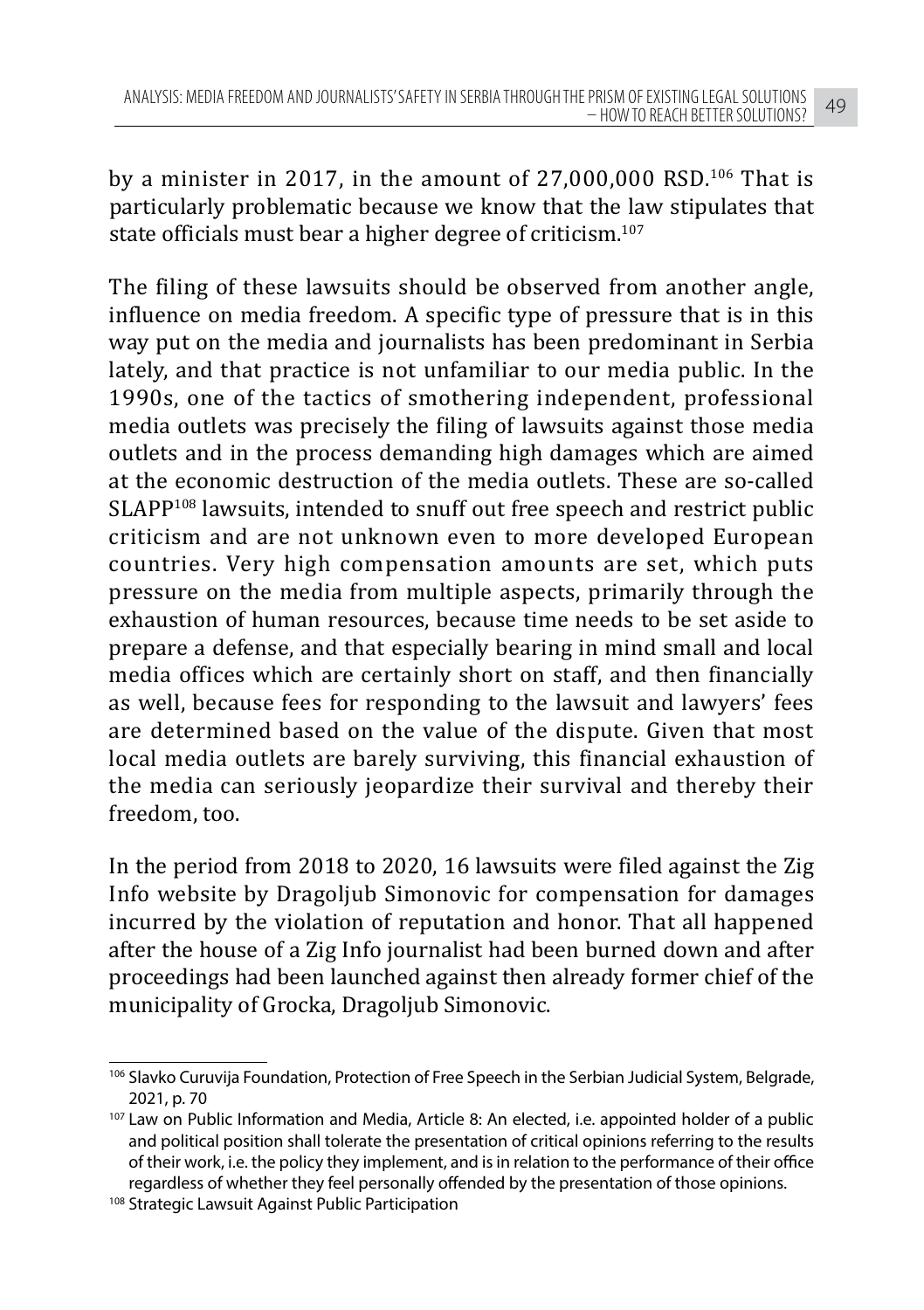Among the last in a series of cases are the 11 lawsuits the Millennium Team company has filed against several media outlets, for articles in which those media outlets conveyed the words of third persons from a press conference. The words were conveyed in a credible manner and the articles clearly show that those are quotes, rather than the views and comments of the journalists. In the lawsuits, the plaintiff demands compensation for material damages in the amount of 100,000 euros because, according to the lawsuit, "the trademark of this company is continuously losing value on the market and every article additionally diminishes its value by the sum defined by this claim." It is important to point out that the plaintiffs have not requested the publishing of a denial in any of the cases.

The associations have for a while now been warning about the SLAPP trend and the influence of these lawsuits on media outlets, and they are helping journalists and media outlets, providing expert and legal aid, monitoring and documenting these cases and keeping the public informed. There have been no initiatives for legal amendments.

#### **Insult**

Unlike defamation, which has been decriminalized, insult is still a criminal offense according to the Criminal Code. Insult is in the group of criminal offenses against honor and reputation. The law states that the person who insults another will be penalized and foresees a fine for this criminal offense. The law also envisages a bigger fine if this offense has been committed via press, radio, television and similar media outlets, or at a public gathering.

If the insulted party responded with an insult, the court may punish or acquit one or both parties, while the perpetrator will not be fined if the presentation was given, among other things, as part of the journalistic profession and if it is evident from the manner of expression or other circumstances that they did not do so with the intent to belittle.<sup>109</sup>

A proceeding for this criminal offense is initiated by a private lawsuit.<sup>110</sup>

<sup>109</sup> Criminal Code, Article 170

<sup>110</sup> *Ibid*, Article 177, paragraph 1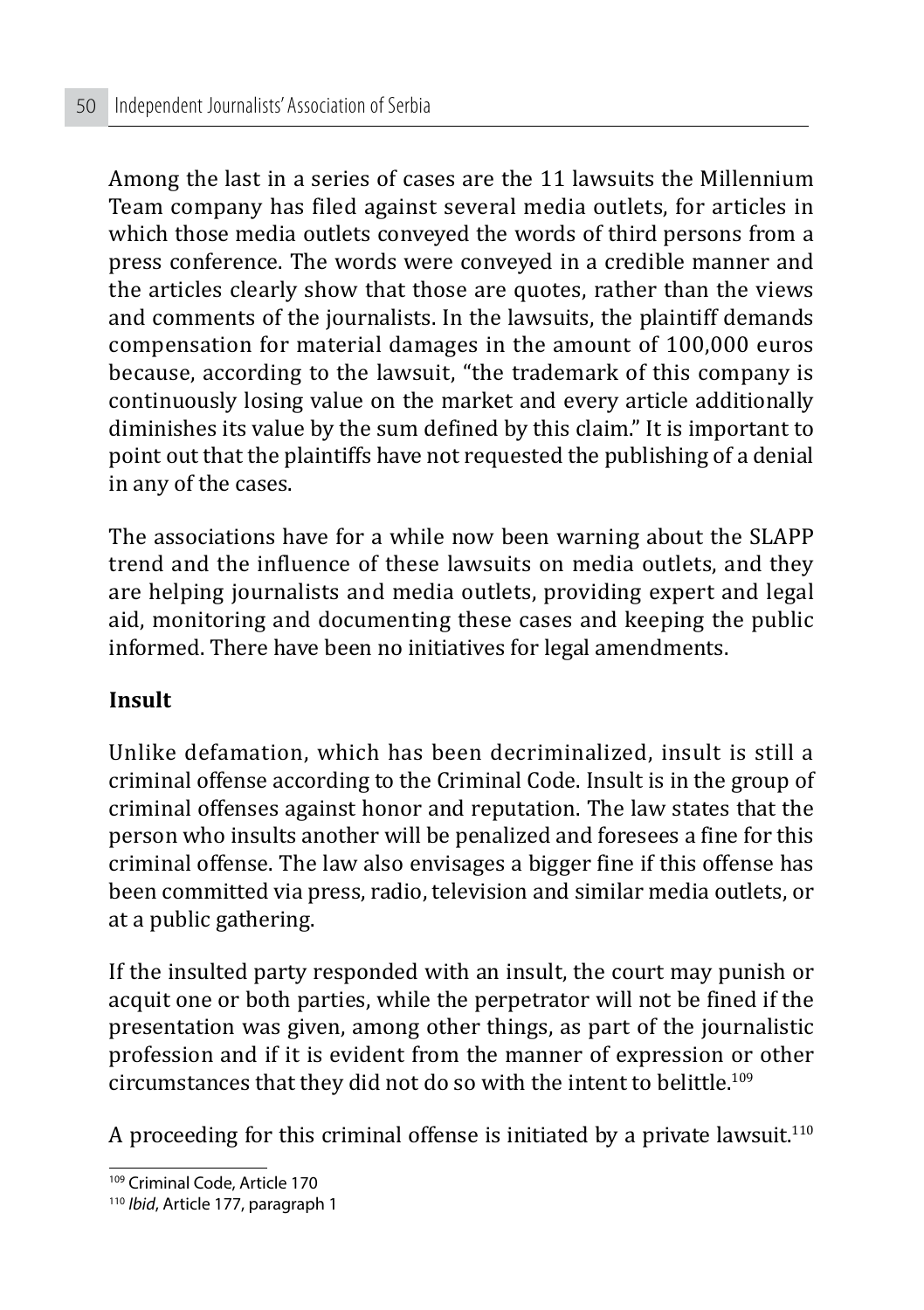It is filed to the competent court within 3 months as of the date when the injured party learned about the criminal offense and about the suspect.<sup>111</sup>

In the case of this criminal offense, we encounter problems pertaining to the proceedings themselves. The Criminal Procedure Code stipulates what criminal charges need to contain.<sup>112</sup> In line with the law, upon receipt of a private lawsuit, a judge checks whether it was properly composed, and if they find that it was not, they give the plaintiff three days to correct the deficiencies (they can extend that period for justified reasons). If the private plaintiff misses the deadline, it will be concluded that they have abandoned prosecution and the private lawsuit will be dismissed.113 It has happened in practice that an insult is sent via social networks, and so the perpetrator is not personally known to the plaintiff or goes under a false name or pseudonym on the social network, and the plaintiff cannot list all the legally required data in the lawsuit, which results in the dismissal of the lawsuit for procedural reasons, leaving the injured party without the possibility of exercising their rights.

What has become common practice over the last few years is that journalists themselves are the targets of various insults, even the most heinous ones, and so lately journalists have been filing these lawsuits, even against other journalists.

There are cases where journalists are sued for insult, however there are nevertheless more lawsuits for compensation for damages.

# **Relationship between copyright and right to freedom of expression**

We will observe the part pertaining to copyright in the context of protection of this right and of exercising the right to freedom of expression.

<sup>111</sup> Criminal Procedure Code, Article 65

<sup>112</sup> A private lawsuit contains the following: 1) first and last name of the defendant with personal information, if it is known; 2) a brief description of the offense; 3) legal term used for the criminal offense; 4) stating the court before which the trial shall be held; 5) proposal for what evidence should be presented at the trial, specifying the facts that shall be proved and by which of the proposed pieces of evidence; 6) proposal of the type and measure of criminal sanction and the measure the issue whereof is requested.

<sup>113</sup> *Ibid*, Article 501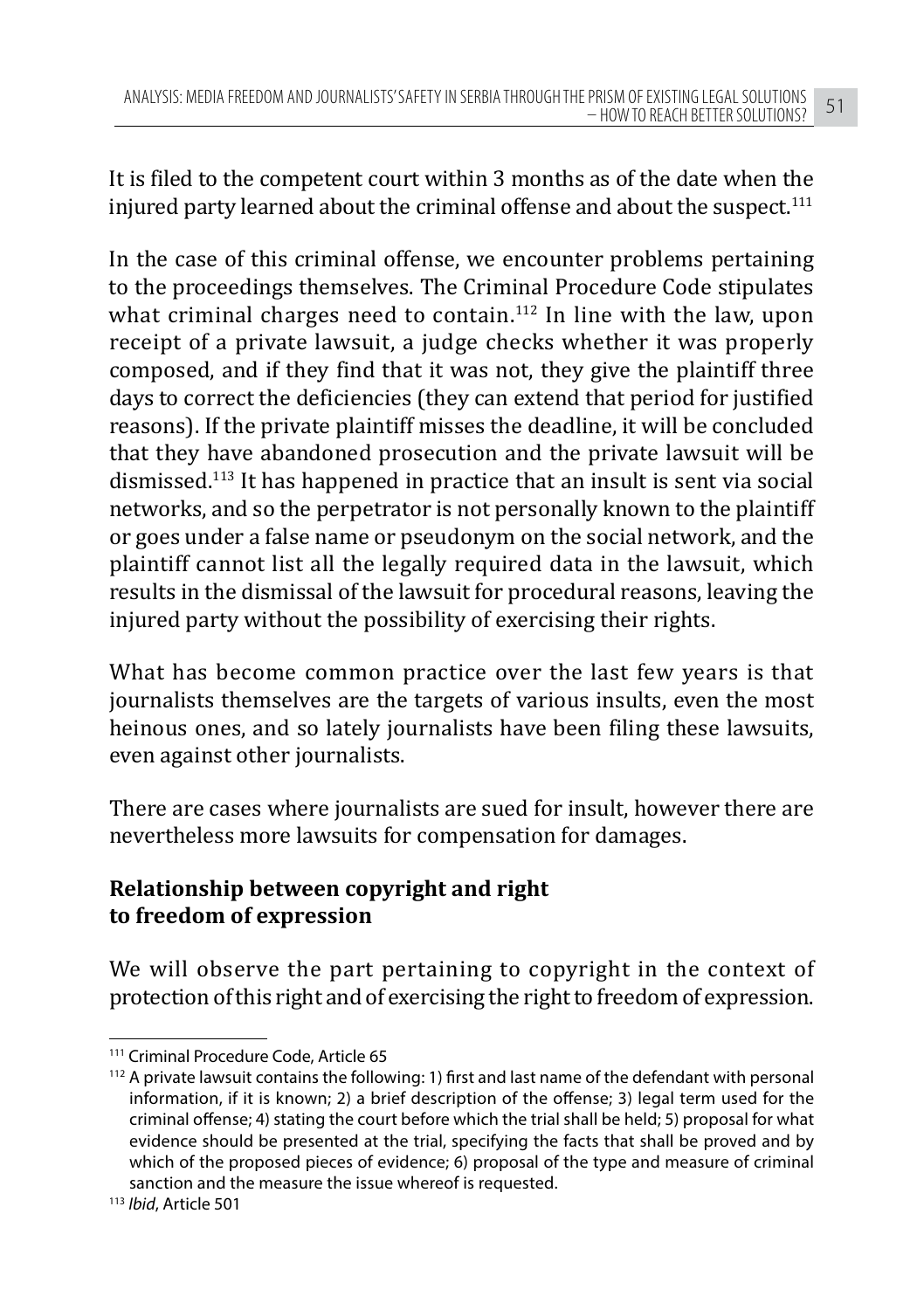The Law on Copyright and Related Rights defines the term "original work of authorship." It states that an original work of authorship is an original spiritual creation of its author, expressed in a certain form, regardless of its artistic, scientific or other value, its purpose, size, content and manner of manifestation, as well as permissibility of public presentation of its content. The law also stipulates that, among other things, written works (books, brochures, articles, translations etc.) are particularly considered original works of authorship.114

An author is a individual who has created an original work of authorship and is the copyright owner, and according to the law the author is entitled to moral and property rights. The author has the exclusive right to be acknowledged authorship of their work, has the exclusive right to have their name, pseudonym or sign specified on every copy of the work, has the exclusive right to publicize their work and to determine the way in which it will be publicized, and has the exclusive right to protect the integrity of their work, to oppose changes to their work by unauthorized persons, to oppose the publication of their work in an altered or incomplete form, and to give permission for the processing of their work. The author also has the exclusive right to oppose the exploitation of their work in a way that endangers or could endanger their honor or reputation.<sup>115</sup> These rights belong to the author and cannot be denied in any way.

Property rights entitle the author to the economic exploitation of their work, while for every exploitation of the work by another person the author is entitled to a fee (unless otherwise stipulated by the law or a contract). That includes: the right to reproduction, placing copies of the work on the market, leasing out copies of the work, the right to

<sup>&</sup>lt;sup>114</sup> Law on Copyright and Related Rights, Article 2

They are: 1) written works (books, brochures, articles, translations, computer programs with accompanying technical and user documents in any form of expression thereof, including preparatory material for the making thereof etc.); 2) spoken works (lectures, speeches, orations etc.); 3) dramatic, dramatic musical, choreographic and pantomimical works, as well as works originating in folklore; 4) musical works, with or without words; 5) cinematic works (works of cinema and television); 6) works of visual art (paintings, drawings, sketches, graphics, sculptures etc.); 7) works of architecture, applied art and industrial modeling; 8) cartographic works (geographic and topographic maps); 9) plans, drafts, mock ups and photographs; 10) theater directing.

<sup>115</sup> *Ibid*, Articles 14–18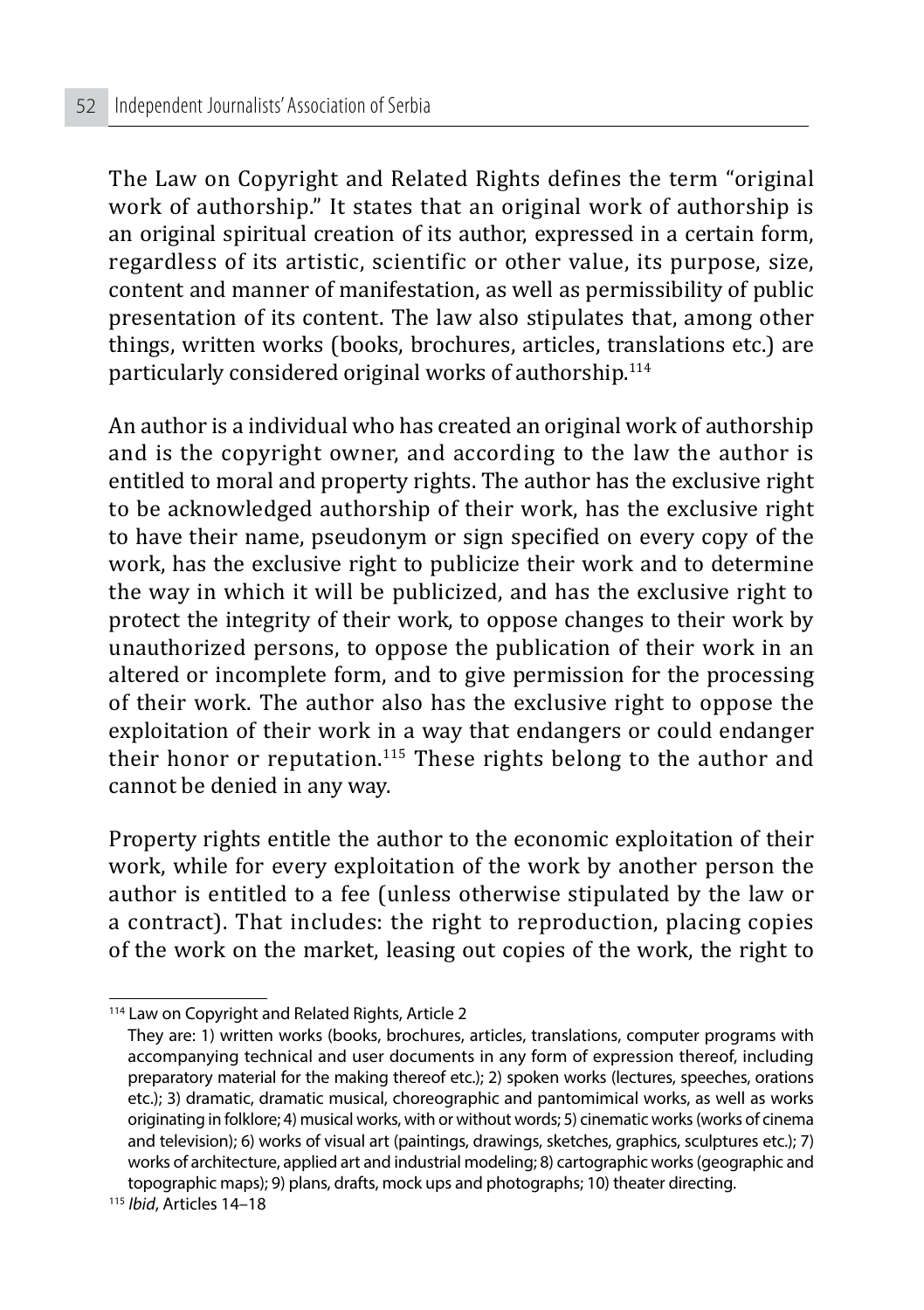broadcasting, rebroadcasting and other rights.116 Moral rights are not transferable and are the sole property of the author, whereas property rights are transferable.

Some of the provisions of this law may be of importance for doing a journalist's job. The law envisages cases of copyright restriction and only the author's property rights, not moral rights, may be suspended. Even in cases of restriction, the author's name and the source from which the work was taken must be stated (the publisher of the work, year and place of publishing, magazine, newspaper, television or radio station where the work, i.e. an excerpt of the work was originally published or aired or directly taken etc.).

Copyright suspension in reporting to the public via press, radio, television and other media on current events is possible only in certain cases without the author's permission and fee, and only to the extent that suits the purpose and manner of report on a current event. Those cases are: 1) reproduction of copies of published works which appear as an integral part of the current event being reported on to the public; 2) preparation and reproduction of short excerpts or summaries from newspaper and other similar articles in press reviews; 3) reproduction of political, religious and other speeches given at public gatherings, in public bodies, religious institutions or at state or religious ceremonies and 4) free use of daily information and news which have the characteristics of a journalistic report. $117$ 

However, experts say that there is no clear line between the content subject to suspension and the one subject to copyright protection. In his analysis titled Trends and Case Law in the Field of Copyright in Journalism, lawyer Dragan Milic points out that it is assessed in each specific case whether a text may by its content be categorized as one of the aforementioned exceptions. He says that works such as interviews, columns, reports and articles which entail a longer analysis and research are original works of authorship and do not have the characteristics of current reporting, but also that it is important to assess the public interest for publicizing such content, that it is

<sup>116</sup> *Ibid*, Articles 19–33

<sup>117</sup> *Ibid*, Article 43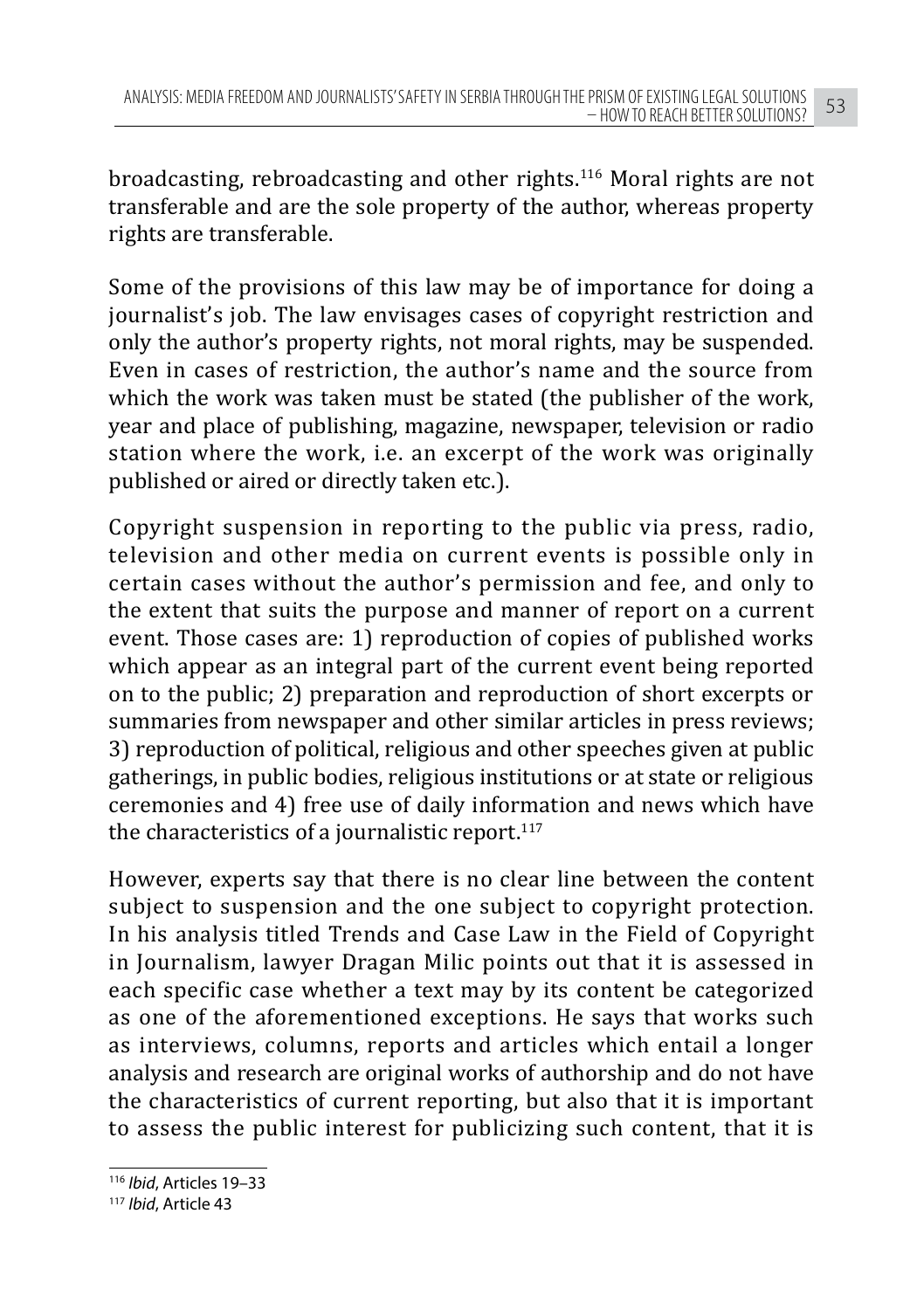measured in each individual case whether the author's private interest or the public interest will prevail. $118$ 

What is also important for the journalistic profession in the situation where an author has created a work during their employment, by fulfilling their work obligations, is that the employer is authorized to publish that work and is the owner of exclusive property rights to its use within their private activity for a period of five years as of the completion of the work. Apart from the aforementioned, the author reserves the other rights.

An author or copyright owner can exercise their rights collectively, via organizations for collective protection of rights, or individually, by filing lawsuits to the competent court. If their right has been infringed or there is a serious threat that it will be infringed, the law stipulates what may be requested in a lawsuit, such as violations of a right or serious threats that the right will be violated, prohibition of actions which violate the right or seriously threaten it and the prohibition of their repetition, compensation for material and non-material damages etc.119

The author or copyright holder is entitled to compensation for material damages in the event of loss of property, as well as compensation for non-material damages due to emotional pain suffered as a result of violation of moral rights.120

When copyright protection is mentioned, what is primarily considered is high compensation for damages, material and non-material, in cases of unpermitted publishing of photographs. Those are the most frequently filed lawsuits, while on the other hand journalists very rarely reach for this right when it comes to journalistic articles and rarely file lawsuits, and the vast majority of them are not even sufficiently familiar with the rights at their disposal.

<sup>118</sup> Independent Journalists' Association of Serbia, Trends and Case Law in the Field of Copyright in Journalism, Belgrade, 2020, p. 26. https://safejournalists.net/wp-content/uploads/2021/04/ NUNS-analiza-Final-za-WEB0709.pdf

<sup>119</sup> Law on Copyright and Related Rights, Article 204a

<sup>&</sup>lt;sup>120</sup> The injured party must prove that they have suffered damage, that it is reflected in emotional pain, and to prove the cause-effect relationship between the violation of the moral right and emotional pain.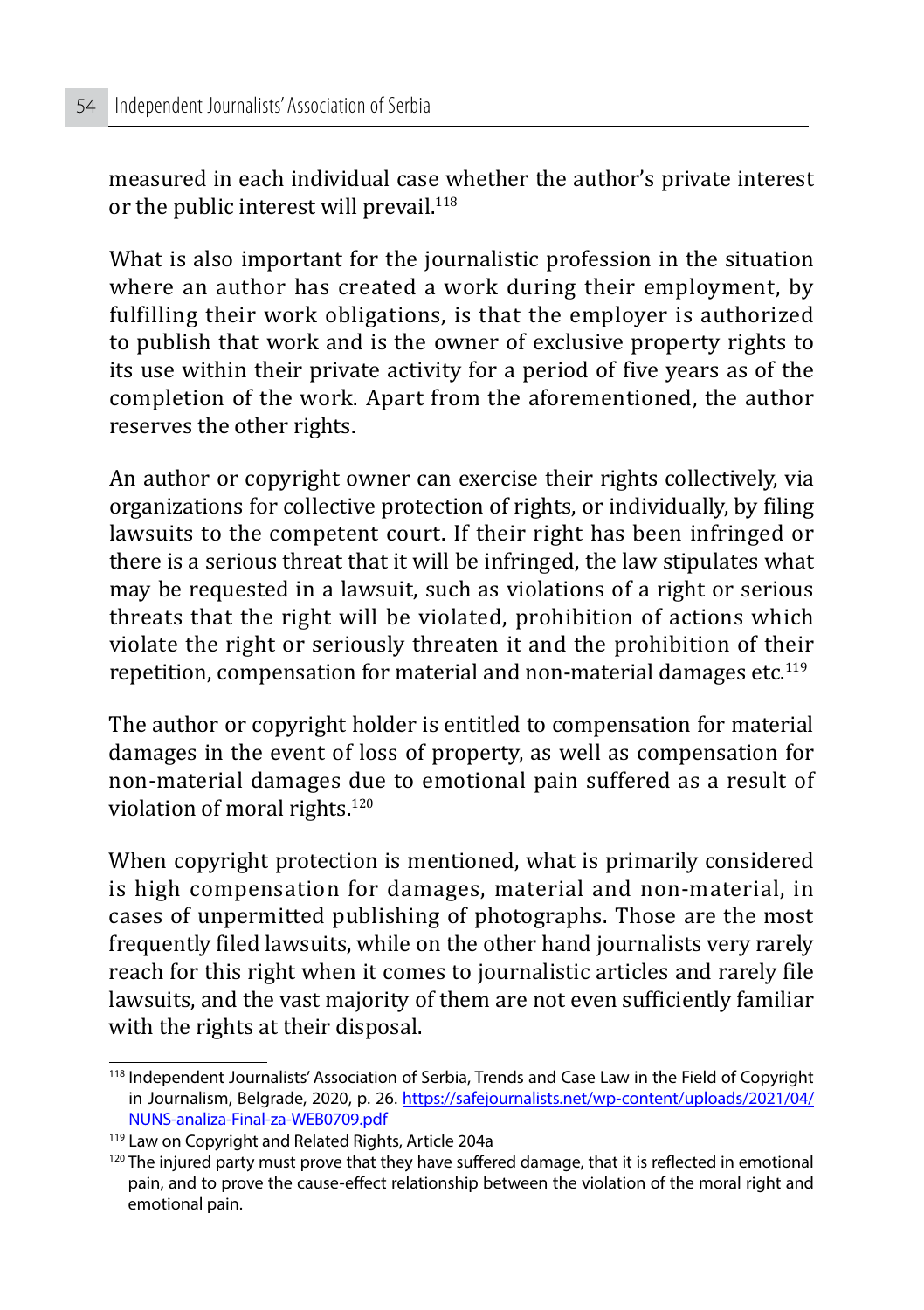Lawyer Dragan Milic says in the aforementioned analysis that, where photographs are concerned, the amount of property damages due to the infringement of property copyright (which is largely based on the ULUPUDS artists' association) ranges from 5,000 to 25,000 RSD, whereas the amount of non-material damages due to emotional pain suffered as a result of violation of moral rights in certain cases reaches up to 50,000 RSD per violation.<sup>121</sup>

The analysis also states that there are not many disputes over the exercise of subjective rights in the case of written works of authorship, however regulations are not to blame for that, rather several factors are behind it: a lack of awareness among journalists of what content meets the requirement to be considered an original work of authorship; a lack of will to exercise these rights and consequently insufficient judicial practice; it also states that judges do not have sufficient knowledge and experience to assess whether particular content is a current event or contains a certain measure of originality; it also stresses unestablished parameters for calculating compensation for property damages.122

Large sums for damages in disputes and the perception of insufficient copyright protection of original works of authorship of journalists and media were also highlighted in the Media Strategy, which mentions another problem – inadequate establishing of a collective protection system, which was considerably criticized in the strategy itself.<sup>123</sup>

The last amendments and supplements to the Law on Copyright and Related Rights were made in 2019, and they primarily referred to the enhancement of the collective exercise of copyright and related rights, extension of the duration of copyright protection of performers and phonogram producers, as well as to the strengthening of civil protection of copyright and related rights in general.<sup>124</sup>

<sup>&</sup>lt;sup>121</sup> Independent Journalists' Association of Serbia, Trends and Case Law in the Field of Copyright in Journalism, Belgrade, 2020, p. 28

<sup>122</sup> *Ibid*, pP. 33 and 34

<sup>&</sup>lt;sup>123</sup> Strategy of Public Information System Development in the Republic of Serbia for the Period 2020–2025

<sup>&</sup>lt;sup>124</sup> Independent Journalists' Association of Serbia, Trends and Case Law in the Field of Copyright in Journalism, Belgrade, 2020, p. 9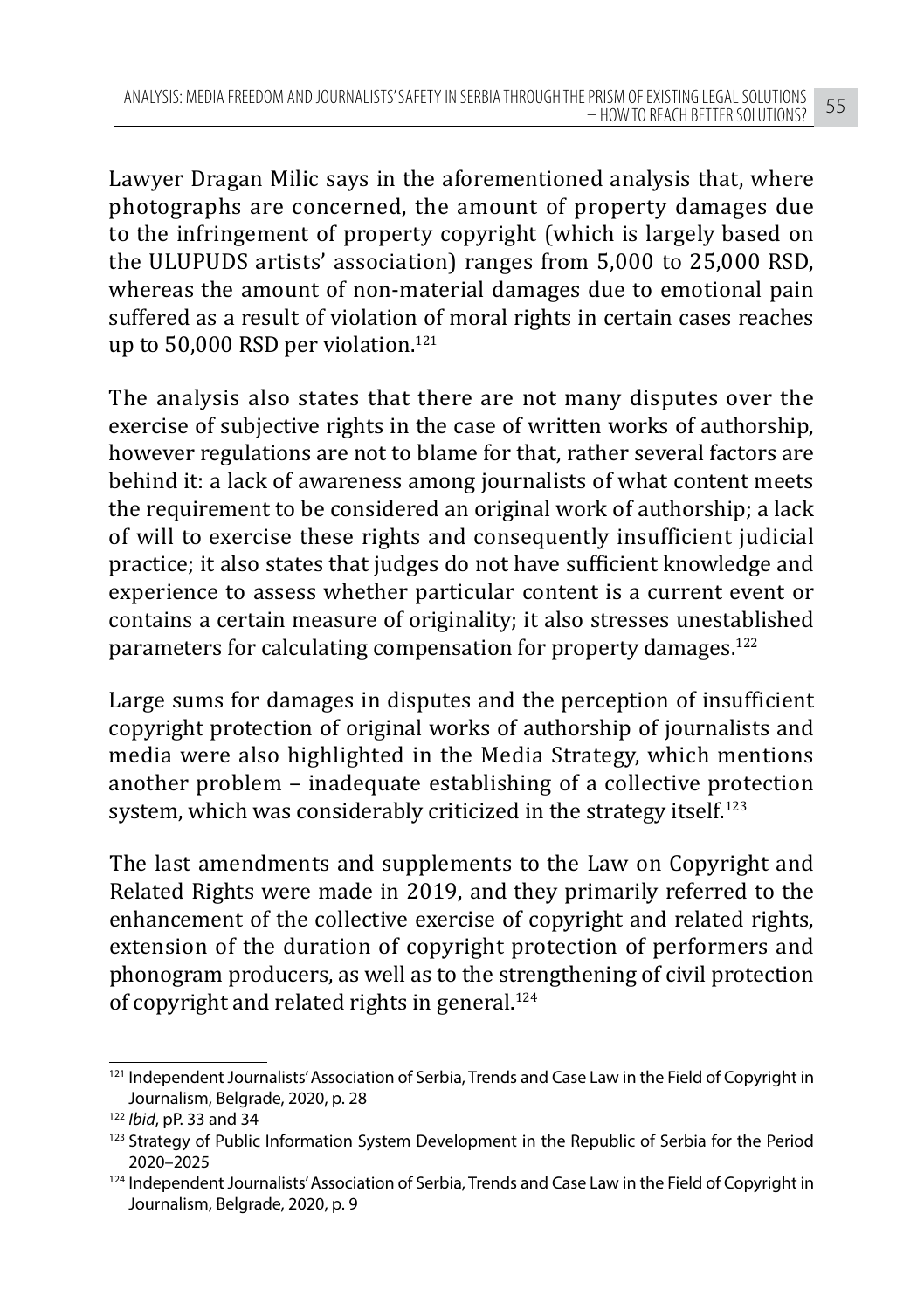The amendments and supplements were made first and foremost for reasons of harmonizing our legislation with European standards. According to the analysis, those amendments only partially fulfilled Serbia's obligation to harmonize its regulations with European ones. However, it points out that not all of the amendments were made for the purpose of harmonization with European standards, but rather a certain number of provisions pertain to the suspension of copyright, the rights of performers and collective exercise, and are not a direct result of harmonization with EU law. The analysis adds that, as far as the collective exercise of rights is concerned, the last amendments did not carry out harmonization with the Directive on the Collective Management of Copyright.<sup>125</sup>

The EU Directive on Copyright and Related Rights in the Digital Single Market is an important regulation in the area of copyright and related rights. Technological development has led to great changes and a need to additionally regulate this area at the level of the European Union. This directive will also be important for journalists themselves. Some of the main goals listed in the directive itself are that it regulates the relations between holders of copyright and related rights and the users of their works, ensures that there is broad access to content, that it is to secure a just fee for authors, that its provisions respect the public's right to be informed, but also recognize the organizational and financial contribution of publishers to the production of news, etc.

One of the important articles of the Directive, highlighted in lawyer Milić's aforementioned analysis, which is a result of the need to secure the sustainability of this profession and the production of reliable information, pertains to the right of publishers to explicitly prohibit or permit the reproduction and placement at the public's disposal of their web publication as regards online use by information society service providers, but is at the same time limited by the right of the publication's author, who according to the Directive is entitled to a share of the profit the publisher earns on the grounds of that right. Another important matter refers to online content sharing service providers, i.e. platforms such as Facebook and YouTube, which collect copyrighted

<sup>125</sup> *Ibid*, p. 9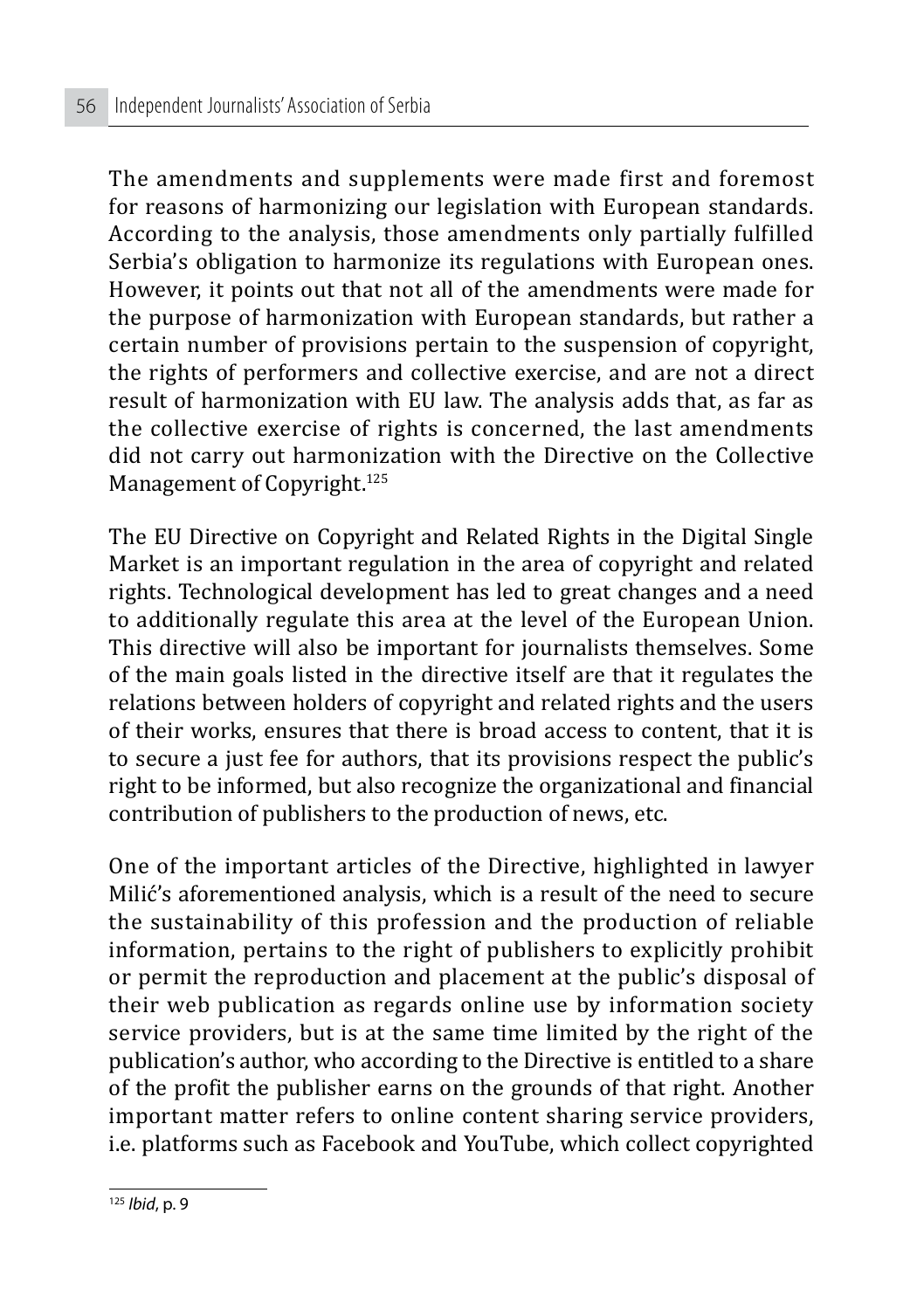content and which the users of those platforms may later share. The directive imposes the obligation on the platform to obtain adequate permission for the action of sharing from the author, and if it does not, it is responsible for any unauthorized publication of that work.<sup>126</sup>

## **3. EXAMPLES OF GOOD PRACTICE AND POSITIVE SHIFTS RELATED TO MEDIA FREEDOM AND JOURNALISTS' SAFETY**

#### **Safety of journalists**

Over the last few years, where journalists' safety is concerned, there have been multiple initiatives aimed at establishing a dialogue with journalists' and media associations and making journalists feel safer when doing their job. However, the question is whether those efforts were made for the purpose of improving the overall situation or if they merely served the purpose of meeting the requirements the European Union insists on in the process of our country's accession to the Union.

The problem of journalists' and media professionals' safety was also recognized in the Media Strategy adopted by the Government of the Republic of Serbia, certain measures and activities are proposed for improvement, as well as the Government's support to the established communication channels, their institutional empowerment relative to cases of murder, assault, intimidation and threats to journalists and media professionals.127 It seems like the Government attempted to carry out one of the activities from the Media Strategy by forming the Working Group for the Security and Protection of Journalists.

Despite several working groups formed to deal with this subject, the situation concerning journalists' safety has not improved. There is some progress, but that only seems to be in particular cases. We could single out as a positive example the signing of an agreement on cooperation and measures for raising the level of journalists' safety, which journalists' and media associations signed with the Republic Public Prosecutor's

<sup>&</sup>lt;sup>126</sup> Independent Journalists' Association of Serbia, Trends and Case Law in the Field of Copyright in Journalism, Belgrade, 2020, pp. 17 and 18<br><sup>127</sup> Strategy of Public Information System Development in the Republic of Serbia for the Period

<sup>2020–2025,</sup> pp. 47 and 48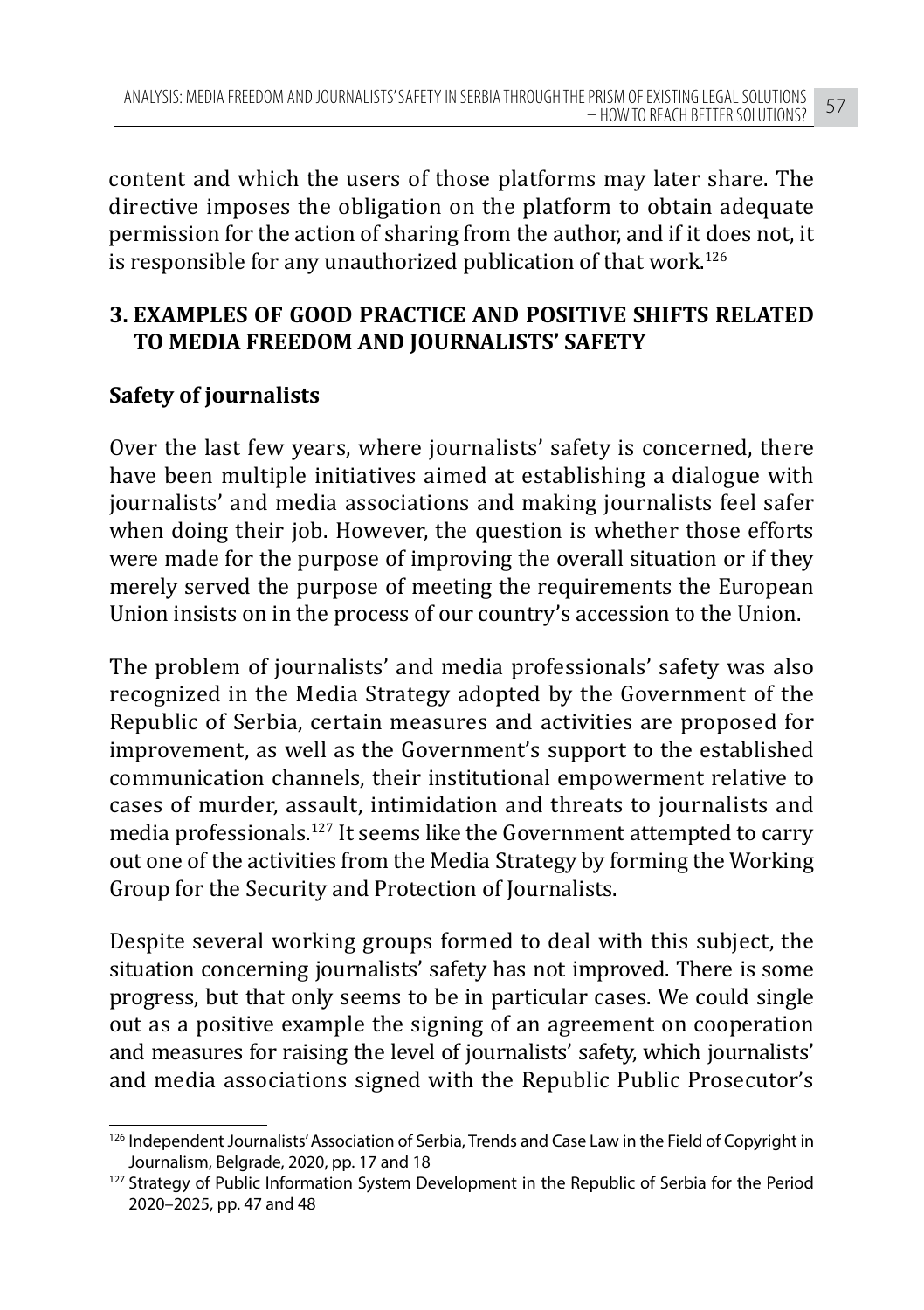Office and the Ministry of Interior. The Republic Public Prosecutor's Office even before the signing of the agreement, since December 2015, started registering attacks and envisaged urgent procedure in those cases, based on the enacted Instructions for keeping records of criminal offenses against journalists. The keeping of records, which should certainly be improved, is a good example. During the work of the Subgroup for Criminal Code Analysis, criminal offenses potentially committed against journalists were registered (besides the aforementioned three which already particularly incriminate the following: endangering security, first-degree murder and grievous bodily harm) and the Republic Public Prosecutor's Office included those offenses in the new binding instructions it issued in December 2020. The Ministry of Interior also issued instructions in 2018, which envision urgent procedure carried out by police officers in cases of assault on journalists. The handing of updated records to the associations, with information on the course of each registered case by the Republic Public Prosecutor's Office, is positive practice.

A mechanism of reporting cases and exchange of information via points of contact in the associations, prosecutors' offices and police directorates was established. The entire mechanism encountered difficulties in the beginning, however after conducted training and familiarizing, the very passage of time made that mechanism function much better. Since the start of the implementation of the agreement, the number of points of contact has increased in both prosecutors' offices and police stations, and that network has expanded in prosecutors' offices from the appellate public prosecutors' offices to points of contact in all basic and higher public prosecutors' offices. To date, that total number of points of contact has gone up to 193. We have individual positive examples, cases where the response of competent institutions was swift and effective, especially when they go through the aforementioned mechanism and through the Standing Working Group.<sup>128</sup> However, it seems that those are merely individual cases which are not enough to say that journalists' safety has been raised to a higher level.

<sup>&</sup>lt;sup>128</sup> Dasko Milinovic was physically assaulted on April 16, 2021, first with pepper spray, and then the assailants attempted to hit him in the head with a metal bar. However, the journalist managed to cover his face with his arm and thereby mitigate the outcome of this attack. The two attackers were arrested that same day and just two days after the attack, the person suspected of instigating it was also arrested and proceedings were launched against them before the prosecutor's office.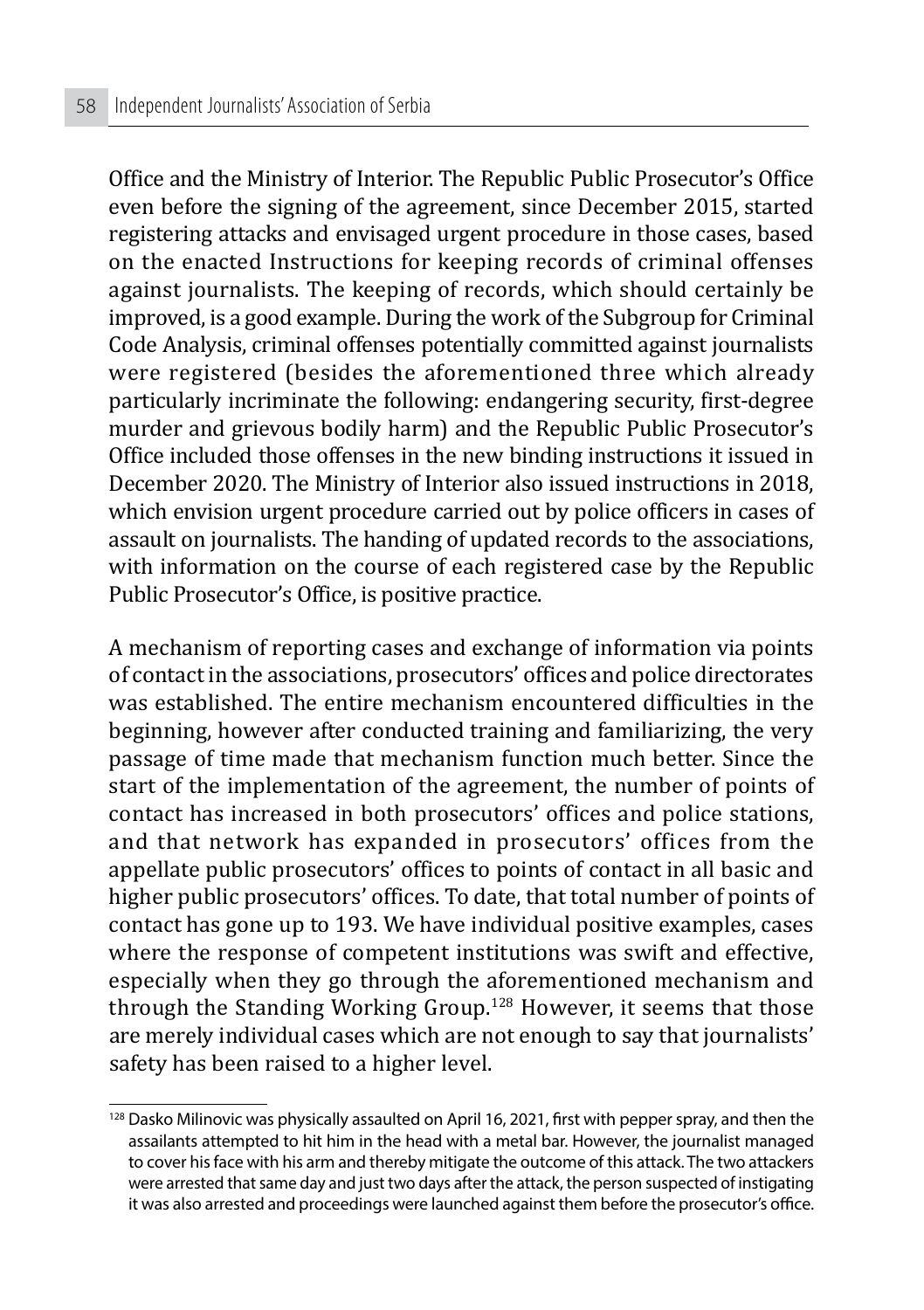A legal expert and Standing Working Group member pointed out that it was good that this topic was being discussed more, just like attacks on female journalists were being discussed. She underlined as a positive thing the fact that information was exchanged within the Standing Working Group, however, that it was still not effective enough. She also said that the new instructions of the Republic Public Prosecutor's Office had resulted in progress in the Standing Working Group's registering of attacks. In her words, there are examples of good practice in institutions in individual cases, such as the case of the torching of journalist Milan Jovanovic's house, where despite the defense attorneys' obstructions, the individual judge still kept matters under control, as did the acting prosecutor.<sup>129</sup>

There have also been cases where the institutions spoke out on the occasion of threats and pressures directed at journalists,130 however, that is still not enough, especially bearing in mind that in cases where the safety of certain journalists is jeopardized, such as the aforementioned case involving KRIK,131 there has been no reaction either publicly or even in internal correspondence with the associations.

The Association of Independent Electronic Media, with support from the Working Group for the Security and Protection of Journalists, in March 2021 opened an SOS hotline which journalists and media professionals can call and report cases where they believe their safety is endangered. Jurists experienced in working on cases of violence against media professionals are to answer the calls and provide information on the competent contacts in the police and prosecutor's office, and if the offenses in question are prosecuted through private lawsuits, journalists will be informed about how to write a complaint or will be instructed to use the associations' legal aid. The website safe journalists launched in April 2021, will contain all the data on points of contact for reporting the endangerment of safety of journalists and media professionals, in prosecutors' offices and police directorates.

<sup>&</sup>lt;sup>129</sup> Natasa Jovanovic, legal expert, interviewed by Marija Babic.

<sup>&</sup>lt;sup>130</sup> Ministry of Culture and Information, Ministry of Culture and Information Condemns Frequent Attacks on Journalists and Media Outlets, January 22, 2021 https://www.kultura.gov.rs/vest/ sr/6029/ministarstvo-kulture-i-informisanja-osudjuje-ucestale-napade-na-novinare-i-medije.php

<sup>131</sup> Vanja Djuric, Propaganda Machinery Targeting KRIK, Revenge for "Uncomfortable" Topics and Questions, N1, March 10, 2021 https://rs.n1info.com/vesti/propagandna-masinerija-crta-metukrik-u-osveta-zbog-nezgodnih-tema-i-pitanja/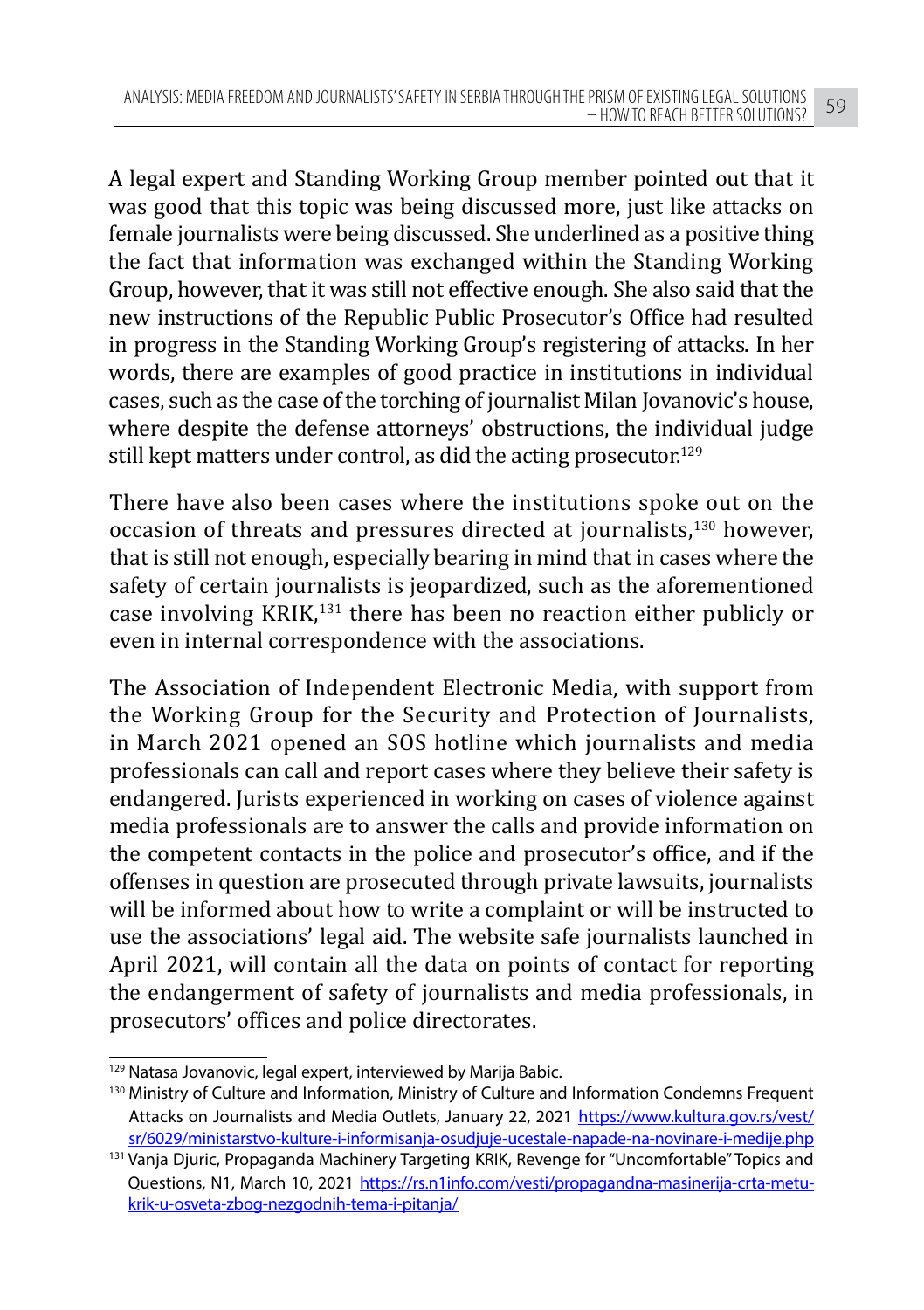One of the positive things that have been done is the categorization of attacks and pressures on journalists and media stakeholders, carried out as part of the Agreement on establishing a platform for registering cases of safety endangerment and pressures on journalists and other media stakeholders, concluded with the ombudsman. However, the whole affair is unfolding pretty slowly, it is not completely clear how the system will function, what the purpose of the potential database will be and what the ombudsman will do regarding concrete cases of endangerment and pressures on journalists. What causes concern is the fact that the ombudsman, when the aforementioned case involving KRIK happened, said that he had not spoken out regarding the attack on KRIK because he believed he was not even supposed to do that, since press releases did not contribute to a reduction in the number of attacks on journalists. When asked why he did not support KRIK when the tabloids had falsely accused them of collaborating with a criminal gang, the ombudsman replied that if the matter was a criminal offense, did not fall under the jurisdiction of the ombudsman, but rather under the jurisdiction of the prosecutor's office, and if it comes down to smear, than it was a matter for the court.<sup>132</sup>

The civil sector and journalists' and media associations invest a lot of resources in this subject, they have been alarming domestic and international institutions and organizations about the situation in Serbia and about individual cases for years. Numerous analyses and studies have been conducted, while two journalists' associations – the JAS (internal database) and the IJAS (publicly available database) – keep records of attacks on journalists and other media professionals, and there is also a regional, publicly available database at safeJornalists. net. The associations are actively involved in the work of the Standing Working Group, they have representatives and points of contact for reports and exchange of information, they are always ready for dialogue and cooperation, which they have demonstrated by participating in various working groups devoted to this subject. In addition to registering cases, the associations conduct analyses which they use as grounds for changing the regulations relevant for improving the position

<sup>&</sup>lt;sup>132</sup> KRIK, Pasalic Believes He Does Not Need to React to Attacks on KRIK, March 16, 2021 https:// www.krik.rs/pasalic-smatra-da-ne-treba-da-se-oglasi-povodom-napada-na-krik/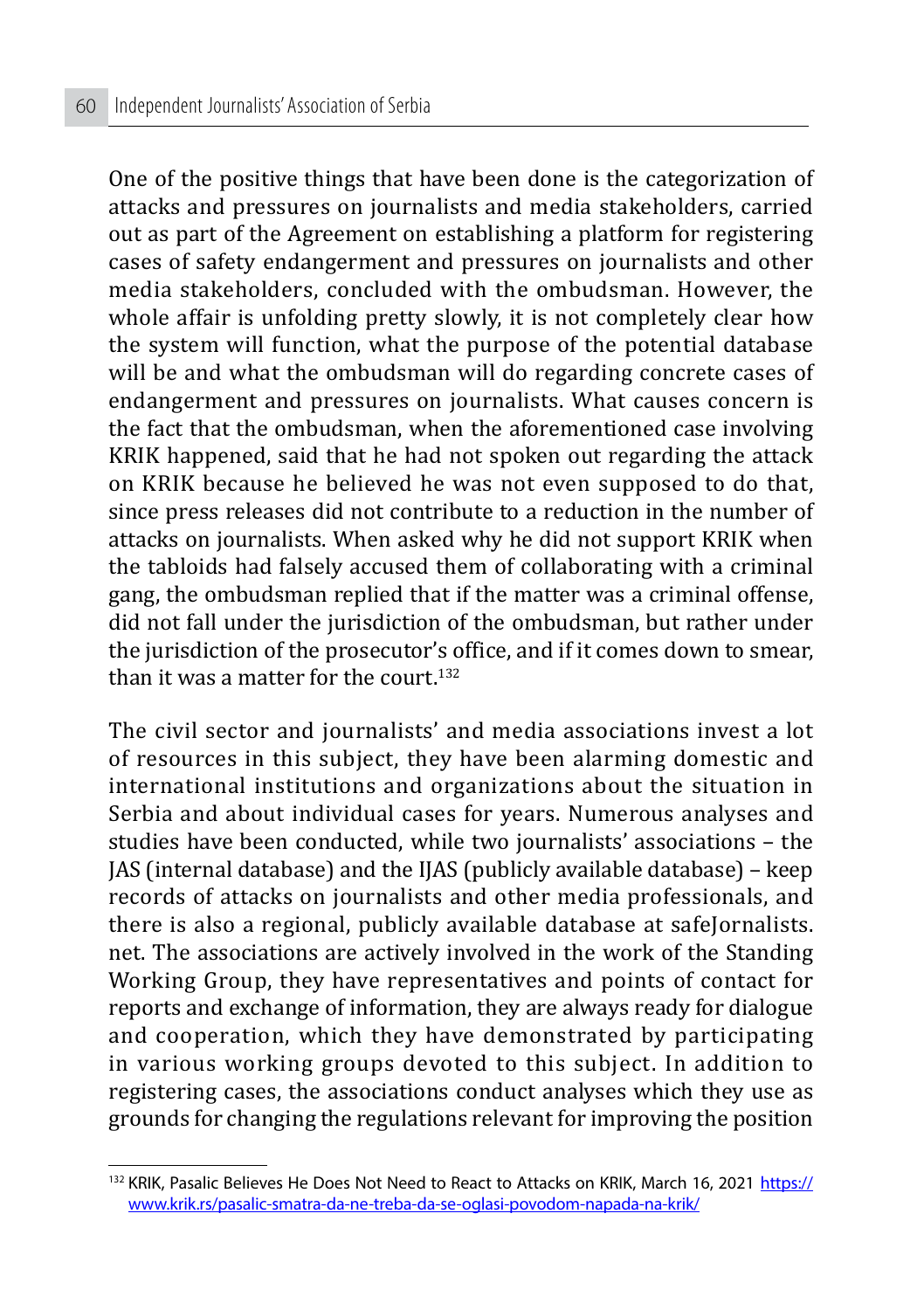of journalists and other media professionals and the environment they work in. The associations also provide concrete legal and psychological support to their endangered colleagues.

IJAS is a part of the SafeJournalists regional network, which responds to the most serious threats and attacks on journalists, alarms the international and domestic public, and keeps a database of attacks on the regional level. In 2018, IJAS conducted an analysis together with legal experts specializing in this field and put together concrete proposals for amendments and supplements to the legislation in this field.

## **Co-financing media content of public interest in the area of public information**

As we have pointed out, the process of project co-financing is accompanied by a whole host of problems from the very announcement of a competition to the end of the process. One of the good things is that the Media Strategy, which was adopted by the Government of the Republic of Serbia and the making of which involved the Ministry of Culture and Information, identified numerous problems in this area and envisaged a number of activities and measures for overcoming those problems. The biggest problem remains – to subsequently implement everything and to establish the designed model, i.e. to co-finance media content for the purpose of achieving the public interest.

Some experts believe that the whole process now, when compared to the start of implementation, has seen some progress, because in the beginning the decisions on the distribution of funds did not even contain an explanation: "The process has been considerably pushed into the legal flows, it has been structured, it is not structured poorly, it has deficiencies and if there was a will to implement it, those deficiencies really would not be a problem. There is a way to dispute the decisions, its effectiveness can be called into question, but it does exist. Transparency is much improved because there was none [before], now we can get to those decisions after all, to see the content that has been supported and based on that we can criticize or praise them and say that there is room for progress."<sup>133</sup>

<sup>133</sup> Anonymous, media expert, interviewed by Marija Babic.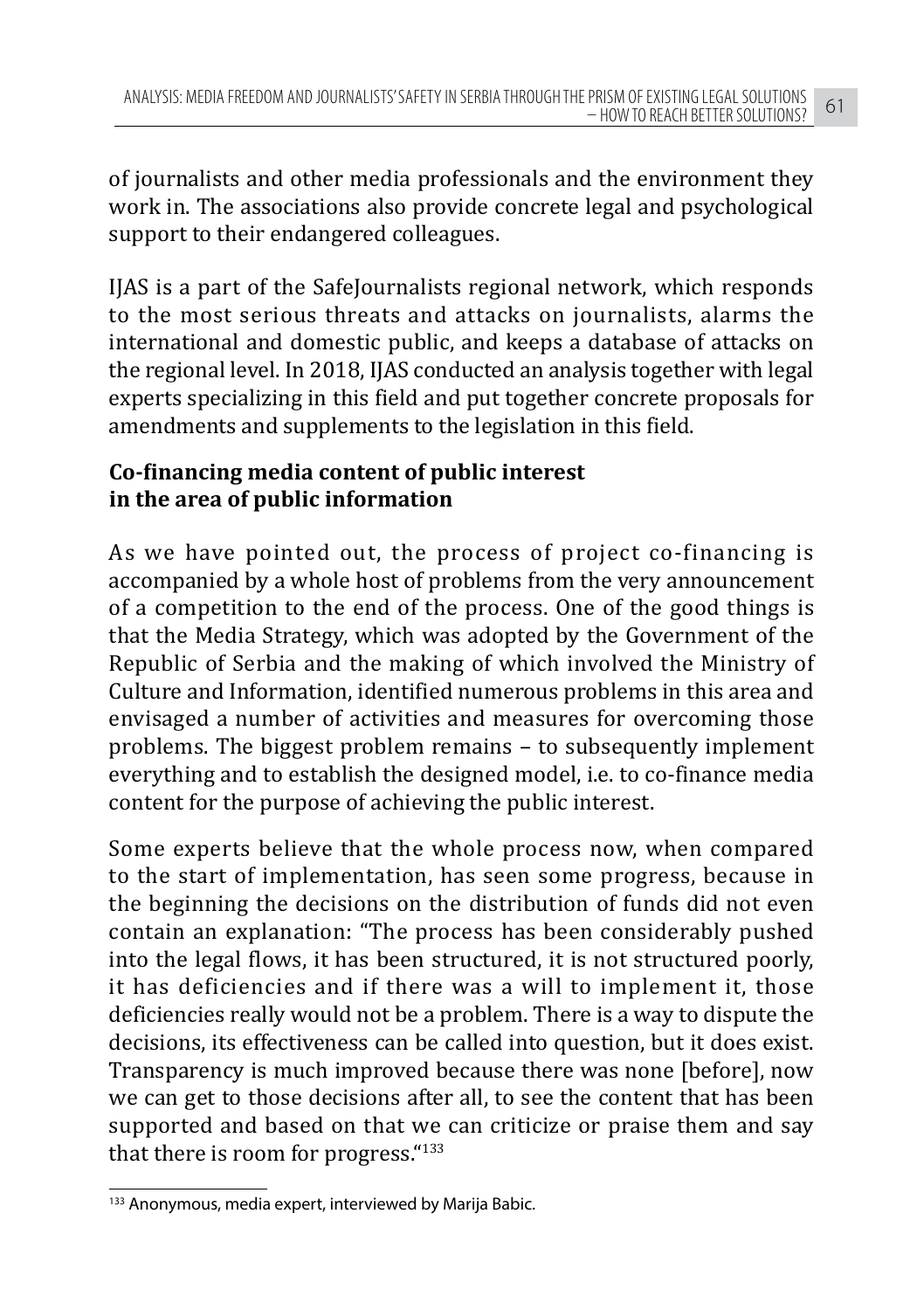Aside from that, there is no particular positive headway in practice. There are potentially examples of positive practice in some competitions, like in the case of the City of Kraljevo, which in the justification of the decision to deny funding stated that the project would be realized via the Informer media outlet, whom the Press Council had handed down public warnings over the past year. Vrbas and Pirot offered similar explanations, too.<sup>134</sup>

Numerous analyses and reports on this subject have been made. Since the very beginning of implementation of this co-financing model, the Media Coalition has been monitoring the situation, constantly pointing out problems and deficiencies of competitions to local self-governments. Together with BIRN and the Slavko Curuvija Foundation, IJAS has in collaboration with the experts made recommendations for improving this area, along with concrete proposals for legal amendments. Based on the monitoring, IJAS has issued annual reports and is constantly involved in nominating candidates for expert commissions.

#### **Regulatory Authority for Electronic Media**

As we have already said, for many years now the Regulator has been one of the biggest problems in the media sphere. However, the Regulator's expert services themselves are not doing a bad job. The biggest problem is the Council, which also has the biggest authority.

In some cases, when the public and the expert community thought positive progress would happen in the Regulator's work, when steps were taken it turned to be the opposite. After a three-year break, REM monitored the campaign for the June 2020 general election. However, the way in which the monitoring was carried out was criticized a great deal and encompassed a multitude of actors, and when they are compared one does not get a realistic image of the representation of parties in the election campaign, as we have already said in the report.

We also had several examples in the past where the Regulator's Council itself initiated proceedings for handing down measures to certain

<sup>&</sup>lt;sup>134</sup> Press Council, Co-Financing of Media Outlets Which Violate Ethical Standards, Belgrade, 2020, pp. 19 and 20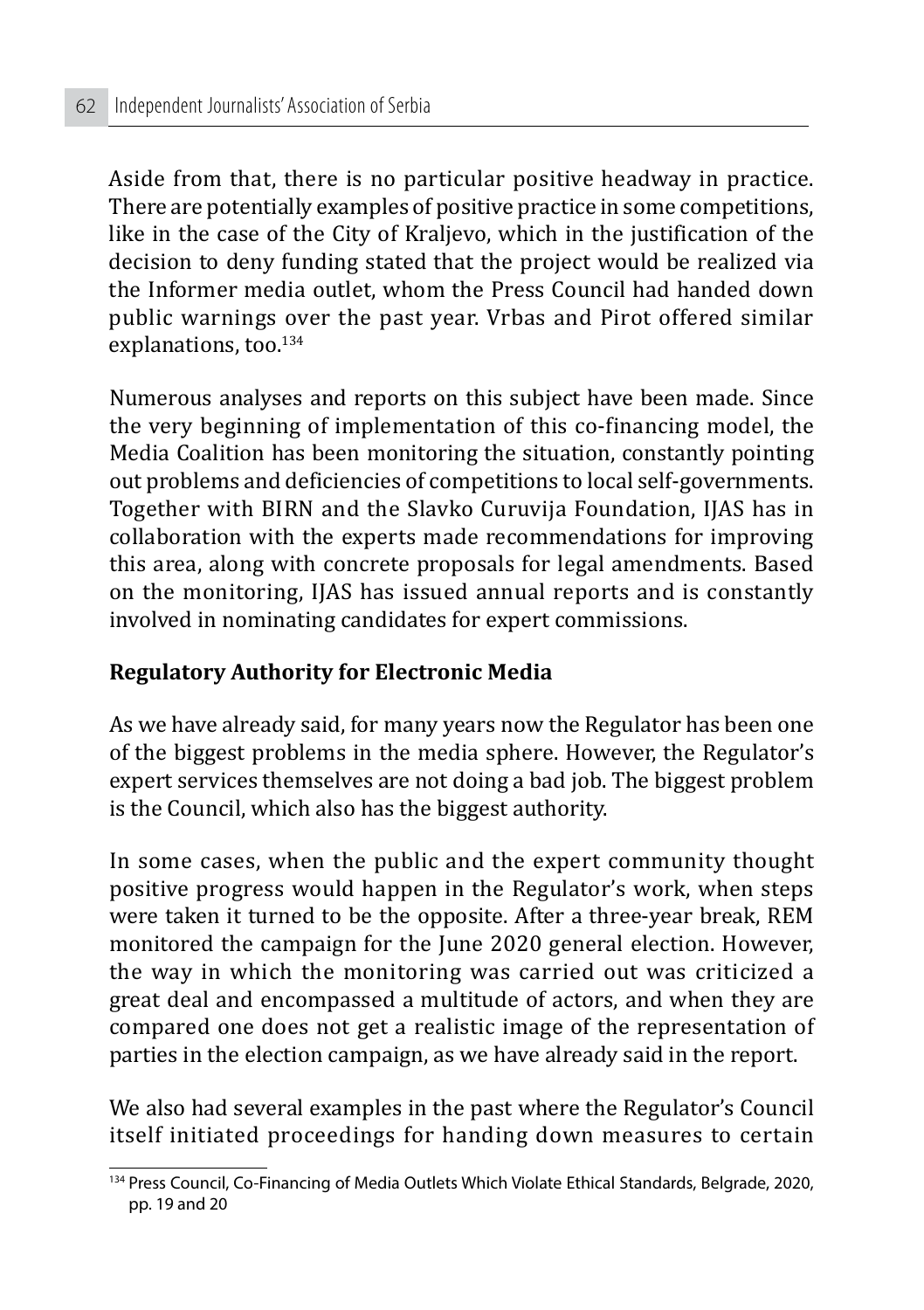broadcasters in cases of violation of legal provisions. Thus, the REM Council on June 13, 2020 initiated two procedures for issuing measures against Pink TV, one for scenes of violence on the show Zadruga (Co-op) and the other because the Ami G Show included erotic content broadcast at an unpermitted time, as well as content showing an inappropriate performance of the national anthem.135 That same year, in October, the Council initiated a procedure against Happy TV because the television's editor-in-chief had voiced a number of insults against Faculty of Philosophy professor Danijel Sinani on the television's morning show.<sup>136</sup> In July 2020, it launched a procedure against Pink TV for revealing the identity of a 14-year-old minor on the show Hit Tvit (Hit Tweet).<sup>137</sup>

These cases are sporadic and not enough, especially bearing in mind the fact that after several positive examples, the Regulator decided to suspend procedure in a case where direct threats were made. It suspended the procedure against Pink TV for murder threats made live on the show Zadruga. On the show, participant Kristijan Golubovic said: "I will kill Stanija Dobrojevic myself or through my people, unless she sincerely apologizes to me for having insulted my children. And I will kill anyone who ever mentions my child." The competent prosecutor's office dismissed the charges pressed by the injured party, Stanija Dobrojevic, for the threats, because that is not an offense prosecuted ex officio but rather through a private lawsuit, and so the majority of the REM Council joined that position and a decision was made to suspend the procedure.<sup>138</sup>

After pressure from several sides, the Regulator decided to elect the missing members of the Council in December 2019, when Judita Popovic, Zoran Simjanovic and Aleksandar Vitkovic were elected. Just

<sup>&</sup>lt;sup>135</sup> FoNet/N1, REM Launches Two Procedures Against Pink for Violence, Pornography and Anthem, June 14, 2019 https://rs-8nqof7qzeod2et99kimwqegbnmsmjnby.n1info.com/vesti/a491813 postupak-rem-a-protiv-pinka/

<sup>136</sup> Insaider. REM Launches Procedure Against Happy TV for Insulting Professor Sinani; Prosecutor's Office: We Will Act Within Our Authority, October 3, 2019 https://insajder.net/sr/sajt/vazno/15709/

<sup>137</sup> RTV, REM Launches Procedure Against Pink for Revealing Identity of Minor, July 27, 2020 http://rtv.rs/sr\_lat/drustvo/rem-pokrenuo-postupak-protiv-pinka-zbog-otkrivanja-identitetamaloletnika\_1148236.html

<sup>138</sup> J. Pesic, REM Suspends Procedure Against Pink for Death Threats on Reality Show, JAS, February 24, 2021 https://www.uns.org.rs/sr/desk/UNS-news/113082/rem-obustavio-postupak-protivpinka-zbog-pretnje-smrcu-u-rijalitiju.html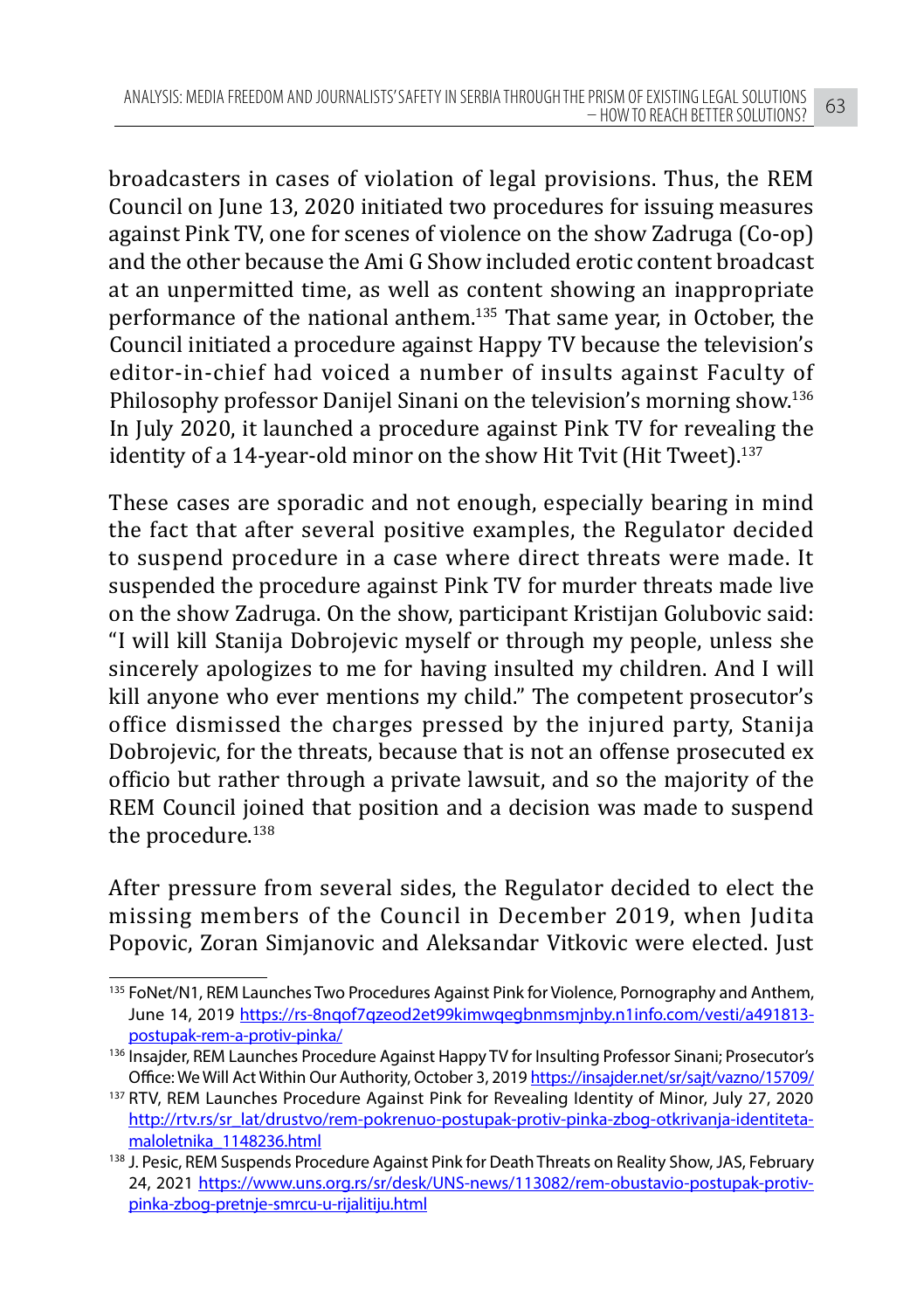a month later, Council members Djordje Vozarević and Goran Pekovic resigned, and soon afterward Slobodan Cvejic and Visnja Arandjelovic were elected as their replacements. In December 2020, Slobodan Cvejic resigned due to, as he put it, the way in which the REM Council chairwoman had been elected, i.e. due to the violation of democratic procedures in the Council.139

Again, a positive thing is that the Media Strategy highlights problems in this area, especially the importance of independence of the Regulator and its importance for effectiveness. Certain measures and activities are proposed, primarily those that pertain to legislative amendments. The media expert points out that it is especially good that the way in which the law should be changed was very carefully, possibly even to excess, added to the Strategy and Action Plan, which is justified due to concerns that those measures might not be added to the text in the right way. They also say that "it is particularly good that an asymmetrical term of office has been reintroduced and that, after the law has been amended, the complete election of a new Council is envisaged; a lot will depend on what the lawmaking parliament's structure will be, but we cannot get a more monolithic Council than this one."<sup>140</sup>

Journalists' and media associations have long been pointing out the problem of the Regulator's work and independence. Various analyses have been conducted and proposals for legal amendments made. In 2018, the IJAS together with legal experts conducted an analysis and offered proposals for concrete amendments to the Law on Electronic Media. The NGO sector got particularly engaged in the matter over the last few years during election campaign monitoring, especially in the period when REM itself did not monitor the campaigns, and actively filed reports both in that period and beyond election campaigns. Journalists' and media associations actively participated in the debate when the Regulator decided to issue a new Rulebook on the Obligations of Public Broadcasting Services During Election Campaigns, and only recommendations for the broadcasters. IJAS offered its objections and

<sup>&</sup>lt;sup>139</sup> N1 Belgrade, Slobodan Cvejic Resigns from REM: Brutal Violation of Democratic Procedures, December 22, 2020 https://rs.n1info.com/vesti/a686297-slobodan-cvejic-podneo-ostavku-namesto-clana-saveta-rem-a/

<sup>140</sup> Anonymous, media expert, interviewed by Marija Babic.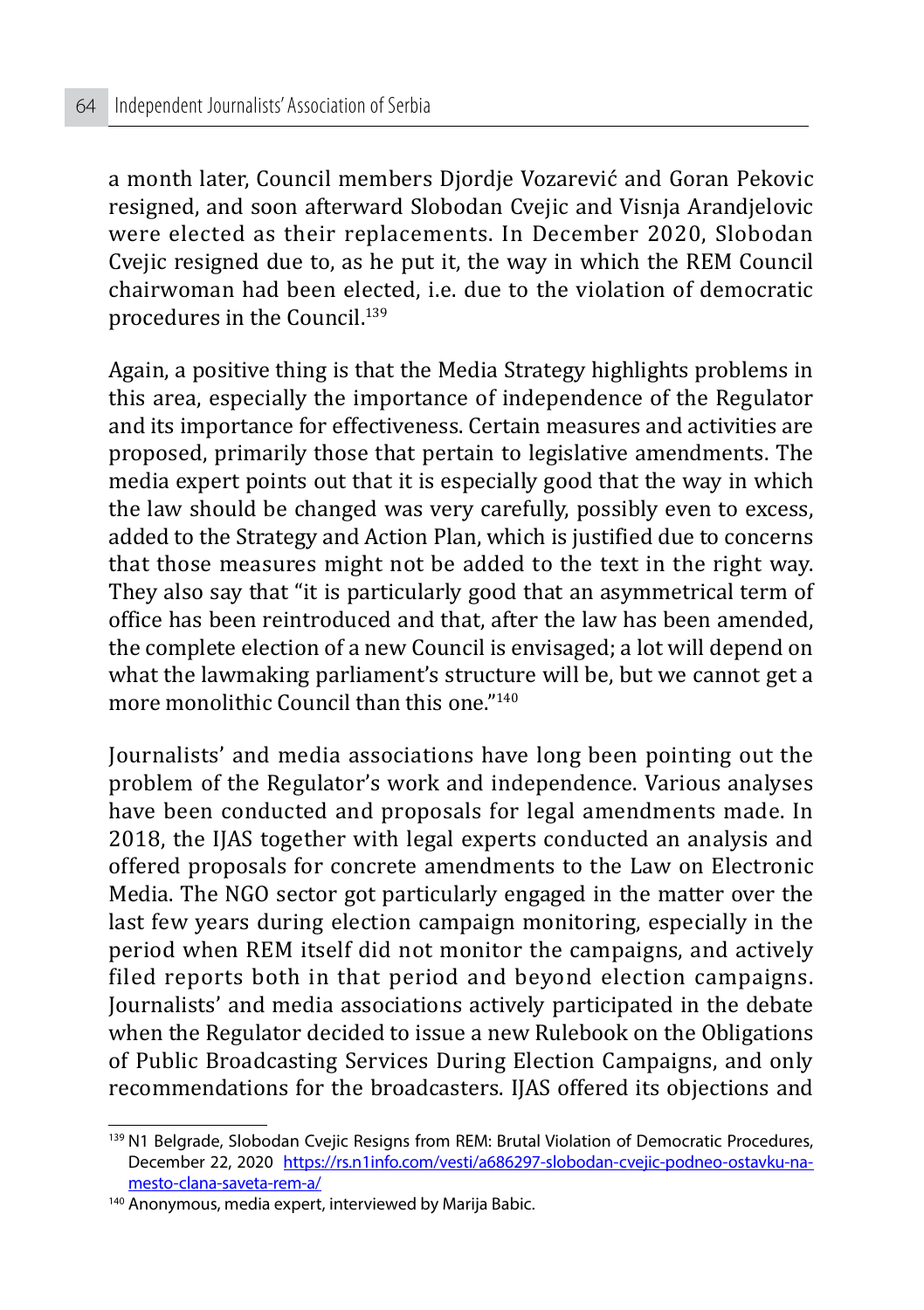proposals, but they were not accepted. Civil society organizations are primarily involved in election campaign monitoring, but also monitor concrete legal amendments, for which the CRTA organization provided proposals, along with a draft text of the Rulebook on the Obligations of Media Service Providers During Election Campaigns.

## **Public broadcasting services**

The public broadcasting services face a number of problems, which calls into question their fundamental role, which should be to inform the citizens. A positive fact is that the Media Strategy identified the problems, a special emphasis was placed on editorial and financial independence, securing channels of communication with the audience, election of managing board members etc. The strategy itself foresees a number of activities aimed at improving this area, and the most important ones are amendments to legal regulations.

Media experts believe that it is difficult to highlight positive steps forward in this field. One of the few things that can be stressed as good where the public services are concerned is cultural, educational and children's programming. However, the key issue are news programs which do not reflect the social reality and pose the biggest problem. The experts say that the public services have a well-developed network of correspondents which has been greatly neglected and, if it was legally strengthened, that function of covering regional information at the level of RTS could solve the lack of local and regional information which is currently noticeable in the entire country.<sup>141</sup>

# **Compensation for material and non-material damages, insult and copyright protection**

Good practices and trends over the past few years, related to damages lawsuits, are primarily reflected in the fact that in their verdicts judges have begun to cite ECHR rulings, but as we have already seen that does not occur to a sufficient extent. There is also the fact that the courts award similar amounts of damages.

<sup>141</sup> Anonymous, media expert, interviewed by Marija Babic.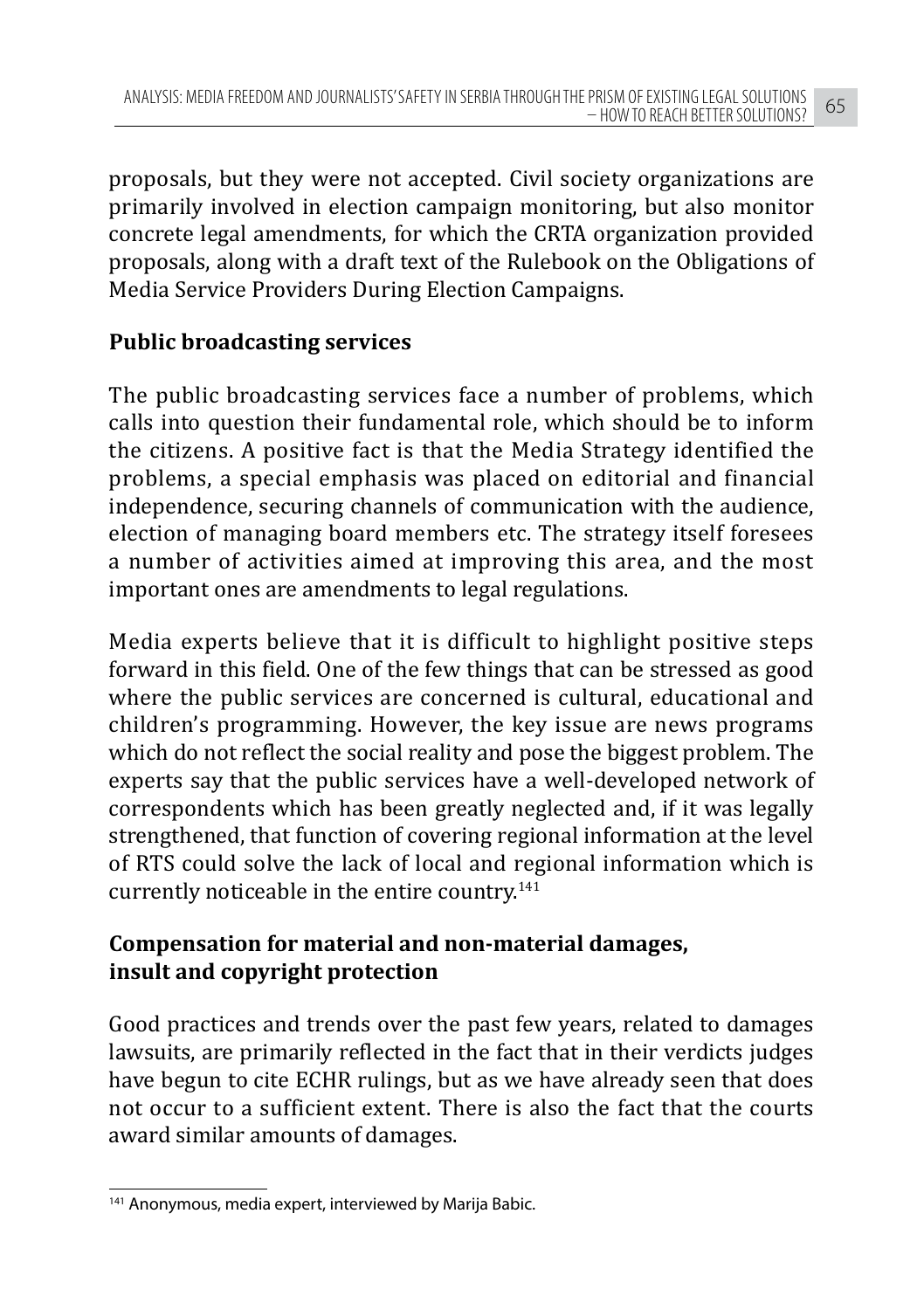Given that, as we have already pointed out, legal regulations are not the problem in this area, journalists' associations have first and foremost focused on providing legal aid and representing journalists in court. The associations are constantly stressing the SLAPP problem, high claims for damages requested by public officials and the pressure that is thereby put on journalists and media outlets.

In the area of copyright protection, much has been done to harmonize the law with European standards. The last amendments and supplements, made in 2019, did a great deal and that partially fulfilled our state's obligation to harmonize its law with European standards. The legal provisions have been harmonized with numerous directives,142 however, as we have already stated, not all amendments have been made for the purpose of alignment with European standards. One should also keep in mind that the last amendments and supplements did not harmonize the collective exercise of rights with the Directive on the Collective Management of Copyright, which has yet to happen.

Through the legal aid it has been providing for many years now, IJAS has registered an upward trend in issues related to this field and the existence of a need to deal with this topic, primarily because journalists and media professionals are not sufficiently familiar with the rights and obligations stemming from this law. IJAS conducted the aforementioned analysis, Trends and Case Law in the Field of Copyright in Journalism, which highlighted the provisions that may be of use for doing a journalist's job, as well as trends applied in practice. Workshops have also been held on this subject, with the primary aim of raising awareness of what the rights of journalists and media professionals are and how they can protect those rights.

<sup>&</sup>lt;sup>142</sup> Independent Journalists' Association of Serbia, Trends and Case Law in the Field of Copyright in Journalism, Belgrade, 2020, p. 9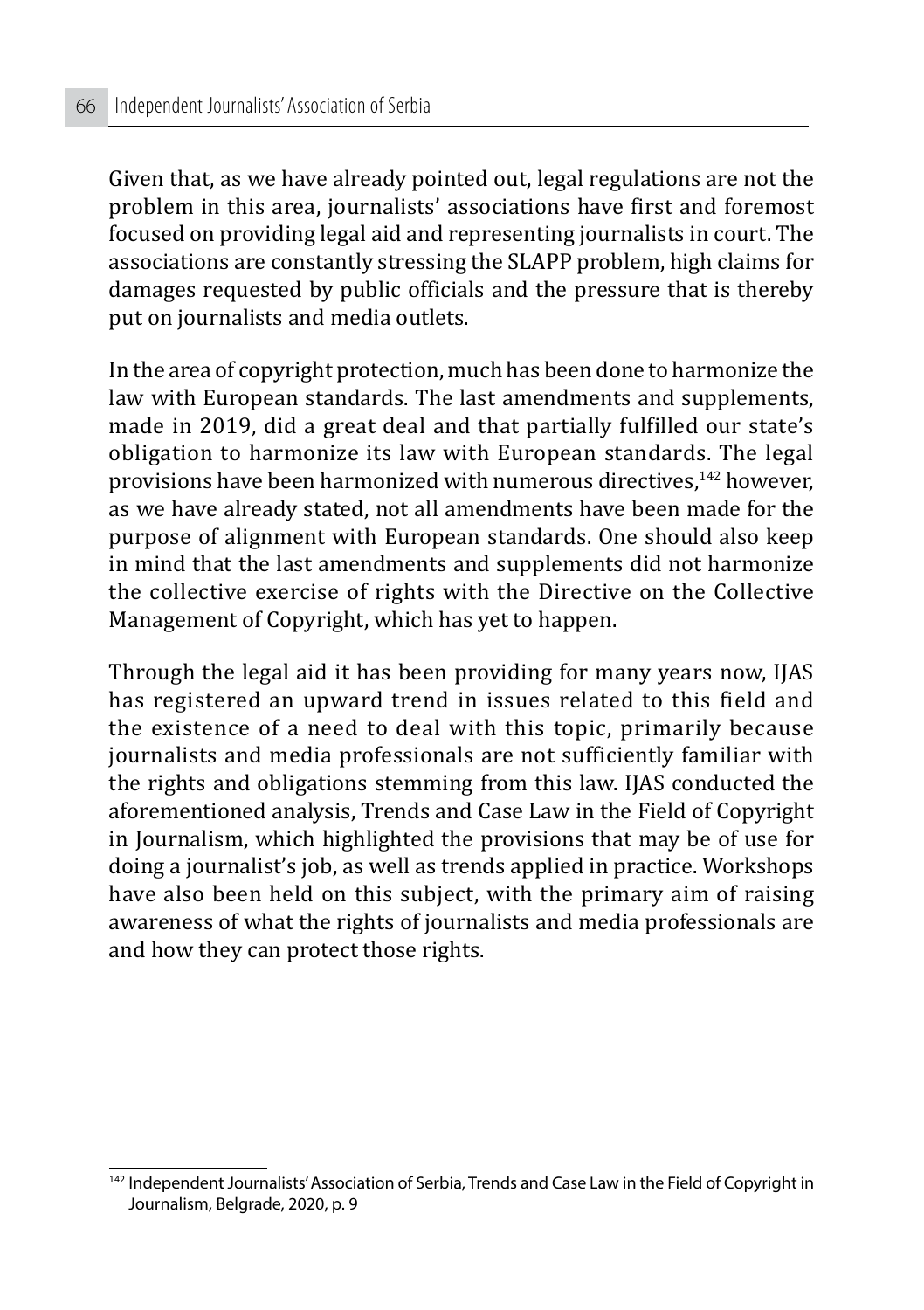# **4. CONCLUSIONS**

The main conclusions of the analysis are that the laws in the aforementioned areas are in line with the European standards and that their practical implementation is the biggest problem. It states that certain deficiencies or vagueness of the legislation would not play any part if there was a will to implement and respect those laws.

The legal regulations pertaining to the safety of journalists and legal protection of journalists, such as they are, are grounds enough to provide adequate protection to journalists and to ensure that they are safe. Certain proposals have been made to improve certain parts and additionally secure the safety of journalists during their work. The proposals primarily refer to solving the problems of cases journalists are most often exposed to, which have to do with harassment and attacks on mental integrity, and which are not included in existing criminal offenses.

The biggest problem here is the lack of efficiency of the competent bodies in cases of assault on and threats to journalists and media outlets, a large number of cases filed as committed by unidentified perpetrators, a large number of dismissals of criminal charges which also carries the problem of narrow interpretation of certain criminal offenses by the prosecutors' offices and judges, and finally a very small number of court epilogues in those cases and penalized perpetrators of criminal offenses committed against journalists.

Project co-financing of production of media content of public interest in the area of public information had problems from the very beginning of the process to its end. Some believe that those problems are a result of legal vagueness, while the predominant opinion is that the problem lies in the implementation of the laws. The analysis has shown that the problem is that the needs regarding media content in local environments are not analyzed and that there is not enough transparency of certain parts of the process, primarily in the part of monitoring and checking the approved projects. Another major problem is the work and makeup of expert commissions for the selection of projects, abuse in the election of commission members and insufficiently specific election criteria.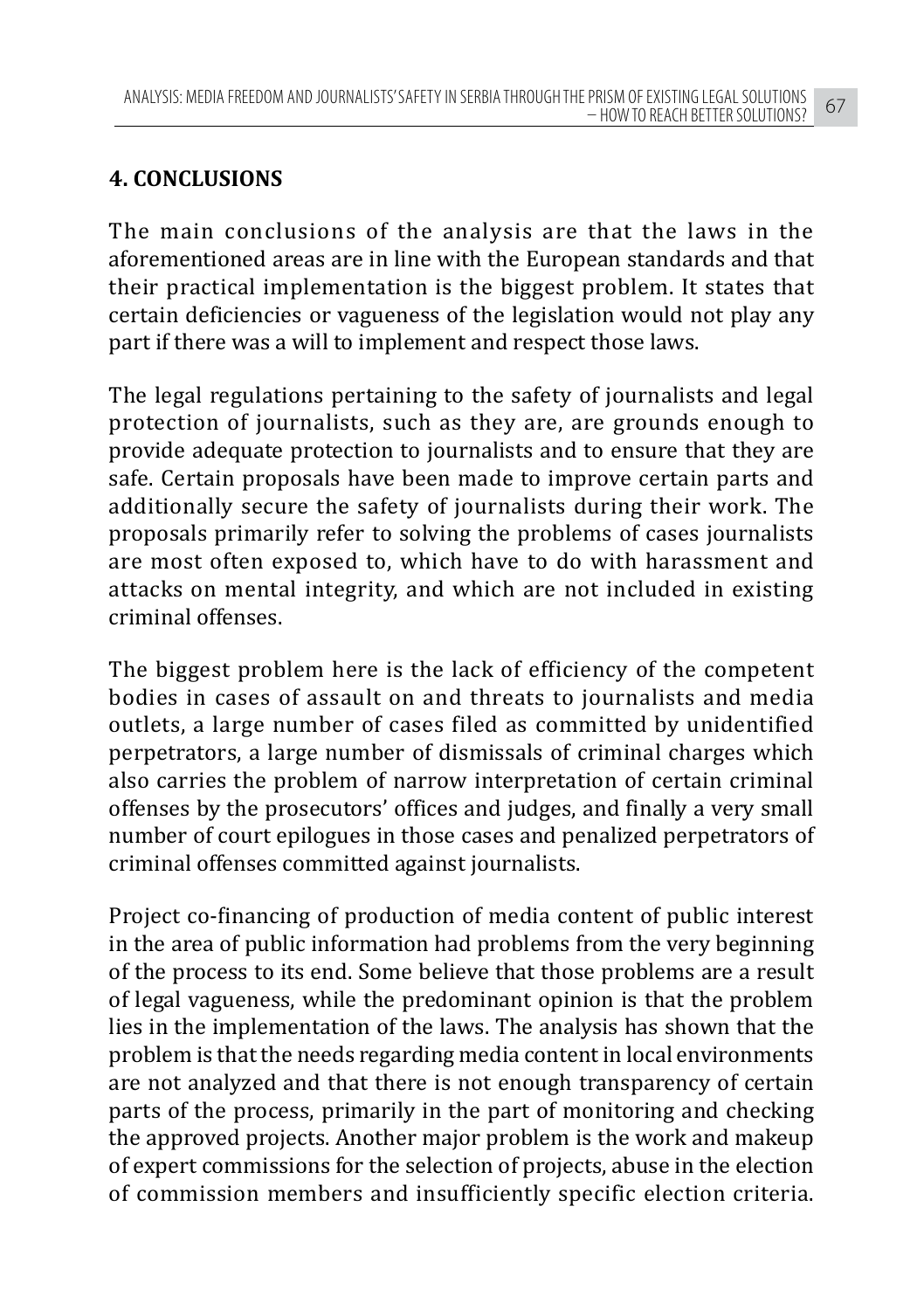There is also disregard for criteria for project evaluation, especially in the part pertaining to the disbursement of funds to the media outlets that systematically violate the Code of Ethics.

The lack of an adequate oversight and evaluation mechanism, as well as the non-existence of sanctions, is a big problem too. The institutions that could carry out oversight do not do so, while the others shift responsibility between each other, and so an adequate legal mechanism needs to be established, which will be respected and which will take care of the law's implementation and thereby of respect for the entire project co-financing process.

The Regulatory Authority for Electronic Media does not adequately do its job and does not sufficiently utilize the powers and measures at its disposal, and the biggest problem is the body doing the most important work – the Council. Again, the predominant opinion is that the legal instruments and powers REM has at its disposal are enough for it to fulfill its purpose, however, insufficient independence and pressures lead to situations where certain legal provisions are abused.

Several factors influence its independence, primarily the fact that it carries out certain important affairs as "entrusted affairs," which the line ministry can take away at any moment. Another problem is that four Council members are nominated by political bodies and elected by the National Assembly. The criteria for the election of Council members are not specific and clear enough, and for the Regulator to function independently, it needs to have financial independence.

All that results in the Regulator's not performing one of its main functions, i.e. overseeing the work of media service providers. Although according to the analysis of the Regulator the broadcasters do not fulfill their obligations and do not broadcast the mandatory programming content, there are no particular sanctions. There is also a big difference between the number of reports against broadcasters referring to programming content and the smaller number of measures handed down, which the Regulator does not use to a sufficient extent. Some experts believe that the fines which are highlighted as a way to solve this problem are not really necessary, i.e. that the Regulator has sufficient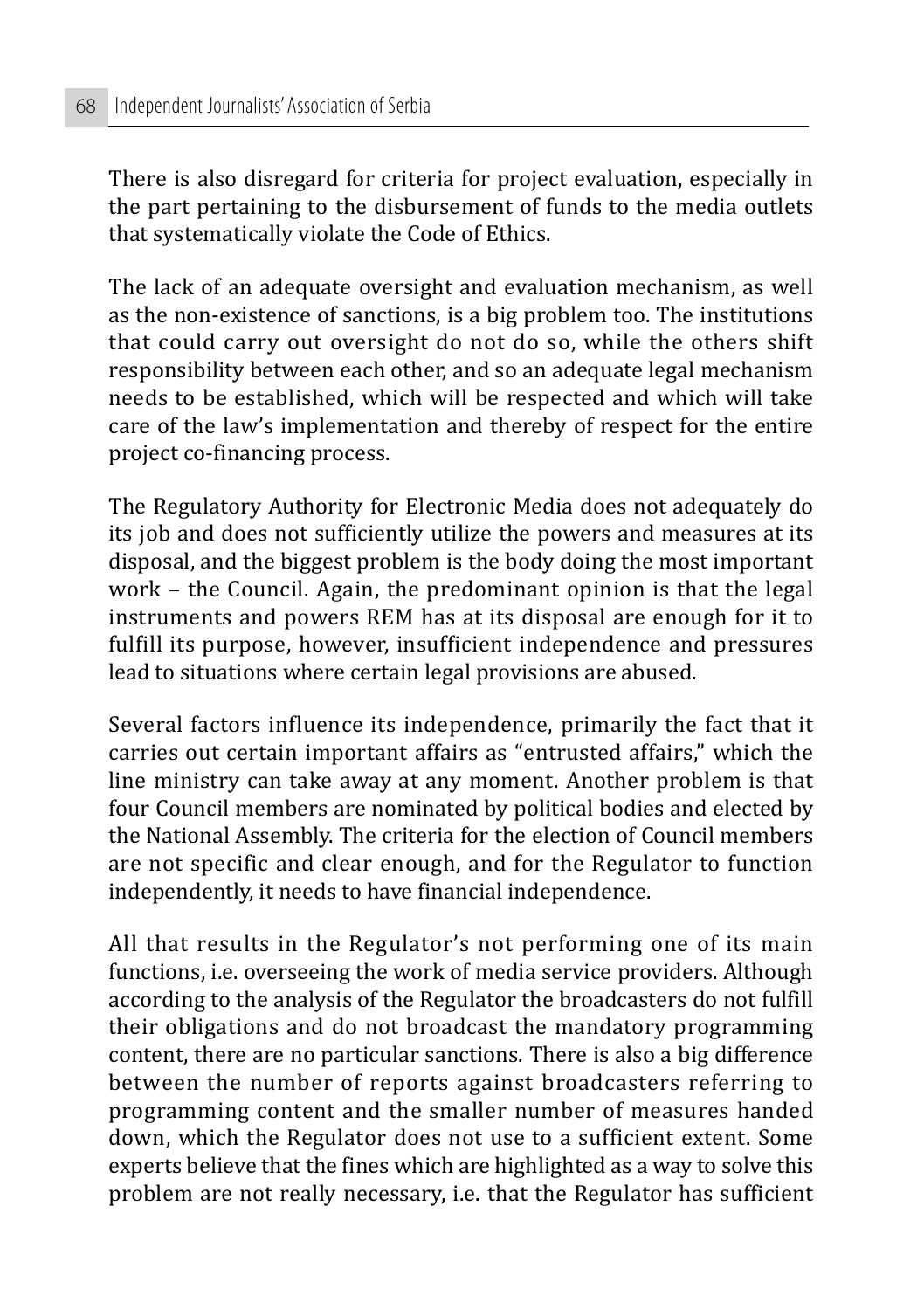measures at its disposal to be able to do its job. Another considerable problem is the Regulator's passive behavior when it comes to election campaign monitoring, and ultimately the monitoring conducted in 2020, with unclear criteria.

The public broadcasting services are not fulfilling their main role, and that is reporting on events and topics of public interest in the service of the citizens. Again, the legal implementation of the law is a bigger problem than the regulations themselves. Even though the law stipulates editorial independence and institutional autonomy, that independence does not exist in practice. Two of the biggest problems are precisely the lack of editorial independence and the lack of financial independence. The existing method of funding public services cannot ensure that they function independently, and neither can the current fee collection mechanism.

Another thing affecting the independence is the method of election of the body that is directly or indirectly dependent on the Regulator, especially keeping all of the above in mind where the work and independence of the Regulator itself is concerned. Clearer and more specific criteria also need to be made for the election of members of public services' bodies. The program council as the body that represents a link between the public services and the citizens is barely visible and is not efficient enough. The result of all that is that the public services do not perform their main activity, they do not inform citizens about events of public interest, there is no critical review of certain topics, there is no room for debates and exchange of opinions.

From the moment defamation was decriminalized, we have constantly had a large number of proceedings for damages related to the publication of information. Legal regulations are not the problem in this part either, there is room for improvement, but that certainly does not affect the functioning of these proceedings. The problem are primarily other proceedings, an insufficient number of judges dealing with these disputes because only the Higher Court in Belgrade is competent for the matter. There is room for improvement when it comes to judges' citing ECHR rulings, which is still not at a satisfactory level. Case law has also identified the problem of definition of the very term "media outlet not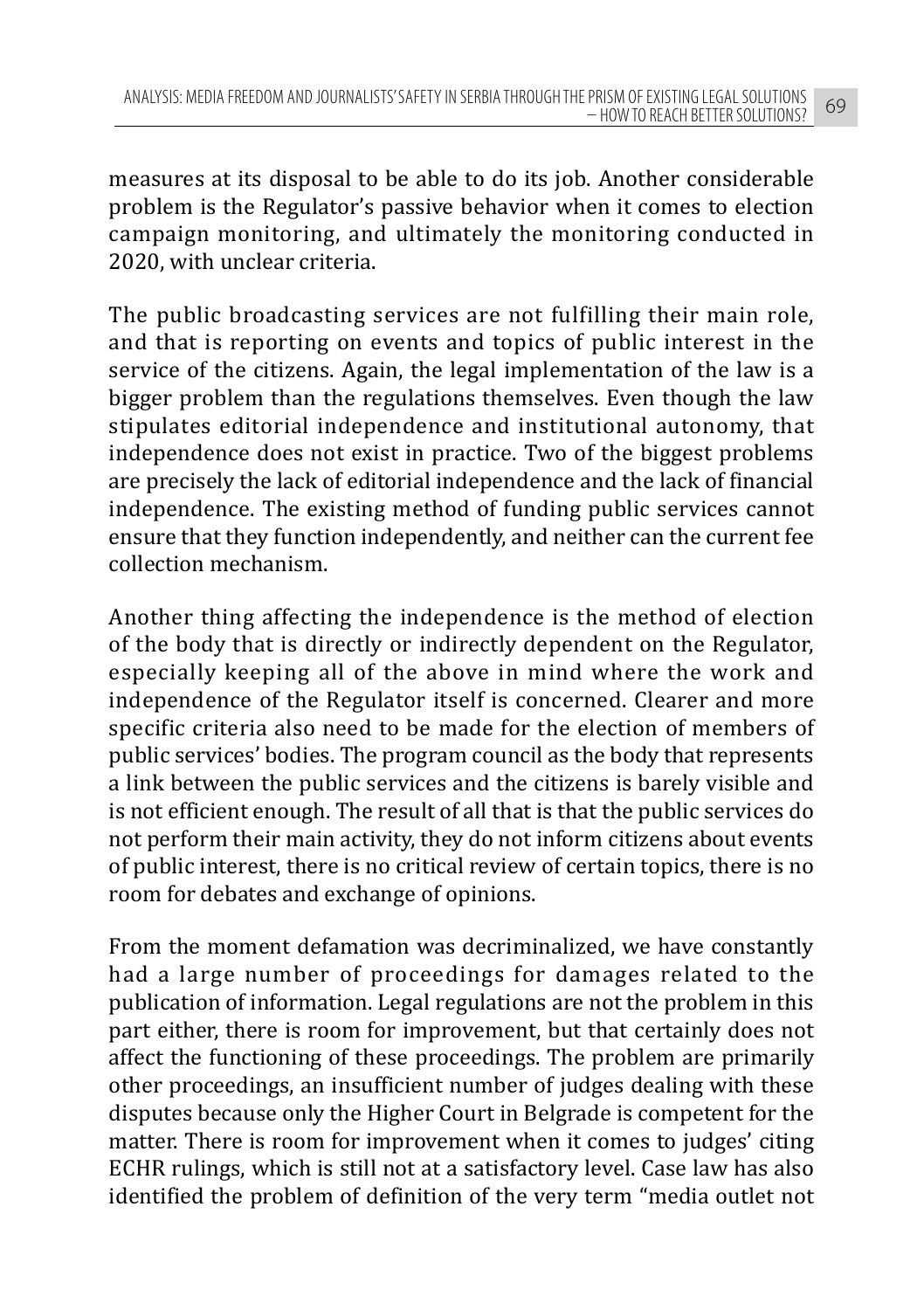registered with the Media Register" and that creates new problems, the competence of another court – a basic one, longer proceedings and the burden of proof which is on the defendant.

The increasingly frequent SLAPP as pressure on certain media outlets is also a problem. Claims are filed for high damages, which consequently means higher court and legal representation costs, which has a discouraging effect on the media, affects their work and survival and thereby media freedom.

There are some proceedings on private lawsuits filed for insult, but nevertheless there are more civil proceedings for damages related to the publication of information. Lately we have seen cases of private lawsuits filed for the criminal offense of insult, which are filed by journalists themselves against other journalists.

Copyright protection is largely aligned with European standards and directives. What is mentioned as the biggest problem are high claims for compensation for material and non-material damages in cases of unpermitted publishing of photographs, which often has a negative impact on media outlets, especially small local ones. On the other hand, it is pointed out that authors rarely file lawsuits to protect their rights where journalists' articles are concerned, however, that is not a consequence of an uneven level of protection, but rather of insufficient familiarity with the law, and other factors such as a lack of will to exercise one's rights, insufficient court practice, insufficient knowledge and experience of the judges themselves, and unestablished parameters for the calculation of damages.

Another significant problem is the collective exercise of copyright. The last legal amendments, made in 2019, pertained to the enhancement of this area, but the collective exercise of rights was not fully harmonized with the Directive on Collective Management of Copyright, which is expected to be harmonized sometime in the future.

Besides all of these deficiencies, there is very little progress. There are certain initiatives on the part of the authorities, especially where journalists' safety is concerned. The question is whether they have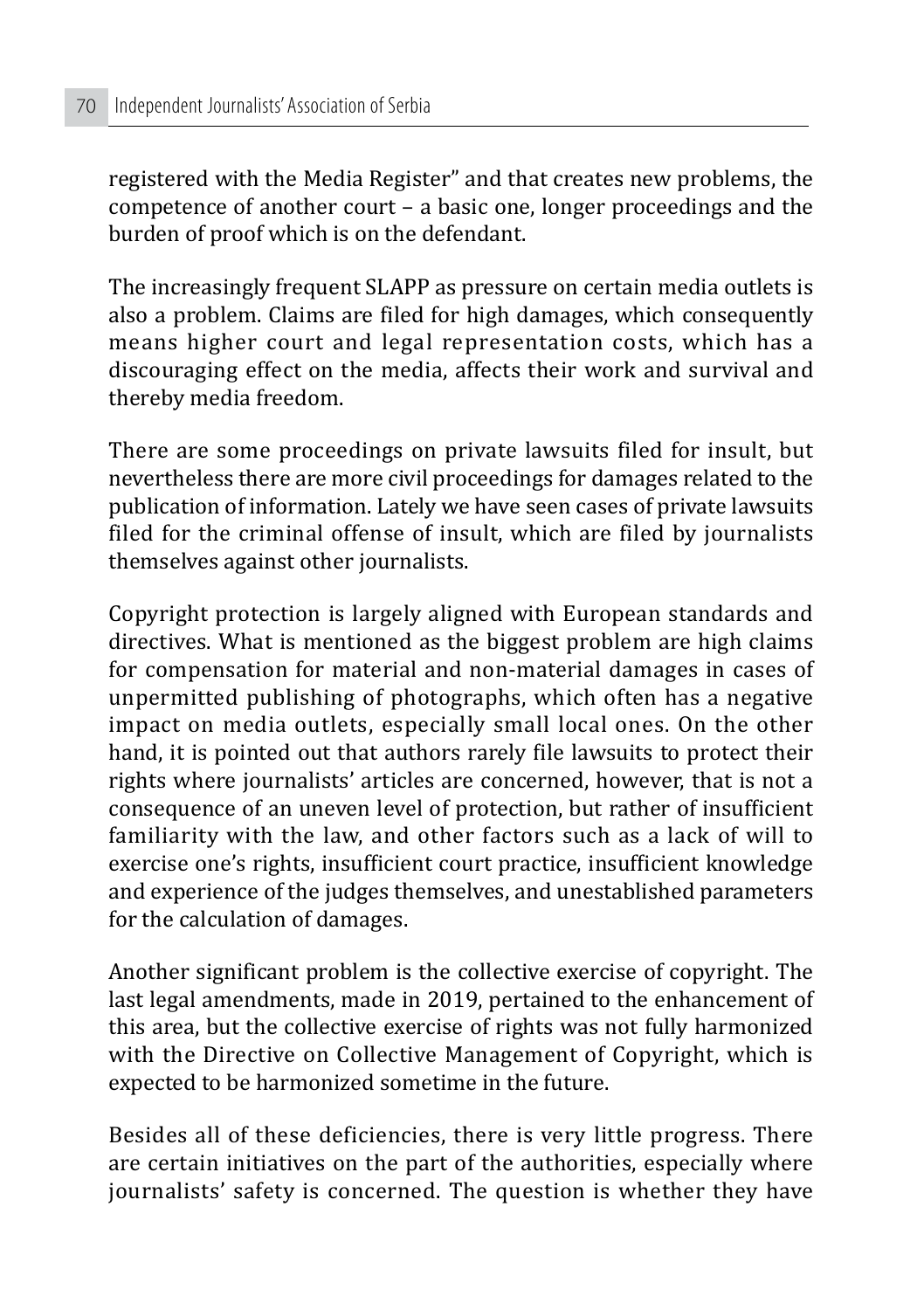been launched for the purpose of improving the safety of journalists and media outlets or for the purpose of meeting certain requirements set before our country on the road to European integration. Positive steps have been taken within the Standing Working Group for the Safety of Journalists: better communication, a system of reporting and exchanging information, keeping records and urgent action in cases of attacks on journalists. The ombudsman has also launched an initiative in relation to categorizing attacks and pressures on journalists.

In other fields, there are no particular initiatives by the institutions for overcoming the problem, rather only rare and individual cases which do not help to improve the entire system, such as an increase in transparency when it comes to processes for project co-financing of media content of public interest, the Regulator's launching of procedures against broadcasters in cases of violation of the law, a better situation concerning educational, cultural and children's programs as opposed to the news programs of the public broadcasting services, above all RTS.

There is also noticeable progress in the decisions of judges regarding proceedings for damages for the publication of information, who cite ECHR rulings to an extent, similar amounts of damages handed down, as well as harmonization with European standards in the area of copyright and related rights.

Primarily journalists' and media associations, but also other civil society organizations, are the ones who are constantly working on improving the situation regarding media freedom and journalists' safety, all the while influencing all the stakeholders and overseeing all the processes. The associations also contribute their professional knowledge, research and concrete proposals for legal amendments.

However, the problem lies in the passivity of the institutions and the lack of will to implement existing laws. That is why we have numerous attacks and pressures on journalists, a large number of unsolved cases of attacks and threats to journalists, constant pressures and targeting of journalists by public officials, journalists who do not feel safe while doing their job. We have co-financing for achieving the public interest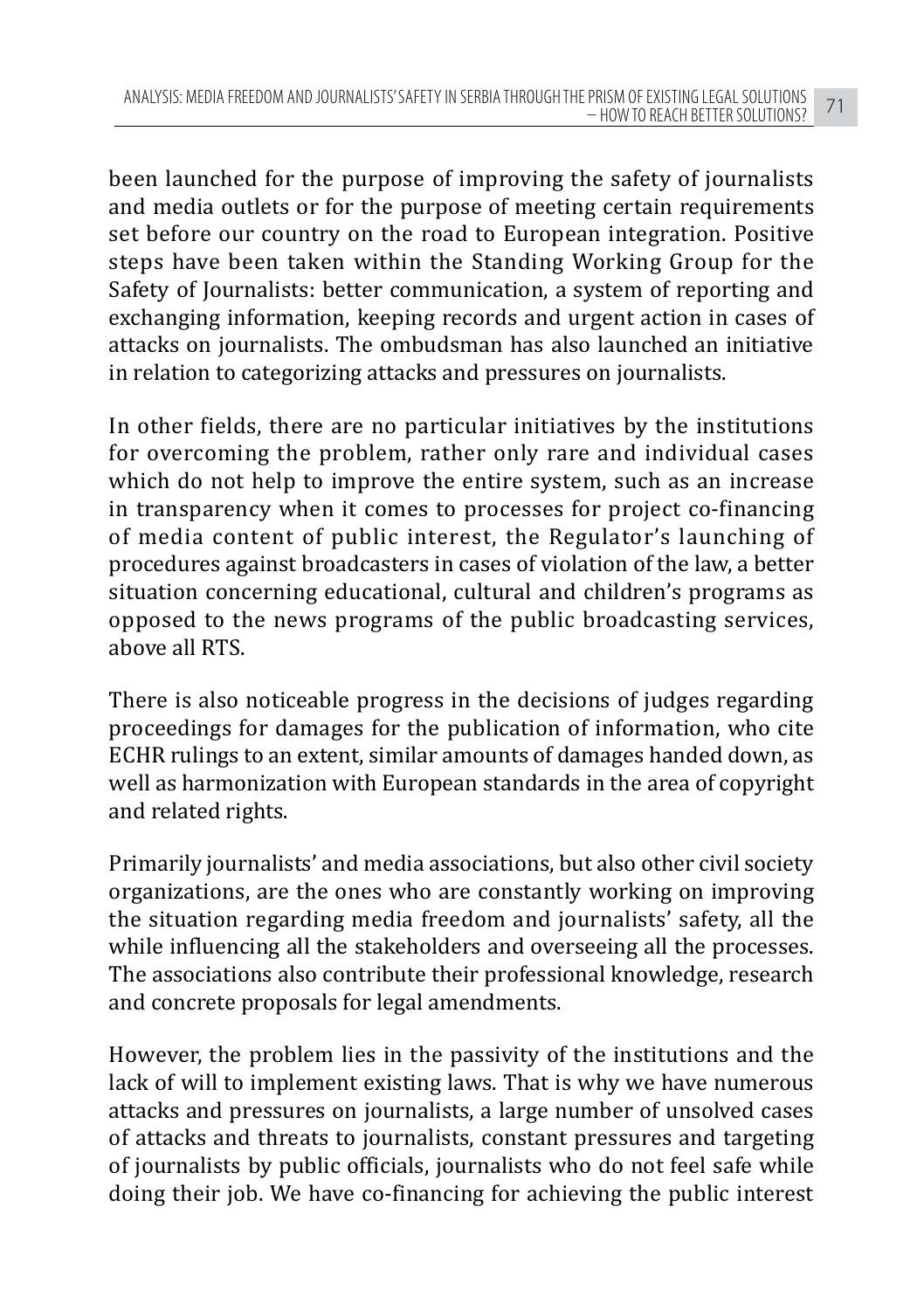which has turned into the rewarding of certain media outlets, we have the Regulator which, instead of supervising broadcasters, is in the service of commercial broadcasters, as well as public media services which neglect their core function, and that is to report in the interest of the citizens and in the public interest. We have pressures on and exhaustion of media outlets and journalists by officials, even by legal entities through SLAPP, smear campaigns which lead to a large number of journalists' lawsuits against other media outlets – tabloids, and the filing of private lawsuits for insult by journalists themselves.

#### **5. RECOMMENDATIONS:**

Ensure that the Action Plan for the implementation of the Strategy of Public Information System Development for the Period 2021–2025 is consistently applied, and that there is inclusive and transparent work on amendments and supplements to the relevant laws related to media freedom, and include representatives of relevant journalists' and media associations and civil society representatives in the process.

- 1. Increasing the level of safety of journalists and media stakeholders:
- enhancement of existing mechanisms of cooperation between the institutions and journalists' and media associations, primarily through the Standing Working Group for the Safety of Journalists, founded as part of the agreement on cooperation and measures for raising the level of journalists' safety;
- urgent action by the competent bodies, prosecutors' offices and the police, in all cases in accordance with the binding instructions they have enacted;
- specify the method of operation and term of office of the Working Group founded on the grounds of an agreement signed with the ombudsman – the Agreement on establishing a platform for registering cases of endangerment of safety and pressures on journalists and other media stakeholders. Also specify the way in which records of attacks and pressures will be kept and what the ombudsman's role will be;
- analysis of the regulatory framework, primarily the Criminal Code and the Criminal Procedure Code, for the purpose of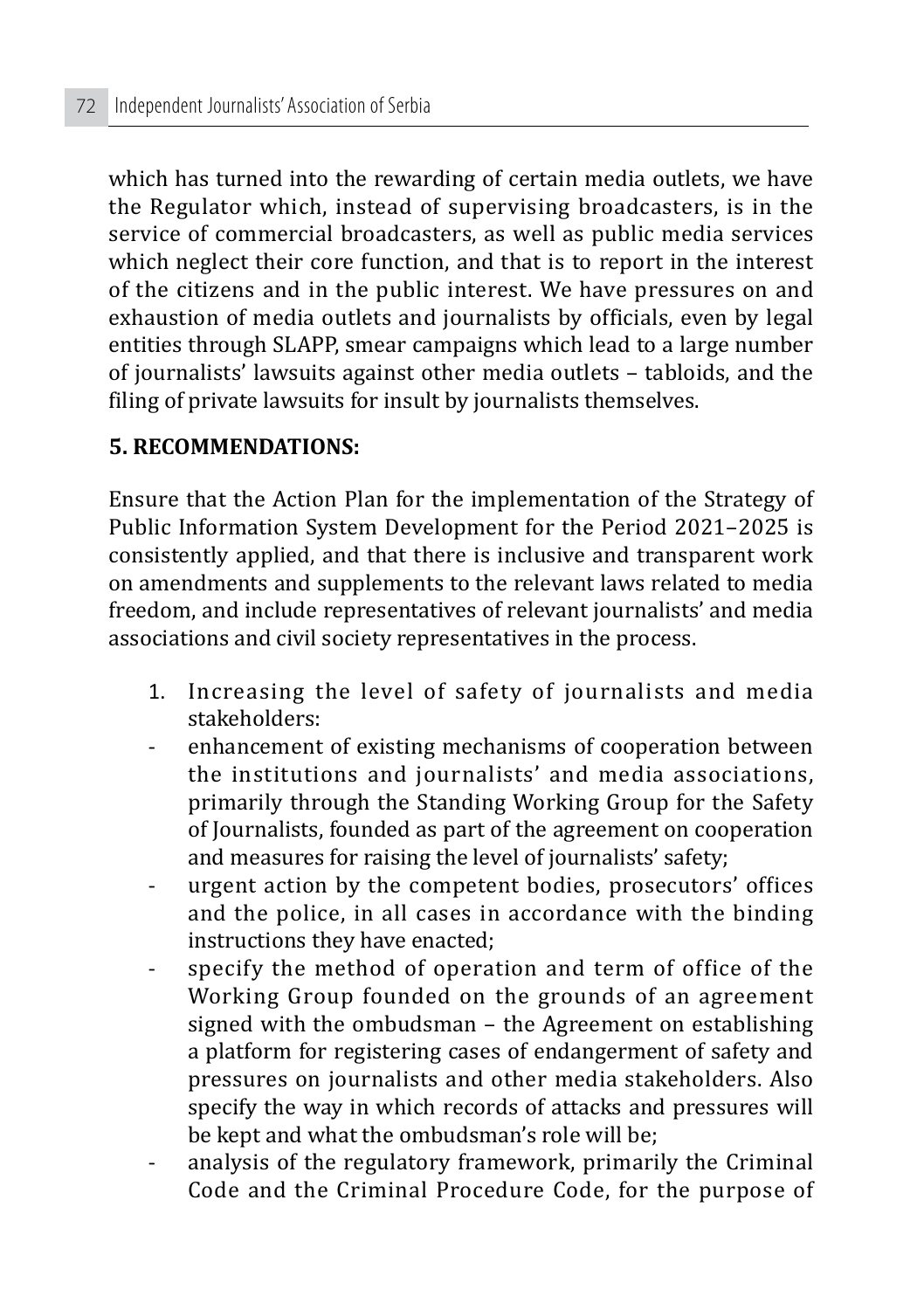improving the legal protection of journalists. Consideration of amending the criminal offense of Violation of Free Speech and Public Address in: Violation of the Right to Freedom of Thought and Expression; amendments and supplements for the purpose of incriminating cases pertaining to harassment and attacks on mental integrity; separate incrimination of certain criminal offenses pertaining to communication, when they are committed against journalists;

- reviewing the current practice of interpreting the criminal offense of Endangering Security in terms of giving preference to the subjective element of feeling threatened as predominant in relation to the objective element and changing the interpretation of the objective element not only in terms of a direct threat to attack the life and body, but also threats expressed in other ways that as a cause have a feeling of threat;
- representatives of state institutions should in a clear and unambiguous way condemn threats and attacks on journalists and media stakeholders;
- public officials should refrain from targeting and labeling journalists and media outlets, especially when that can lead to the endangerment of journalists' safety;
- achieve continuity in training members of the police and prosecutors' offices aimed at ensuring that they better understand the problems and act more efficiently in cases of endangerment of journalists' safety, as well as in training journalists as regards the right to legal protection and obligations regarding criminal procedure;
- judges' representatives need to be involved in the problems of journalists' safety and the consequences caused by attacks and threats and in relation to case law;
- ensure that journalists and media outlets can move and work freely during emergency circumstances.
- 2. Enhance the system of project co-financing of media content of public interest in the area of public information, primarily by respecting the existing legal provisions and showing a greater will to carry out this process in the public interest, but also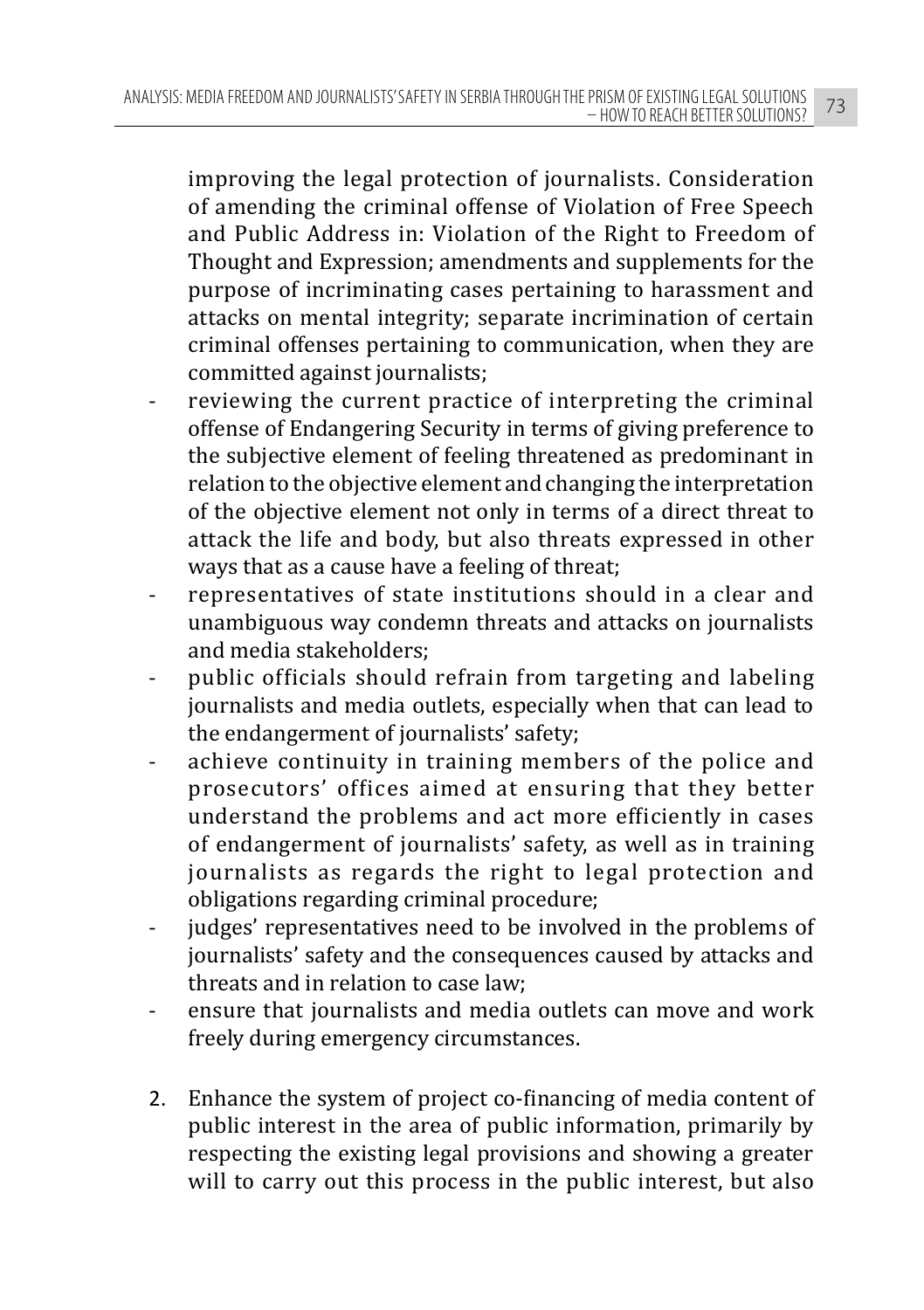through amendments to laws and bylaws so that the regulations are improved:

- envisage the obligation of organizing a competition and sanctions in cases when competitions are not organized, as well as the obligation for all providers of funding to organize competitions at the start of the year;
- introduce the analysis of needs for particular media content, so as to determine the needs of a specific local community and thereby the content that needs to be co-financed;
- secure the transparency of every part of the process and improve the procedure for requests for providing information of public importance;
- enhance the work of competition commissions, primarily for the election of commission members; specify and make stricter the criteria for the selection of media experts, introduce CV forms and score lists, as well as clear criteria for the conflict of interest and the solving thereof; secure greater transparency in the work of the commissions themselves and of the projects; provide training to certain individuals who can be commission members;
- especially additionally set the obligation of commissions to take into account the decisions of the Regulator and the Press Council when deciding on the disbursement of funds;
- ensure that there is an adequate system of evaluation of implemented projects and an external financial audit;
- ensure that there is an adequate control mechanism, an adequate legal mechanism that will take care of its implementation and the implementation of legal regulations;
- envisage adequate and effective sanctions for disregarding obligations in this field and clearly determine which state body is competent for the legality of carrying out competition cofinancing at the local level.
- 3. Improve the work of the Regulatory Authority for Electronic Media, so that it uses the existing mechanisms and measures at its disposal in overseeing media service providers, and additionally improve legal regulations: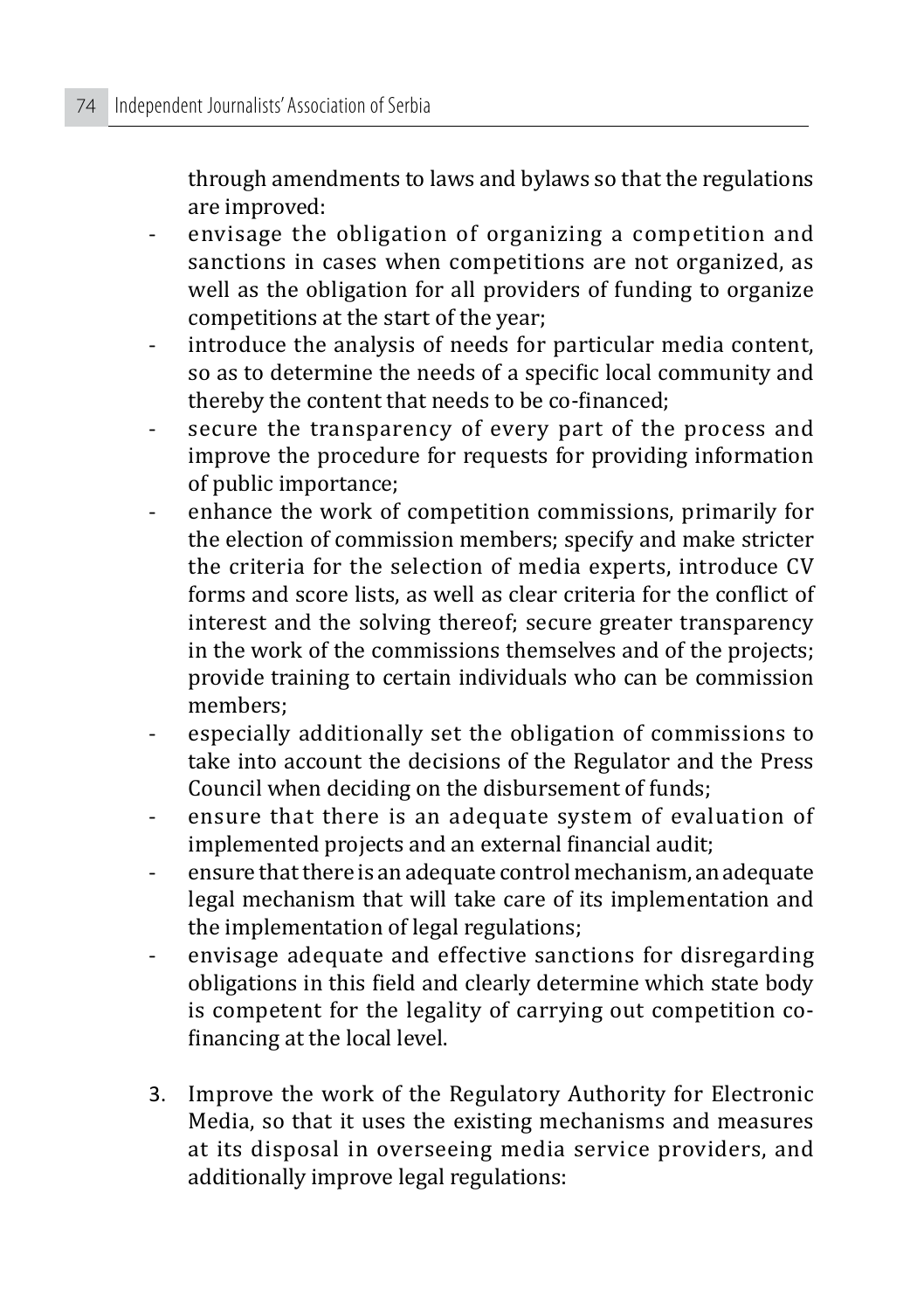- ensure that REM has more independence, primarily by making sure that REM does not perform some of the most important affairs as entrusted affairs, by changing the authorized nominators of REM Council members;
- rule out the possibility of governing bodies consenting to REM's bylaws, abolish the possibility of the parliament consenting to the Financial Plan and Articles of Association;
- define clear criteria for the election of REM Council members. specify the term "media expert;"
- ensure that there is adequate accountability of REM Council members as regards identified omissions in the implementation of regulations;
- ensure that there is more effective accountability of REM in cases of disregard for studies based on which media outlets were given licenses and in cases where broadcasters do not broadcast all the required program genres; consider restoring the provision that was part of the Broadcasting Law, which refers to the fact that televisions should broadcast programs in line with the study based on which they were granted licenses;
- the Regulator should more effectively use the measures at its disposal in cases of violation of laws and bylaws; legally specify that the procedure for handing down measures can be launched both on reports and ex officio; expansion of powers and the possibility for the Regulator to hand down fines;
- precisely define the Regulator's obligation to monitor election campaigns;
- make amendments to the Rulebook on the Obligations of Public Broadcasting Services During Election Campaigns in such a way that they refer to all media service providers, rather than only to the public broadcasting services;
- ensure that there is greater transparency and better communication with the citizens.
- 4. Secure the independent functioning of the public media services, their editorial and financial independence and performance of their activity in the interest of the citizens:
- secure the public services' financial independence by changing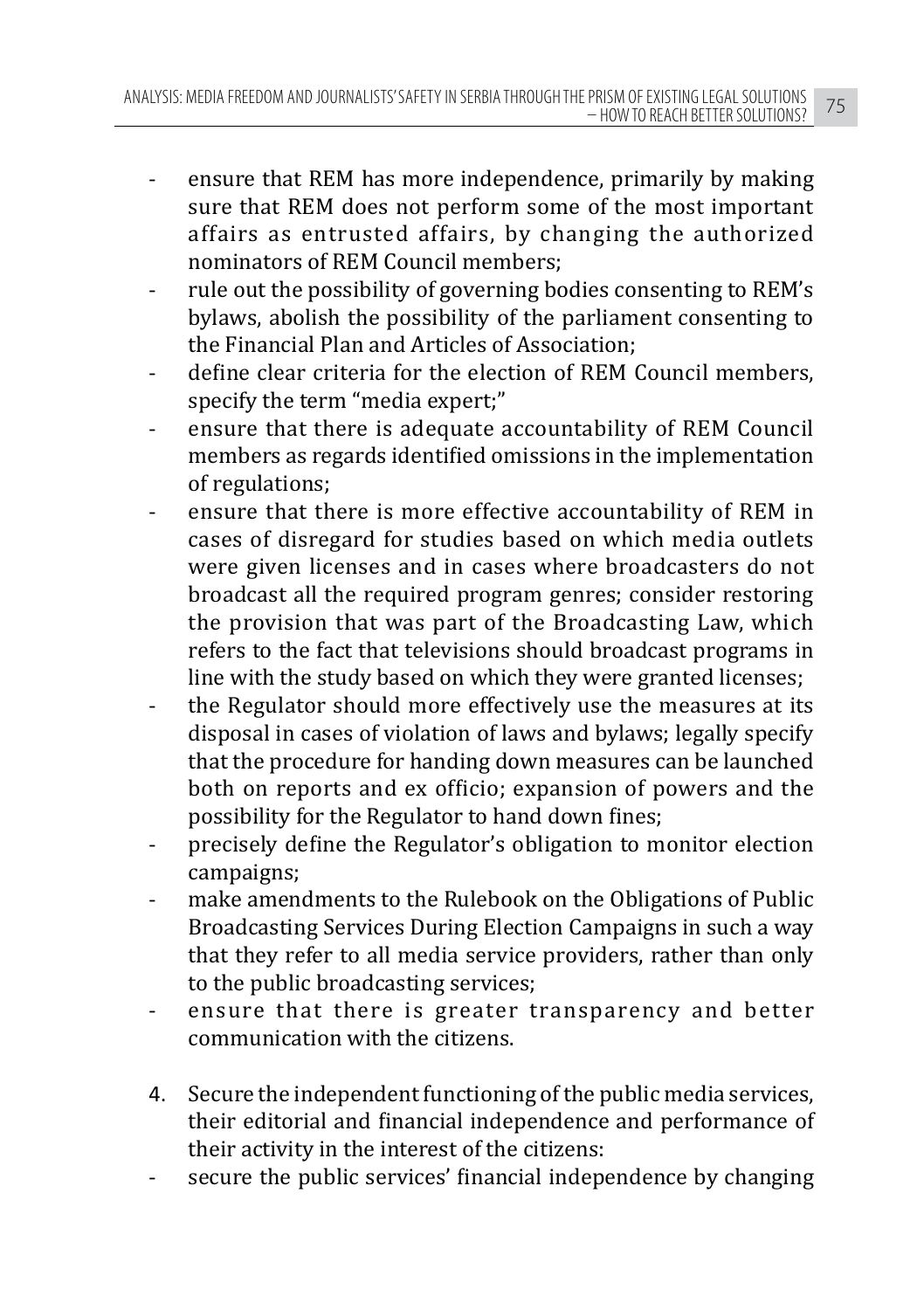the current method of financing and the method of fee collection;

- secure greater independence of members of the public services' bodies, primarily by stating clear criteria for their election, and more clearly define the term "media expert;" besides professional experience and knowledge in this area, the members must also have personal integrity;
- strengthen the role of the Program Council by defining its authority, so as to ensure that the public broadcasting services are overseen in a more efficient way;
- secure greater transparency, communication with the public, enhance the procedure of public hearings.
- 5. Lawsuits for compensation for material and non-material damages:
- harmonize court practice with the rulings of the European Court of Human Rights and adequately implement international standards in proceedings for damages due to the publication of information;
- establish the practice of holding proceedings for compensation for material and non-material damages before the Higher Court in Belgrade, which is competent for disputes related to the publication of information, regardless of whether a media outlet is registered in the Media Register with the Business Registers Agency;
- raise awareness of the fact that public and political officials, in line with the Law on Public Information and Media, must tolerate a higher level of critical thinking.
- 6. Copyright protection:
- improve education and raise journalists' awareness when it comes to the copyright protection of their articles, what their rights are and how they can protect them, as well as in what cases legal restrictions are possible;
- provide training/consultations of judges when it comes to determining whether a particular article represents reporting on a current event or a work that falls under copyright protection,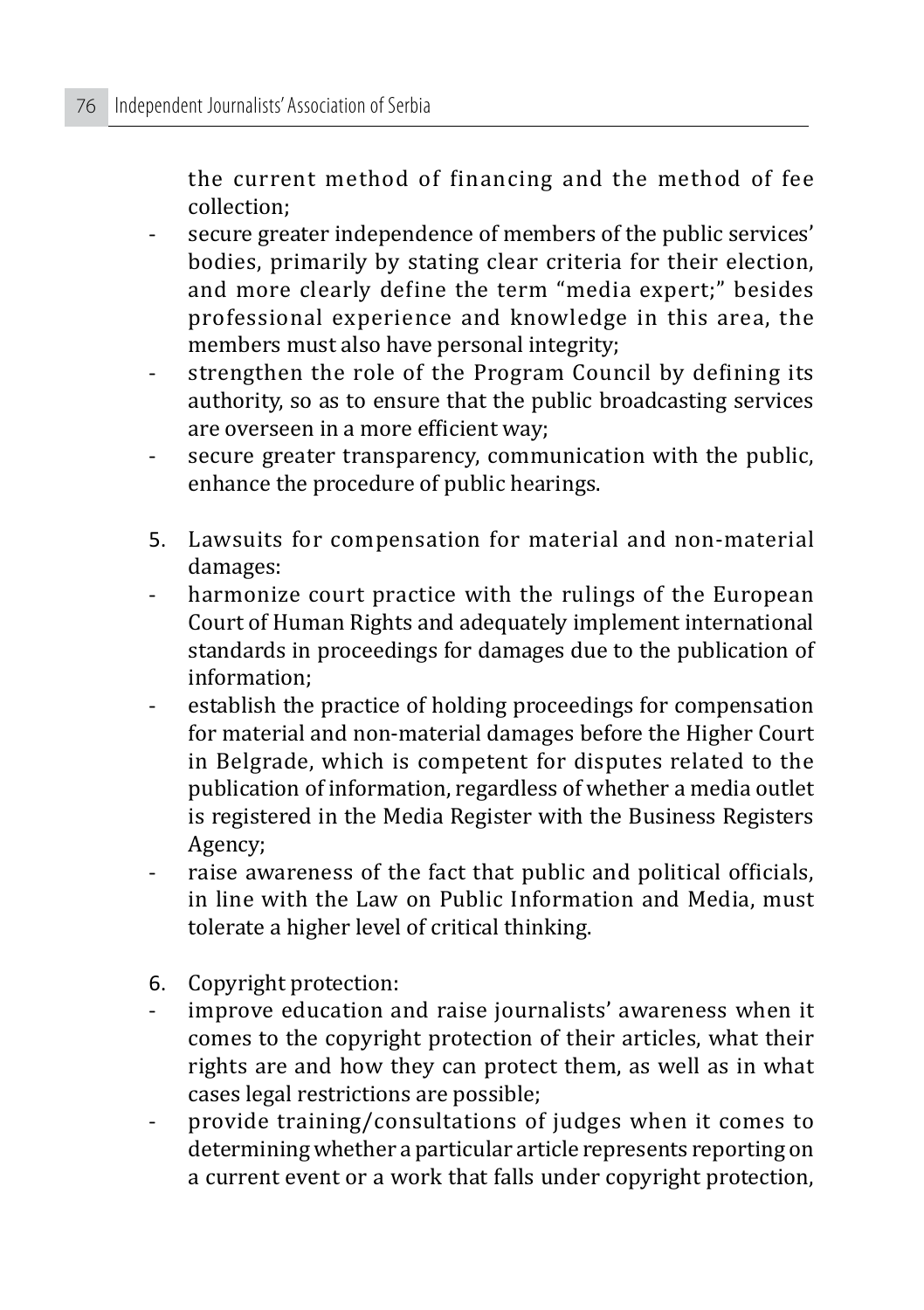and make sure that judges use the defined parameters when calculating compensation for material damages, such as the pricelist made by the IJAS;

- complete harmonization with the Directive on Collective Management of Copyright, especially in the part referring to the collective exercise of rights, but also with the Directive on Copyright and Related Rights in the Digital Single Market;
- harmonize legal regulations with the Directive on Copyright and Related Rights in the Digital Single Market.

## **6. REFERENCES AND SOURCES**

## **Reports and research**

BIRN, IJAS and Slavko Curuvija Foundation, Transparency of Project Co-Financing of Media Content, Belgrade. Available at: https://kazitrazi. rs/wp-content/uploads/2018/03/Transparentnost-projektnogsufinansiranja-medijskih-sadr%C5%BEaja.pdf

BIRN, IJAS and Slavko Curuvija Foundation, Improving the Work of Commissions in Competitions for Co-Financing the Public Interest in the Media, Belgrade, 2020. Available at: https://kazitrazi.rs/ wp-content/uploads/2020/01/Unapredjenje-rada-konkursnihkomisija.pdf

European Commission, Republic of Serbia, 2020 Report, Brussels, 2020. Available at: https://www.mei.gov.rs/upload/ documents/eu\_dokumenta/godisnji\_izvestaji\_ek\_o\_napretku/ serbia\_report\_2020\_SR.pdf

Coalition for Media Freedom, Monitoring the Work of Commissions in Competitions for Co-Financing of Public Interest in the Media 2021, Belgrade, 2021. Available at: https://www.canva.com/ design/DAEeiwX1TI4/2tzX4FPngx9p6uL1em8DfQ/view?utm\_ content=DAEeiwX1TI4&utm\_campaign=designshare&utm\_ medium=link&utm\_source=viewer#2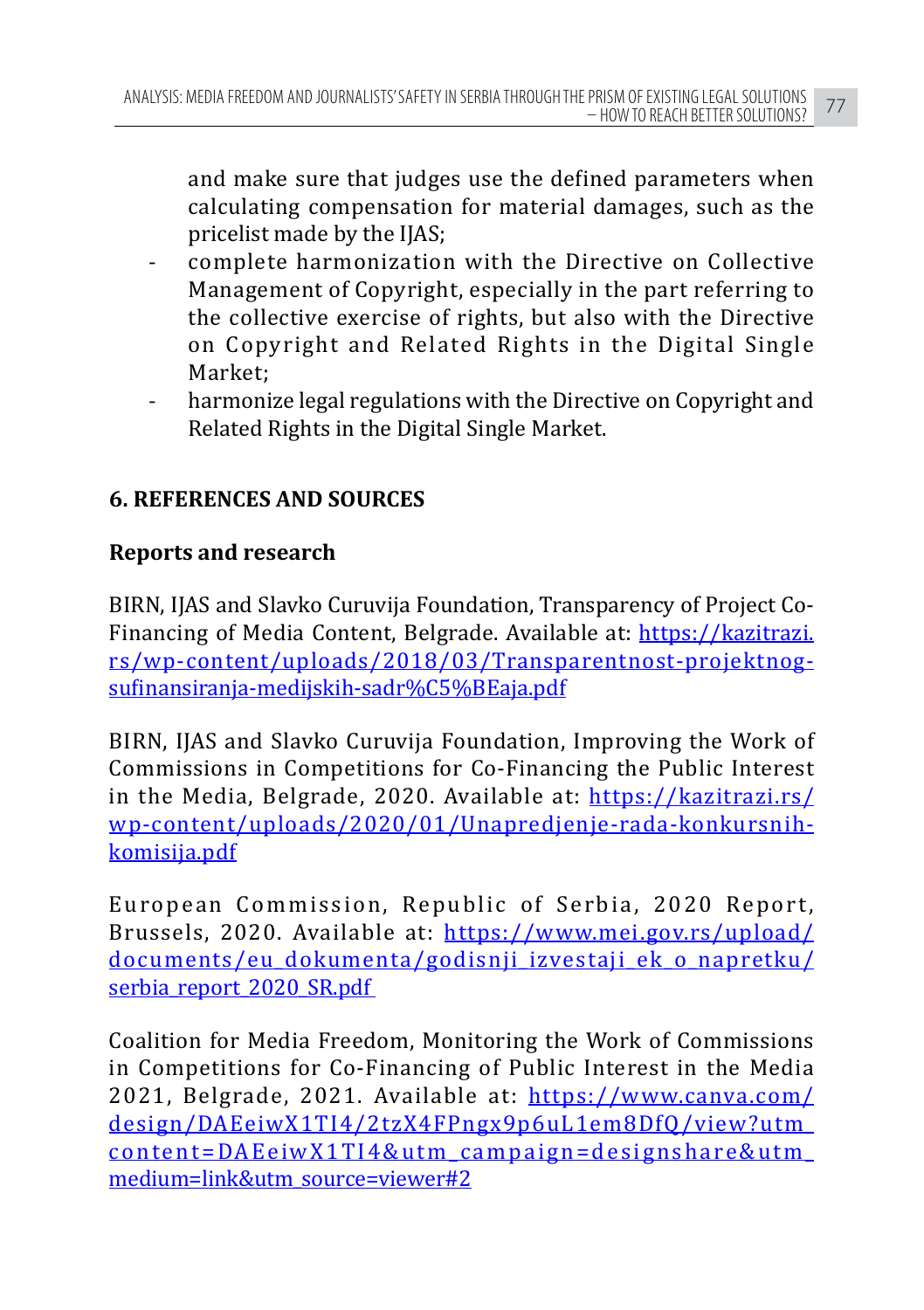Independent Journalists' Association of Serbia, Trends and Case Law in the Field of Copyright in Journalism, Belgrade, 2020. Available at: https://safejournalists.net/wp-content/uploads/2021/04/NUNSanaliza-Final-za-WEB0709.pdf

Independent Journalists' Association of Serbia, Indicators on the Level of Media Freedom and Journalists' Safety for 2018, Belgrade, 2019. Available at: https://nuns.rs/media/2021/04/print\_SRB\_rezime eng\_2018.pdf

Independent Journalists' Association of Serbia, Protection of Journalists' Safety – An Analysis of Article 138, paragraph 3 of the Criminal Code, Belgrade. Available at: https://safejournalists.net/wp-content/ uploads/2019/07/Studija-slu%C4%8Daja-II-Ugro%C5%BEavanjesigurnosti-novinara-KZ-1383-.pdf

Independent Journalists' Association of Serbia, Online Attacks on Female Journalists, Belgrade, 2020. Available at: https://nuns.rs/ media/2021/02/onlajn-napadi-na-novinarke-EN.pdf

Independent Journalists' Association of Serbia, SERBIA – Indicators on the Level of Media Freedom and Journalists' Safety for 2019, Belgrade, 2020. Available at: https://nuns.rs/media/2021/04/SRP-ENG-2019.pdf

Independent Journalists' Association of Serbia, Protection of journalists - recommendations for improving regulations, Belgrade, 2018. Available at: https://nuns.rs/media/2021/06/ZASTITA-NOVINARA-PREPORUKE-ZA-UNAPREDENJE-REGULATIVE-FINAL.pdf

Independent Journalists' Association of Serbia, Legal Analysis of the position of Regulatory Authority for Electronic Media in Serbia, Belgrade, 2018. Available at: https://nuns.rs/media/2021/06/ PRAVNA-ANALIZA-POLOZAJA-NEZAVISNOG-REGULATORNOG-TELA-U-OBLASTI-ELEKTRONSKIH-MEDIJA-U-SRBIJI.pdf

Novi Sad School of Journalism, Analysis of the Content of Selected News Shows of the Public Services in Serbia, Novi Sad, 2019. Available at: NNS monitoring javn. serv..pdf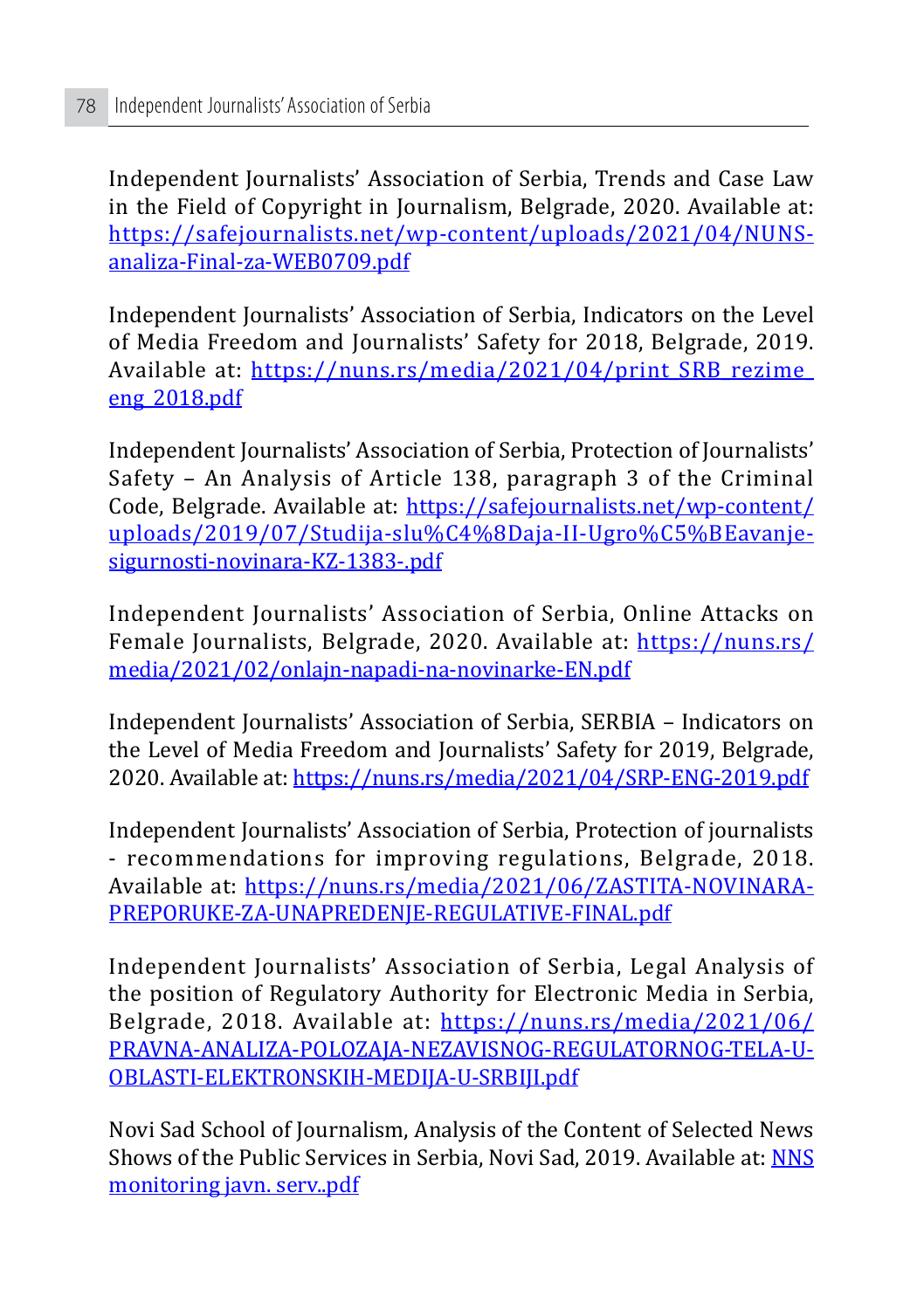The organization Article 19 and others, Media Freedom and the Safety of Journalists in Serbia, London, 2021. Available at: https://nuns.rs/ media/2021/05/MFRR-Serbia-mission-report\_Final\_26Apr2021-11.pdf

Regulatory Authority for Electronic Media, Work Report for 2019, Belgrade, 2019. Available at: http://www.rem.rs/uploads/files/ izvestaj%20o%20radu/Izvestaj%20o%20radu%20REM%202019.pdf

Regulatory Authority for Electronic Media, Elections 2020, Final Report – Oversight and analysis of media service providers' programs during the campaign for the general, provincial and local elections, Belgrade, 2020. Available at: http://www.rem.rs/uploads/files/Izbori%202020/ IZBORI%202020%20-%20zavrsni%20izvestaj.pdf

Press Council, Co-Financing of Media Outlets Which Violate Ethical Standards, Belgrade, 2020. Available at: https://savetzastampu.rs/ publikacije/izvestaj-sufinansiranje-medija-koji-krse-eticke-standarde-pdf/

Slavko Curuvija Foundation, Protection of the Freedom of Speech in the Judicial System of Serbia, Belgrade, 2021. Available at: https:// www.slavkocuruvijafondacija.rs/wp-content/uploads/2021/02/ Za%C5%A1tita-slobode-govora-u-pravosudnom-sistemu-Srbije.pdf

Slavko Curuvija Foundation, Analysis of Effects of REM's Work 2017–2020, Belgrade, 2020. Available at: https://www. slavkocuruvijafondacija.rs/wp-content/uploads/2020/10/Analizaefekata-rada-REM-a-2017-2020-Slavko-%C4%86uruvija-fondacija.pdf

CRTA, Elections 2020: Summary and Recommendations – Final Report, Belgrade, 2020. Available at: https://crta.rs/wp-content/ uploads/2020/10/Parlamentarni-izbori-2020\_Crta\_Zavrsni-izvestaj.pdf

## **Legal documents:**

Criminal Code, Official Gazette of the Republic of Serbia No. 85/2005, 88/2005, 107/2005, 72/2009, 121/2012, 104/2013 and 108/2014. Available at: https://www.paragraf.rs/propisi/krivicnizakonik-2019.html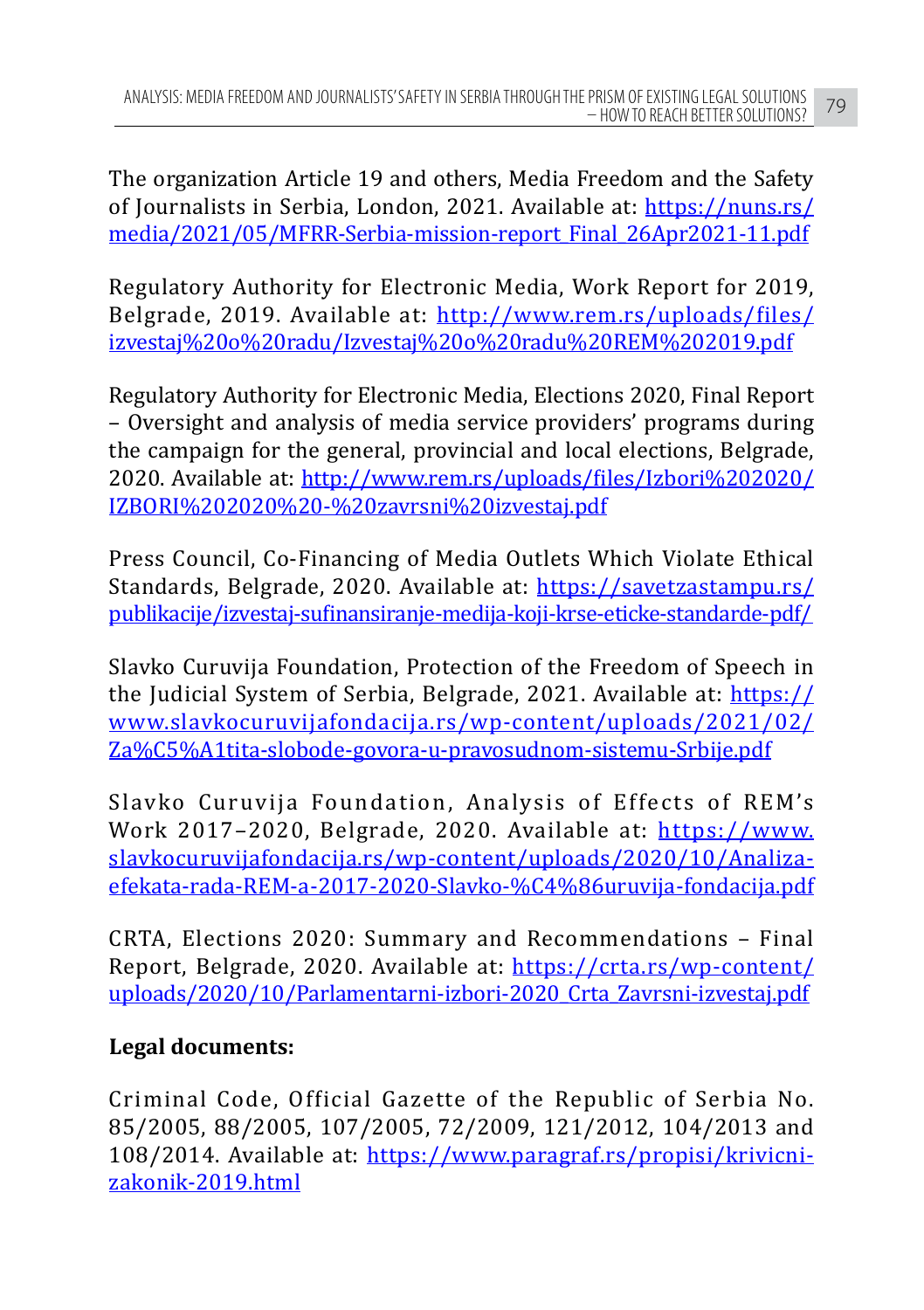Rulebook on Co-financing of Projects for Achieving of Public Interest in the Area of Public Information, Official Gazette of the Republic of Serbia No. 83/14, 58/15 and 12/16. Available at: https://www. paragraf.rs/propisi/pravilnik-sufinansiranju-projekata-oblasti-javnoginformisanja.html

Law on Copyright and Related Rights. Official Gazette of the Republic of Serbia No. 104/2009, 99/2011, 119/2012, 29/2016 and 66/2019. Available at: https://www.paragraf.rs/propisi/zakon\_o\_autorskom\_i\_ srodnim\_pravima.html

Law on State Administration. Official Gazette of the Republic of Serbia No. 79/2005, 101/2007, 95/2010, 99/2014, 47/2018 and 30/2018. Available at: https://www.paragraf.rs/propisi/zakon\_o\_drzavnoj\_upravi.html

Law on Electronic Media, Official Gazette of the Republic of Serbia No. 83/2014, 6/2016. Available at: https://www.paragraf.rs/propisi/ zakon o elektronskim medijima.html

Law on Public Information and Media. Official Gazette of the Republic of Serbia No. 83/2014, 58/2015 and 12/2016 – authentic interpretation. Available at: https://www.paragraf.rs/propisi/zakon\_o\_javnom\_ informisanju\_i\_medijima.html

Law on Public Broadcasting Service, Official Gazette of the Republic of Serbia No. 83/2014,103/2015. Available at: https://www.paragraf.rs/ propisi/zakon\_o\_javnim\_medijskim\_servisima.html

Law on Obligations, Official Gazette of SFRY no. 29/78, 39/85, 45/89 and 57/89, Official Gazette of FRY no. 31/93 and Official Gazette of SM no. 1/2003. Available at: https://www.paragraf.rs/propisi/zakon\_o\_ obligacionim\_odnosima.html

Law on temporary regulation of the method of collecting the public service fee. Official Gazette of the Republic of Serbia No. 112/2015, 108/2016, 95/2018, 86/2019 and 153/2020. Available at: https:// www.paragraf.rs/propisi/zakon-o-privremenom-uredjivanju-nacinanaplate-takse-za-javni-medijski-servis.html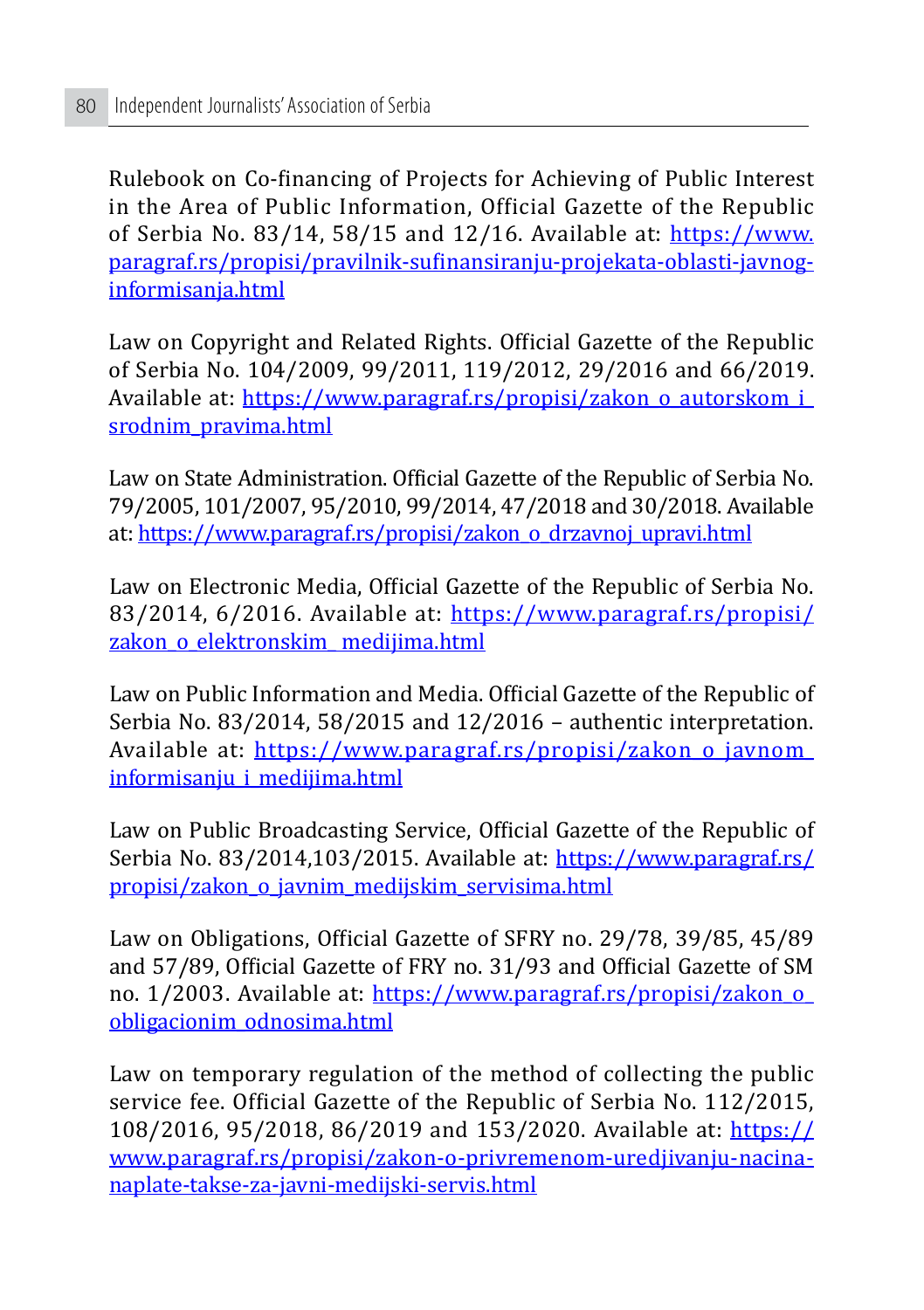Law on Organization of Courts. Official Gazette of the Republic of Serbia No. 116/2008, 104/2009, 101/2010, 31/2011, 78/2011, 101/2011, 101/2013, 106/2015, 40/2015, 13/2016, 108/2016, 113/2017, 65/2018, 87/2018 and 88/2018. Available at: https://www.paragraf. rs/propisi/zakon\_o\_uredjenju\_sudova.html

Criminal Procedure Code. Official Gazette of the Republic of Serbia No. 72/2011, 101/2011, 121/2012, 32/2013, 45/2013, 55/2014 and 35/2019. Available at: https://www.paragraf.rs/propisi/zakonik\_o\_ krivicnom\_postupku.html

Decision on forming the Commission for the Investigation of Murders of Journalists. http://pravno-informacioni-sistem.rs/SlGlasnikPortal/eli/ rep/sgrs/vlada/odluka/2013/8/7/reg

Articles of Association of the Serbian Broadcasting Agency, Official Gazette of the Republic of Serbia No. 102/2005. Available at: http:// starisajt.rra.org.rs/uploads/useruploads/PDF/7321-statutrepublickeradiodifuzne-agencije.pdf

Strategy of Public Information System Development in the Republic of Serbia for the Period 2020–2025. Available at: http://www.rem. rs/uploads/files/strategija/Strategija%20razvoja%20sistema%20 javnog%20informisanja%20u%20RS%202020-2025.pdf

RTS Articles of Association. Available at: https://www.rts.rs/upload/ storyBoxFileData/2014/12/03/6264133/statut.pdf

RTV Articles of Association. Available at: http://static.rtv.rs/ pdf/2015/01/29/statut-jmu-rtv-pdf.pdf

## **Articles:**

Danijel Apro, Diary of MPs' Insults: The media are pirates, dilettantes, sniper-journalists, the mafia… and, oh yes, they cooperate with terrorists!, Cenzolovka, March 23, 2021. https://www.cenzolovka. rs/pritisci-i-napadi/dnevnik-poslanickih-uvreda-mediji-su-piratidiletanti-snajper-novinari-mafija-i-da-saradjuju-s-teroristima/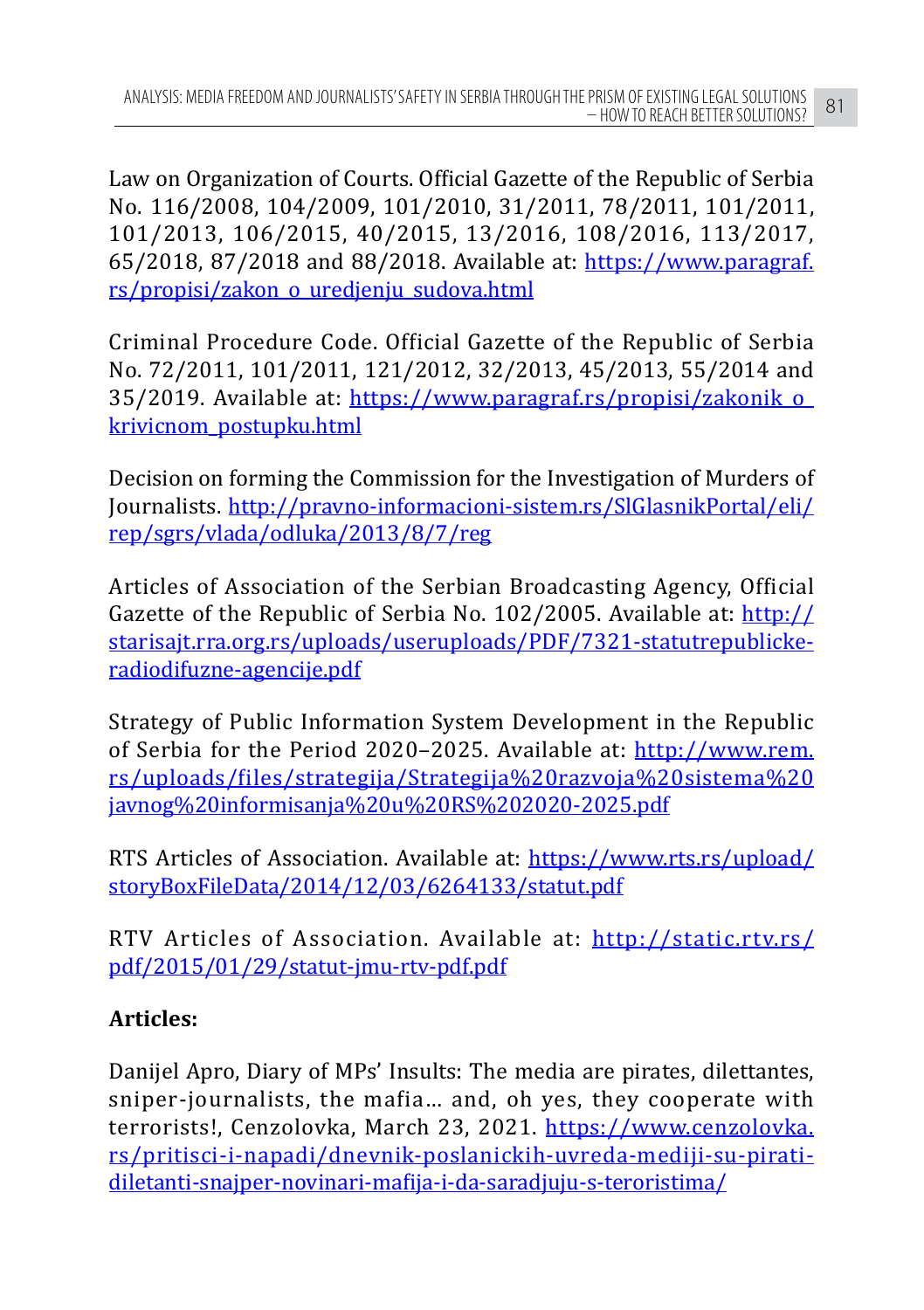IJAS, Decision on Withdrawal from the Working Group for the Security and Protection of Journalists, March 13, 2021. https://nuns.rs/ odluka-o-izlasku-iz-radne-grupe-za-bezbednost-i-zastitu-novinara/

IJAS, Coalition for Media Freedom: Publicize Criteria for Selection of Independent Media Experts, April 2, 2021. https://nuns.rs/koalicijaza-slobodu-medija-objaviti-kriterijume-za-izbor-nezavisnih-medijskihstrucnjaka/

Jelena Radivojevic, "In the assembly, Martinović falsely accused the editor of KRIK of laundering money", KRIK, 17. March 2021. https://www.krik.rs/ martinovic-u-skupstini-lazno-optuzio-urednika-krik-a-da-pere-novac/

J. Pesic, REM Suspends Procedure Against Pink for Death Threats on Reality Show, JAS, February 24, 2021. https://www.uns.org.rs/sr/ desk/UNS-news/113082/rem-obustavio-postupak-protiv-pinka-zbogpretnje-smrcu-u-rijalitiju.html

J. Pesic, Rewards for Code Violators in Novi Pazar, Journalists' Associations of Serbia, February 8, 2021. https://www.uns.org.rs/sr/desk/UNSnews/111871/u-novom-pazaru-nagrade-za-krsioce-kodeksa.html

Vladimir Kostic and Jovana Tomic, REM Report Creates Misleading Image of Progressives' and Opposition's Media Presence in Election Campaign, CINS, November 4, 2020. https://www.cins.rs/izvestaj-rema-stvorio-pogresnu-sliku-o-medijskom-prisustvu-sns-a-i-opozicije-uizbornoj-kampanji/

Ivana Predić, When Will It, No One Knows: REM Council's Third Attempt at Electing New Members of RTS and RTV Managing Boards Fails, Cenzolovka, May 14, 2021. https://www.cenzolovka.rs/drzava-imediji/kad-ce-ne-zna-se-savet-rem-a-ni-iz-treceg-pokusaja-nije-uspeoda-izabere-nove-clanove-upravnih-odbora-rts-a-i-rtv-a/

Ministry of Culture and Information, Ministry of Culture and Information Condemns Frequent Attacks on Journalists and Media Outlets, January 22, 2021. https://www.kultura.gov.rs/vest/sr/6029/ministarstvo-kulture-iinformisanja-osudjuje-ucestale-napade-na-novinare-i-medije.php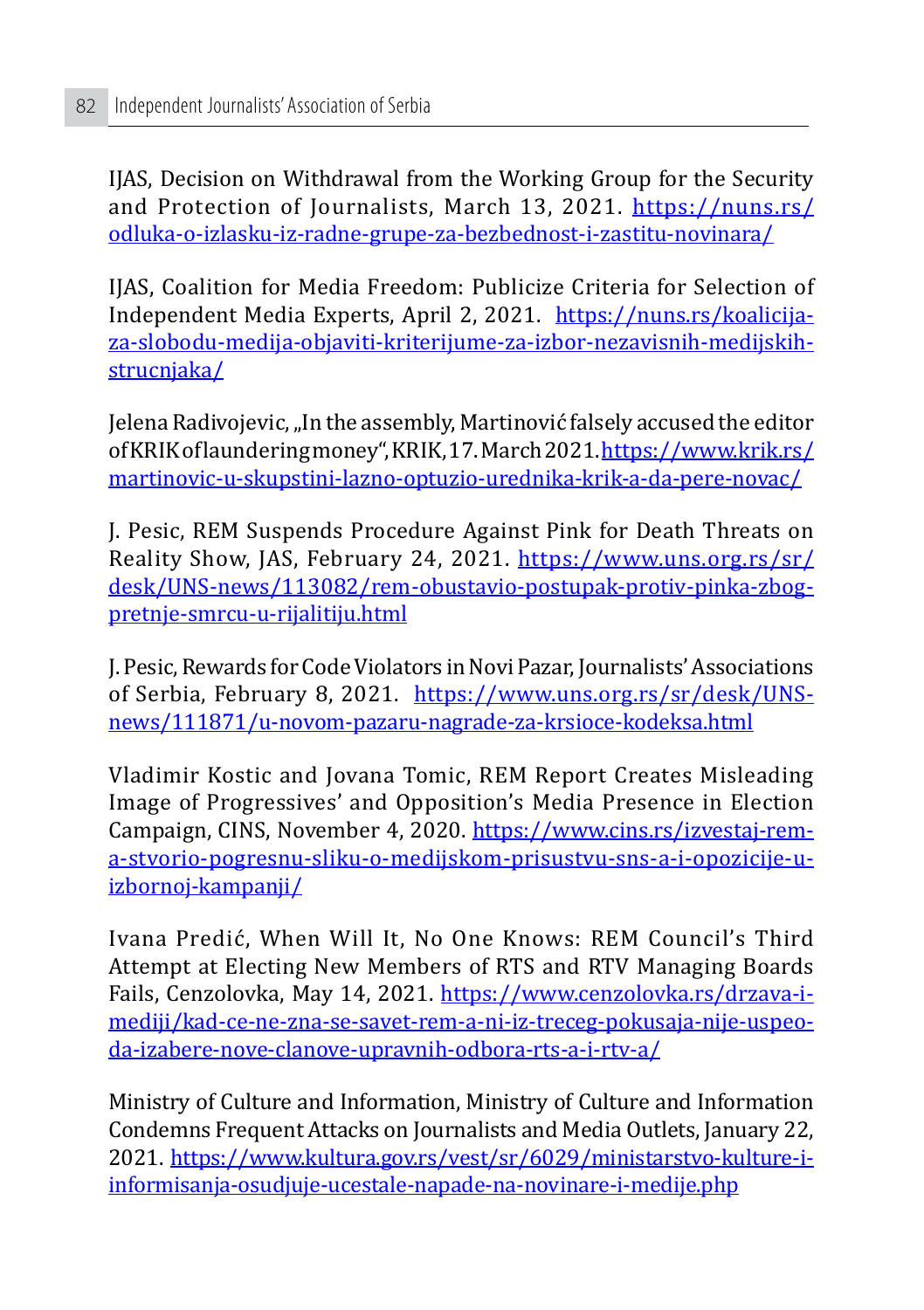Vanja Djuric, Propaganda Machinery Targeting KRIK, Revenge for "Uncomfortable" Topics and Questions, N1, March 10, 2021. https:// rs.n1info.com/vesti/propagandna-masinerija-crta-metu-krik-u-osvetazbog-nezgodnih-tema-i-pitanja/

KRIK, Pasalic Believes He Does Not Need to React to Attacks on KRIK, March 16, 2021. https://www.krik.rs/ pasalic-smatra-da-ne-treba-da-se-oglasi-povodom-napada-na-krik/

FoNet/N1, REM Launches Two Procedures Against Pink for Violence, Pornography and Anthem, June 14, 2019. https:// rs-8nqof 7qzeod2et99kimwqegbnmsmjnby.n1info.com/vesti/ a491813-postupak-rem-a-protiv-pinka/

Insajder, REM Launches Procedure Against Happy TV for Insulting Professor Sinani; Prosecutor's Office: We Will Act Within Our Authority, October 3, 2019. https://insajder.net/sr/sajt/vazno/15709/

Insajder, Court of Appeal Overturns Verdict in Curuvija Murder Trial and Orders Retrial, Sept. 7, 2020.https://insajder.net/sr/sajt/vazno/20281/

RTV, REM Launches Procedure Against Pink for Revealing Identity of Minor, July 27, 2020. http://rtv.rs/sr\_lat/drustvo/ rem-pokrenuo-postupak-protiv-pinka-zbog-otkrivanja-identitetamaloletnika\_1148236.html

N1 Belgrade, Slobodan Cvejic Resigns from REM: Brutal Violation of Democratic Procedures, December 22, 2020. https://rs.n1info.com/ vesti/a686297-slobodan-cvejic-podneo-ostavku-na-mesto-clanasaveta-rem-a/